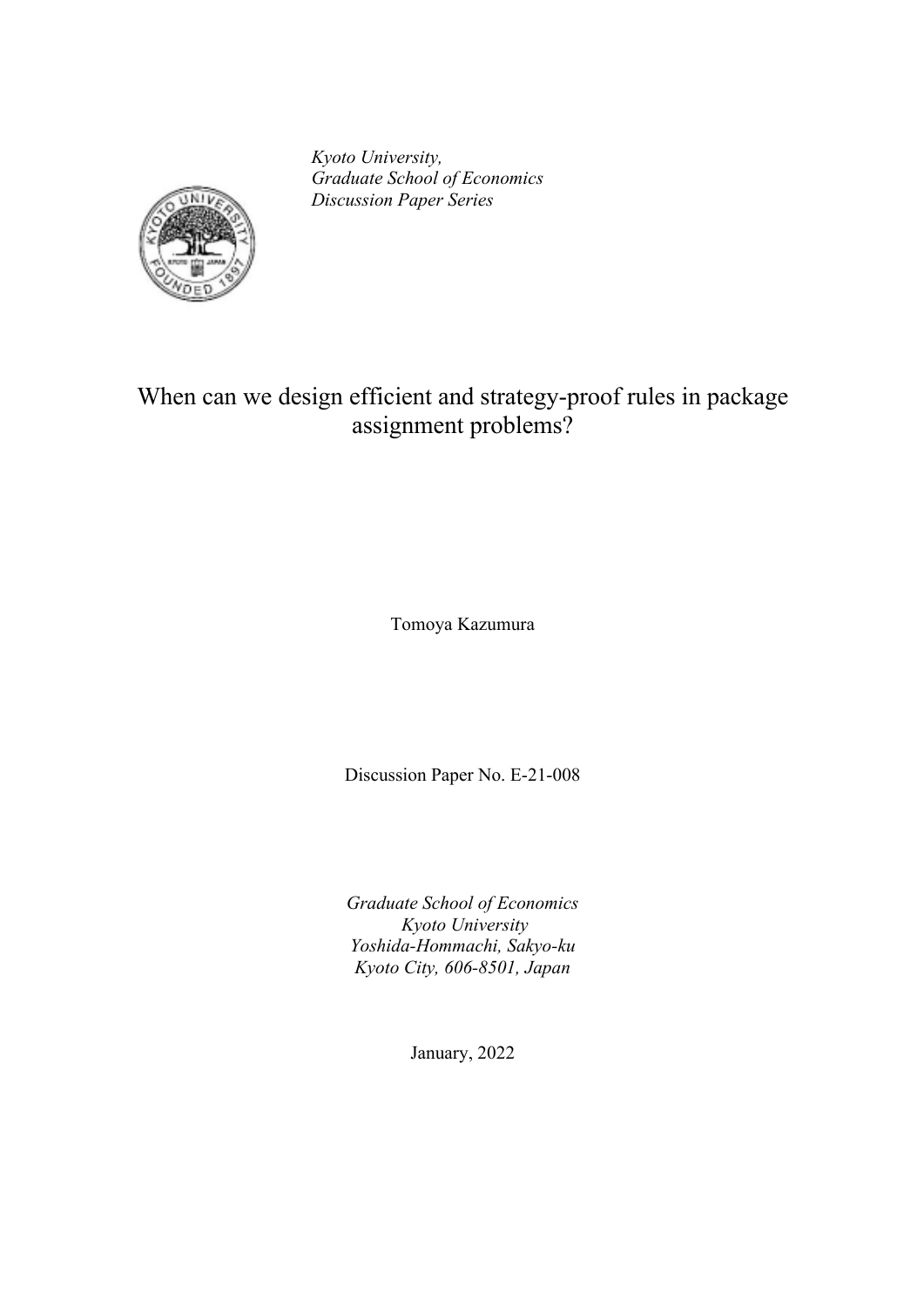# When can we design efficient and strategy-proof rules in package assignment problems?<sup>∗</sup>

Tomoya Kazumura†

January 26, 2022

#### Abstract

We examine the compatibility of efficiency and strategy-proofness in a package assignment model where preferences may not be quasi-linear. Given  $r \in \mathbb{R}$ , a preference relation is r-partially quasi-linear if it is quasi-linear over the set of (consumption) bundles where each bundle is at least as desirable as receiving no object and paying  $r$ , and the payment at each bundle is at least  $r$ . We show that if a domain includes r-partially quasi-linear domain, then no rule is efficient and strategy-proof. We also show that if there is a rule that satisfies efficiency, strategy-proofness, individual rationality, and no subsidy for losers on a domain, the domain must be a subset of the (0-)partially quasi-linear domain. Our results demonstrate that the quasi-linearity of preferences plays an important role to design an efficient and strategy-proof rule.

Keywords. Strategy-proofness, efficiency, non-quasi-linear preferences, partially quasi-linear preferences, generalized Vickrey rule, maximal domain JEL Classification. D44, D71, D61, D82.

<sup>∗</sup>We are grateful to Kazuhiko Hashimoto, Debasis Mishra, Shuhei Morimoto, Takayuki Oishi, Shigehiro Serizawa, Hiroki Shinozaki, Rakesh Vohra, Yu Zhou, and various seminar participants for their comments. We gratefully acknowledge financial support from the Joint Usage/Research Center at ISER, Osaka University and the Japan Society for the Promotion of Science (21H00696, 20KK0027).

<sup>†</sup>Department of Economics, Kyoto University, pge003kt@gmail.com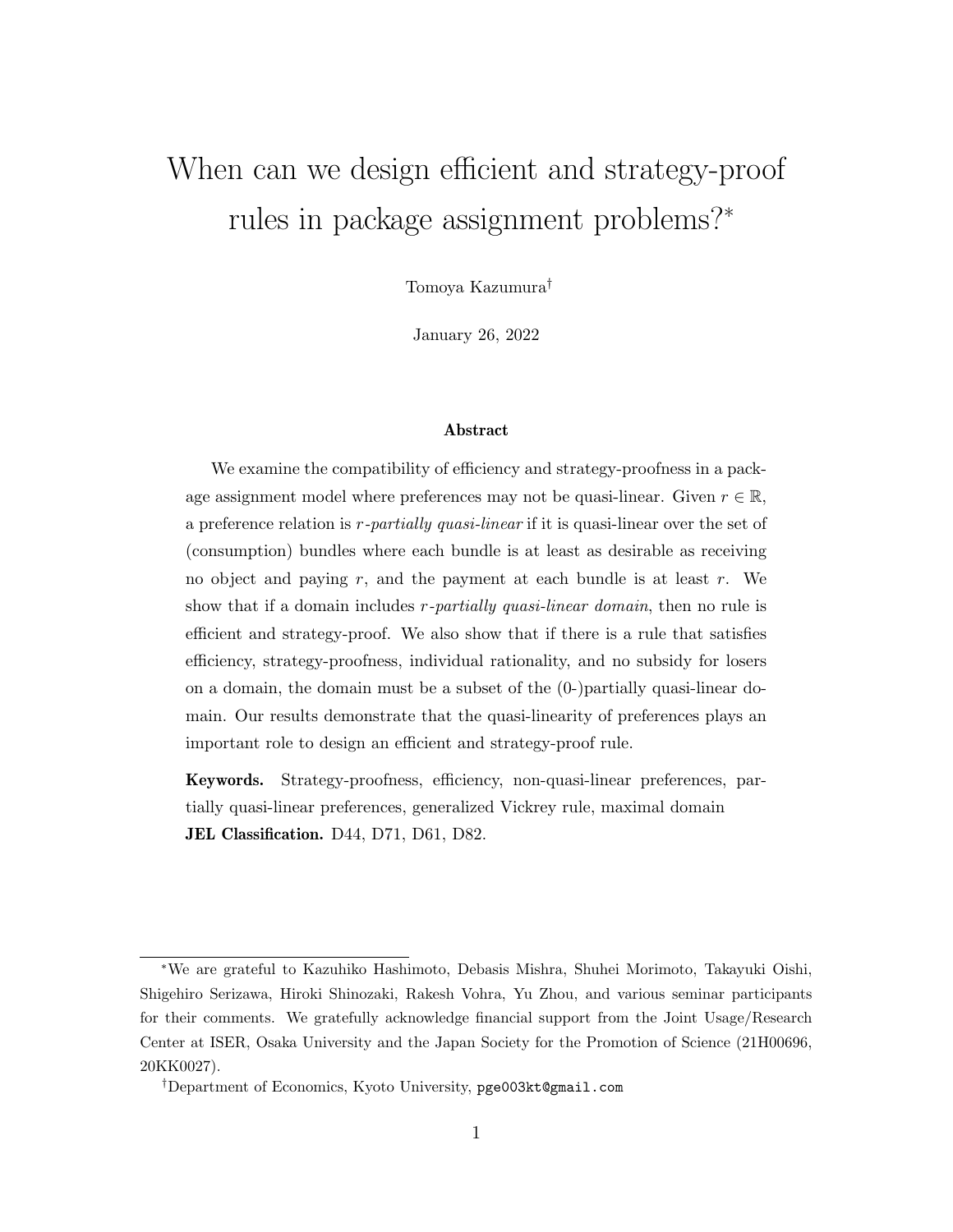# 1 Introduction

Package auctions are widely conducted in many countries to allocate scares resources such as spectrum licenses.<sup>[1](#page-2-0)</sup> The primary goal in most of those auctions is to achieve efficiency. For example, the Federal Communication Commission (FCC), which conducted package auctions intensively in the past 25 years, states that "[t]he auction approach is intended to award the licenses to those who will use them most effectively."[2](#page-2-1) In many package auctions in practice, agents (bidders) win packages at very high prices. As we discuss in detail in Section [1.1,](#page-5-0) an agent's valuation for a package may depend on the payment level in such a large scale auction, i.e., preferences may not be quasi-linear. Though there is a substantial literature on object assignments, most of those papers assume the quasi-linearity of preferences. Without the quasilinearity assumption, when can we achieve an efficient allocation? Our answer is that the quasi-linearity of preferences is crucial to achieve an efficient allocation.

Formally, we consider a package assignment model with transfers. There are several objects and each agent obtains a package of objects. Our model covers the case where objects are identical, the case where objects are all distinct, and the cases where there are several object types and each object has several copies.[3](#page-2-2) A (consumption) bundle consists of a package of objects and a payment. We assume that preferences are object monotonic, i.e., at each payment level, more objects are preferred to less. Preferences are not necessarily quasi-linear. A set of preferences is called a domain. In particular, the set of object monotonic preferences is called the object monotonic domain.

An *(allocation) rule* is a mapping from the set of preference profiles to the set of allocations. We investigate domains on which there is an efficient and strategy-proof rule. The efficiency of an allocation in this paper means that no other allocation makes

<span id="page-2-1"></span><span id="page-2-0"></span><sup>&</sup>lt;sup>1</sup>[Bikhchandani and Mamer](#page-78-0) [\(1997\)](#page-78-0) and [Ausubel](#page-78-1) [\(2006\)](#page-78-1) discuss other examples of package auctions. <sup>2</sup>See <https://www.fcc.gov/auctions/about-auctions>.

<span id="page-2-2"></span><sup>3</sup>For example, in the spectrum auction in the UK in 2018, licenses in the 2.3 and 3.4 GHz spectrum bands were allocated. Each spectrum band was divided into small blocks and a license corresponds to a block in one of the spectrum bands. Blocks in the same spectrum band are considered to be identical. Thus, in this auction, there are two types of objects, each of which has several copies. For more details, see [https://www.ofcom.org.uk/consultations-and-statements/category-1/2.3-3.4](https://www.ofcom.org.uk/consultations-and-statements/category-1/2.3-3.4-ghz-auction-design) [ghz-auction-design](https://www.ofcom.org.uk/consultations-and-statements/category-1/2.3-3.4-ghz-auction-design).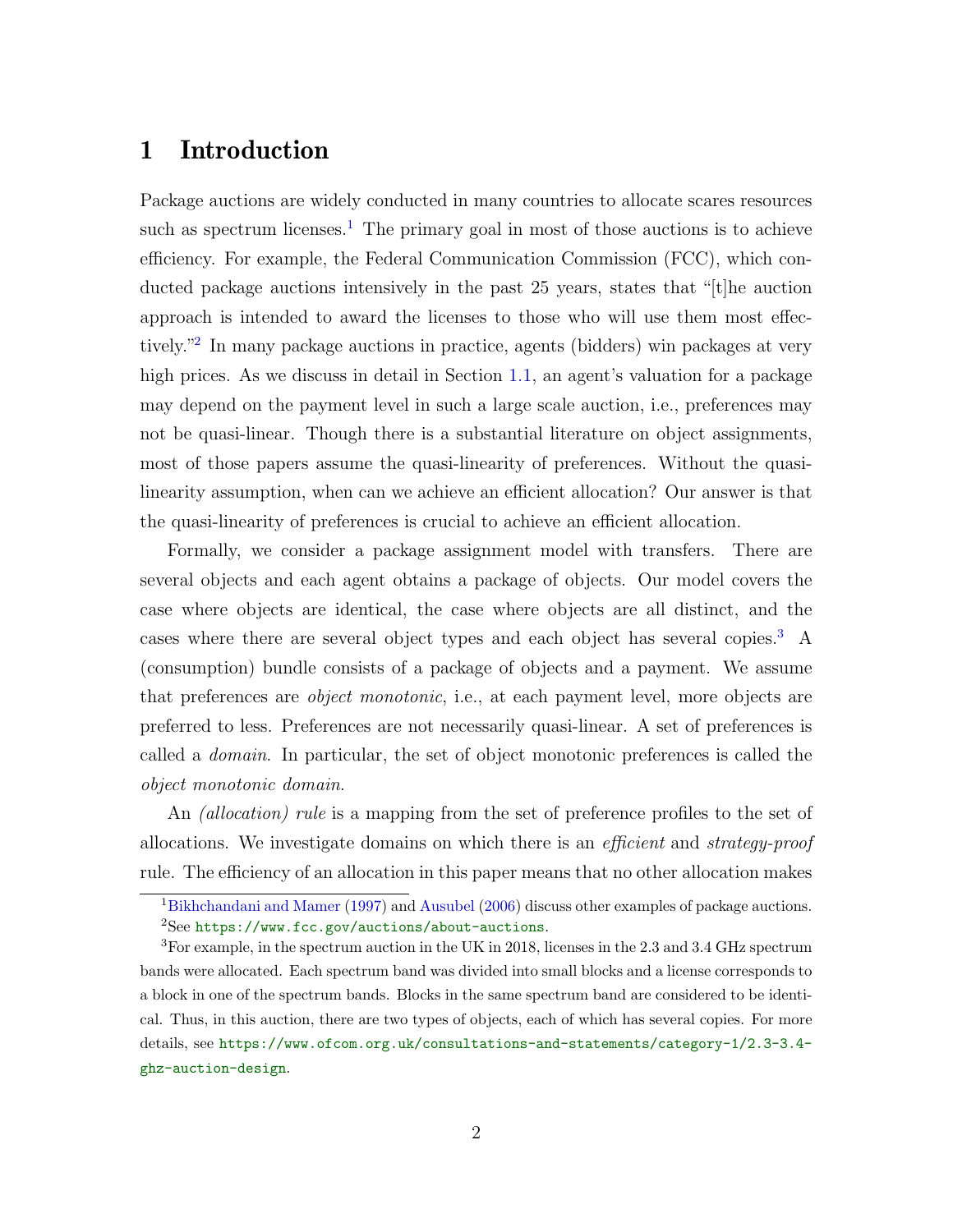an agent better off without making any agent worse off or reducing the revenue of the planner. It is well-known that there is an efficient and strategy-proof rule on the quasi-linear domain (the set of quasi-linear preferences) (Holmström, [1979\)](#page-79-0). Hence, we examine whether an efficient and strategy-proof rule exists on domains larger than the quasi-linear domain.

Our results indicate that efficiency and strategy-proofness are incompatible unless preferences are "alomst" quasi-linear. To explain our results, we explain the notion of partially quasi-linear preferences. Take any  $r \in \mathbb{R}$ . For each preference relation, we can define the set of bundles where each bundle is at least as desirable as no object with payment r and the payment at each bundle is at least r. We call this set of bundles the *r*-relevant consumption set. A preference relation is *r*-partially quasi-linear if it is quasi-linear on the r-relevant consumption set. In particular, if  $r = 0$ , then we call a 0-partially quasi-linear preference relation a *partially quasi-linear* preference relation.

Our main results depend on the number of agents. Take any  $r \in \mathbb{R}$ . For twoagent case, we show that the  $r$ -partially quasi-linear domain (the set of  $r$ -partially quasi-linear preferences) is a *maximal domain* for efficiency and strategy-proofness (Theorem [1](#page-17-0) (ii)). Thus, there is an efficient and strategy-proof rule on the r-partially quasi-linear domain, and no rule satisfies the two properties on any larger domain. Further, we show that on the r-partially quasi-linear domain, r-generalized Vickrey rules (a generalization of the Vickrey rule to non-quasi-linear domains) are the only efficient and strategy-proof rules (Theorem [1](#page-17-0) (i)). On the other hand, for more than two agents, we show that there is no efficient and strategy-proof rule on any domain including the r-partially quasi-linear domain (Theorem [2\)](#page-19-0).

The above results are strengthened by imposing additional properties. We consider three additional properties. *Individual rationality* is a participation constraint which requires that each agent should receive a bundle which is at least as desirable as she would be if she had received no object and paid nothing. No subsidy for losers requires that the payment of losers (agents who receive no object) should be nonnegative. Common payment for losers requires that the payment of losers is always the same. Individual rationality and no subsidy for losers imply common payment for losers.

We show that if there is a rule on a domain that satisfies efficiency, strategy-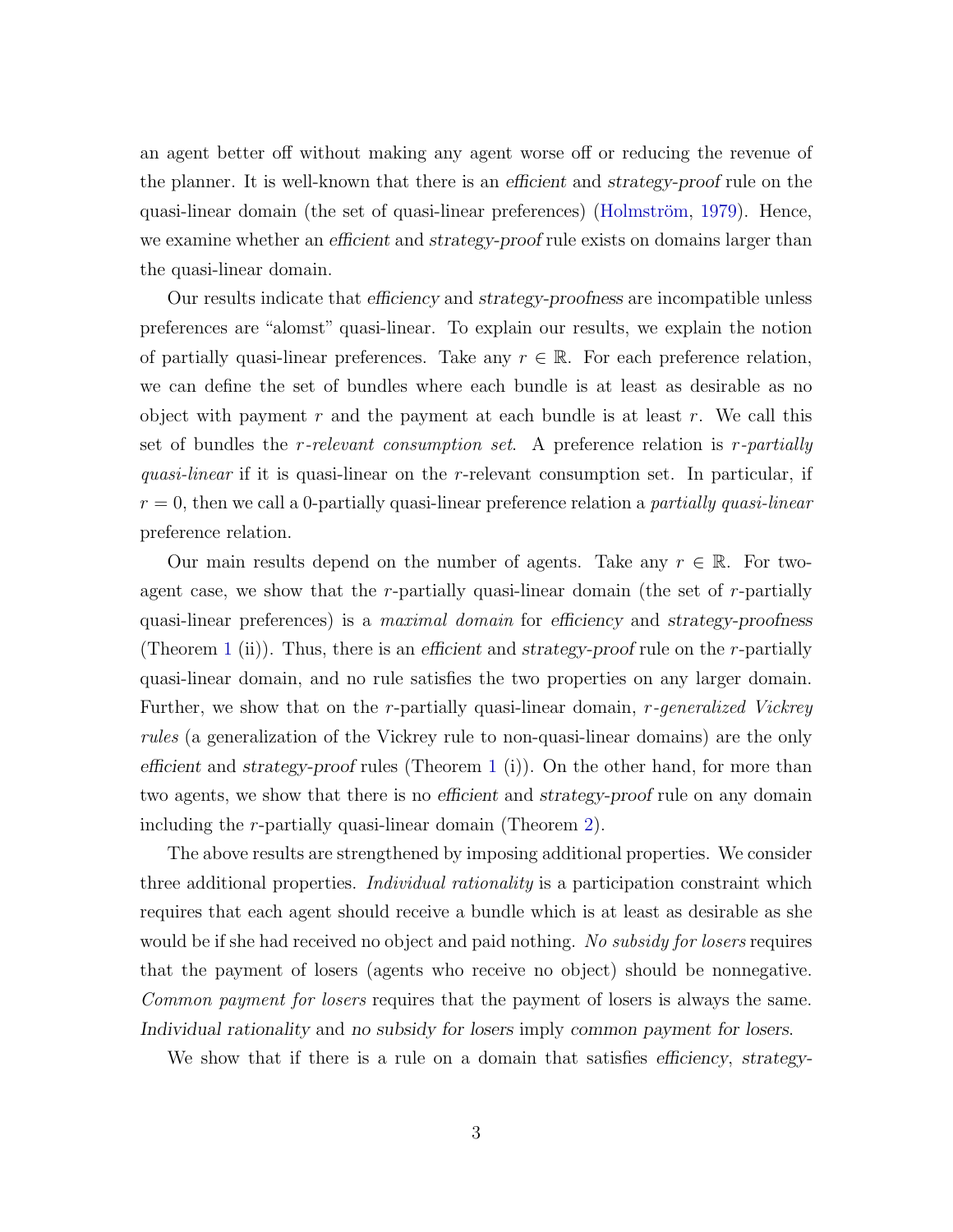proofness, individual rationality, and no subsidy for losers, then the domain must be a subset of the partially quasi-linear domain (Theorem [3\)](#page-22-0). This result implies that for two agents, the partially quasi-linear domain is the unique maximal domain for the four properties. Further, we show that if there is a rule on a domain that satisfies efficiency, strategy-proofness, and common payment for losers, then there is  $r \in \mathbb{R}$ such that the domain is a subset of the *r*-partially quasi-linear domain (Theorem [4\)](#page-23-0). This result implies that for two agents, the family of r-partially quasi-linear domains coincides with the family of maximal domains for the three properties.

Our results provide a useful tool for verifying the existence of an efficient and strategy-proof rule on various domains of interest. For example, the object monotonic domain includes the r-partially quasi-linear domain for each  $r \in \mathbb{R}$ . Thus, our results imply that there is no efficient and strategy-proof rule on the object monotonic domain (Corollary [1\)](#page-24-0). We also consider other examples of domains studied in the literature on mechanism design without quasi-linearity. The first one is domains of preferences with income effects. The nonnegative income effect and nonpositive income effect domains include the quasi-linear domain, and further, contain a preference relation that is not r-partially quasi-linear for each  $r \in \mathbb{R}$ . Thus, our results imply that on those domains no rule satisfies efficiency, strategy-proofness, and common payment for losers (and hence no rule on those domains satisfies efficiency, strategyproofness, individual rationality, and no subsidy for losers) (Corollary [2\)](#page-24-1). Another example is the domain of *quasi-linear preferences with borrowing cost*. This domain includes the quasi-linear domain and contains a preference relation that is not partially quasi-linear. Thus our results imply that there is no rule on this domain that satisfies efficiency, strategy-proofness, individual rationality, and no subsidy for losers (Corollary [3\)](#page-25-0).

Our results also have some implication to the public goods model with transfers. Indeed, our results imply that in the public goods model, if there are at least three agents and six alternatives, there is no efficient and strategy-proof rule on the partially quasi-linear domain (Corollary [4\)](#page-26-0).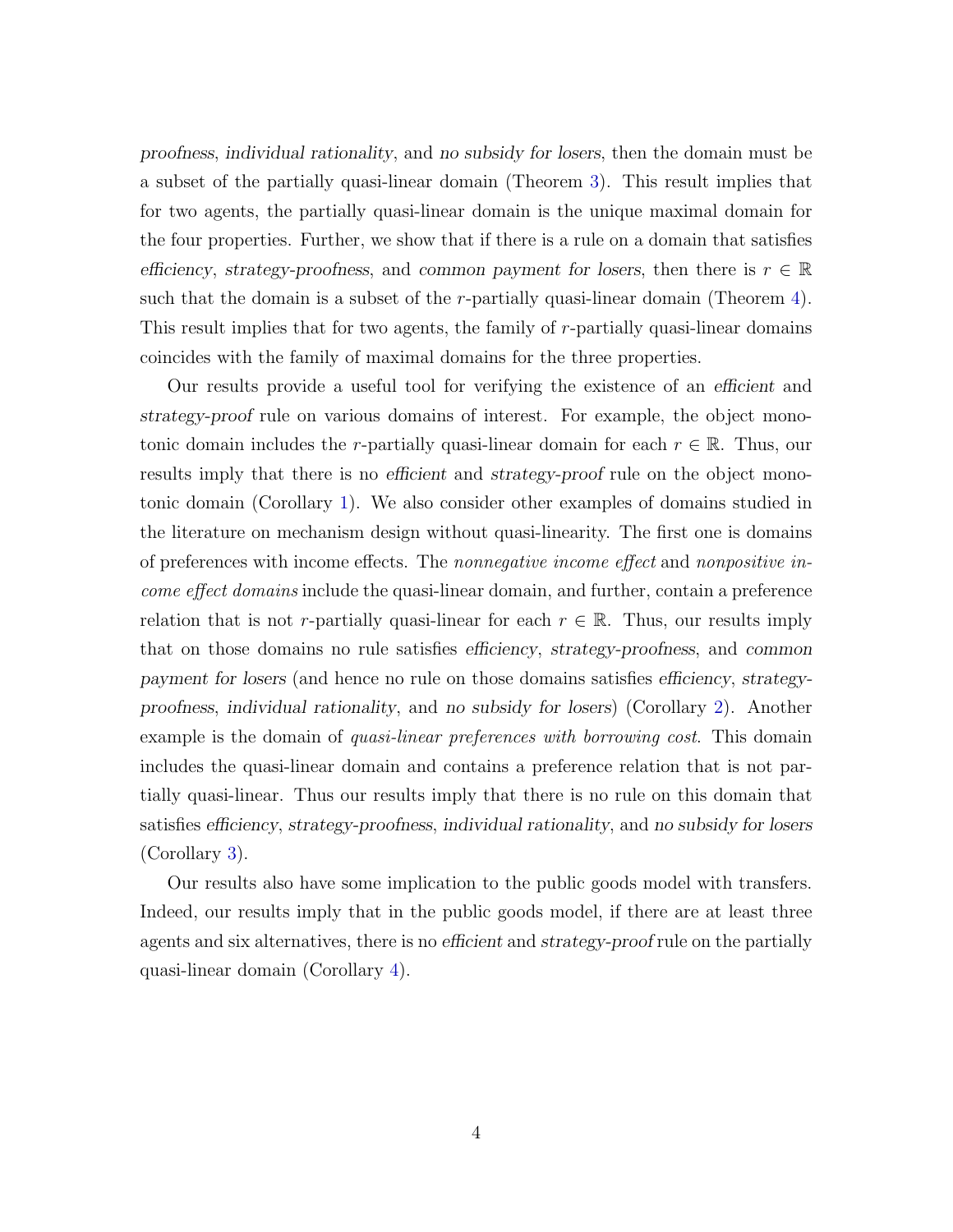#### <span id="page-5-0"></span>1.1 Related literature

Most research in mechanism design and auction theory assumes preferences to be quasi-linear. The quasi-linearity of preferences requires that the valuation for a package is independent of the payment, i.e., there is no income effect. As [Marshall](#page-80-0) [\(1920\)](#page-80-0) argues, this assumption is plausible when the payment is sufficiently small.<sup>[4](#page-5-1)</sup> However, in many practical applications, such as spectrum auctions, agents' payments are typ-ically very high.<sup>[5](#page-5-2)</sup> When payments are high, "[e]xcessive payments for the auctioned objects may damage bidders' budgets to purchase complements for effective uses of the objects and thus, may influence the benefits from the objects" [\(Morimoto and](#page-80-1) [Serizawa,](#page-80-1) [2015,](#page-80-1) p.447). Thus, the quasi-linearity of preferences is not an appropriate assumption in many practical applications. Another source that makes preferences non-quasi-linear is the existence of distortionary frictions [\(Saitoh and Serizawa,](#page-81-0) [2008;](#page-81-0) [Fleiner et al.,](#page-79-1) [2019\)](#page-79-1). For example, a bidder may have to borrow money at some interest rate when the payment exceeds her income. The existence of such a borrowing cost makes preferences non-quasi-linear even if the original preferences are quasi-linear.[6](#page-5-3)

When preferences are quasi-linear, it is well-known that only Groves rules satisfy efficiency and strategy-proofness (Holmström, [1979\)](#page-79-0), and further, Vickrey rules are the only rules that satisfy efficiency, strategy-proofness, individual rationality, and no subsidy for losers (Holmström, [1979;](#page-79-0) [Chew and Serizawa,](#page-79-2) [2007\)](#page-79-2). In contrast to these results, our results indicate that when the domain contains enough variety of non-quasi-linear preferences, no rule satisfies those properties.

Similar impossibility results are obtained by [Kazumura and Serizawa](#page-80-2) [\(2016\)](#page-80-2), [Baisa](#page-78-2) [\(2020\)](#page-78-2), and [Malik and Mishra](#page-80-3) [\(2021\)](#page-80-3). However, there are mainly two differences between our paper and those papers. First, those three papers impose individual rationality and a no subsidy condition in addition to efficiency and strategy-proofness. Since we impose only efficiency and strategy-proofness in our main results (Theorems [1](#page-17-0) and [2\)](#page-19-0), their results do not imply our main results. Further, individual rationality and no subsidy for losers are not plausible in some auctions in practice.

<span id="page-5-2"></span><span id="page-5-1"></span><sup>4</sup>[Vives](#page-81-1) [\(1987\)](#page-81-1) and [Hayashi](#page-79-3) [\(2008\)](#page-79-3) give a mathematical foundation for this argument.

<sup>&</sup>lt;sup>5</sup>For example, most firms that won licenses in the spectrum auction in 2021 in the UK pay around £300 million. For more details, see [https://www.ofcom.org.uk/spectrum/spectrum](https://www.ofcom.org.uk/spectrum/spectrum-management/spectrum-awards/awards-archive/2-3-and-3-4-ghz-auction)[management/spectrum-awards/awards-archive/2-3-and-3-4-ghz-auction](https://www.ofcom.org.uk/spectrum/spectrum-management/spectrum-awards/awards-archive/2-3-and-3-4-ghz-auction)

<span id="page-5-3"></span><sup>6</sup>We discuss it formally in Section [6.](#page-23-1)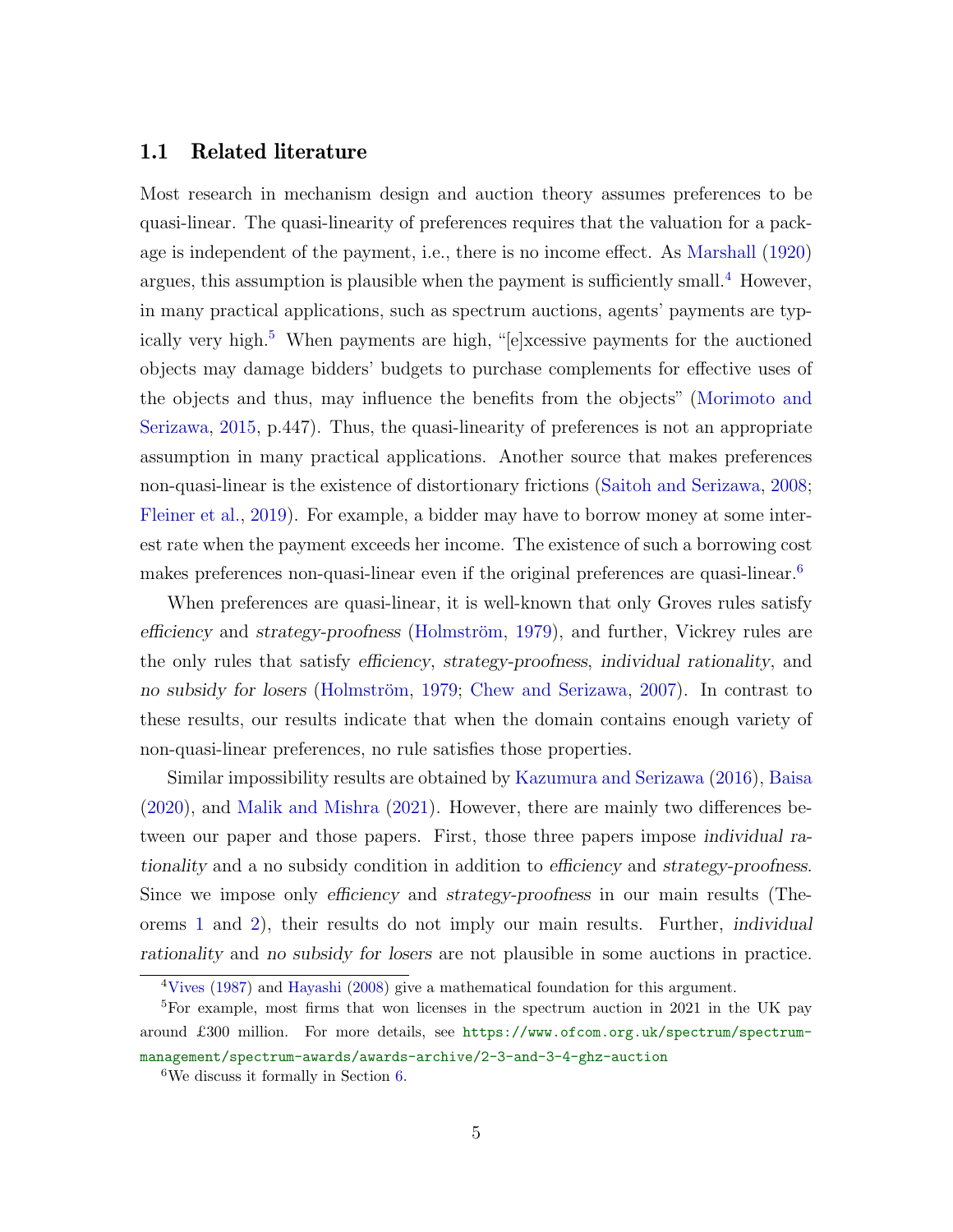For example, entry fees exist in many auctions in practice.<sup>[7](#page-6-0)</sup> Also, entry subsidy is a natural tool for increasing the number of participants.<sup>[8](#page-6-1)</sup> The above three papers do not cover such situations. On the other hand, our paper shows that even when entry fees or subsidies are allowed, it is not possible to design an efficiency and strategy-proof rule if preferences are not quasi-linear.

Second, those three papers focus on various domains which have no inclusion relation to the domains that we consider. [Kazumura and Serizawa](#page-80-2) [\(2016\)](#page-80-2) consider domains containing all possible unit-demand preferences. [Malik and Mishra](#page-80-3) [\(2021\)](#page-80-3) consider the situation where each agent partitions the set of packages into acceptable packages and unacceptable packages, and has preferences such that acceptable packages are all indifferent but an acceptable package is better than any unacceptable package. Preferences in [Kazumura and Serizawa](#page-80-2) [\(2016\)](#page-80-2) and [Malik and Mishra](#page-80-3) [\(2021\)](#page-80-3) violate object monotonicity while we focus only on object monotonic preferences. [Baisa](#page-78-2) [\(2020\)](#page-78-2) considers object monotonic preferences but focus only on preferences with positive income effects of which incremental valuation for an additional object is always non-increasing. On the other hand, we cover domains that do not contain such preferences. For example, we establish impossibility results on the domains of preferences having nonpositive income effects and quasi-linear preferences with borrowing cost. Those domains are not covered by [Baisa](#page-78-2) [\(2020\)](#page-78-2).

In some situations such as procurement auctions, it is sometimes reasonable to assume that the incremental valuation for an additional object is non-decreasing [\(Bara](#page-78-3)[nov et al.,](#page-78-3) [2017\)](#page-78-3). In this case, generalize Vickrey rules are the only rules that satisfy efficiency, strategy-proofness, individual rationality, and no subsidy for losers even when preferences can be non-quasi-linear [\(Shinozaki et al.,](#page-81-2) [2020\)](#page-81-2).<sup>[9](#page-6-2)</sup>

<span id="page-6-0"></span><sup>7</sup>[Chen and Kominers](#page-79-4) [\(2021\)](#page-79-4) discuss a lot of practical examples of auctions with entry fees. Further, they show that the planner can sometimes generate more revenue by setting entry fees.

<span id="page-6-1"></span><sup>8</sup>The number of participants is known to be crucial for generating high revenue. Indeed, for the single object case, the revenue maximizing auction generates lower expected revenue than the second price auction with an additional agent [\(Bulow and Klemperer,](#page-78-4) [1996\)](#page-78-4). Further, [Lu](#page-80-4) [\(2009\)](#page-80-4) shows that when entry is costly and endogenous, the revenue maximizing auction involves entry subsidies.

<span id="page-6-2"></span><sup>9</sup>Similarly to [Baisa](#page-78-2) [\(2020\)](#page-78-2), [Shinozaki et al.](#page-81-2) [\(2020\)](#page-81-2) also consider the case where incremental valuations of preferences for an additional object is always non-increasing. The family of domains that they consider contains various domains that are not covered by [Baisa](#page-78-2) [\(2020\)](#page-78-2), and they show that no rule on those domains satisfies efficiency, strategy-proofness, individual rationality, and no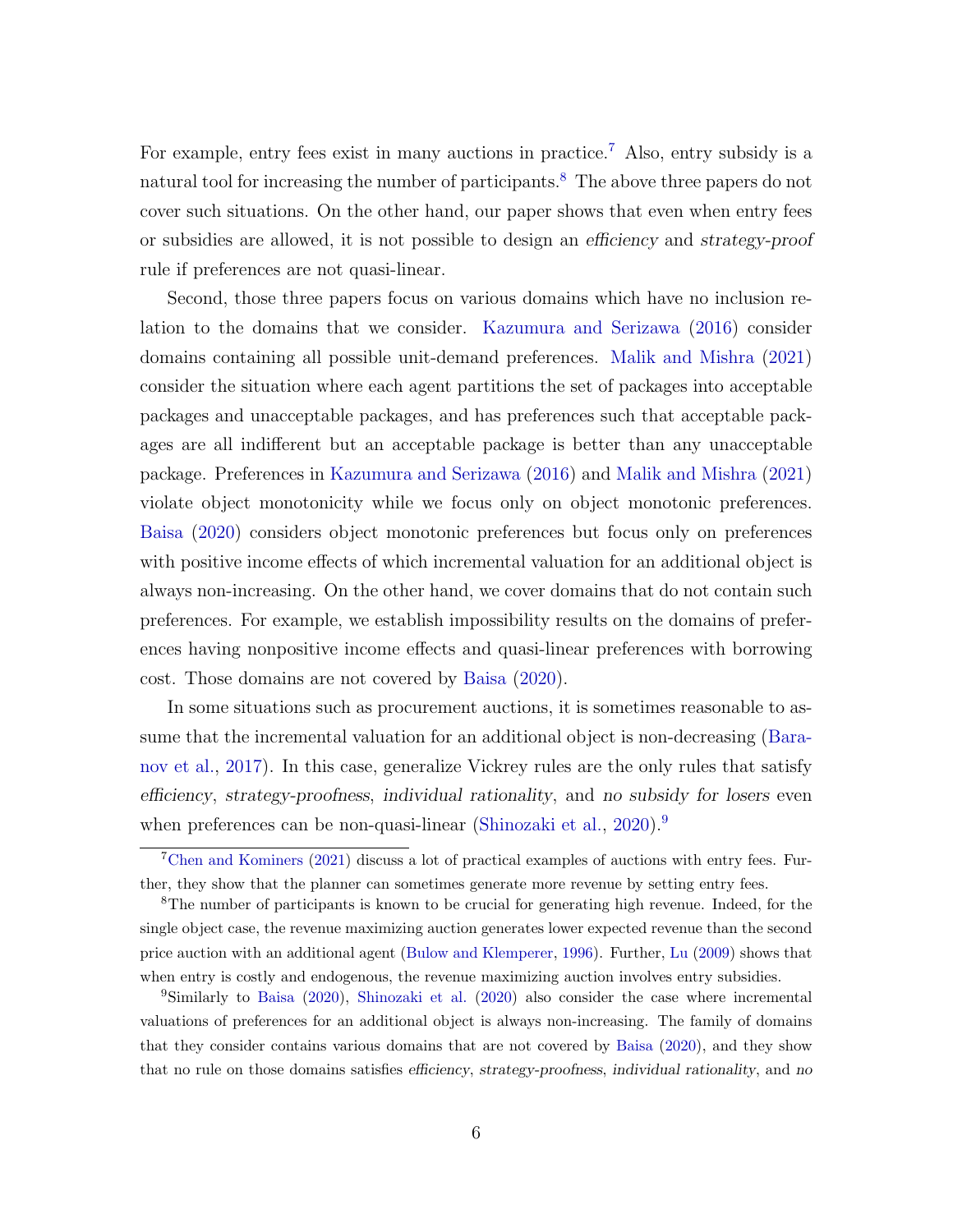When agents have unit-demand and non-quasi-linear preferences, the *minimum* price Walrasian (MPW) rule satisfies efficiency, strategy-proofness, individual rationality, and no subsidy for losers [\(Demange and Gale,](#page-79-5) [1985\)](#page-79-5), and it is the only rule that satisfies these properties on the *classical domain*—the set of all quasi-linear and nonquasi-linear preferences [\(Morimoto and Serizawa,](#page-80-1) [2015\)](#page-80-1).[10](#page-7-0) Further, the MPW rule is the ex-post revenue maximizing rule among rules that satisfy strategy-proofness, individual rationality and a weak fairness condition called equal treatment of equals, a weak efficiency condition called no wastage, and a no subsidy condition [\(Kazumura](#page-80-5) [et al.,](#page-80-5)  $2020b$ ).<sup>[11](#page-7-1)</sup>

Some papers focus on the existence of a Walrasian equilibrium in package assignment models. It has been known that a Walrasian equilibrium exists when preferences are quasi-linear and satisfy the gross substitutes condition [\(Kelso and Crawford,](#page-80-6) [1982\)](#page-80-6). This result is extended to the case where preferences are quasi-linear and satisfy the gross substitutes and complements condition [\(Sun and Yang,](#page-81-3) [2006\)](#page-81-3). When preferences are non-quasi-linear, a Walrasian equilibrium exists at each endowment allocation if and only if a Walrasian equilibrium exists in the corresponding quasi-linear economies [\(Baldwin et al.,](#page-78-5) [2020\)](#page-78-5).

There are papers that study the case where agents have quasi-linear preferences but face hard budget [\(Che and Gale,](#page-79-6) [1998,](#page-79-6) [2000;](#page-79-7) [Pai and Vohra,](#page-80-7) [2014\)](#page-80-7). Due to the hard budget, the induced preferences are non-quasi-linear. In this setting, there is no rule that satisfies efficiency, strategy-proofness, individual rationality, and a no subsidy condition [\(Dobzinski et al.,](#page-79-8) [2012;](#page-79-8) [Lavi and May,](#page-80-8) [2012\)](#page-80-8). Preferences in this model are close to quasi-linear preferences with borrowing cost in our model. The major difference between preferences in this model and quasi-linear preferences with borrowing cost is that in this model, the budget is hard, i.e., payments cannot exceed the budget. On the other hand, since we allow agents to borrow money, payments can exceed the budget. To be more precise, preferences in this model violate continuity whereas we focus only on continuous preferences. Thus, there is no logical relation

<span id="page-7-0"></span>subsidy for losers when there are odd number of objects.

<sup>&</sup>lt;sup>10</sup>This result is extended to the case where there is a common ranking over objects, and agents prefer a higher ranked object than a lower ranked object [\(Zhou and Serizawa,](#page-81-4) [2018\)](#page-81-4).

<span id="page-7-1"></span><sup>11</sup>In [Kazumura et al.](#page-80-5) [\(2020b\)](#page-80-5), it is assumed that the number of agents is larger than that of objects. [Sakai and Serizawa](#page-81-5) [\(2021\)](#page-81-5) show that the same result holds without this assumption.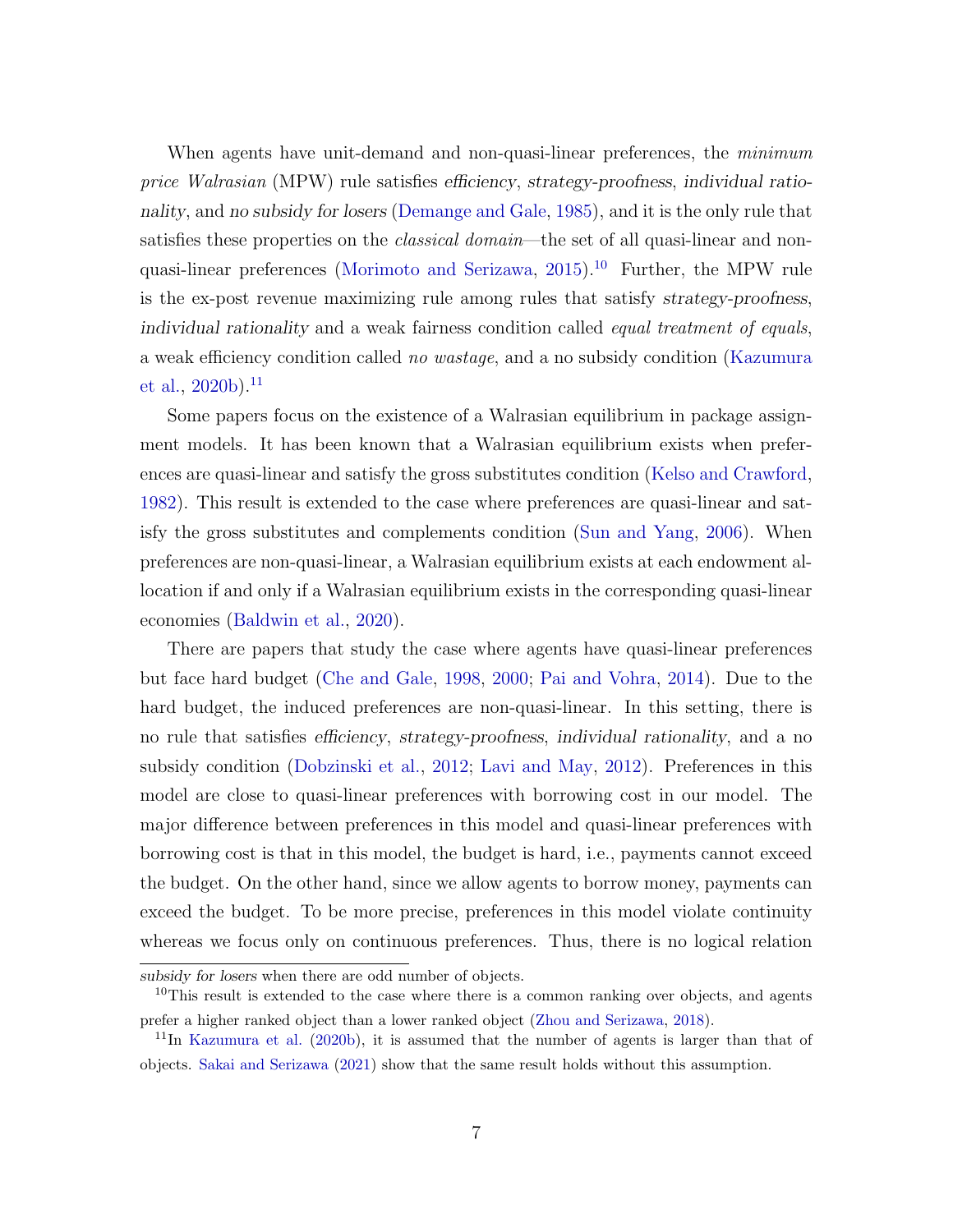between the impossibility results by [Dobzinski et al.](#page-79-8) [\(2012\)](#page-79-8) and [Lavi and May](#page-80-8) [\(2012\)](#page-80-8) and our results. Further, we impose only efficiency and strategy-proofness in our main results, while those papers impose not only these properties but also individual rationality and a no subsidy condition.

The partially quasi-linearity is first introduced in the public goods model [\(Ma](#page-80-9) [et al.,](#page-80-9) [2018\)](#page-80-9). They show that if the domain is larger than the partially quasi-linear domain, *fixed price dictatorships* are the only rules that satisfy strategy-proofness, ontoness, individual rationality, and no subsidy, where ontoness requires that each alternative should be selected at some preference profile and no subsidy requires that the payment of each agent is nonnegative. Since fixed price dictatorships violate efficiency, their result implies that if the domain is larger than the partially quasilinear domain, no rule satisfies efficiency, strategy-proofness, individual rationality, and no subsidy. Compared with this result, our result (Corollary [4\)](#page-26-0) shows a stronger impossibility result in a restricted environment. Indeed, we impose only efficiency and strategy-proofness, whereas [Ma et al.](#page-80-9) [\(2018\)](#page-80-9) impose individual rationality and no subsidy as well. On the other hand, we assume that there are at least three agents and six alternatives, while [Ma et al.](#page-80-9) [\(2018\)](#page-80-9) do not make such an assumption.

Finally, the non-quasi-linearity of preferences is recently introduced in various models. Examples include house allocation model with transfers [\(Andersson and](#page-78-6) [Svensson,](#page-78-6) [2014;](#page-78-6) [Andersson et al.,](#page-78-7) [2016;](#page-78-7) [Andersson and Svensson,](#page-78-8) [2016\)](#page-78-8), matching model with transfers [\(Morimoto,](#page-80-10) [2014;](#page-80-10) [Garratt and Pycia,](#page-79-9) [2020\)](#page-79-9), school choice model [\(Phan et al.,](#page-80-11) [2021\)](#page-80-11), and trading network model [\(Fleiner et al.,](#page-79-1) [2019;](#page-79-1) [Schlegel,](#page-81-6) [2021\)](#page-81-6). A general mechanism design model is studied by [Kazumura et al.](#page-79-10) [\(2020a\)](#page-79-10), and they give a necessary and sufficient condition for strategy-proofness when preferences can be non-quasi-linear.

#### 1.2 Organizations

The rest of this article is organized as follows. In Section [2,](#page-9-0) we introduce the model and definitions. In Section [3,](#page-13-0) we define Groves and Vickrey rules and extend Vickrey rules to non-quasi-linear domains. In Section [4,](#page-14-0) we define partially quasi-linear preferences. We state our main results in Section [5.](#page-16-0) In Section [6,](#page-23-1) we state implications of our results. In Section [7,](#page-27-0) we conclude. All the proofs appear in Appendix.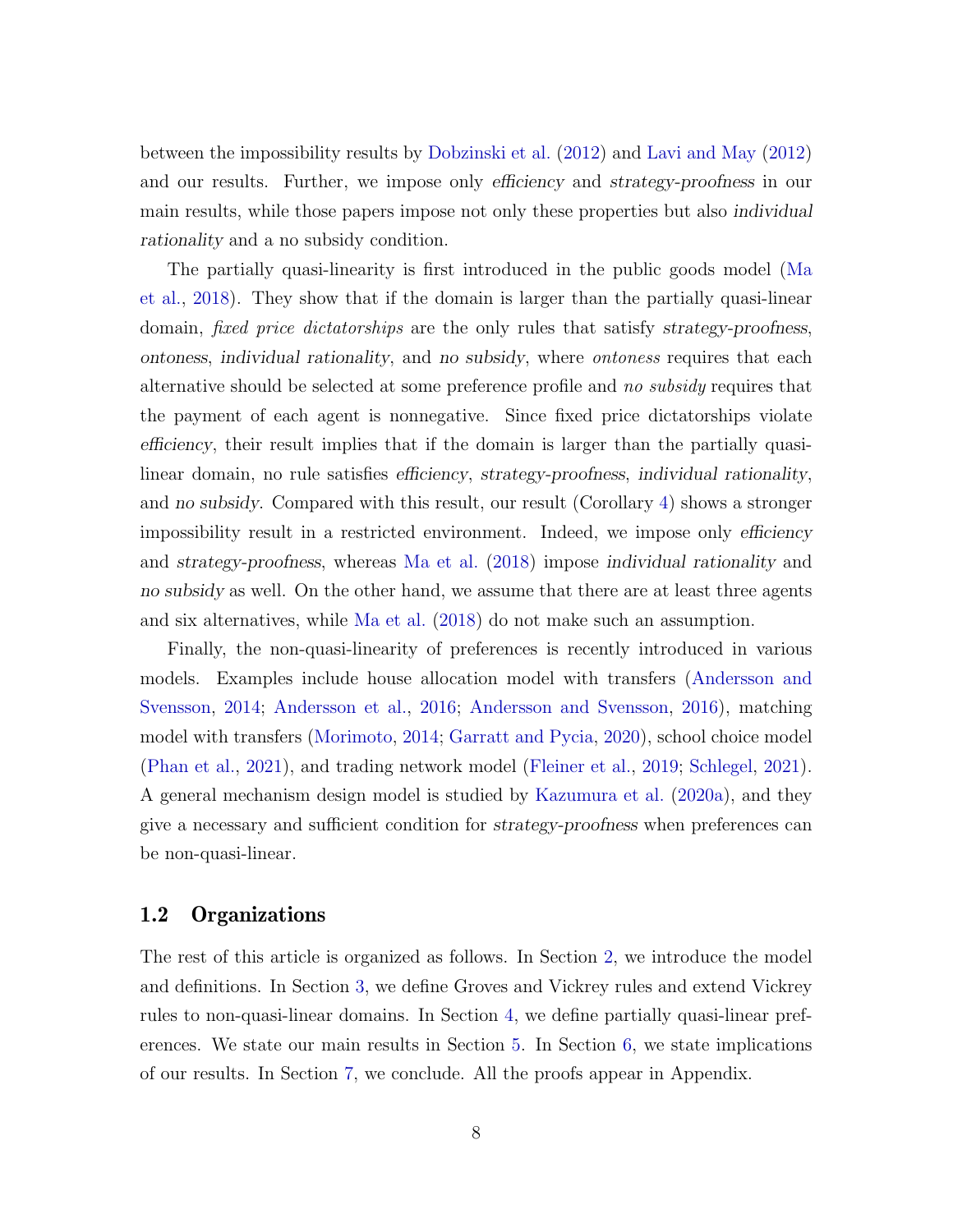### <span id="page-9-0"></span>2 The model and definitions

There are  $n \geq 2$  agents and  $m \geq 1$  types of objects. We denote the set of agents by  $N \equiv \{1, \ldots, n\}$  and the set of object types by  $M \equiv \{1, \ldots, m\}$ . Each object  $a \in M$ has  $\bar{x}_a \in \mathbb{N}$  copies. Thus,  $\bar{x} \equiv (\bar{x}_a)_{a \in M}$  is the **social endowment**. If  $m = 1$ , there are only identical objects. If  $\bar{x}_a = 1$  for each  $a \in M$ , then there are only distinct objects. We assume  $\sum_{a \in M} \bar{x}_a > 1$ .<sup>[12](#page-9-1)</sup> Denote  $\mathbf{0} \equiv (0, 0, \dots, 0) \in \mathbb{R}^m$ . A **package** is a vector  $x \equiv (x_a)_{a \in M} \in \mathbb{Z}^m$  such that  $0 \le x \le \bar{x}$ .<sup>[13](#page-9-2)</sup> Let X be the set of packages. Each agent receives a package and pays some amount of money. Thus, the **consumption set** is  $X \times \mathbb{R}$ , and a typical (consumption) bundle for an agent is a pair  $z \equiv (x, t) \in X \times \mathbb{R}$ , where  $t$  is interpreted as the amount paid by the agent.

#### 2.1 Preferences and valuations

Each agent i has a complete and transitive preference relation  $R_i$  over  $X \times \mathbb{R}$ . Let  $P_i$ and  $I_i$  be the strict and indifference relations associated with  $R_i$ , respectively. The generic notation for a class of admissible preferences is denoted by  $R$  and we call it a **domain**.<sup>[14](#page-9-3)</sup> The following are standard conditions for a preference relation  $R_i$ .

- Money monotonicity: For each  $x \in X$  and each pair  $t, s \in \mathbb{R}$  with  $t < s$ ,  $(x, t)$   $P_i(x, s)$ .
- Possibility of compensation: For each  $(x, t) \in X \times \mathbb{R}$  and each  $y \in X$ , there are  $s, s' \in \mathbb{R}$  such that  $(x, t)$   $R_i$   $(y, s)$  and  $(y, s')$   $R_i$   $(x, t)$ .
- Continuity: For each  $z \in X \times \mathbb{R}$ , the upper contour set at  $z, UC_i(z) \equiv \{z' \in \mathbb{R} \}$  $X \times \mathbb{R} : z' R_i z$ , and the **lower contour set** at  $z, LC_i(z) \equiv \{z' \in X \times \mathbb{R} : z R_i z'\}$ , are both closed.

<span id="page-9-2"></span><span id="page-9-1"></span><sup>12</sup>See [Saitoh and Serizawa](#page-81-0) [\(2008\)](#page-81-0) and [Sakai](#page-81-7) [\(2008\)](#page-81-7) for results in the single object case.

<sup>&</sup>lt;sup>13</sup>Given a pair of vectors  $x, y \in \mathbb{Z}^m$ , we write  $x \geq y$  to mean  $x_a \geq y_a$  for each  $a \in M$ . Similarly, we write  $x > y$  to mean  $x_a \ge y_a$  for each  $a \in M$  and  $x_b > y_b$  for some  $b \in M$ .

<span id="page-9-3"></span> $14$ As we define in Section [2.2,](#page-12-0) the domain of an (allocation) rule is a set of preference profiles. In this sense, it is more precise to call a set of preference profiles a domain. However, in this paper, we assume that a rule is defined on a Cartesian product of a set of preferences. Thus, we simply call a set of preferences a domain.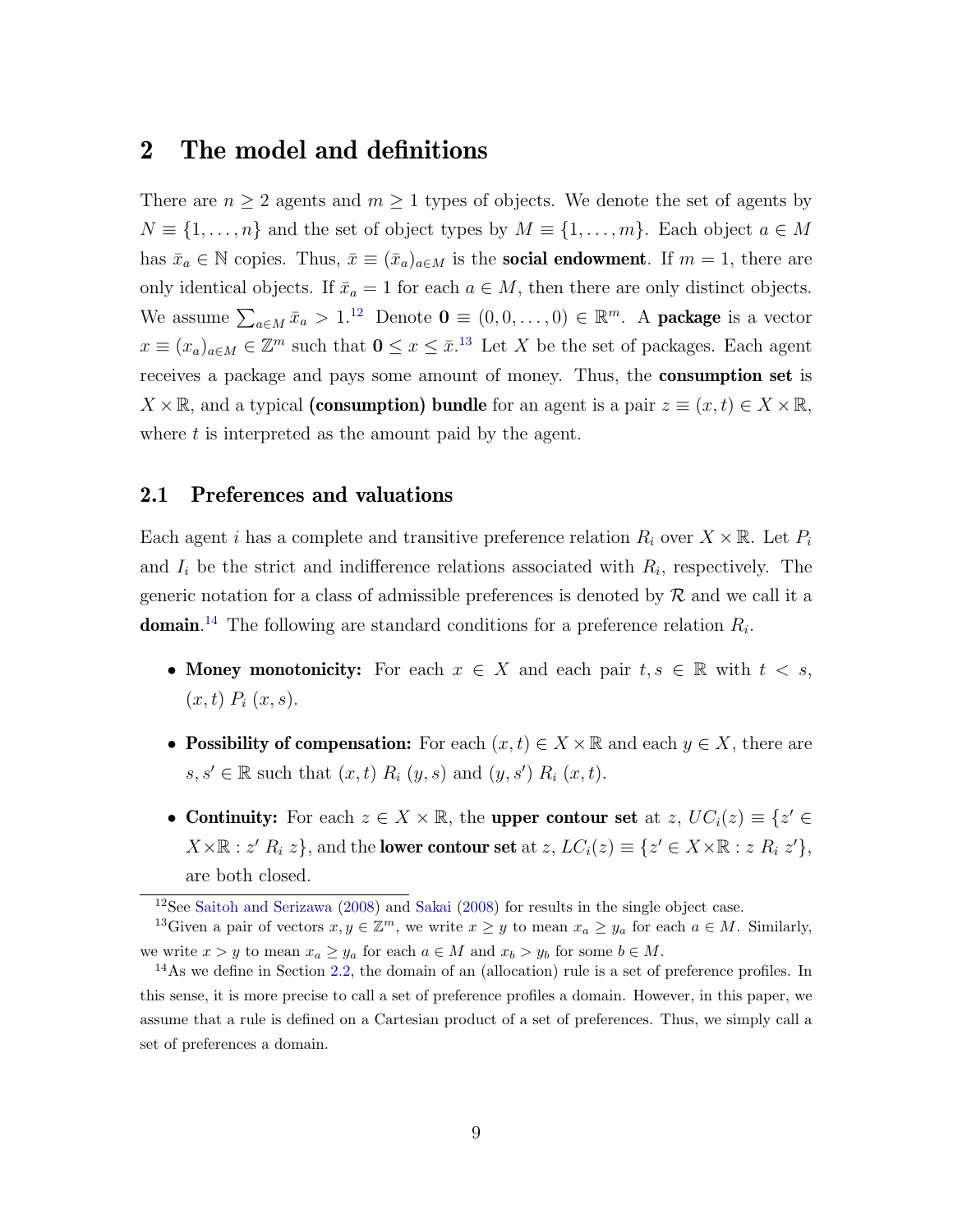• Object monotonicity: For each  $(x, t) \in X \times \mathbb{R}$  and each  $y \in X$  with  $y > x$ ,  $(y, t)$   $P_i(x, t)$ .

We denote the set of preferences that satisfy the above four conditions by  $\mathcal{R}^{\scriptstyle O}$ , and call it the **object monotonic domain**. Throughout the paper, we assume that preferences satisfy the above four conditions. Thus, whenever we take a domain  $\mathcal{R}$ , it satisfies  $\mathcal{R} \subseteq \mathcal{R}^O$ .

A standard class of preferences studied in the literature is the class of quasi-linear preferences.

**Definition 1.** A preference relation  $R_i$  is **quasi-linear** if for each pair  $(x, t), (y, s) \in$  $X \times \mathbb{R}$  and each  $\delta \in \mathbb{R}$ ,  $(x, t)$   $I_i(y, s)$  implies  $(x, t + \delta)$   $I_i(y, s + \delta)$ .

Let  $\mathcal{R}^Q$  be the class of quasi-linear preferences and we call it the **quasi-linear domain**. For each  $R_i \in \mathcal{R}^Q$ , there is a **valuation function**  $v_i: X \to \mathbb{R}_+$  such that  $v_i(0) = 0$ , and for each pair  $(x, t), (y, s) \in X \times \mathbb{R}$ ,  $(x, t)$   $R_i (y, s)$  if and only if  $v_i(x) - t \ge v_i(y) - s.$ 

We now extend the notion of valuation to non-quasi-linear preferences. Given a preference relation  $R_i, z \in X \times \mathbb{R}$ , and  $y \in X$ , there is a payment  $s \in \mathbb{R}$  such that z  $I_i$  (y, s).<sup>[15](#page-10-0)</sup> We call this payment level the (compensated) valuation of y at z for  $R_i$ , and denote it by  $V^{R_i}(y, z)$ . There are two remarks on the notion of valuation that we often use in the rest of the paper.

**Remark 1.** Given a preference relation  $R_i$  and a pair  $(x, t), (y, s) \in X \times \mathbb{R}$ , we have  $(x, t)$   $R_i(y, s)$  if and only if  $V^{R_i}(y, (x, t)) \leq s$ .

<span id="page-10-1"></span>**Remark 2.** For each  $R_i \in \mathcal{R}^Q$ , each  $(x, t) \in X \times \mathbb{R}$ , and each  $y \in X$ ,  $V^{R_i}(y, (x, t)) - t =$  $v_i(y) - v_i(x)$ .

Figure [1](#page-11-0) is an illustration of the consumption set for  $M = \{1, 2\}$  and  $\bar{x} = (1, 1)$ . Throughout the paper, we use such diagrams to explain and illustrate some definitions and proofs. In this diagram, each of the four horizontal lines represents the set of real numbers, and each point on the lines represents a payment for the package specified on the left side of the line. The vertical dotted line in this diagram connects the points

<span id="page-10-0"></span> $15$ The existence of such a payment is guaranteed by money monotonicity, possibility of compensation and continuity. For the formal proof of the existence, see [Kazumura and Serizawa](#page-80-2) [\(2016\)](#page-80-2).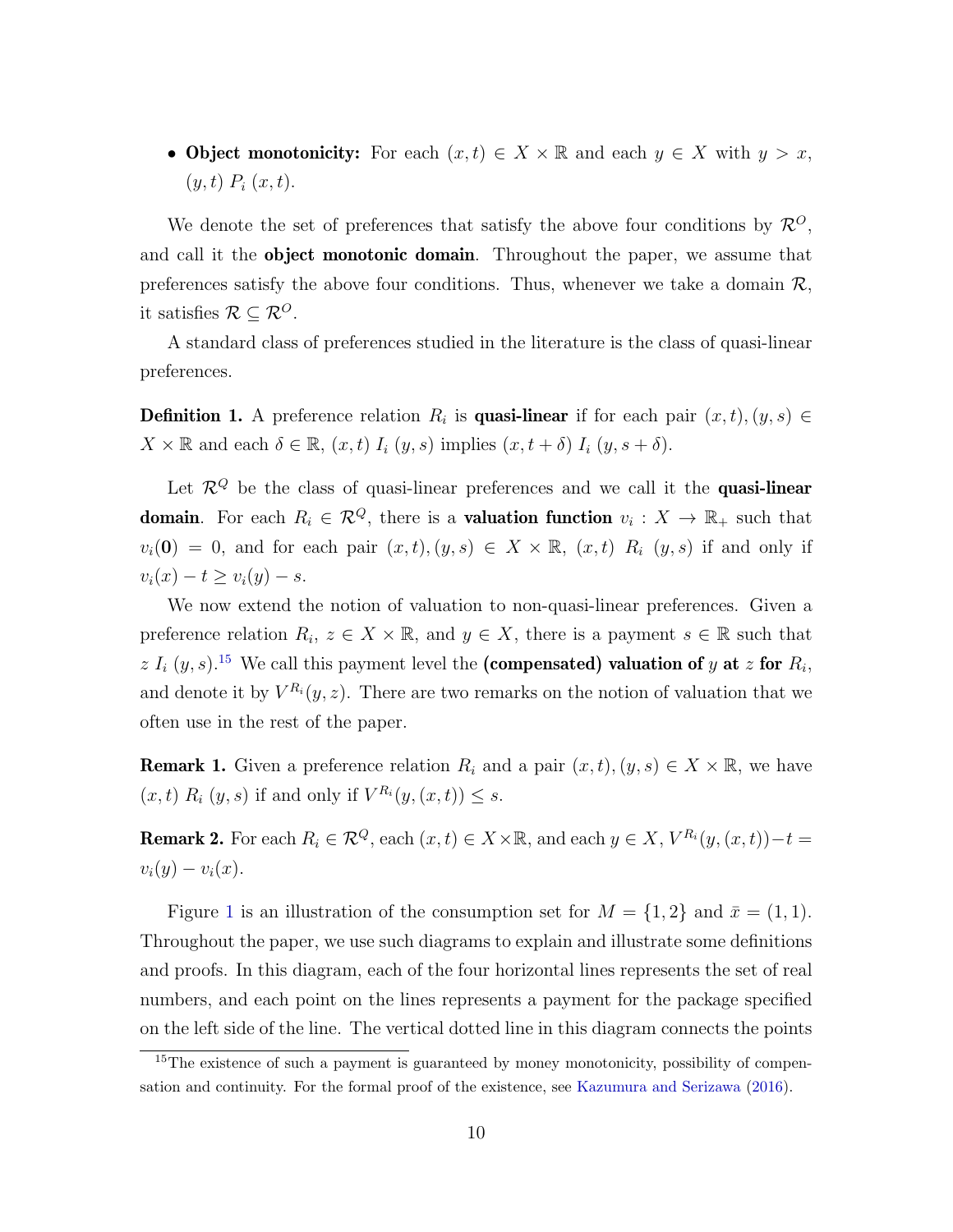

Figure 1: An illustration of the consumption set for  $M = \{1, 2\}$  and  $\bar{x} = (1, 1)$ .

<span id="page-11-0"></span>

<span id="page-11-1"></span>Figure 2: Indifference curves of a quasi-linear preference relation.

where the payment is zero. Then, the consumption set in this example consists of these four horizontal lines. For example, the point  $z$  corresponds to the consumption bundle  $((1, 0), t)$ .

One way to describe a preference relation in the diagram is to draw "indifference curves." A typical indifference curve is illustrated in Figure [1.](#page-11-0) The indifference curve passes through z and  $z'$ . This means that z and  $z'$  are indifferent for a preference relation  $R_i$ . To specify which preference relation an indifference curve belongs to,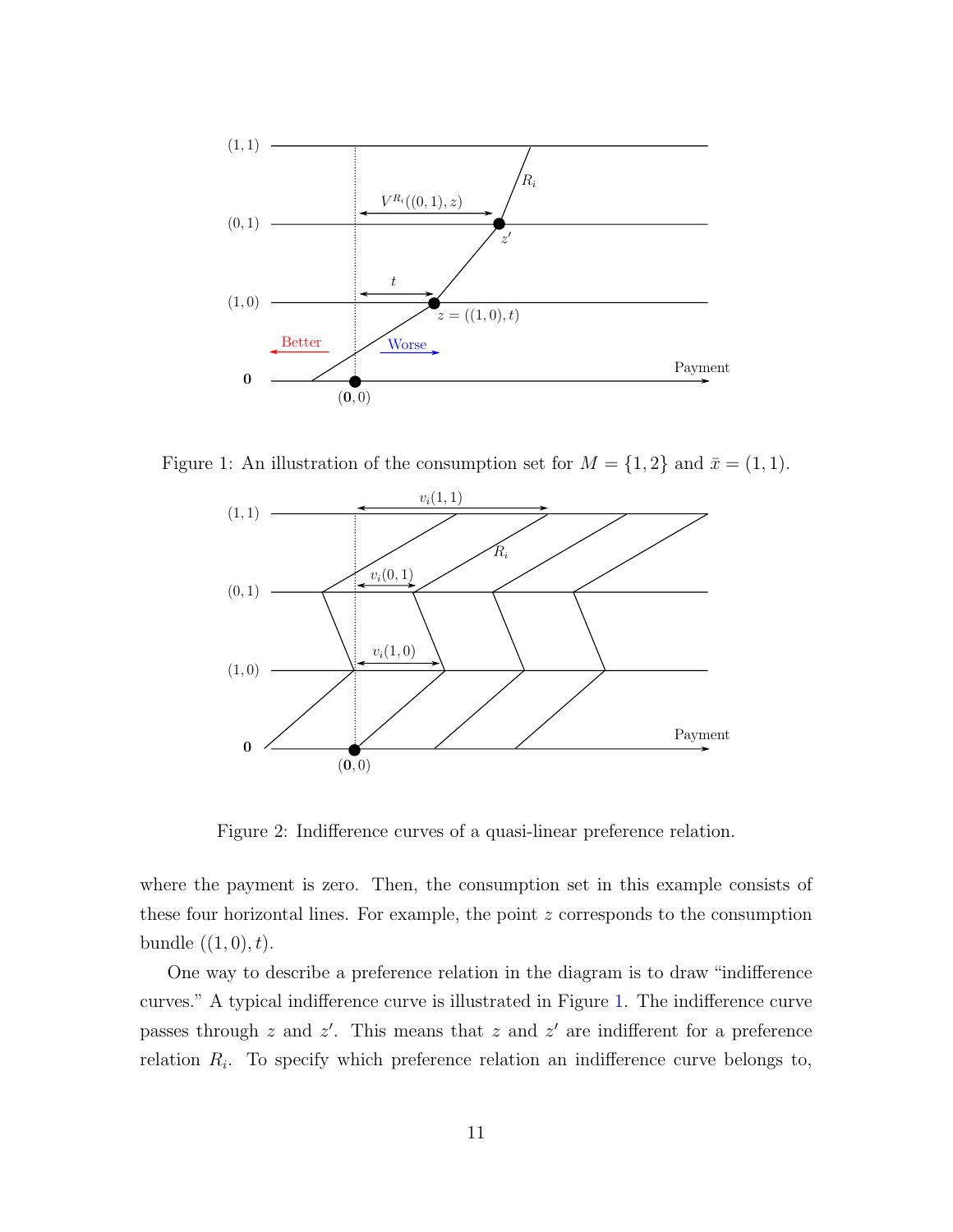we sometimes write the notation for the preference relation next to the indifference curve as in Figure [1.](#page-11-0) By money monotonicity, bundles to the left (resp. right) of an indifference curve are better (resp. worse) than the bundles on the indifference curve. The valuation of a package at a bundle corresponds to the payment at the point that is indifferent to the bundle. Thus, for example, the valuation of  $(0, 1)$  at z is equal to the payment at  $z'$ .

Indifference curves of a quasi-linear preference relation is shown in Figure [2.](#page-11-1) By Remark [2,](#page-10-1) indifference curves of a quasi-linear preference relation are parallel to each other. The valuation function of a quasi-linear preference relation corresponds to the the payment levels at the bundles on the indifference curve passing through  $(0, 0)$  as shown in Figur[e2.](#page-11-1)

#### <span id="page-12-0"></span>2.2 Rules and their properties

A **package allocation** is an *n*-tuple  $(x_i)_{i \in N} \in X^n$  such that  $\sum_{i \in N} x_i \leq \bar{x}$ . We denote the set of package allocations by A. A (feasible) allocation is an n-tuple  $((x_i, t_i))_{i \in N} \in$  $(X \times \mathbb{R})^n$  such that  $(x_i)_{i \in N} \in A$ . We denote the set of allocations by Z. A **preference profile** is an *n*-tuple  $R \equiv (R_1, \ldots, R_n) \in \mathbb{R}^n$ . Given  $R \in \mathbb{R}^n$  and  $i, j \in N$ , let  $R_{-i} \equiv (R_k)_{k \in N \setminus \{i\}}$  and  $R_{-i,j} \equiv (R_k)_{k \in N \setminus \{i,j\}}$ .

An (allocation) rule on  $\mathcal{R}^n$  is a function  $f : \mathcal{R}^n \to Z$ . Given a rule f and  $R \in \mathcal{R}^n$ , we denote the bundle assigned to agent i by  $f_i(R)$  and we write  $f_i(R) \equiv$  $(x_i^f)$  $f_i(R), t_i^f(R)$ , where  $x_i^f$  $i(R)$  is the package that agent i receives and  $t_i^f$  $i_l^J(R)$  is her payment.

We mainly focus on rules that satisfy two properties, efficiency and strategyproofness. The efficiency notion here takes the planner's preferences into account, assuming that she is only interested in her revenue. Formally, an allocation  $((x_i, t_i))_{i \in N} \in$ Z is (Pareto-)efficient for  $R \in \mathcal{R}^n$  if there is no allocation  $((y_i, s_i))_{i \in N} \in Z$  such that (i) for each  $i \in N$ ,  $(y_i, s_i)$   $R_i$   $(x_i, t_i)$ , (ii) for some  $j \in N$ ,  $(y_j, s_j)$   $P_i$   $(x_j, t_j)$ , and (iii)  $\sum_{i\in\mathbb{N}} s_i \geq \sum_{i\in\mathbb{N}} t_i$ . Thus, if an allocation is efficient, it is impossible to make an agent better off without harming other agents or reducing the revenue of the planner. By object monotonicity, if an allocation  $((x_i, t_i))_{i \in N} \in Z$  is efficient for  $R \in \mathcal{R}^n$ , then no object remains unassigned, i.e.,  $\sum_{i \in N} x_i = \bar{x}$ .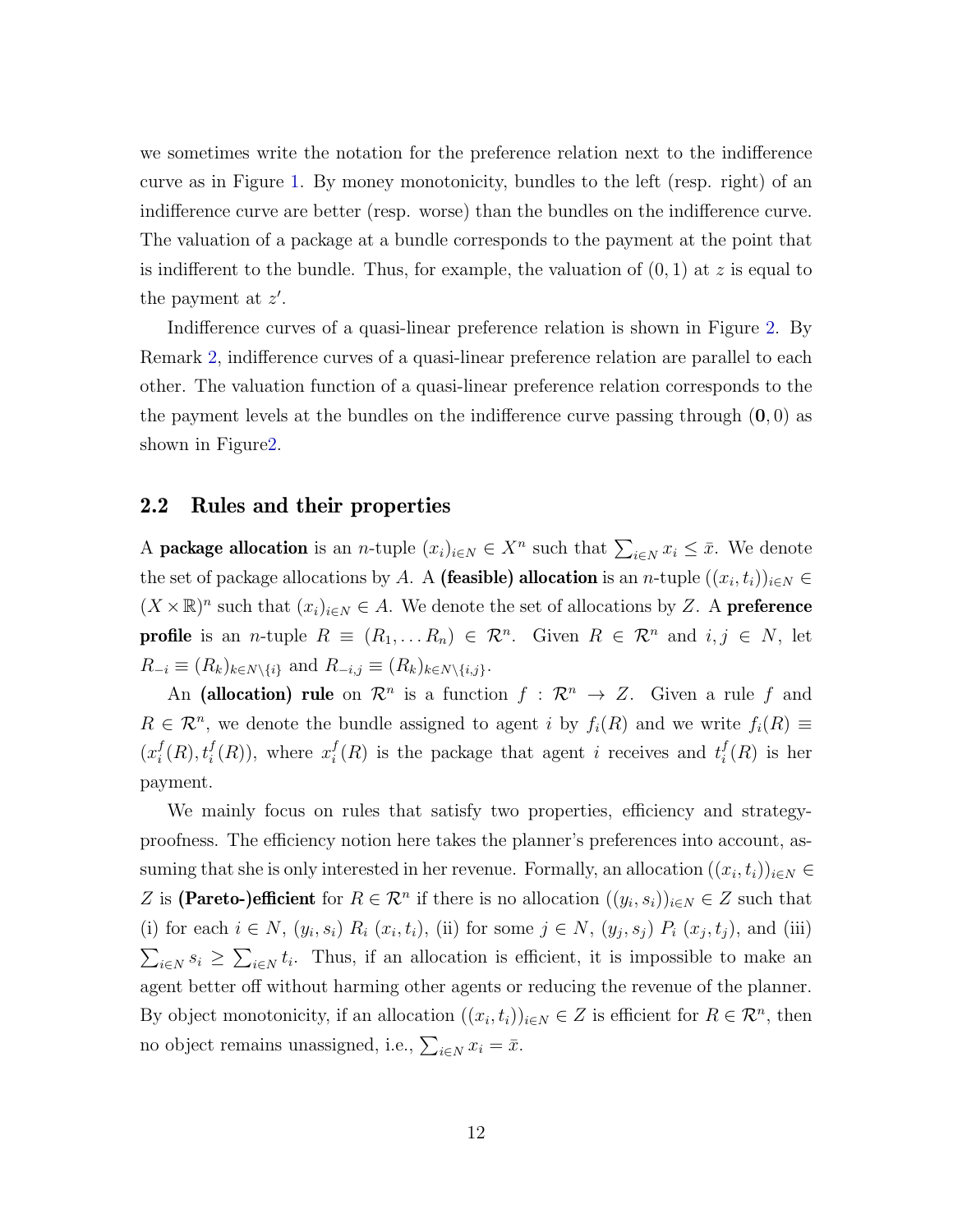<span id="page-13-2"></span>**Remark 3.** An allocation  $((x_i, t_i))_{i \in N} \in Z$  is efficient for  $R \in \mathcal{R}^n$  if and only if there is no allocation  $((y_i, s_i))_{i \in N} \in Z$  such that (i) for each  $i \in N$ ,  $(y_i, s_i)$   $I_i$   $(x_i, t_i)$ , and (ii)  $\sum_{i \in N} s_i > \sum_{i \in N} t_i$ .<sup>[16](#page-13-1)</sup>

The efficiency of a rule requires that for each preference profile, an efficient allocation should be selected.

**Efficiency:** For each  $R \in \mathbb{R}^n$ ,  $f(R)$  is efficient for R.

Strategy-proofness means that no agent benefits from misrepresenting her preferences.

**Strategy-proofness:** For each  $R \in \mathbb{R}^n$ , each  $i \in N$ , and each  $R'_i \in \mathbb{R}$ ,  $f_i(R)$   $R_i$  $f_i(R'_i, R_{-i}).$ 

### <span id="page-13-0"></span>3 Generalized Vickrey rules

Groves and Vickrey rules are defined on the quasi-linear domain, because they are defined by means of valuation functions. In this section we define those rules and extend Vickrey rules to larger domains.

We first introduce some notations. Given  $r \in \mathbb{R}$ ,  $i \in N$ ,  $R_{-i} \in \mathcal{R}^{n-1}$ , and  $x \in X$ , let

$$
\sigma_i^r(R_{-i};x) \equiv \max \left\{ \sum_{j \in N \setminus \{i\}} V^{R_j}(x_j,(0,r)) : (x_j)_{j \in N} \in A, x_i = x \right\}.
$$

Thus,  $\sigma_i^r(R_{-i};x)$  is the maximum of the sum of valuations at  $(0,r)$  that the agents other than agent i can achieve when agent i obtains x. When  $r = 0$ , we sometimes write  $\sigma_i(R_{-i};x)$  instead of  $\sigma_i^0(R_{-i};x)$ . Now we define Groves and Vickrey rules on the quasi-linear domain.

**Definition 2.** A rule f on  $(\mathcal{R}^Q)^n$  is a **Groves rule** if for each  $R \in (\mathcal{R}^Q)^n$ ,

$$
(x_i^f(R))_{i \in N} \in \operatorname{argmax}_{(x_i)_{i \in N} \in A} \sum_{i \in N} v_i(x_i),
$$

<span id="page-13-1"></span><sup>16</sup>This result follows from money monotonicity.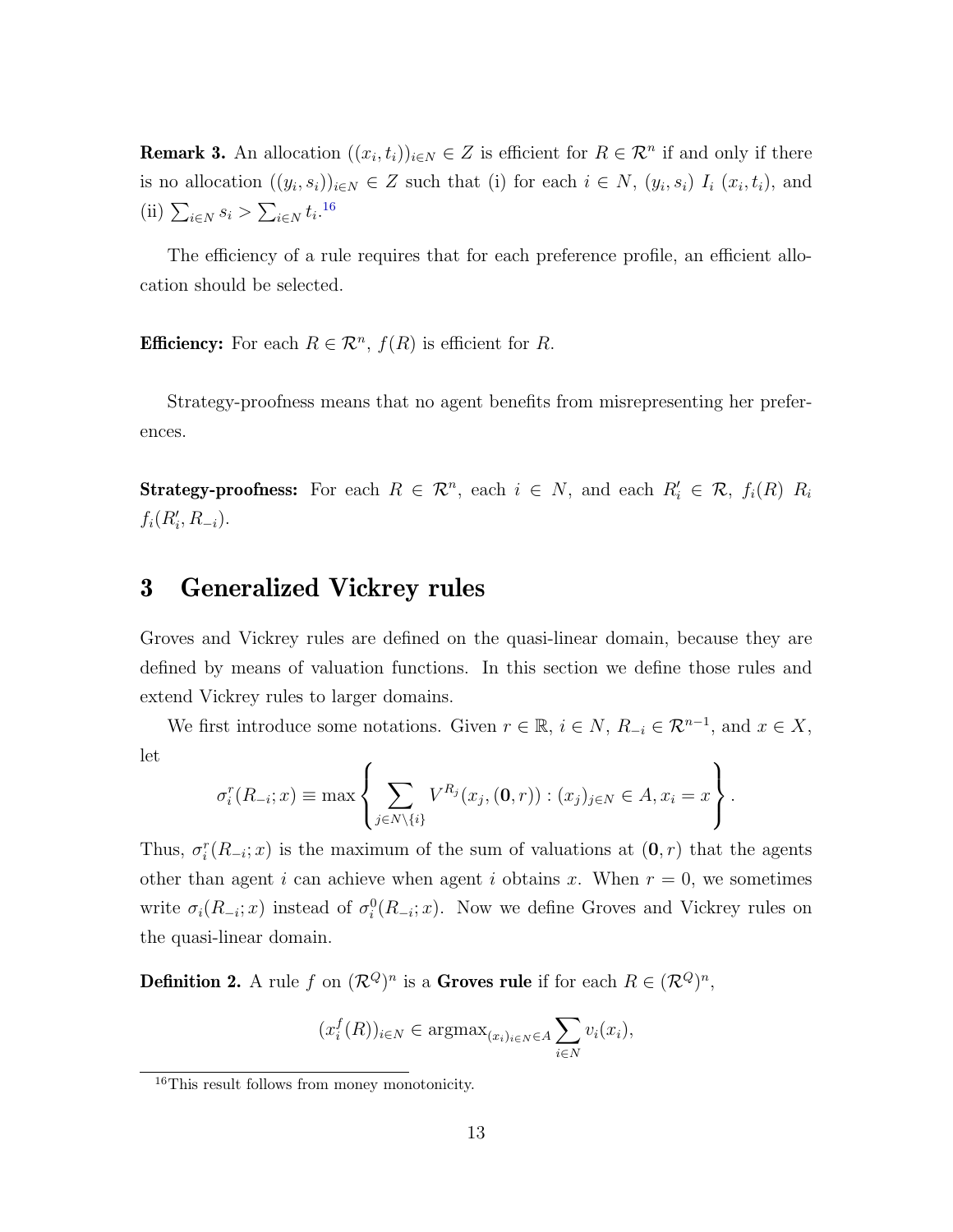and for each  $i \in N$ , there is  $h_i : (\mathcal{R}^Q)^{n-1} \to \mathbb{R}$  such that

$$
t_i^f(R) = h_i(R_{-i}) - \sigma_i(R_{-i}; x_i^f(R)).
$$

A rule f on  $(\mathcal{R}^Q)^n$  is a Vickrey rule if it is a Groves rule and for each  $i \in N$ ,  $h_i(\cdot) = \sigma_i(\cdot; \mathbf{0}).$ 

We now generalize Vickrey rules to larger domains. We do it by means of compensated valuations.

**Definition 3.** Let R be an arbitrary domain. Let  $r \in \mathbb{R}$ . A rule f on  $\mathcal{R}^n$  is an *r*-generalized Vickrey rule if for each  $R \in \mathbb{R}^n$ ,

$$
(x_i^f(R))_{i\in N} \in \operatorname{argmax}_{(x_i)_{i\in N} \in A} \sum_{i\in N} V^{R_i}(x_i, (\mathbf{0}, r)),
$$

and for each  $i \in N$ ,

$$
t_i^f(R) = \sigma_i^r(R_{-i}; \mathbf{0}) - \sigma_i^r(R_{-i}; x_i^f(R)) + r.
$$

For each  $r \in \mathbb{R}$ , an r-generalized Vickrey rule is defined in the same manner as Vickrey rules except that compensated valuations at  $(0, r)$  are used instead of valuation functions and a fixed cost r is added to the payment formula. If  $r > 0$ , we can interpret it as an entry fee. On the other hand, if  $r < 0$ , then we can interpret it as an entry subsidy. Note that a 0-generalized Vickrey rule coincides with a Vickrey rule on the quasi-linear domain. For simplicity, we sometimes call a 0-generalized Vickrey rule a generalized Vickrey rule.

# <span id="page-14-0"></span>4 Partially quasi-linear preferences

In this section, we define some classes of non-quasi-linear preferences. First, given a preference relation  $R_i$  and  $r \in \mathbb{R}$ , we define the following set:

$$
X^{r}(R_{i}) \equiv \{(x,t) \in X \times \mathbb{R} : (x,t) R_{i} (0,r) \text{ and } t \geq r\}.
$$

This is the set consisting of bundles such that the associated payments are no less than r and they are at least as desirable as  $(0, r)$ . We call it the r-relevant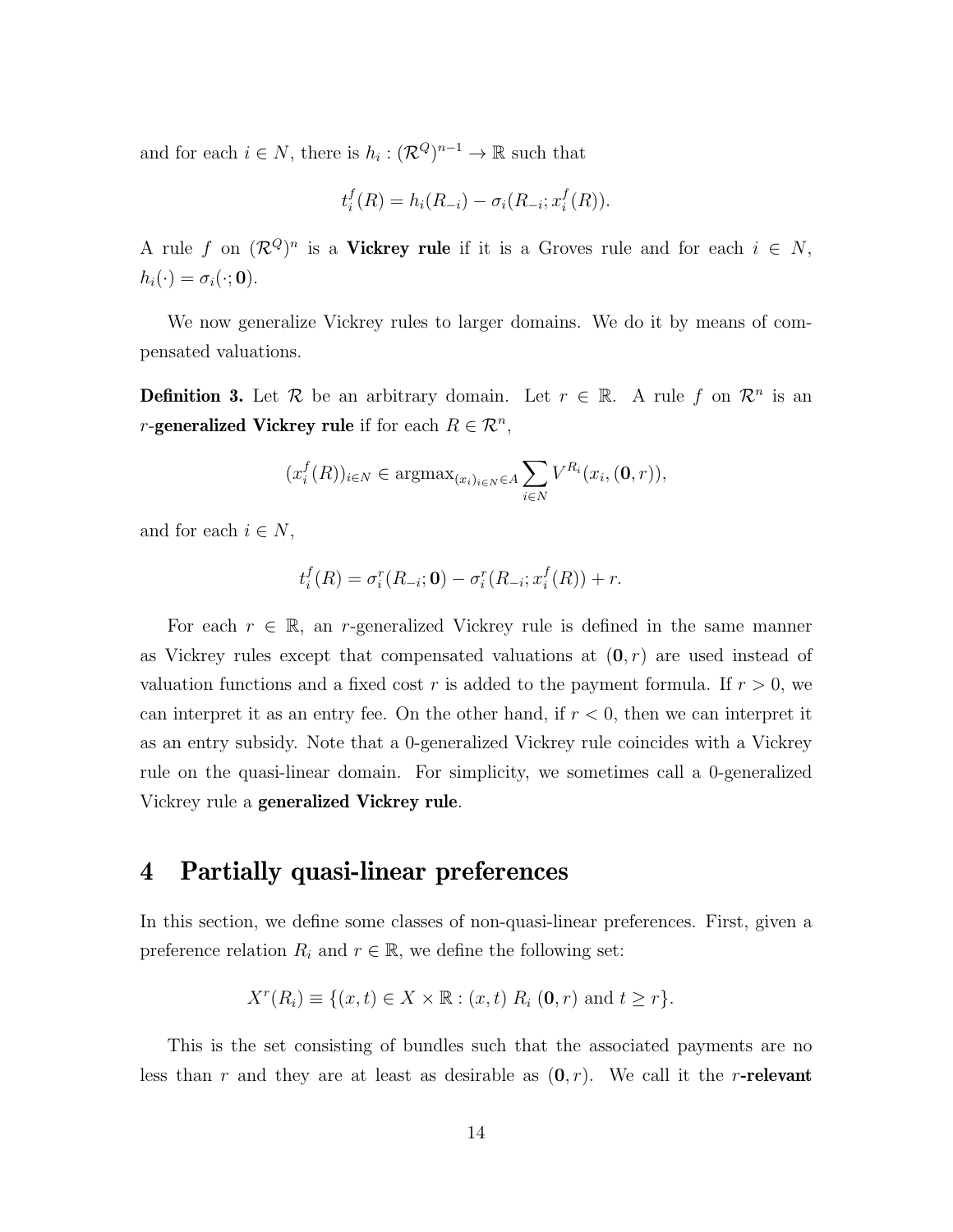

<span id="page-15-0"></span>Figure 3: An illustration of the *r*-relevant consumption set for  $R_i$  for  $\bar{x} = (1, 1)$ .

consumption set for  $R_i$ . And in particular when  $r = 0$ , we sometimes call it the relevant consumption set for  $R_i$ . Further, we sometimes denote  $X(R_i) \equiv X^0(R_i)$ . Figure [3](#page-15-0) is an illustration of the r-relevant consumption set for a preference relation  $R_i$  for  $\bar{x} = (1, 1)$ . The relevant consumption set for  $R_i$  consists of the bundle  $(0, 0)$ and the bundles on the three bold lines.

The preferences defined below are non-quasi-linear preferences that preserve the quasi-linearity on the r-relevant consumption set.

**Definition 4.** Given  $r \in \mathbb{R}$ , a preference relation  $R_i$  is r-**partially quasi-linear** if for each  $(x,t) \in X^r(R_i)$  and each  $y \in X$  with  $V^{R_i}(y,(x,t)) \ge r$ ,

$$
V^{R_i}(y,(x,t)) - t = V^{R_i}(y,(0,r)) - V^{R_i}(x,(0,r)).
$$

**Remark 4.** Given  $r \in \mathbb{R}$ , a preference relation  $R_i$  is r-partially quasi-linear if and only if for each  $(x,t) \in X^r(R_i)$ ,  $V^{R_i}(\bar{x}, (x,t)) - t = V^{R_i}(\bar{x}, (0,r)) - V^{R_i}(x, (0,r))$ .

For each  $r \in \mathbb{R}$ , let  $\mathcal{R}^P(r)$  be the class of r-partially quasi-linear preferences, and call it the  $r$ -partially quasi-linear domain. For simplicity, we sometimes call a 0-partially quasi-linear preference relation and the 0-partially quasi-linear domain a partially quasi-linear preference relation and the partially quasi-linear domain, respectively. Further, for simplicity, we sometimes denote  $\mathcal{R}^P \equiv \mathcal{R}^P(0)$ .

The r-partially quasi-linearity requires a preference relation to be quasi-linear when the consumption set is restricted to the  $r$ -relevant consumption set. Thus, for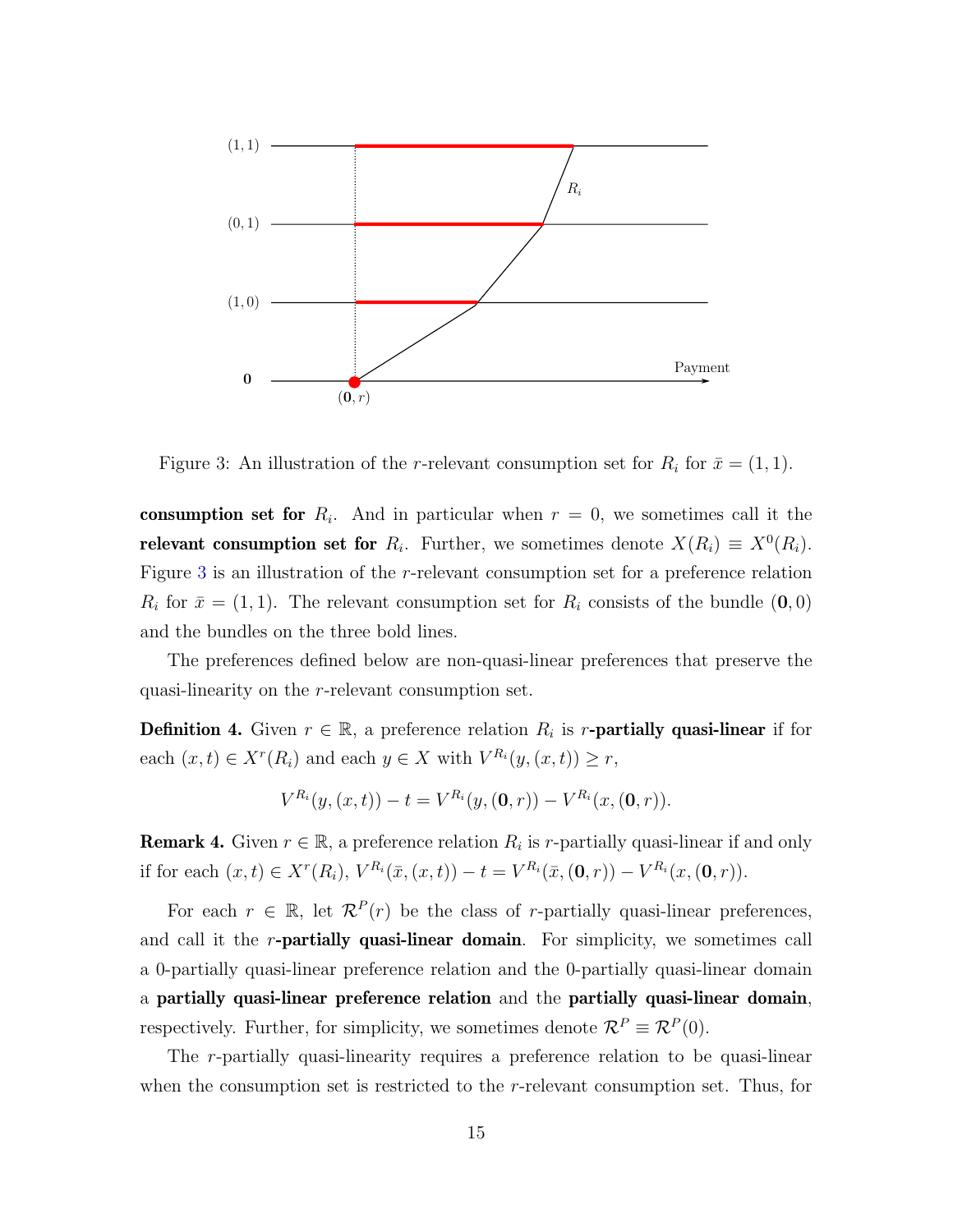

<span id="page-16-1"></span>Figure 4: An illustration of an r-partially quasi-linear preference relation.

each  $r \in \mathbb{R}$ , quasi-linear preferences are *r*-partially quasi-linear, and hence,  $\mathcal{R}^Q \subseteq$  $\mathcal{R}^P(r)$ . An r-partially quasi-linear preference relation is shown in Figure [4.](#page-16-1) It has parallel indifference curves in the r-relevant consumption set as shown in the figure. However, the r-partially quasi-linearity does not require that indifference curves that pass through a bundle outside of the r-relevant consumption set should be parallel. Thus, for instance, the indifference curve between  $z$  and  $z'$  has to be parallel to the one between  $\hat{z}$  and  $\hat{z}'$ . However, it does not have to be parallel to the indifference curve between  $\tilde{z}$  and  $\tilde{z}'$  because  $\tilde{z}$  is not in the r-relevant consumption set.

# <span id="page-16-0"></span>5 Main results

It is known that on the quasi-linear domain, Groves rules are the only efficient and strategy-proof rules.

<span id="page-16-2"></span>**Fact 1** (Holmström [\(1979\)](#page-79-0)). Groves rules are the only rules that satisfy efficiency and strategy-proofness on  $(\mathcal{R}^Q)^n$ .

As we discussed in Introduction, it is likely that agents may have non-quasi-linear preferences in practice. Thus, we investigate the possibility of designing an efficient and strategy-proof rule when agents may have non-quasi-linear preferences. More specifically, we investigate how much we can expand the domain from the quasi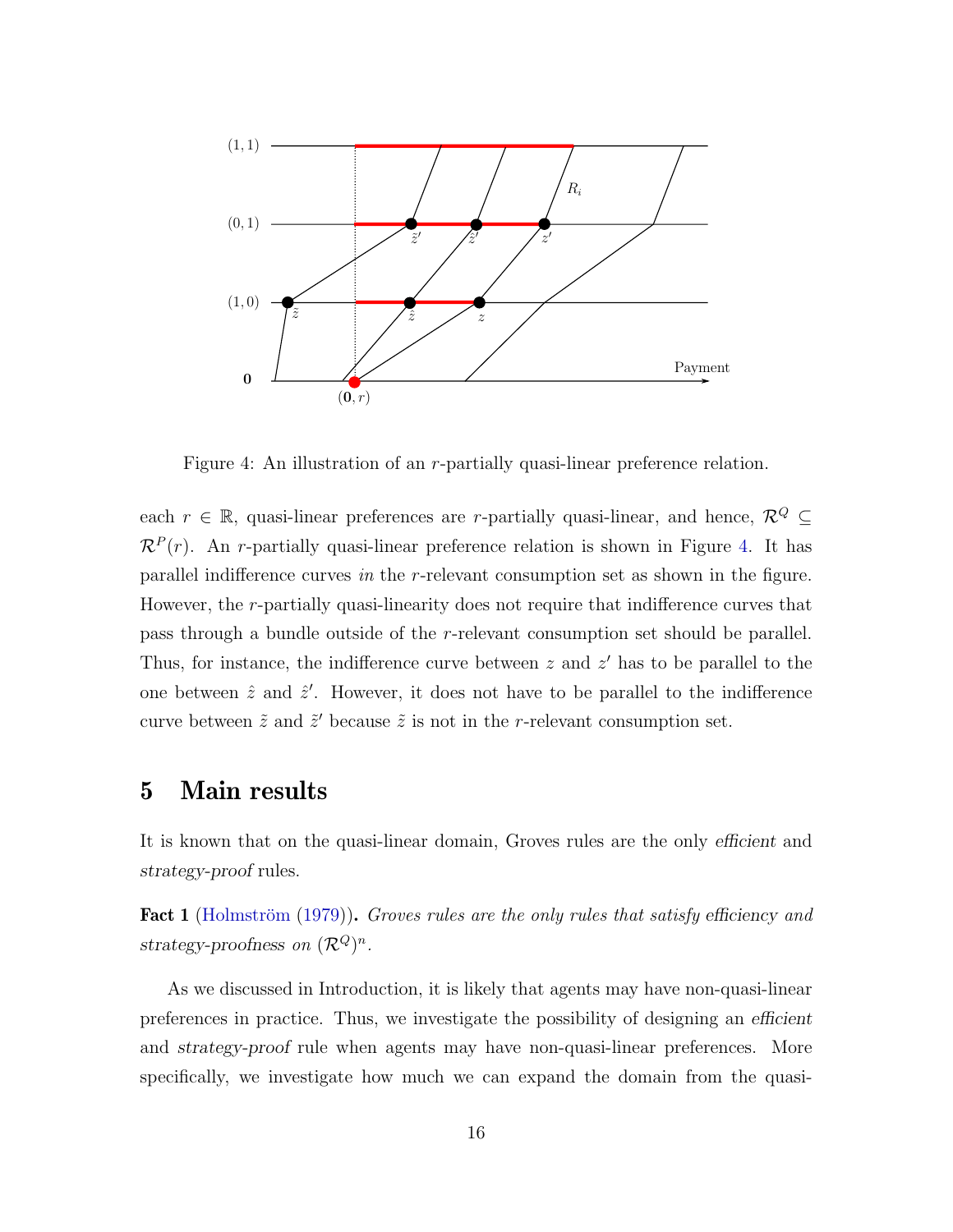linear domain while guaranteeing the existence of an efficient and strategy-proof rule. Our results depend on the number of agents.

#### 5.1 Two-agent case

First, we define the notion of maximal domain.

**Definition 5.** A domain  $\mathcal{R}$  is a **maximal domain** for a list of properties if

(i) there is a rule on  $\mathcal{R}^n$  that satisfies the properties, and

(ii) for each  $\mathcal{R}' \supsetneq \mathcal{R}$ , no rule on  $(\mathcal{R}')^n$  satisfies the properties.

**Remark 5.** A maximal domain for a list of properties may not be unique. Indeed, the theorem below shows the existence of multiple maximal domains for efficiency and strategy-proofness.

The following theorem states that for two-agent case, for each  $r \in \mathbb{R}$ , only the r-generalized Vickrey rules satisfy efficiency and strategy-proofness on the r-partially quasi-linear domain, and further, the domain is a maximal domain for efficiency and strategy-proofness.

<span id="page-17-0"></span>**Theorem 1.** Let  $n = 2$  and  $r \in \mathbb{R}$ .

(i) On  $(\mathcal{R}^P(r))^2$ , a rule satisfies efficiency and strategy-proofness if and only if it is an r-generalized Vickrey rule.

(ii)  $\mathcal{R}^P(r)$  is a maximal domain for efficiency and strategy-proofness.

Notice that Theorem [1](#page-17-0) (i) is not a straightforward extension of Fact [1.](#page-16-2) First, Theorem [1](#page-16-2) (i) holds only for two-agent case, whereas Fact 1 holds for each  $n \geq 2$ . Indeed, the proof of Theorem [1](#page-17-0) (i) depends on the two-agent assumption. Second, for each  $r \in \mathbb{R}$ , r-generalized Vickrey rules are characterized using only efficiency and strategy-proofness. On the other hand, on the quasi-linear domain, the class of efficient and strategy-proof rules is the class of Groves rules which is much larger than the class of r-generalized Vickrey rules.

Theorem [1](#page-17-0) (ii) implies that for each  $r \in \mathbb{R}$ , there is no rule that satisfies efficiency and strategy-proofness if the domain is larger than the r-partially quasi-linear domain. Theorem [1](#page-17-0) (ii) does not exclude the possibility that there is a maximal domain for efficiency and strategy-proofness such that for each  $r \in \mathbb{R}$ , it is not the r-partially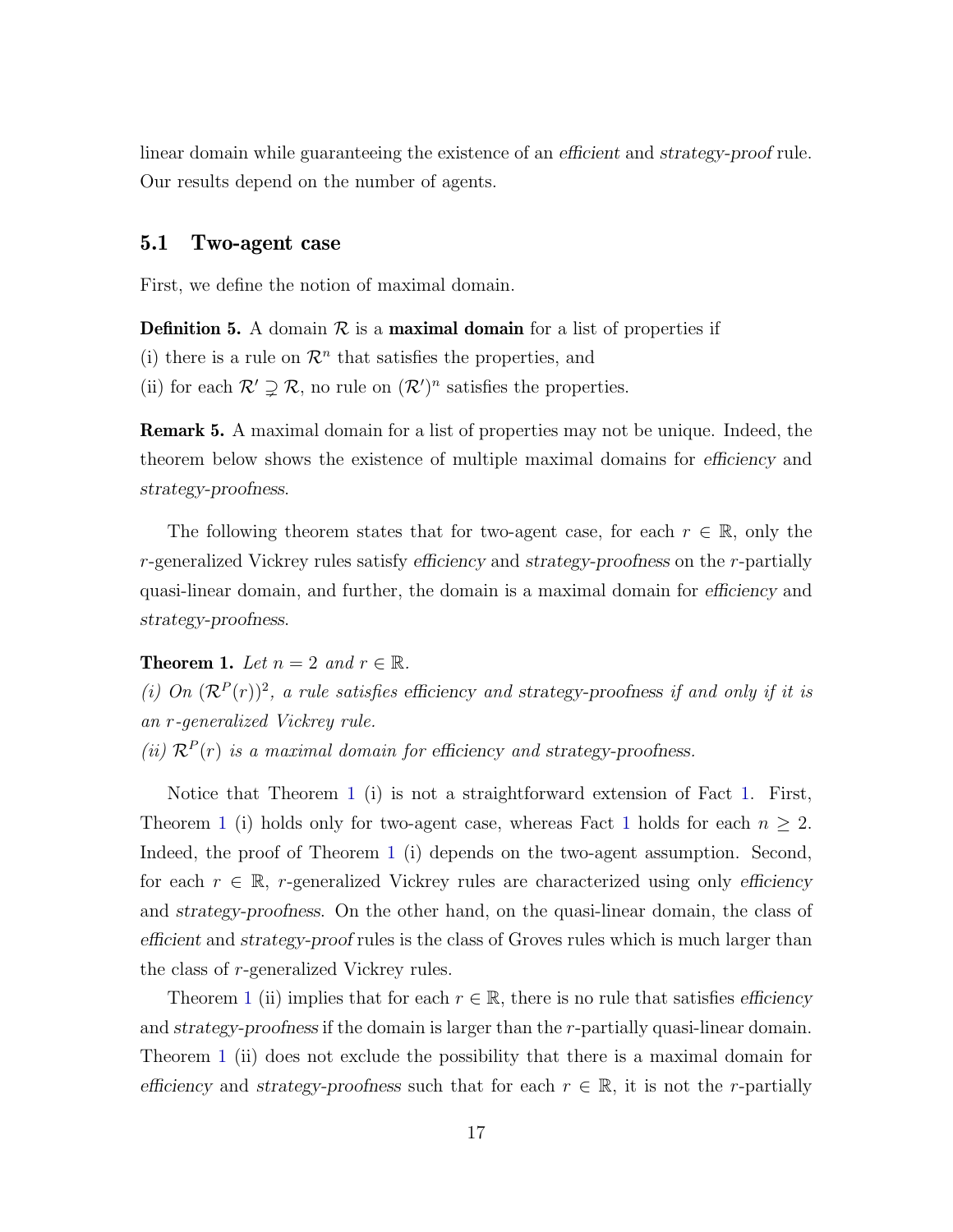

<span id="page-18-1"></span>Figure 5: The inefficiency of a generalized Vickrey rule on  $(\mathcal{R}^P)^n$  when  $n=3$ .

quasi-linear domain. However, as we see in Section [5.3,](#page-21-0) we can pin down the class of maximal domains for *efficiency*, *strategy-proofness*, and some additional properties.

#### 5.2 More than two-agent case

Even when  $n \geq 3$ , for each  $r \in \mathbb{R}$ , r-generalize Vickrey rules are strategy-proof on the r-partially quasi-linear domain.

<span id="page-18-2"></span>**Proposition 1.** For each  $r \in \mathbb{R}$ , r-generalized Vickrey rules are strategy-proof on  $(\mathcal{R}^P(r))^n$ .

However, when  $n \geq 3$ , for each  $r \in \mathbb{R}$ , r-generalize Vickrey rules are not efficient on the r-partially quasi-linear domain. We give an example for  $n = 3$ ,  $\bar{x} = (1, 1)$ , and  $r = 0.17$  $r = 0.17$ 

Example: (Figure [5.](#page-18-1)) When  $n = 3$  and  $\bar{x} = (1, 1)$ , generalized Vickrey rules are not efficient on  $(\mathcal{R}^P)^3$ . Let f be a generalized Vickrey rule on  $(\mathcal{R}^P)^3$ . Let  $R_1 \in \mathcal{R}^P$ 

<span id="page-18-0"></span><sup>&</sup>lt;sup>17</sup>By modifying this example slightly, we can show that for each  $r \in \mathbb{R}$  and each  $n \geq 3$ , r-generalized Vickrey rules violate efficiency on  $(\mathcal{R}^P(r))^n$ .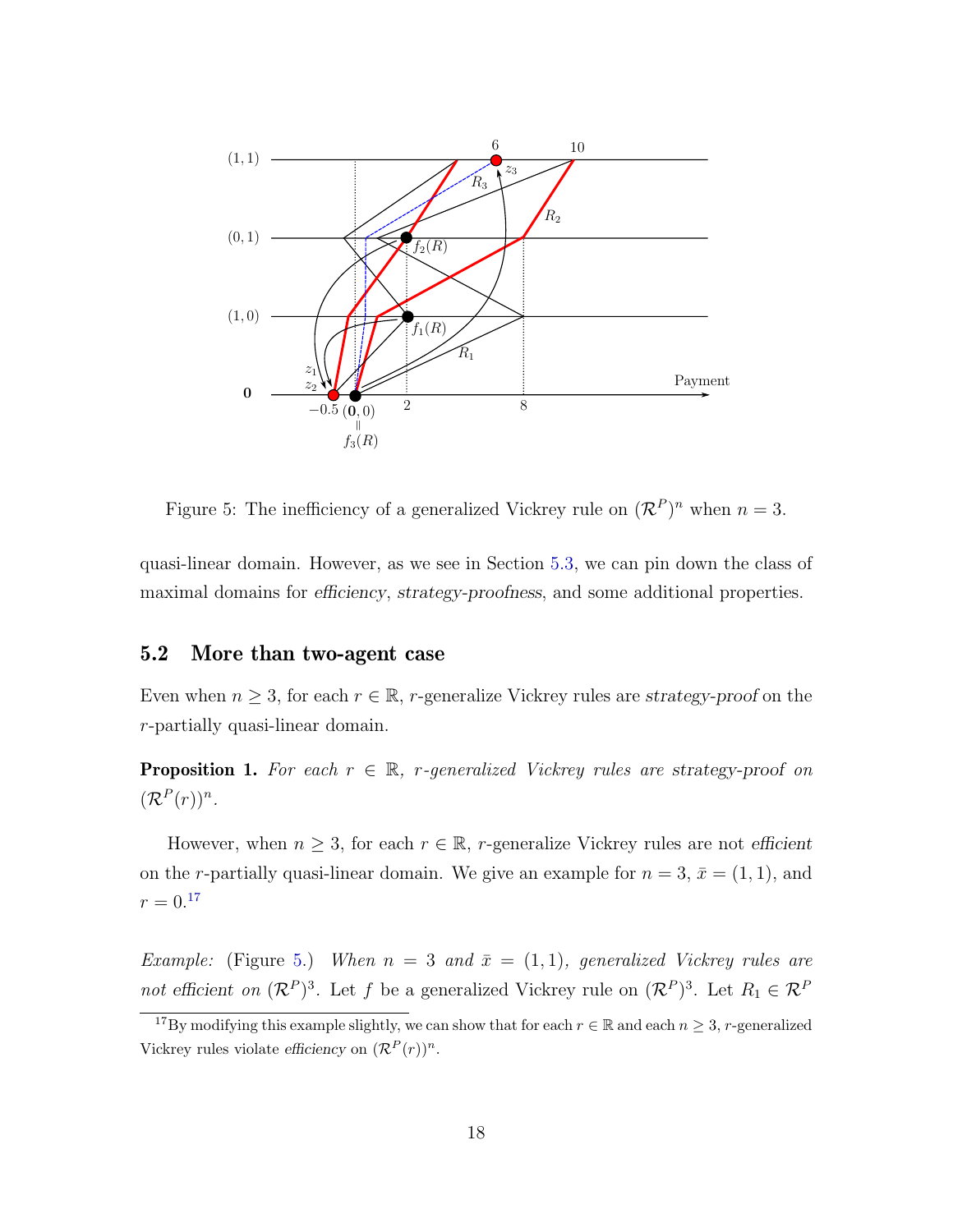be such that for each  $x \in X \setminus \{0\},\$ 

$$
V^{R_1}(x, (0,0)) = \begin{cases} 8 & \text{if } x = (1,0), \\ 1 & \text{if } x = (0,1), \\ 10 & \text{if } x = (1,1), \end{cases}
$$

and  $V^{R_1}(\mathbf{0},((1,0),2)) = -0.5$ . Let  $R_2 \in \mathcal{R}^P$  be such that for each  $x \in X \setminus \{\mathbf{0}\},$ 

$$
V^{R_2}(x, (0,0)) = \begin{cases} 1 & \text{if } x = (1,0), \\ 8 & \text{if } x = (0,1), \\ 10 & \text{if } x = (1,1), \end{cases}
$$

and  $V^{R_2}(\mathbf{0},((0,1),2)) = -0.5$ .

Note that we can take  $R_1$  and  $R_2$  so that they are partially quasi-linear. Let  $R_3 \in \mathcal{R}^Q$  be such that  $v_3((1,0)) = v_3((0,1)) = 0.5$  and  $v_3((1,1)) = 6$ . Denote  $R \equiv (R_1, R_2, R_3)$ . These preferences are illustrated in Figure [5.](#page-18-1) The black indifference curves are those of  $R_1$ , the bold indifference curves are those of  $R_2$ , and the dashed indifference curve is that of  $R_3$ . By the definition of the generalized Vickrey rule,

$$
f_1(R) = ((1,0), 2), f_2(R) = ((0,1), 2), \text{ and } f_3(R) = (0,0).
$$

Let  $((x_i, t_i))_{i \in N} \in Z$  be such that

$$
(x_1, t_1) = (x_2, t_2) = (0, -0.5)
$$
 and  $z_3 = ((1, 1), 6)$ .

It is easy to show that for each  $i \in N$ ,  $(x_i, t_i)$   $I_i$   $f_i(R)$ , and  $\sum_{i \in N} t_i = 5 > 4 =$  $\sum_{i\in N}t_i^f$  $i(R)$ . Hence, by Remark [3,](#page-13-2)  $f(R)$  is not efficient for R.

In contrast to the case of  $n = 2$ , the following result shows that when  $n \geq 3$ , efficiency and strategy-proofness are incompatible even on the r-partially quasi-linear domain for each  $r \in \mathbb{R}$ .

<span id="page-19-0"></span>**Theorem 2.** Let  $n \geq 3$  and  $r \in \mathbb{R}$ . No rule on  $(\mathcal{R}^P(r))^n$  satisfies efficiency and strategy-proofness.

Theorem [2](#page-19-0) implies that for each  $r \in \mathbb{R}$ , a maximal domain for efficiency and strategy-proofness lies between the quasi-linear domain and the r-partially quasilinear domain. We conclude this subsection by showing that for each  $r \in \mathbb{R}$ , the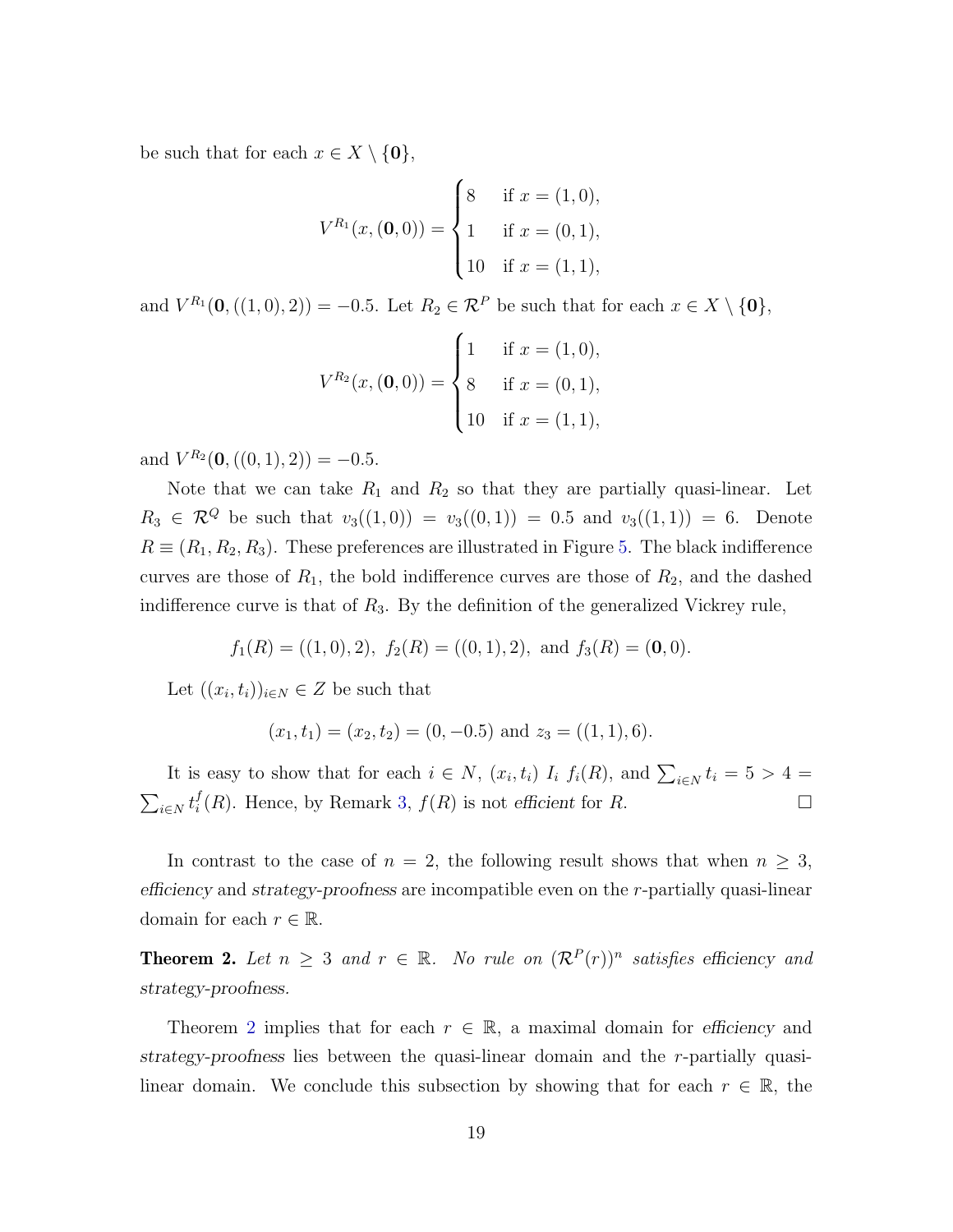

<span id="page-20-0"></span>Figure 6: Indifference curves of  $R_i \in \hat{\mathcal{R}}^P$ .

r-partially quasi-linear domain is "close" to a maximal domain for efficiency and strategy-proofness. We demonstrate it by showing that for each  $r \in \mathbb{R}$ , there is a domain that is "close" to the r-partially quasi-linear domain and there is an efficient and strategy-proof rule on the domain.

For simplicity, we focus only on the (0-)partially quasi-linear domain. The same argument follows for the r-partially quasi-linear domain for each  $r \in \mathbb{R}$ . Consider a preference relation  $R_i$  that satisfies the following conditions: For each  $(x, t) \in X(R_i)$ and each  $y \in X$ , if  $V^{R_i}(y,(x,t)) \geq 0$ ,

$$
V^{R_i}(y,(x,t)) - t = V^{R_i}(y,(0,0)) - V^{R_i}(x,(0,0)),
$$

and if  $V^{R_i}(y,(x,t)) < 0$ ,

$$
t - V^{R_i}(y,(x,t)) \ge V^{R_i}(x,(0,0)) - V^{R_i}(y,(0,0)).
$$

Let  $\hat{\mathcal{R}}^P$  be the class of preferences that satisfies the above conditions.

Figure [6](#page-20-0) illustrates indifference curves of a preference relation  $R_i \in \hat{\mathcal{R}}^P$ . The first condition of  $\hat{\mathcal{R}}^P$  is the same as the requirement of the partially quasi-linearity. Thus, as in Figure [6,](#page-20-0) indifference curves in the relevant consumption set are parallel. The second condition requires that to change from a bundle  $(x, t) \in X(R_i)$  to another package y without making the agent worse off, it is necessary to compensate her at least  $V^{R_i}(x,(\mathbf{0},0)) - V^{R_i}(y,(\mathbf{0},0))$ . Thus, in Figure [6,](#page-20-0) the indifference curve between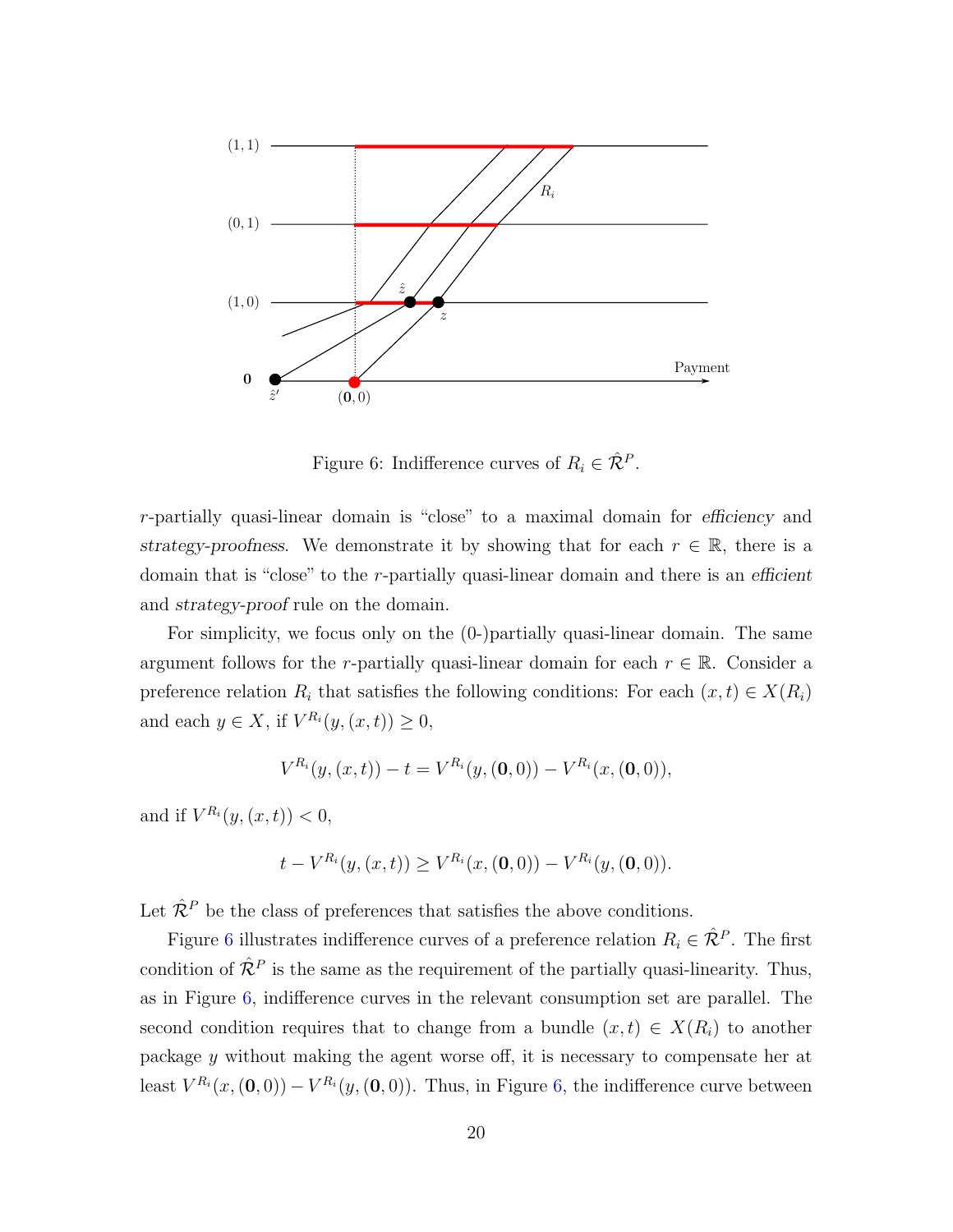z and  $(0,0)$  should be at least as steep as the one between  $\hat{z}$  and  $\hat{z}'$ . It is clear that  $\hat{\mathcal{R}}^P \subsetneq \mathcal{R}^P.$ 

By Proposition [1,](#page-18-2) generalized Vickrey rules are *strategy-proof* on  $(\hat{\mathcal{R}}^P)^n$ . Further, it is easy to show that generalized Vickrey rules are efficient on  $(\hat{\mathcal{R}}^P)^n$ . Thus, a maximal domain for efficiency and strategy-proofness lies between  $\mathcal{R}^P$  and  $\hat{\mathcal{R}}^P$ .

#### <span id="page-21-0"></span>5.3 Further results with additional properties

We have shown that the partially quasi-linearity is the key for the existence of an efficient and strategy-proof rule. However, there are domains such that for each  $r \in \mathbb{R}$ , they are not subsets or supersets of the r-partially quasi-linear domain, and there may exist a rule that satisfies *efficiency* and *strategy-proofness* on such a domain. In this section, we impose some additional properties which are reasonable in many settings, and investigate on what domains there is a rule that satisfies *efficiency*, strategy-proofness, and the additional properties.

We consider three properties. The first property is a participation constraint. It states that an agent is never assigned a bundle that makes her worse off than she would be if she had received no object and paid nothing.

**Individual rationality:** For each  $R \in \mathbb{R}^n$  and each  $i \in N$ ,  $f_i(R) R_i (0, 0)$ .

The second property requires that the payment of losers (the agents who receive no object) should be nonnegative.

**No subsidy for losers:** For each  $R \in \mathcal{R}^n$  and each  $i \in N$ , if  $x_i^f$  $i^f_i(R) = 0, t^f_i$  $i(R) \geq 0.$ 

No subsidy for losers is a natural requirement satisfied in many allocation problems such as auctions in practice.

On the quasi-linear domain, the class of rules that satisfy efficiency, strategyproofness, individual rationality, and no subsidy for losers is identified.

<span id="page-21-1"></span>**Fact 2.** (Holmström, [1979;](#page-79-0) [Chew and Serizawa,](#page-79-2) [2007\)](#page-79-2) Vickrey rules are the only rules that satisfy efficiency, strategy-proofness, individual rationality, and no subsidy for losers on  $(\mathcal{R}^Q)^n$ .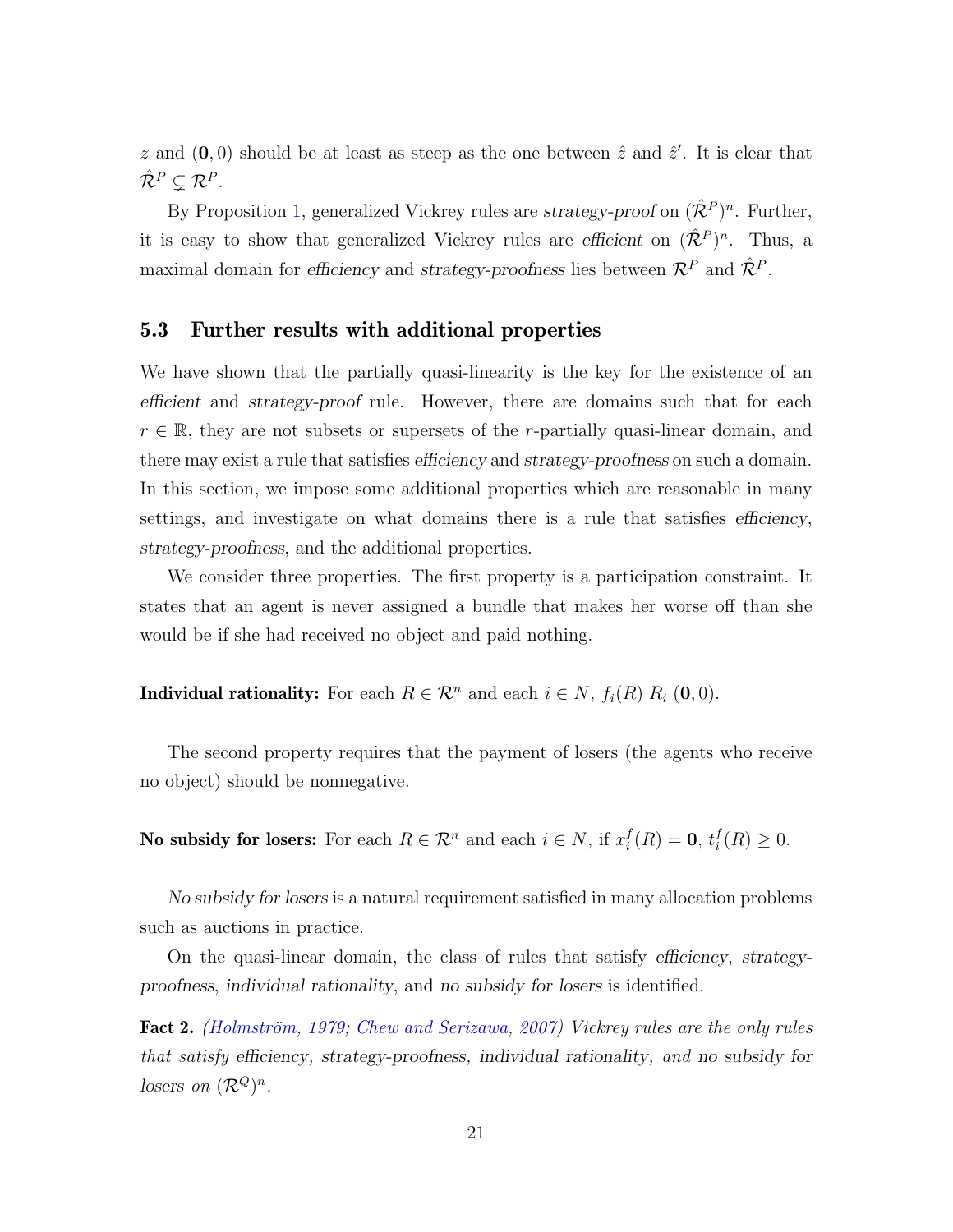Individual rationality implies that the payment of losers is not positive. Thus, individual rationality and no subsidy for losers imply that the payment of losers is always zero. However, it is sometimes the case that agents pay a fixed amount of money as an entry fee, or receive a fixed amount of money as an entry subsidy—the planner may do so to increase the number of participants. The following property captures these situations.

**Common payment for losers:** There is  $t^* \in \mathbb{R}$  such that for each  $R \in \mathbb{R}^n$  and each  $i \in N$ , if  $x_i^f$  $i<sup>f</sup>(R) = 0$ , then  $t<sup>f</sup><sub>i</sub>$  $i^f(R) = t^*$ .

Of course, individual rationality and no subsidy for losers imply common payment for losers. Before stating the main results in this section, we give a technical result that we use to derive them.

<span id="page-22-1"></span>**Proposition 2.** Let  $r \in \mathbb{R}$ . Let  $\mathcal{R}$  be such that  $\mathcal{R}^Q \subseteq \mathcal{R} \nsubseteq \mathcal{R}^P(r)$ . Then, there is no efficient and strategy-proof rule on  $\mathcal{R}^n$  that coincides with an r-generalized Vickrey rule on  $(\mathcal{R}^Q)^n$ .

By Fact [2,](#page-21-1) if a rule on  $\mathcal{R}^n$  with  $\mathcal{R} \supseteq \mathcal{R}^Q$  satisfies efficiency, strategy-proofness, individual rationality and no subsidy for losers, then it coincides with a Vickrey rule on  $(\mathcal{R}^Q)^n$ . Thus, by Proposition [2](#page-22-1) and Theorems [1](#page-17-0) and [2,](#page-19-0) we obtain the following result.

<span id="page-22-0"></span>**Theorem 3.** Let  $\mathcal{R}$  be such that  $\mathcal{R} \supseteq \mathcal{R}^Q$ .

(i) Let  $n = 2$ . R is a maximal domain for efficiency, strategy-proofness, individual rationality and no subsidy for losers if and only if  $\mathcal{R} = \mathcal{R}^P$ .

(ii) Let  $n \geq 3$ . If there is a rule on  $\mathcal{R}^n$  that satisfies efficiency, strategy-proofness, individual rationality and no subsidy for losers, then  $\mathcal{R} \subsetneq \mathcal{R}^P$ .

We do not prove Theorem [3](#page-22-0) since it is immediate from Proposition [2](#page-22-1) and Theorems [1](#page-17-0) and [2.](#page-19-0)

Theorem [3](#page-22-0) states that the domain must be a subset of the partially quasi-linear domain for the existence of a rule that satisfies efficiency, strategy-proofness, individual rationality, and no subsidy for losers. Further, Theorem [3](#page-22-0) (i) states that for two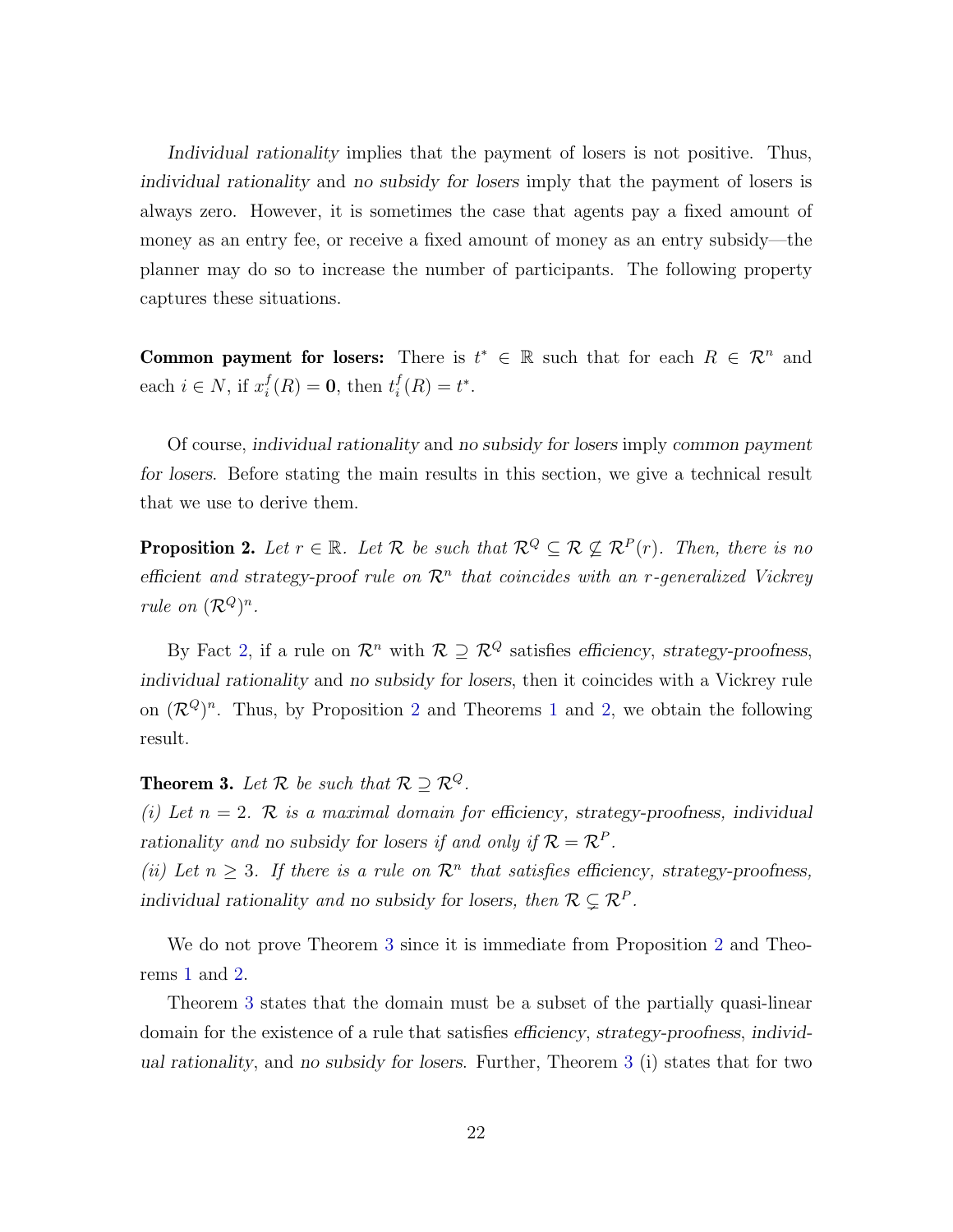agents, the partially quasi-linear domain is the unique maximal domain for the four properties among the domains that include the quasi-linear domain.

By Fact [1,](#page-16-2) it is easy to see that if a rule on  $\mathcal{R}^n$  with  $\mathcal{R} \supseteq \mathcal{R}^Q$  satisfies efficiency, strategy-proofness, and common payment for losers, it coincides with an r-generalized Vickrey rule for some  $r \in \mathbb{R}$  on  $(\mathcal{R}^Q)^n$ . Thus, by Proposition [2](#page-22-1) and Theorems [1](#page-17-0) and [2,](#page-19-0) we obtain the following result.

#### <span id="page-23-0"></span>**Theorem 4.** Let  $\mathcal{R}$  be such that  $\mathcal{R} \supseteq \mathcal{R}^Q$ .

(i) Let  $n = 2$ . R is a maximal domain for efficiency, strategy-proofness, and common payment for losers if and only if  $\mathcal{R} = \mathcal{R}^P(r)$  for some  $r \in \mathbb{R}$ .

(ii) Let  $n \geq 3$ . If there is a rule on  $\mathcal{R}^n$  that satisfies efficiency, strategy-proofness, and common payment for losers, then  $\mathcal{R} \subsetneq \mathcal{R}^P(r)$  for some  $r \in \mathbb{R}$ .

We do not prove Theorem [4](#page-23-0) since it is immediate from Proposition [2](#page-22-1) and Theorems [1](#page-17-0) and [2.](#page-19-0)

Theorem [4](#page-23-0) states that the domain must be a subset of some r-partially quasilinear domain for the existence of a rule that satisfies efficiency, strategy-proofness, and common payment for losers. Theorem [4](#page-23-0) also implies the following: Consider a domain such that for each  $r \in \mathbb{R}$ , it is not a subset or superset of the *r*-partially quasi-linear domain. If there is an efficient and strategy-proof rule on the domain, then either (i) losers pay different amount of money at some preference profile, or (ii) the payment of a loser depends on the other agents' preferences.

## <span id="page-23-1"></span>6 Implications of our results

#### 6.1 Impossibility results on various domains

Our results are useful to verify whether there is a rule that satisfies efficiency and strategy-proofness (and individual rationality and no subsidy for losers, or common payment for losers) on various domains of interest. In this section, we consider several reasonable domains and show what out results imply on those domains.

The object monotonic domain includes the partially quasi-linear domain and some non-partially quasi-linear preferences. Thus, there is no efficient and strategy-proof rule on the object monotonic domain.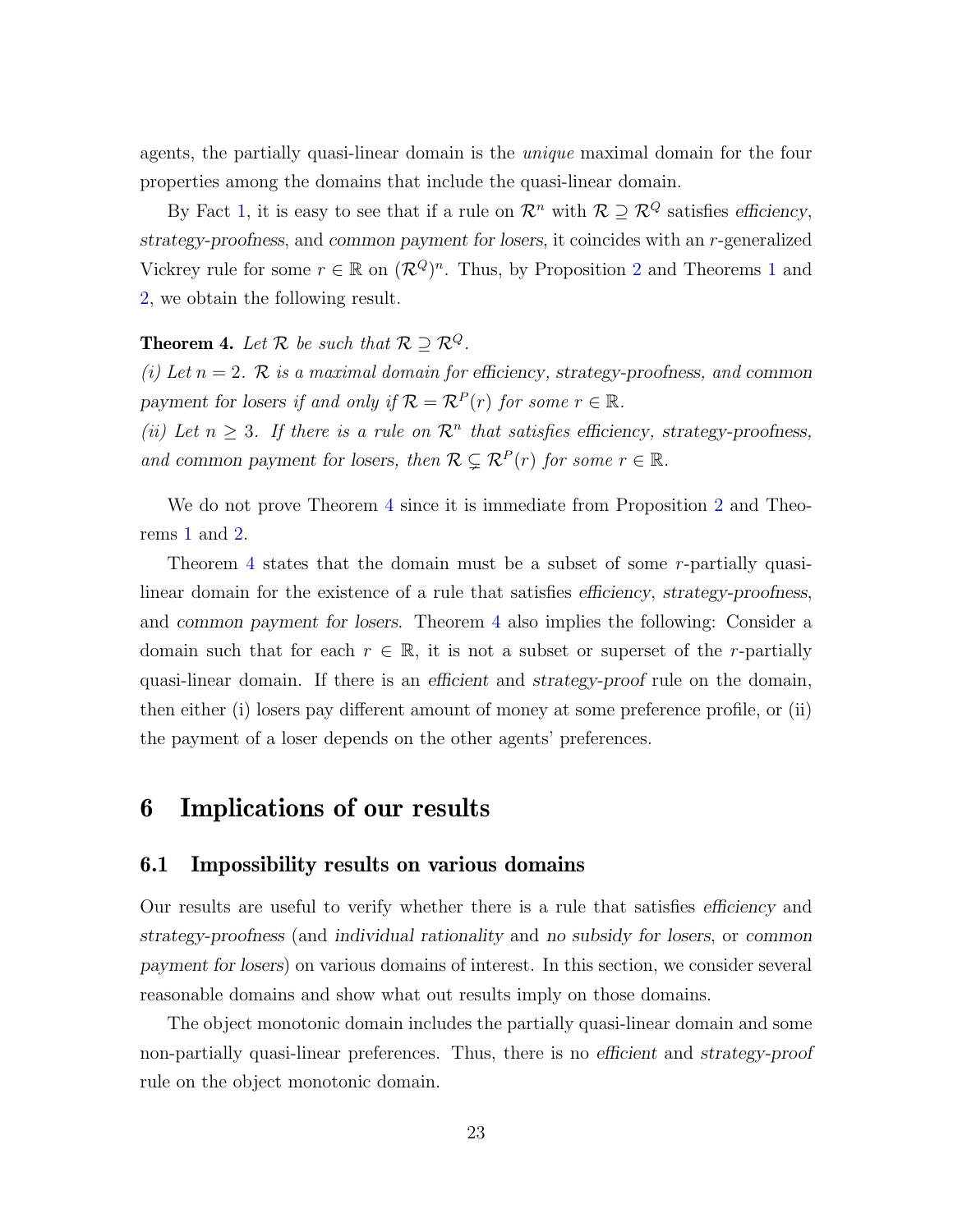<span id="page-24-0"></span>**Corollary 1.** No rule on  $(\mathcal{R}^O)^n$  satisfies efficiency and strategy-proofness.

An important class of preferences studied in the literature is the class of preferences having income effects [\(Kaneko,](#page-79-11) [1983;](#page-79-11) [Saitoh and Serizawa,](#page-81-0) [2008;](#page-81-0) [Baisa,](#page-78-2) [2020\)](#page-78-2).

<span id="page-24-2"></span>**Definition 6.** A preference relation  $R_i$  has **nonnegative income effects** (resp. **nonpos**itive income effects) if for each pair  $(x, t), (y, s) \in X \times \mathbb{R}$  with  $t > s$ ,  $(x, t)$   $I_i (y, s)$ implies that for each  $\delta \in \mathbb{R}_{++}$ ,  $(x, t - \delta) R_i (y, s - \delta)$  (resp.  $(y, s - \delta) R_i (x, t - \delta)$ ).

Though income is not modeled explicitly, the zero payment corresponds to the endowed income. Thus, a decrease in payment by  $\delta > 0$  can be interpreted as an increase in income by  $\delta$ . In Definition [6,](#page-24-2) by  $t > s$  and  $(x, t)$   $I_i$   $(y, s)$ , the agent prefers  $x$  to  $y$  at the income level corresponding to the payment  $s$ —her willingness to pay for switching from y to x is  $t - s > 0$ . Then, nonnegative income effects (resp. nonpositive income effects) imply that at the income level corresponding to  $s - \delta$ , her willingness to pay for switching from y to x is at least (resp. at most)  $t - s$ . Thus, nonnegative income effects (resp. nonpositive income effects) mean that the willingness to pay for switching from a package to a preferred package is non-decreasing (resp. non-increasing) in income level.<sup>[18](#page-24-3)</sup>

Let  $\mathcal{R}^{NNI}$  and  $\mathcal{R}^{NPI}$  be the sets of preferences having nonnegative income effects and nonpositive income effects, respectively. A preference relation has both nonnegative and nonpositive income effects if and only if it is quasi-linear. Thus,  $\mathcal{R}^Q \subseteq \mathcal{R}^{NNI}$ and  $\mathcal{R}^Q \subseteq \mathcal{R}^{NPI}$ . It is also clear that  $\mathcal{R}^{NNI}$  and  $\mathcal{R}^{NPI}$  contain a preference relation such that for each  $r \in \mathbb{R}$ , it is not r-partially quasi-linear. Thus, by Theorem [4,](#page-23-0) we obtain the following result.

<span id="page-24-1"></span>**Corollary 2.** Let  $\mathcal{R} \in \{ \mathcal{R}^{NNI}, \mathcal{R}^{NPI} \}$ . No rule on  $\mathcal{R}^n$  satisfies efficiency, strategyproofness, and common payment for losers.

Since individual rationality and no subsidy for losers imply common payment for losers, Corollary [2](#page-24-1) implies that no rule satisfies efficiency, strategy-proofness, individual rationality, and no subsidy for losers on  $(\mathcal{R}^{NNI})^n$  or  $(\mathcal{R}^{NPI})^n$ .

Another class of preferences studied in the literature is the class of quasi-linear preferences with borrowing cost [\(Saitoh and Serizawa,](#page-81-0) [2008\)](#page-81-0). Here we model income

<span id="page-24-3"></span><sup>18</sup>For a detailed and graphical explanation of preferences having income effects, see [Kazumura](#page-79-10) [et al.](#page-79-10) [\(2020a\)](#page-79-10)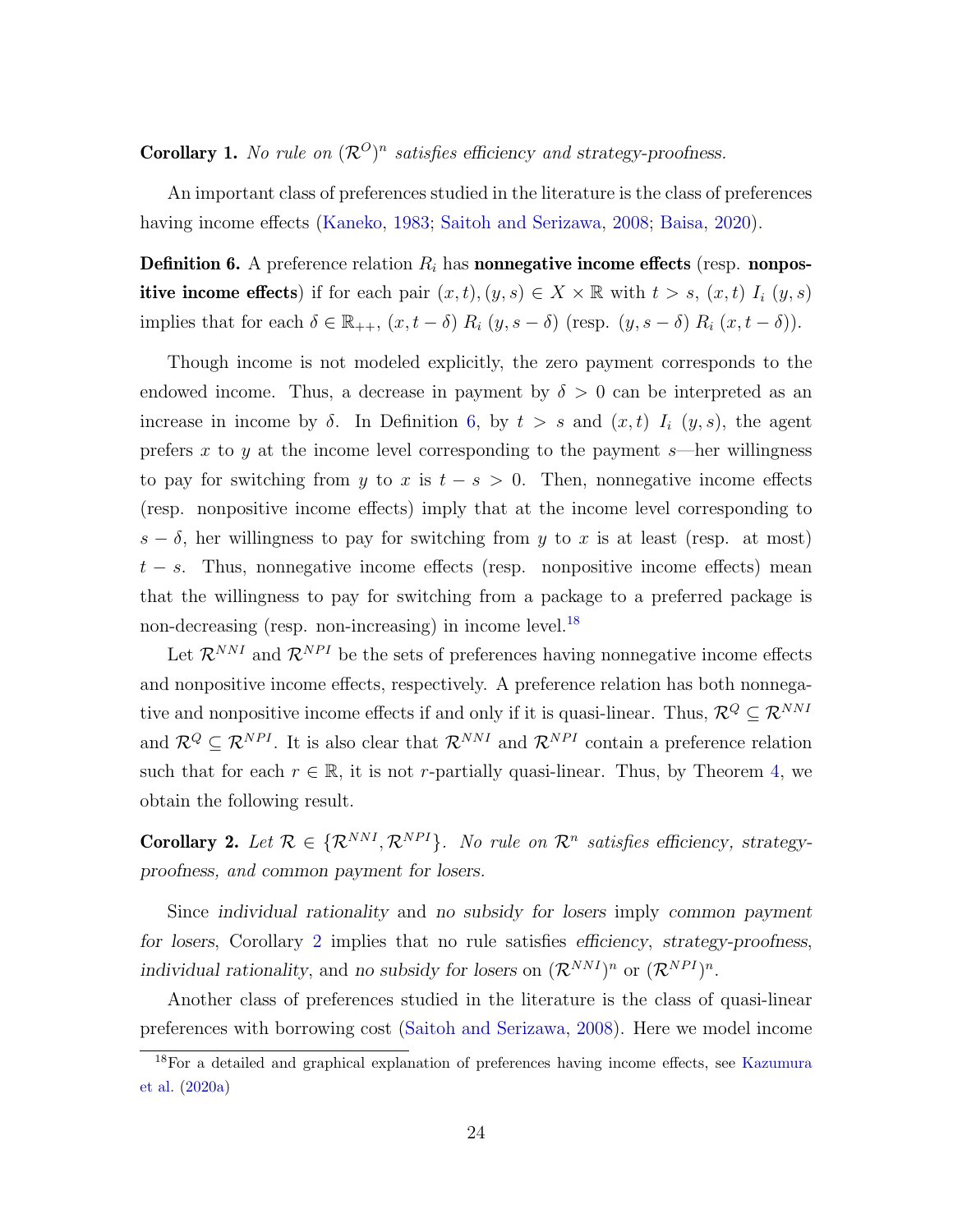explicitly. Suppose that each agent has to borrow money at some interest rate when the payment for a package exceeds her income. For each  $i \in N$ , let  $w_i \in \mathbb{R}_+$  and  $r_i \in$  $\mathbb{R}_+$  be agent i's income level and the interest rate that agent i is facing, respectively. Then, when the payment for a package is  $t \in \mathbb{R}$ , agent i's actual cost is given by a function  $c(\cdot; w_i, r_i) : \mathbb{R} \to \mathbb{R}$  defined as follows:

$$
c(t; w_i, r_i) = \begin{cases} t & \text{if } t \leq w_i, \\ w_i + (1 + r_i)(t - w_i) & \text{if } t > w_i. \end{cases}
$$

That is, if the payment is no more than her income, she just pays that amount. If the payment is higher than her income, she has to borrow the difference between the payment and her income at the interest rate  $r$ . We call this function a **borrowing** cost function.

**Definition 7.** A preference relation  $R_i$  is **quasi-linear with borrowing cost** if there are a valuation function  $v_i: X \to \mathbb{R}_+$  with  $v_i(\mathbf{0}) = 0$ , an income level  $w_i \in \mathbb{R}_+ \cup \{+\infty\},\$ and an interest rate  $r_i \in \mathbb{R}_+$  such that for each pair  $(x, t), (y, s) \in X \times \mathbb{R}, (x, t)$   $R_i (y, s)$ if and only if  $v_i(x) - c(t; w_i, r_i) \ge v_i(y) - c(s; w_i, r_i)$ .

Let  $\mathcal{R}^{Q,B}$  be the class of quasi-linear preferences with borrowing cost. Here we assume that the income level of an agent and the interest rate that the agent is facing is her private information. An extreme case is that the income is infinity—in this case the agent does not have to borrow money and hence, her preference relation is quasi-linear. Thus,  $\mathcal{R}^Q \subseteq \mathcal{R}^{Q,B}$ . Further, there is also a preference relation in  $\mathcal{R}^{QB}$  that is not partially quasi-linear. For example, consider a preference relation  $R_i \in \mathcal{R}^{Q,B}$  with a valuation function  $v_i$  and an income level  $w_i$  such that for some  $x \in X$ ,  $w_i < v_i(x)$ . Such a preference relation is not partially quasi-linear. Thus, by Theorem [3,](#page-22-0) we obtain the following result.

<span id="page-25-0"></span>**Corollary 3.** Let  $\mathcal{R} = \mathcal{R}^{Q,B}$ . No rule on  $\mathcal{R}^n$  satisfies efficiency, strategy-proofness, individual rationality, and no subsidy for losers.

#### 6.2 Public goods model

Our results also have implications to the public goods model. In this section we consider the public goods model studied by [Ma et al.](#page-80-9) [\(2018\)](#page-80-9). We do not introduce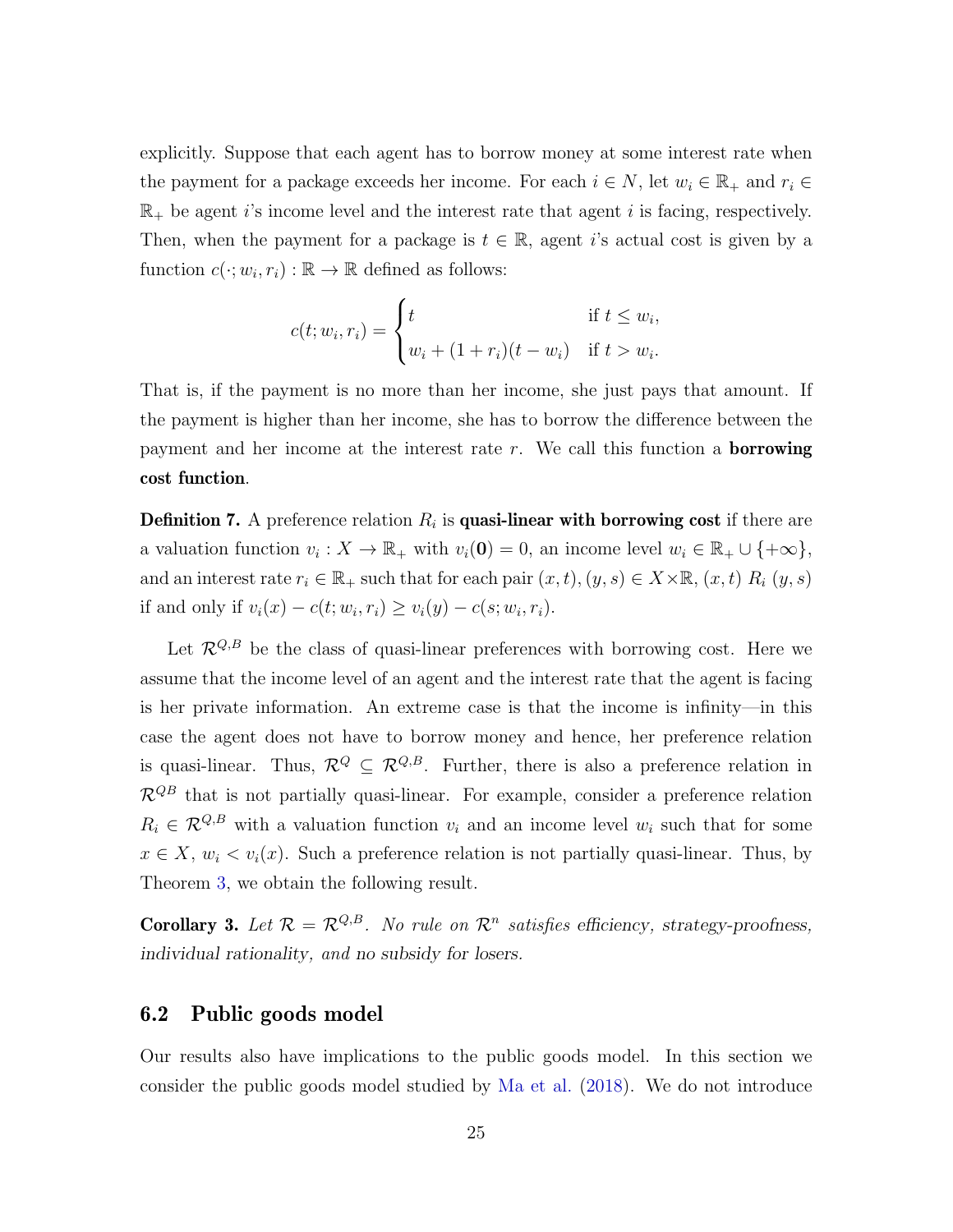the public goods model formally. The formal model can be found in the supplementary material [\(Kazumura,](#page-79-12) [2022\)](#page-79-12).

[Ma et al.](#page-80-9) [\(2018\)](#page-80-9) introduce the notion of partially quasi-linearity in the public goods model.[19](#page-26-1) Their main result implies that in the public goods model, if the domain is larger than the partially quasi-linear domain, no rule satisfies efficiency, strategy-proofness, individual rationality, and no subsidy, where no subsidy requires that the payment of each agent is nonnegative. On the other hand, Theorem [2](#page-19-0) implies the following.

<span id="page-26-0"></span>Corollary 4. In the public goods model, if there are at least three agents and six alternatives, no rule satisfies efficiency and strategy-proofness on the partially quasilinear domain.

A formal statement of this corollary, its proof, and a comparison between this corollary and results by [Ma et al.](#page-80-9) [\(2018\)](#page-80-9) appear in the supplementary material [\(Kazu](#page-79-12)[mura,](#page-79-12) [2022\)](#page-79-12).

The key idea for this result is that we can embed the package assignment model to the public goods model. Consider the package assignment model with three agents and two identical objects. The set of package allocation (where all the objects are allocated) consists of the following.

 $(0, 1, 1), (0, 2, 0), (0, 0, 2), (1, 1, 0), (1, 0, 1),$  and  $(2, 0, 0)$ .

If there are six alternatives in the public goods model, we can associate each alternative with one of these package allocations. Then, for each preference relation in the package assignment model, we can find a corresponding preference relation in the public goods model. Theorem [2](#page-19-0) then implies that no rule satisfies efficiency and strategy-proofness on the set of preferences in the public goods model that corresponds to the partially quasi-linear domain in the package assignment model. Since this set of preferences is contained in the partially quasi-linear domain in the public goods model, we obtain the impossibility result.

<span id="page-26-1"></span><sup>&</sup>lt;sup>19</sup>The partially quasi-linear domain is called the *parallel domain* in [Ma et al.](#page-80-9)  $(2018)$ .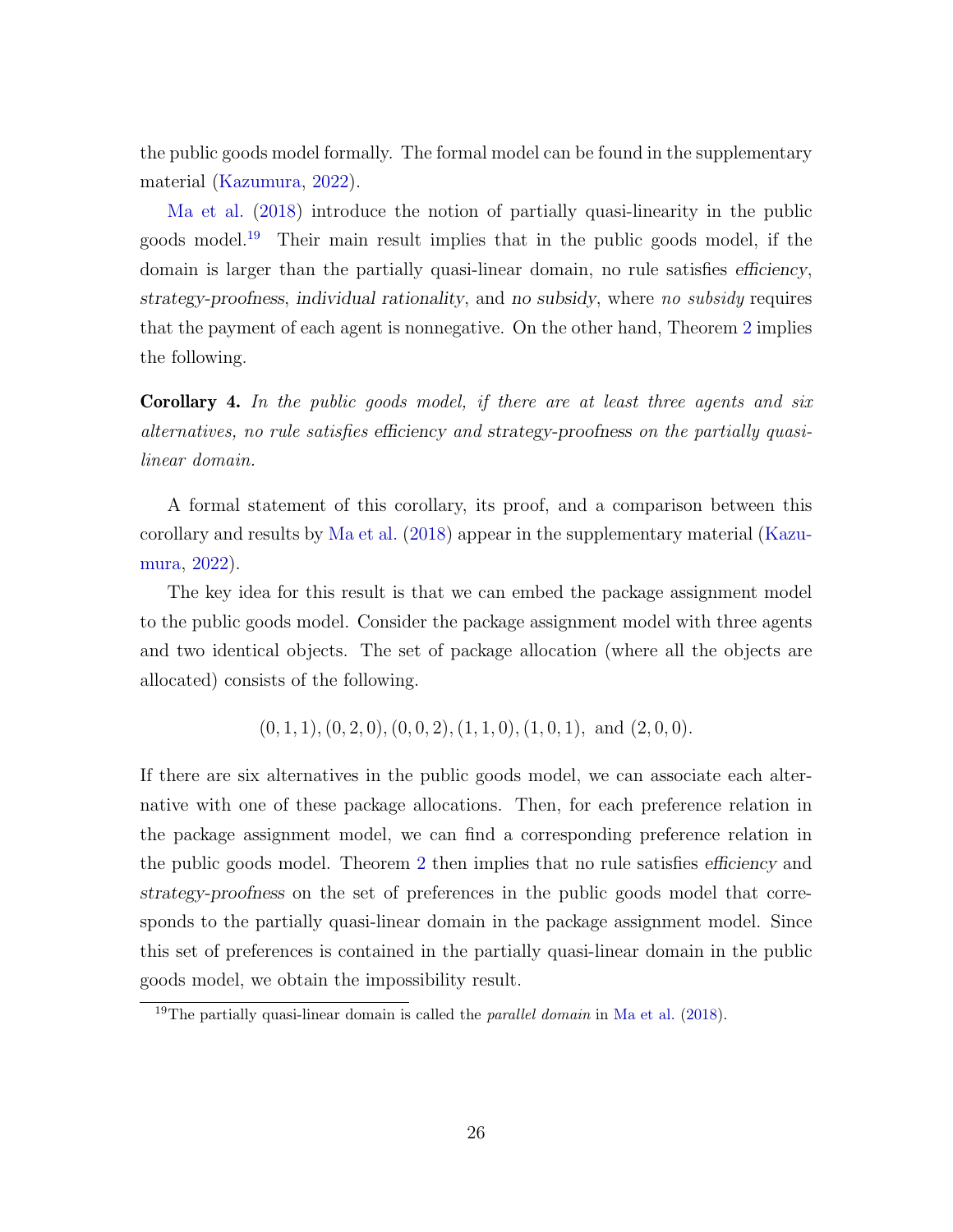# <span id="page-27-0"></span>7 Conclusion

We have demonstrated that the quasi-linearity of preferences plays an important role for the existence of an *efficient* and *strategy-proof* rule in a package assignment model. Further, our results give a useful tool to verify the existence of an efficient and strategy-proof rule on various domains.

An underling assumption in this paper is that the domain contains all the quasilinear preferences. In some situations in practice, however, objects are substitutes or complements, and hence, we cannot justify that agents may have any quasi-linear preference relation in such situations. Whether there is an efficient and strategy-proof rule in those situations is an open question.

# Appendix

We provide the proofs of Theorems [1,](#page-17-0) and [2](#page-19-0) and Propositions [1](#page-18-2) and [2.](#page-22-1) Though the results in those theorems and propositions hold for each r-partially quasi-linear domain, we provide only the proofs for the (0-)partially quasi-linear domain. However, the proofs can be easily modified so that they work for each r-partially quasi-linear domain.

# A Preliminaries

This section has two parts. First, we define several classes of preferences and state lemmas that guarantee the existence of some preferences that we pick in the proofs. Second, we provide lemmas used in the proofs. We relegate the proofs of all the lemmas to Appendix E so that readers can refer to the lemmas easily.

We now introduce some notations we use in the rest of the paper. For each  $x \in X$ , let  $m(x) \equiv \sum_{a \in M} x_a$ . That is,  $m(x)$  is the number of objects in the package x. Let  $\mathcal{X} \equiv \{(x, y) \in X \times X : x > y\}.$  Let  $\mathbf{t} \equiv (t_x)_{x \in X}$  be our generic notation for a vector in  $\mathbb{R}^{|X|}$ .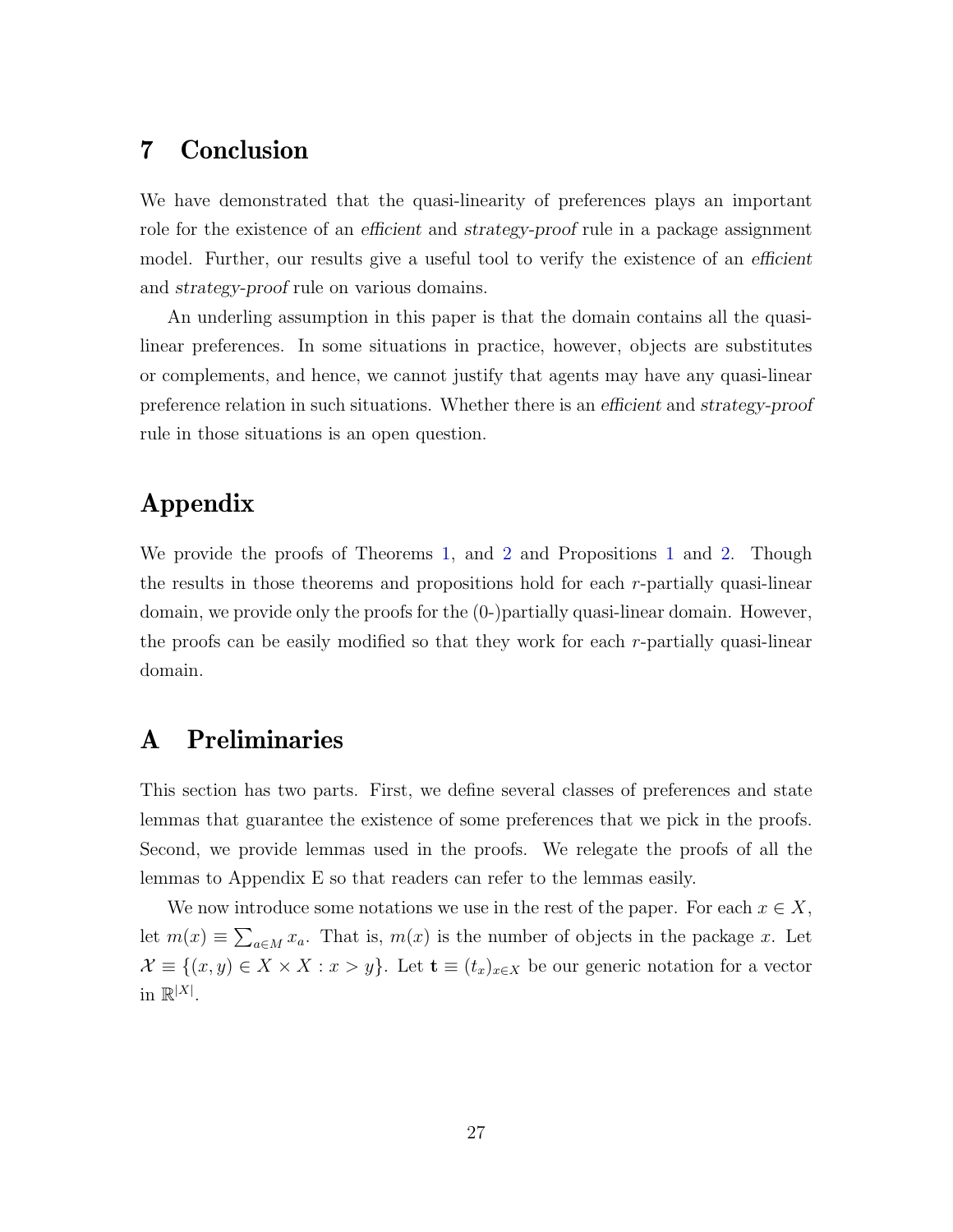#### A.1 Preferences

We introduce three types of preferences.

**Definition 8.** A preference relation  $R_i$  is **bounded** if there is a pair  $\overline{s}, \underline{s} \in \mathbb{R}_{++}$  such that for each  $(x, y) \in \mathcal{X}$  and each  $t \in \mathbb{R}$ ,

$$
\underline{s} < V^{R_i}(x,(y,t)) - t < \overline{s}.
$$

Remark 6. Quasi-linear preferences are bounded.

Next, we define a quasi-linear preference relation of which valuation function is "negligibly" small compared with another preference relation.

<span id="page-28-0"></span>**Definition 9.** Given a preference relation  $R_i, R_j \in \mathcal{R}^Q$  is **negligible with respect to**  $R_i$  if for each  $x \in X \setminus {\overline{x}}$ ,

$$
v_j(x) < \inf_{(y,y') \in \mathcal{X}, t \in \mathbb{R}} V^{R_i}(y, (y', t)) - t, \text{ and}
$$
  

$$
v_j(\bar{x}) < \inf_{t \in \mathbb{R}} V^{R_i}(\bar{x}, (0, t)) - t.
$$

**Remark 7.** In Definition [9,](#page-28-0) if  $R_i$  is quasi-linear, the inequalities are simplified as follows: for each  $x \in X \setminus {\bar{x}}$ ,

$$
v_j(x) < \min_{(y,y') \in \mathcal{X}} v_i(y) - v_i(y')
$$
 and  $v_j(\bar{x}) < v_i(\bar{x})$ .

Given a preference relation  $R_i$ , let  $\mathcal{R}^Q(R_i)$  be the class of preferences that are negligible with respect to  $R_i$ <sup>[20](#page-29-0)</sup>

<span id="page-28-1"></span>**Lemma 1.** For each  $R_i \in \mathcal{R}$  and each  $R'_i \in \mathcal{R}^Q(R_i)$ ,  $\mathcal{R}^Q(R'_i) \subseteq \mathcal{R}^Q(R_i)$ .

Lemma [1](#page-28-1) is straightforward from Definition [9.](#page-28-0) Thus, we omit the proof.

**Lemma 2.** Let  $i \in N$  and  $j \in N \setminus \{i\}$ . Let  $R \in \mathcal{R}^n$  be such that  $R_j \in \mathcal{R}^Q$  and  $R_{-i,j} \in (\mathcal{R}^Q(R_j))^{n-2}$ . For each  $x \in X$ ,  $\sigma_i(R_{-i}; x) = v_j(\bar{x} - x)$ .

<span id="page-28-2"></span>**Definition 10.** Given a vector  $\mathbf{t} \in \mathbb{R}^{|X|}$  and  $x \in X$ , a preference relation  $R_i$  is a **monotonic transformation of t at** x if for each  $y \in X$  with  $y \neq x$ ,  $V^{R_i}(y,(x,t_x)) < t_y$ .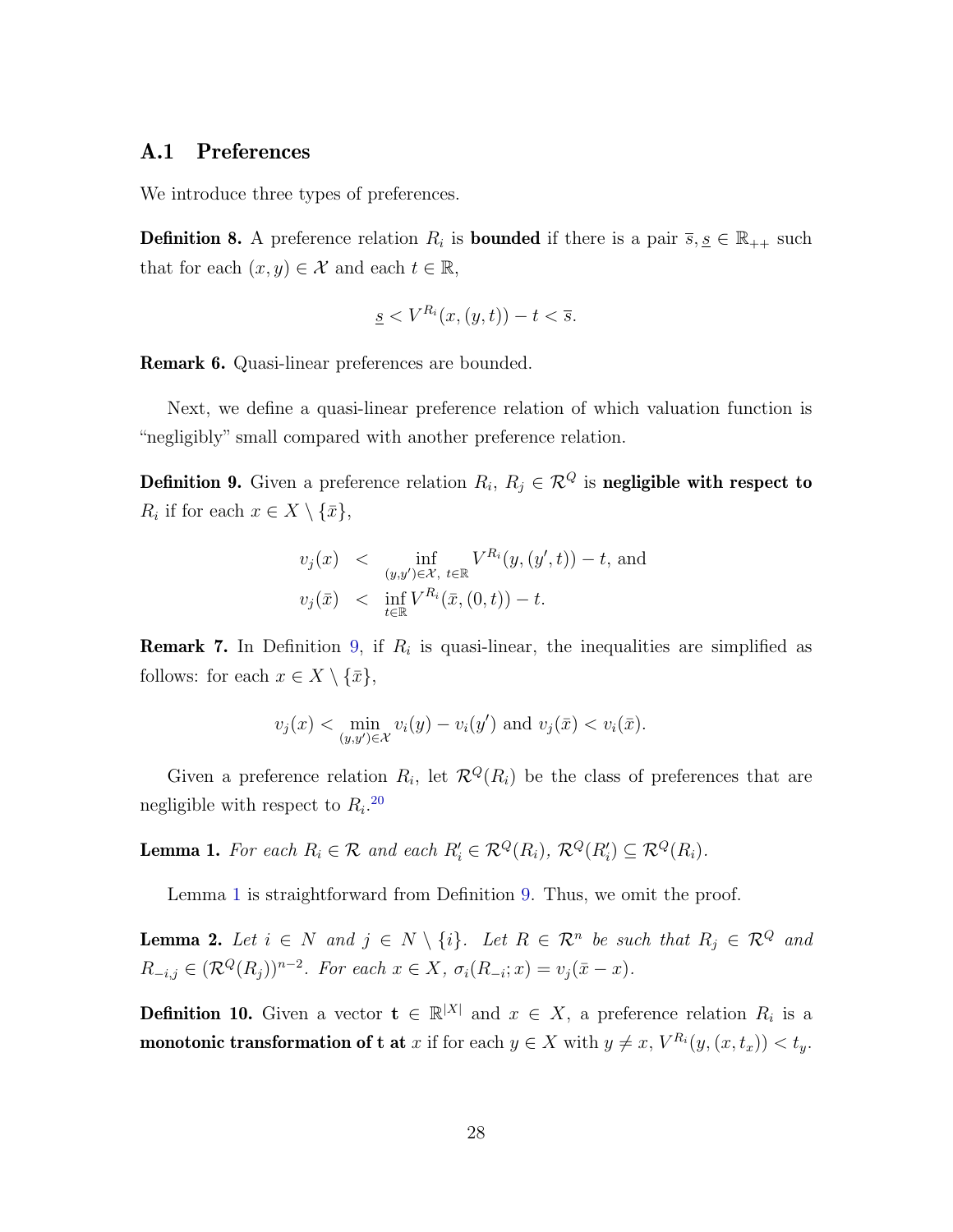

<span id="page-29-1"></span>Figure 7: An illustration of a monotonic transformation of  $\mathbf{t} \in \mathbb{R}^{|X|}$  at  $x \in X$ .

Figure [7](#page-29-1) is an illustration of a monotonic transformation  $R_i$  of  $\mathbf{t} \in \mathbb{R}^{|X|}$  at  $x \in$ X. In this figure, the vector t consists of the points on the dotted kinked line. Definition [10](#page-28-2) requires that the bundles that are indifferent to  $(x, t_x)$  should be to the left of the dotted kinked line. Given a vector  $\mathbf{t} \in \mathbb{R}^{|X|}$  and  $x \in X$ , let  $\mathcal{R}_{\mathbf{t},x}^{MT}$  be the set of preferences that are monotonic transformations of  $t$  at  $x$ .

A vector  $\mathbf{t} \in \mathbb{R}^{|X|}$  is **object monotonic** if for each  $(x, y) \in \mathcal{X}$ ,  $t_x > t_y$ . In some of the proofs, we pick a partially quasi-linear preference relation that is a monotonic transformation of two object monotonic vectors. The following three lemmas give sufficient conditions for the existence of such preferences.

**Lemma 3.** Let  $x \in X$ . Let  $\mathbf{t}, \mathbf{s} \in \mathbb{R}^{|X|}$  be object monotonic vectors such that  $0 \le t_x <$  $s_x$  and  $s_0 > 0$ . Then, for each  $y \in X \setminus \{x\}$ , there is a bounded preference relation  $R_i \in \mathcal{R}^P$  such that  $R_i \in \mathcal{R}_{\mathbf{t},x}^{MT} \cap \mathcal{R}_{\mathbf{s},y}^{MT}$ .

**Lemma 4.** Let  $x \in X$ . Let  $\mathbf{t}, \mathbf{s} \in \mathbb{R}^{|X|}$  be object monotonic vectors such that  $t_x < s_x$ and  $t_x < 0$ . Then, for each  $y \in X \setminus \{x\}$ , there is a bounded preference relation  $R_i \in \mathcal{R}^P$  such that  $R_i \in \mathcal{R}_{\mathbf{t},x}^{MT} \cap \mathcal{R}_{\mathbf{s},y}^{MT}$ .

**Lemma 5.** Let  $\mathbf{t}, \mathbf{s} \in \mathbb{R}^{|X|}$  be object monotonic vectors such that  $t_{\bar{x}} < s_{\bar{x}}$  and  $s_{0} < 0$ . Then, there is  $R_i \in \mathcal{R}^P$  such that  $R_i \in \mathcal{R}_{\mathbf{t}, \bar{x}}^{MT} \cap \mathcal{R}_{\mathbf{s},0}^{MT}$ .

<span id="page-29-0"></span><sup>&</sup>lt;sup>20</sup>The right hand side of the two inequalities in Definition [9](#page-28-0) might be zero for some preference relation. For such a preference relation  $R_i$ ,  $\mathcal{R}^Q(R_i) = \emptyset$ .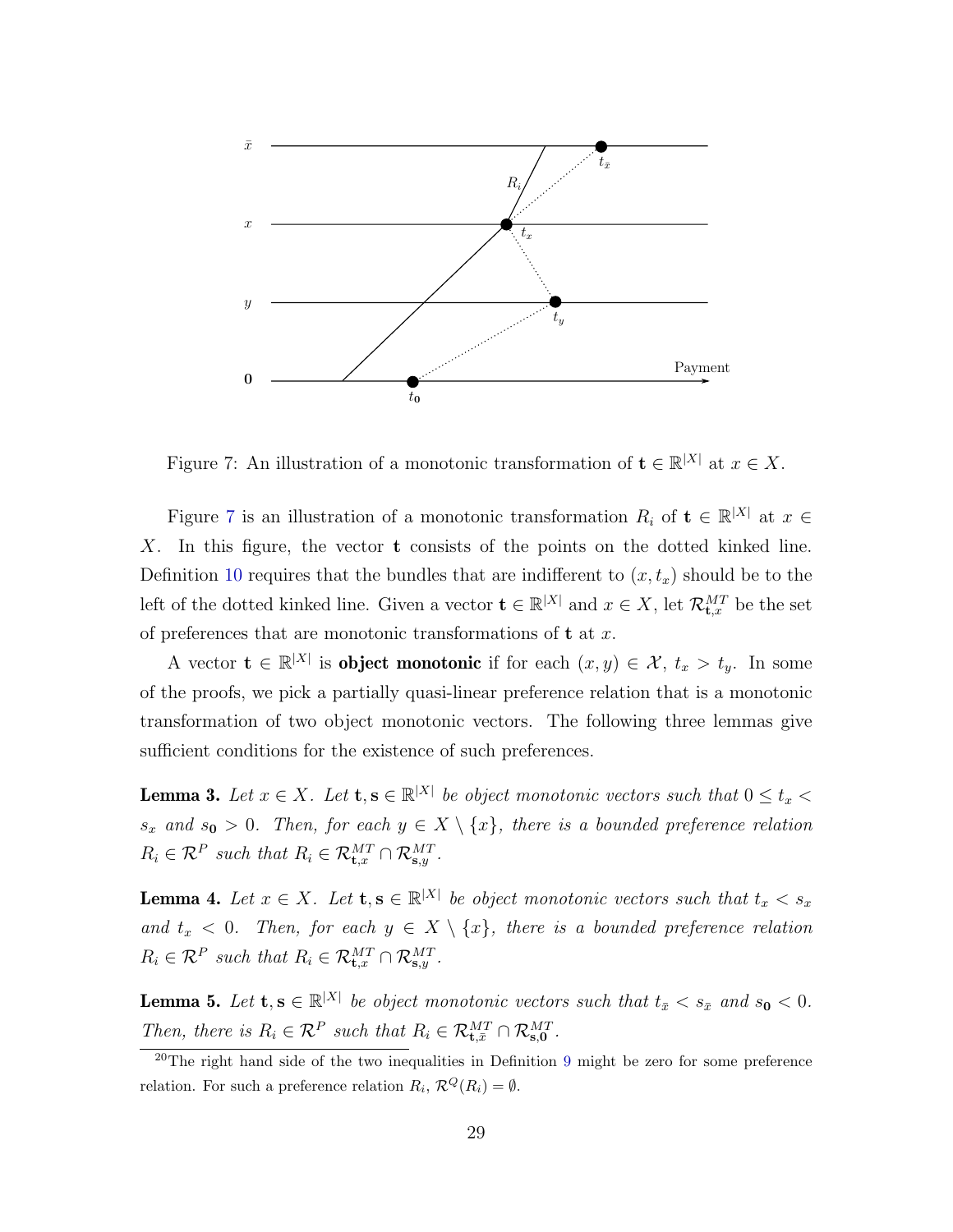#### A.2 Implications of properties of rules

First we state three lemmas related to *efficiency*.

**Lemma 6.** Let f be an efficient rule on  $\mathcal{R}^n$ . Let  $R \in \mathcal{R}^n$  and  $N' \subseteq N$ . Let  $(x_i)_{i \in N'} \in X^{|N'|}$  be such that  $\sum_{i \in N'} x_i \leq \sum_{i \in N'} x_i^f$  $i^f(R)$ . Then,  $\sum_{i \in N'} V^{R_i}(x_i, f_i(R)) \leq$  $\sum_{i\in N'}t_i^f$  $i^{\{t\}}(R)$ .

The following lemma states that it is not efficient to assign an object to a negligible agent.

**Lemma 7.** Let f be an efficient rule on  $\mathcal{R}^n$ . Let  $R \in \mathcal{R}^n$  and  $i \in N$ . If  $R_i \in \mathcal{R}^Q(R_j)$ for some  $j \in N \setminus \{i\}$ , then  $x_i^f$  $i_{i}^{J}(R) = 0.$ 

We introduce the notion of option set. Given a rule f,  $i \in N$  and  $R_{-i} \in \mathcal{R}^{n-1}$ , the **option set of agent** i **under** f for  $R_{-i}$  is defined as

$$
o_i^f(R_{-i}) \equiv \{ z \in X \times \mathbb{R} : \exists R_i \in \mathcal{R} \text{ s.t. } f_i(R_i, R_{-i}) = z \},
$$

and let

$$
X_i^f(R_{-i}) \equiv \{ x \in X : \exists R_i \in \mathcal{R} \text{ s.t. } x_i^f(R_i, R_{-i}) = x \}.
$$

That is,  $o_i^f$  $i(R_{-i})$  is the set of bundles available to agent i under f when the other agents have  $R_{-i}$ . Similarly,  $X_i^f$  $i<sup>t</sup>(R_{-i})$  is the set of packages available to agent i under f when the other agents have  $R_{-i}$ .

The following lemma states that any package is available to an agent under an efficient rule if the domain includes the quasi-linear domain and the preferences of the other agents are bounded.

<span id="page-30-1"></span>**Lemma 8.** Let R be such that  $\mathcal{R} \supseteq \mathcal{R}^Q$  and f be an efficient rule on  $\mathcal{R}^n$ . Let  $i \in N$  and  $R_{-i} \in \mathcal{R}^{n-1}$  be such that for each  $j \in N \setminus \{i\}$ ,  $R_j$  is bounded. Then,  $X_i^f$  $i<sup>J</sup>(R_{-i}) = X.$ 

Next, we states a fact and lemmas related to *strategy-proofness*. We begin with defining the notion of monotonicity.

<span id="page-30-0"></span>**Definition 11.** A rule f on  $\mathcal{R}^n$  is **monotonic** if for each  $i \in N$ , each pair  $R_i, R'_i \in \mathcal{R}$ , and each  $R_{-i} \in \mathcal{R}^{n-1}$ ,

$$
V^{R_i}(x_i^f(R'_i,R_{-i}),f_i(R_i,R_{-i})) \leq V^{R'_i}(x_i^f(R'_i,R_{-i}),f_i(R_i,R_{-i})).
$$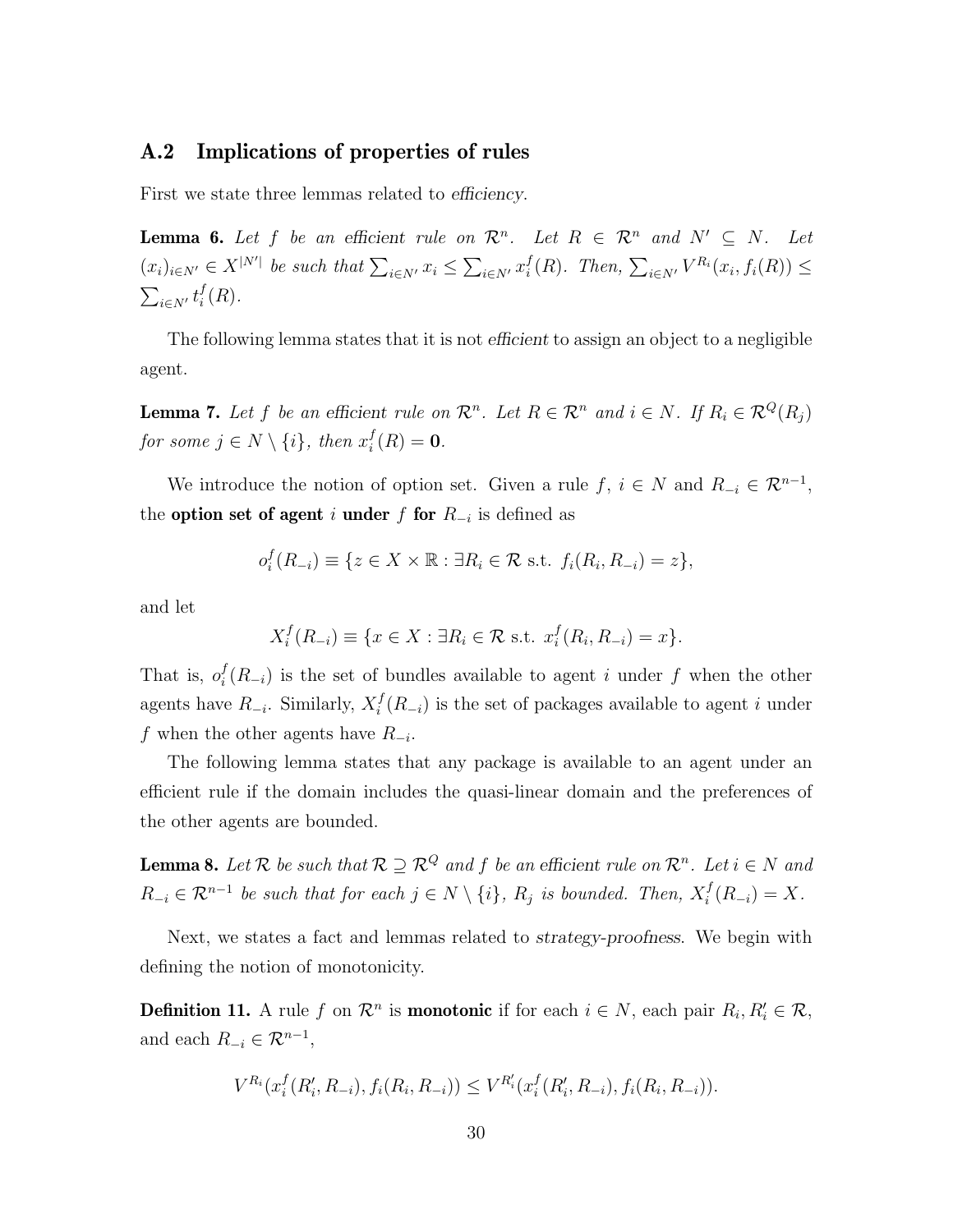**Remark 8.** If  $R_i$  and  $R'_i$  are quasi-linear, the inequality in Definition [11](#page-30-0) is equivalent to the following:

$$
v_i(x_i^f(R'_i, R_{-i})) - v_i(x_i^f(R_i, R_{-i})) \le v_i'(x_i^f(R'_i, R_{-i})) - v_i'(x_i^f(R_i, R_{-i})).
$$

The following fact states that monotonicity is a necessary condition for strategyproofness.

Fact 3. [\(Kazumura et al.,](#page-79-10) [2020a\)](#page-79-10) Each strategy-proof rule is monotonic.

Given a strategy-proof rule f,  $i \in N$ , and  $R_{-i} \in \mathcal{R}^{n-1}$ , for each pair  $(x, t), (y, s) \in$  $o_i^f$  $i(R_{-i})$ ,  $x = y$  implies  $t = s$ . Thus, for a strategy-proof rule f, we can define a mapping  $t_i^f$  $i^f(R_{-i},\cdot):X_i^f$  $i<sup>f</sup>(R_{-i}) \to \mathbb{R}$  such that for each  $x \in X_i^f$  $i^f(R_{-i}), (x, t_i^f(R_{-i}, x)) \in$  $o_i^f$  $i^f_i(R_{-i})$ . Given a strategy-proof rule f and  $x \in X_i^f$  $i^f(R_{-i}), \text{let } z_i^f$  $i^f(R_{-i}, x) \equiv (x, t_i^f(R_{-i}, x)).$ 

**Lemma 9.** Let f be a strategy-proof rule on  $\mathcal{R}^n$ . Let  $i \in N$  and  $R_{-i} \in \mathcal{R}^{n-1}$  be such that  $X_i^f$  $i<sup>f</sup>(R_{-i}) = X$ . Then, the vector  $(t<sup>f</sup><sub>i</sub>)$  $i(R_{-i};x))_{x\in X}$  is object monotonic.

<span id="page-31-0"></span>**Lemma 10.** Let f be a strategy-proof rule on  $\mathcal{R}^n$ . Let  $i \in N$  and  $R_{-i} \in \mathcal{R}^{n-1}$  be such that  $X_i^f$  $i<sup>f</sup>(R_{-i}) = X$ . Denote  $\mathbf{t} = (t_i^f)$  $\mathcal{H}_i^f(R_{-i},x))_{x\in X}$ . Let  $x \in X$  and  $R_i \in \mathcal{R}_{t,x}^{MT}$ . Then,  $x_i^f$  $i(R_i, R_{-i}) = x.$ 

Lemma [10](#page-31-0) is straightforward from the definition of strategy-proofness. Thus, we omit the proof.

Finally we provide a fact and a lemma derived from efficiency and strategyproofness. If  $\mathcal{R} \supseteq \mathcal{R}^Q$ , then by Fact [1,](#page-16-2) an efficient and strategy-proof rule on  $\mathcal{R}^n$ coincides with a Groves rule on the quasi-linear domain. This observation is formally documented in the following fact.

<span id="page-31-2"></span>**Fact 4.** Let R be such that  $\mathcal{R} \supseteq \mathcal{R}^Q$  and f be an efficient and strategy-proof rule on  $\mathcal{R}^n$ . For each  $i \in N$ , there is  $h_i: (\mathcal{R}^Q)^{n-1} \to \mathbb{R}$  such that for each  $R \in \mathcal{R}^n$  with  $R_{-i} \in (\mathcal{R}^Q)^{n-1}, t_i^f$  $i<sup>f</sup>(R) = h<sub>i</sub>(R<sub>-i</sub>) - \sigma<sub>i</sub>(R<sub>-i</sub>; x<sup>f</sup><sub>i</sub>$  $i^{\{t\}}(R)$ ).

The following lemma states that in some specific situations, efficiency and strategyproofness give a range of the payment of an agent who receives no object.

<span id="page-31-1"></span>**Lemma 11.** Let  $\mathcal{R} = \mathcal{R}^P$  and f be an efficient and strategy-proof rule on  $\mathcal{R}^n$ . (i) Assume  $n = 2$ . Let  $i \in N$ ,  $j \in N \setminus \{i\}$ , and  $R_j \in \mathcal{R}^Q$ . Then,  $t_i^f$  $i_{i}^{J}(R_{j};\mathbf{0})=0.$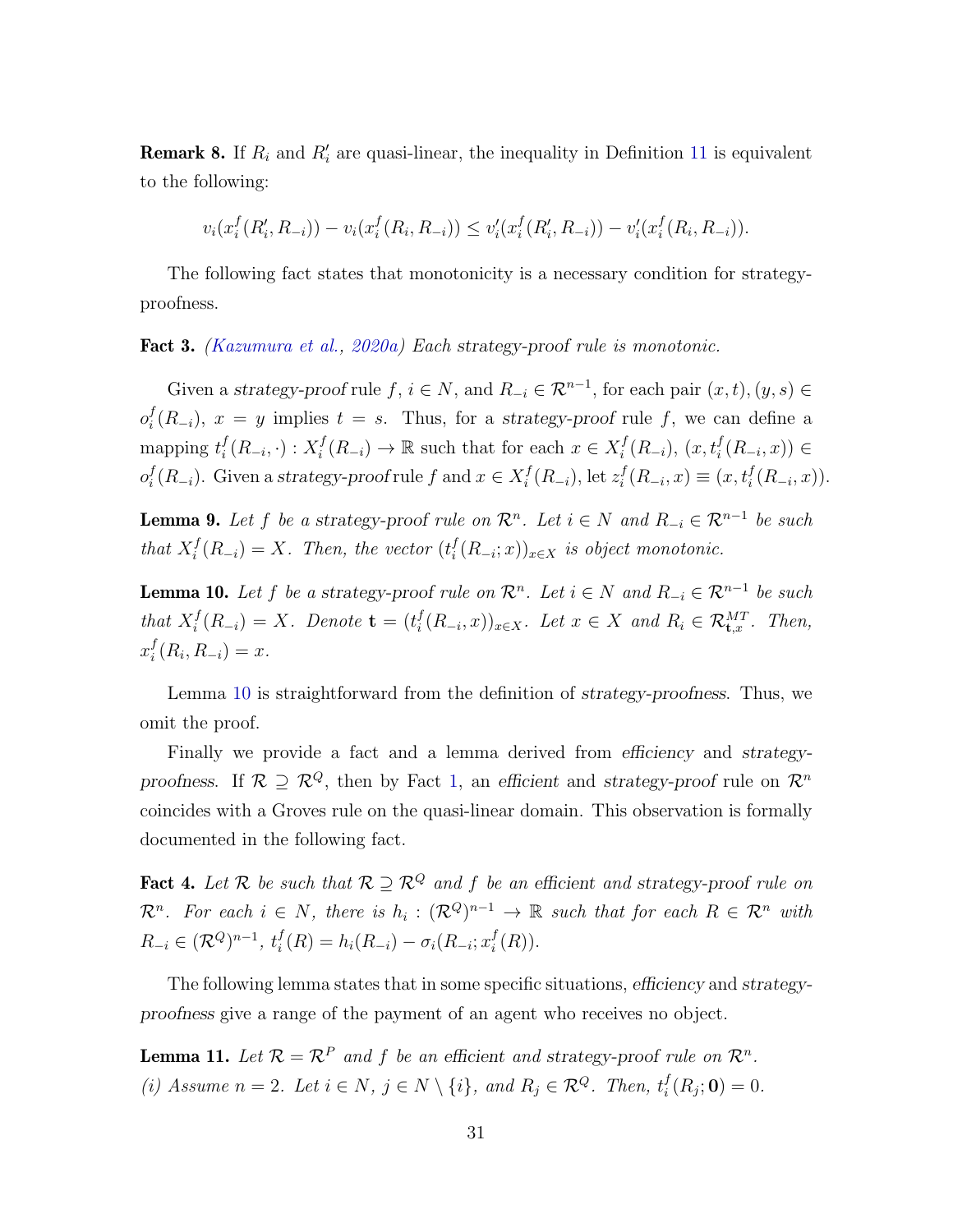(ii) Assume  $n \geq 3$ . Let  $i \in N$ ,  $j \in N \setminus \{i\}$ , and  $R_{-i} \in \mathcal{R}^{n-1}$  be such that  $R_j \in \mathcal{R}^Q$ and  $R_{-i,j} \in (\mathcal{R}^Q(R_j))^{n-2}$ . Denote

$$
s^* \equiv \max \left\{ \sum_{k \in N \setminus \{i,j\}} v_k(x_k) : (x_k)_{k \in N} \in (X \setminus \{\bar{x}\})^n, \sum_{k \in N} x_k \leq \bar{x} \right\}.
$$

Then,  $-s^* \leq t_i^f$  $i_{i}^{J}(R_{-i};\mathbf{0}) \leq 0.$ 

Lemma [11](#page-31-1) (i) states that when  $n = 2$  and the domain is the partially quasi-linear domain, the payment of a loser is zero as long as the other agent has a quasi-linear preference relation. The  $s^*$  in Lemma [11](#page-31-1) (ii) is the maximum of the sum of valuations that the agents other than the agents i and j can achieve under the assumption that no agent receives all the objects. Then Lemma [11](#page-31-1) (ii) states that when  $n \geq 3$  and the domain is the partially quasi-linear domain, the payment of a loser is at least  $-s^*$  and at most zero at preference profiles that satisfy the conditions specified in Lemma [11](#page-31-1) (ii).

### B Proof of Proposition [1](#page-18-2)

We prove only that (0-)generalized Vickrey rules are strategy-proof on  $(\mathcal{R}^P)^n$ . However, for each  $r \in \mathbb{R}$ , we can prove the strategy-proofness of r-generalized Vickrey rules on  $(\mathcal{R}^P(r))^n$  in the same manner.

Let  $\mathcal{R} = \mathcal{R}^P$  and f be a generalized Vickrey rule on  $\mathcal{R}^n$ . First we show the following claim. $^{21}$  $^{21}$  $^{21}$ 

**Claim 1.** Let  $R \in \mathbb{R}^n$ ,  $i \in N$ , and  $x \in X$ . If  $V^{R_i}(x, f_i(R)) \geq 0$ , then

$$
V^{R_i}(x, f_i(R)) - t_i^f(R) = V^{R_i}(x, (0,0)) - V^{R_i}(x_i^f(R), (0,0)).
$$

<span id="page-32-0"></span><sup>&</sup>lt;sup>2[1](#page-17-0)</sup>We use this claim also in the proof of Theorem 1 (i) when we prove the efficiency of r-generalized Vickrey rules.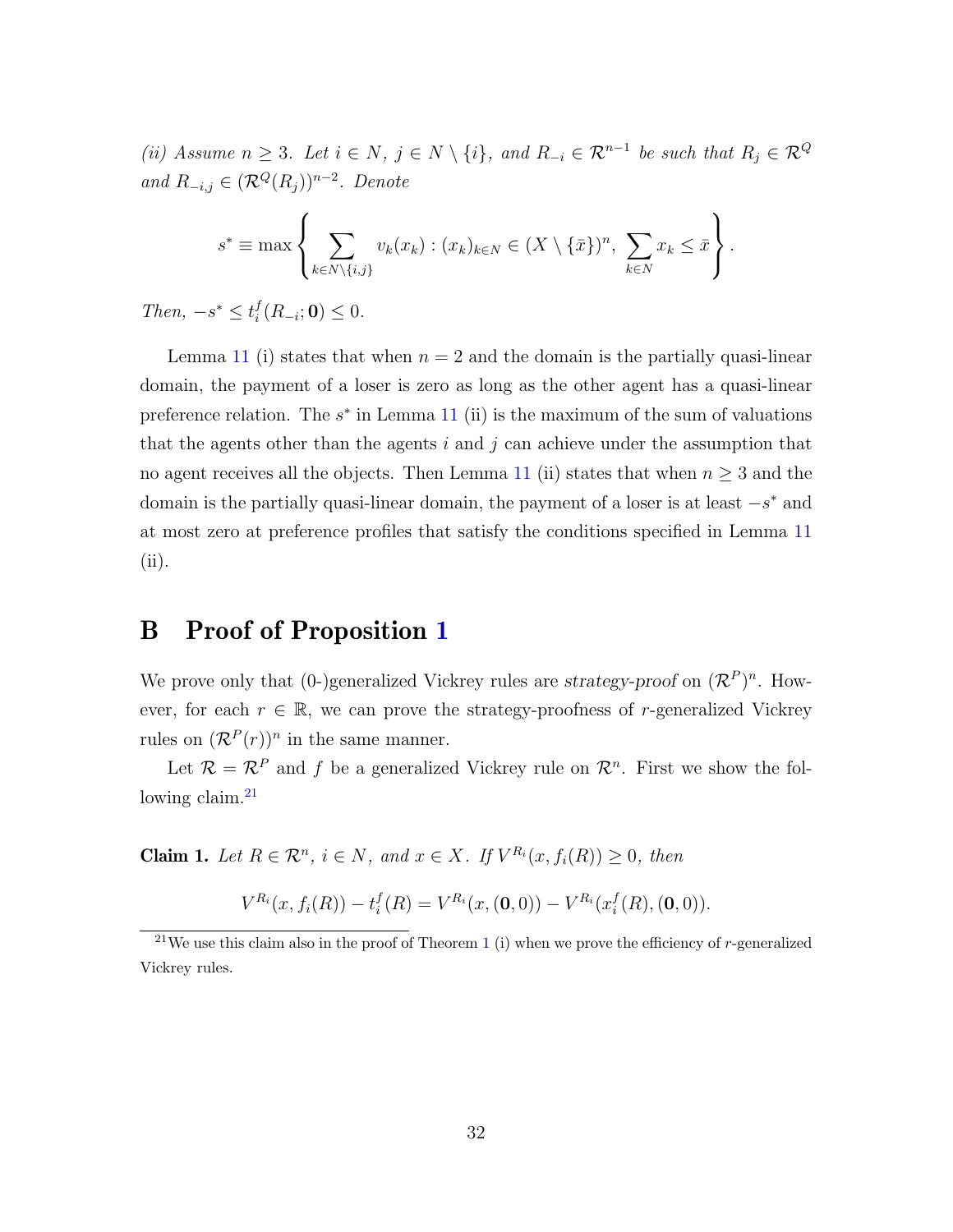*Proof.* By the definition of  $f, t_i^f$  $i(R) \geq 0$ . We also have

$$
V^{R_i}(x_i^f(R), (\mathbf{0}, 0)) - t_i^f(R) = V^{R_i}(x_i^f(R), (\mathbf{0}, 0)) - (\sigma_i(R_{-i}; \mathbf{0}) - \sigma_i(R_{-i}; x_i^f(R)))
$$
  
= 
$$
\sum_{j \in N} V^{R_j}(x_j^f(R), (\mathbf{0}, 0)) - \sigma_i(R_{-i}; \mathbf{0})
$$
  

$$
\geq 0,
$$

where the inequality follows from  $(x_i^f)$  $({}^{f}_{j}(R))_{j\in N} \in \text{argmax}_{(x_{j})_{j\in N} \in A} V^{R_{j}}(x_{j},(\mathbf{0},0)).$  This implies  $f_i(R) R_i (0,0)$ . Thus,  $f_i(R) \in X(R_i)$ . Hence, by  $R_i \in \mathcal{R}^P$  and  $V^{R_i}(x, f_i(R)) \geq$  $0, V^{R_i}(x, f_i(R)) - t_i^f$  $i_I^f(R) = V^{R_i}(x, (0, 0)) - V^{R_1}(x_i^f)$  $\int_{i}^{f}(R), (0, 0)).$ 

Now we show that f is strategy-proof. Without loss of generality, we focus only on agent 1. Let  $R \in \mathcal{R}^n$  and  $R'_1 \in \mathcal{R}$ , and denote  $R' \equiv (R'_1, R_{-1})$ . We show  $f_1(R) R_1 f_1(R')$ . Since  $t_1^f$  $f_1(R') \geq 0$  by the definition of f, if  $V^{R_1}(x_1^f)$  $f_1(R'), f_1(R)) < 0,$ then clearly  $f_1(R) R_1 f_1(R')$ . Thus, suppose  $V^{R_1}(x_1^f)$  $_{1}^{f}(R'), f_{1}(R)) \geq 0.$ 

By 
$$
(x_i^f(R))_{i \in N} \in \operatorname{argmax}_{(x_i)_{i \in N} \in A} V^{R_i}(x_i, (\mathbf{0}, 0)),
$$
  
\n $V^{R_1}(x_1^f(R), (\mathbf{0}, 0)) + \sigma_1(R_{-1}; x_1^f(R)) \geq V^{R_1}(x_1^f(R'), (\mathbf{0}, 0)) + \sigma_1(R_{-1}; x_1^f(R'))$  (1)

By this inequality and Claim 1,

<span id="page-33-0"></span>
$$
V^{R_1}(x_1^f(R'), f_1(R))
$$
  
=  $t_1^f(R) + V^{R_1}(x_1^f(R'), (0,0)) - V^{R_1}(x_1^f(R), (0,0))$  (by Claim 1)  
 $\leq t_1^f(R) + \sigma_1(R_{-1}; x_1^f(R)) - \sigma_1(R_{-1}; x_1^f(R'))$  (by (1))  
=  $\sigma_1(R_{-1}; \mathbf{0}) - \sigma_1(R_{-1}; x_1^f(R)) + \sigma_1(R_{-1}; x_1^f(R)) - \sigma_1(R_{-1}; x_1^f(R'))$   
=  $\sigma_1(R_{-1}; \mathbf{0}) - \sigma_1(R_{-1}; x_1^f(R'))$   
=  $t_1^f(R').$  (by the definition of  $f$ )

This implies  $f_1(R) R_1 f_1(R)$ . ).

# C Proof of Theorem [1](#page-17-0)

As we mentioned in the beginning of Appendix, we give only the proof for the partially quasi-linear domain. In the proof of Theorem [1,](#page-17-0) whenever we take an agent  $i$ , the other agent is denoted by j.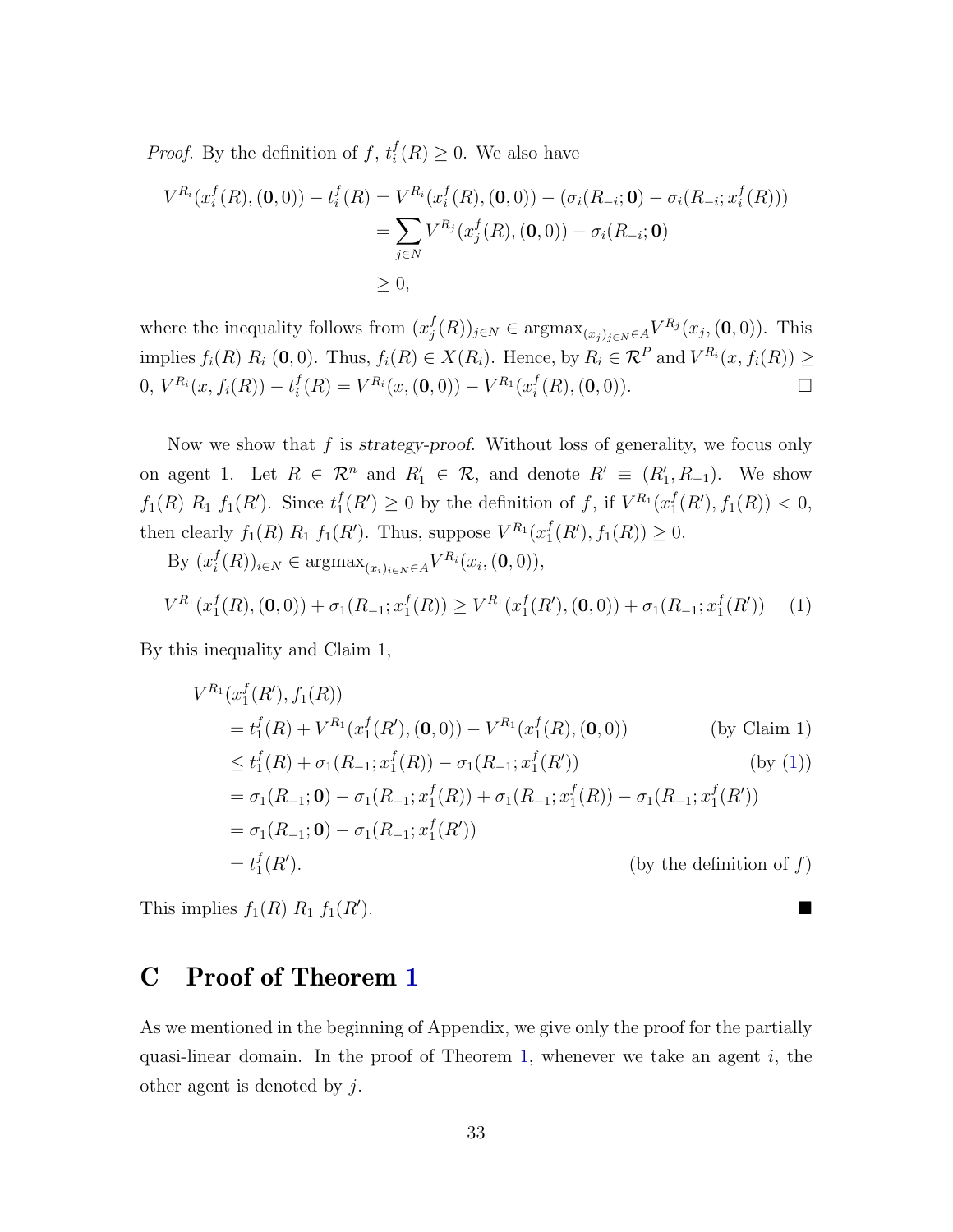#### C.1 Proof of Theorem [1](#page-17-0) (i)

**If part.** Let  $\mathcal{R} \equiv \mathcal{R}^P$  and f be a generalized Vickrey rule on  $\mathcal{R}^2$ . By Proposition [1,](#page-18-2) f is strategy-proof. Thus, we show that  $f$  is efficient.

Suppose by contradiction that  $f(R)$  is not efficient for some  $R \in \mathcal{R}^2$ . By Remark [3,](#page-13-2) there is  $((y_1, s_1), (y_2, s_2)) \in Z$  such that

<span id="page-34-0"></span>
$$
(y_i, s_i) I_i f_i(R)
$$
 for each  $i \in \{1, 2\}$  and  $s_1 + s_2 > t_1^f(R) + t_2^f(R)$ . (2)

Note that for each  $i \in \{1,2\}$ ,  $s_i = V^{R_i}(y_i, f_i(R))$ . Note also that by Claim 1 of the proof of Proposition [1,](#page-18-2) for each  $\in \{1,2\}$  with  $V^{R_i}(y_i, f_i(R)) \geq 0$ ,

<span id="page-34-1"></span>
$$
t_i^f(R) = s_i + V^{R_i}(x_i^f(R), (\mathbf{0}, 0)) - V^{R_i}(y_i, (\mathbf{0}, 0)).
$$
\n(3)

Since f is a generalized Vickry rule, for each  $i \in \{1,2\}, t_i^f$  $i<sup>J</sup>(R) \geq 0$ . Thus, by [\(2\)](#page-34-0), either  $s_1 > 0$  or  $s_2 > 0$ . Without loss of generality, assume  $s_1 > 0$ . There are two cases.

**Case 1.** 
$$
s_2 > 0
$$
. By  $(x_i^f(R))_{i \in N} \in \text{argmax}_{(x_i)_{i \in N} \in A} V^{R_i}(x_i, (0,0))$  and (3),

$$
t_1(R) + t_2(R)
$$
  
=  $s_1 + V^{R_1}(x_1^f(R), (0,0)) - V^{R_1}(y_1, (0,0)) + s_2 + V^{R_2}(x_2^f(R), (0,0)) - V^{R_2}(y_2, (0,0))$   
 $\ge s_1 + s_2,$ 

contradicting [\(2\)](#page-34-0).

**Case 2.**  $s_2 \leq 0$ . By the definition of f,  $t_2^f$  $\chi_2^f(R)=V^{R_1}(\bar{x}, (\mathbf{0}, 0)) - V^{R_1}(x_1^f)$  $_{1}^{J}(R), (0, 0)).$ Thus, by  $s_1 > 0$  and [\(3\)](#page-34-1),

$$
t_1^f(R) + t_2^f(R)
$$
  
=  $s_1 + V^{R_1}(x_1^f(R), (0,0)) - V^{R_1}(y_1, (0,0)) + V^{R_1}(\bar{x}, (0,0)) - V^{R_1}(x_1^f(R), (0,0))$   
=  $V^{R_1}(\bar{x}, (0,0)) + s_1 - V^{R_1}(y_1, (0,0))$   
 $\geq s_1 + s_2$ ,

where the last inequality follows from  $s_2 \leq 0$  and  $V^{R_1}(\bar{x}, (\mathbf{0}, 0)) \geq V^{R_1}(y_1, (\mathbf{0}, 0)).$ This inequality contradicts [\(2\)](#page-34-0).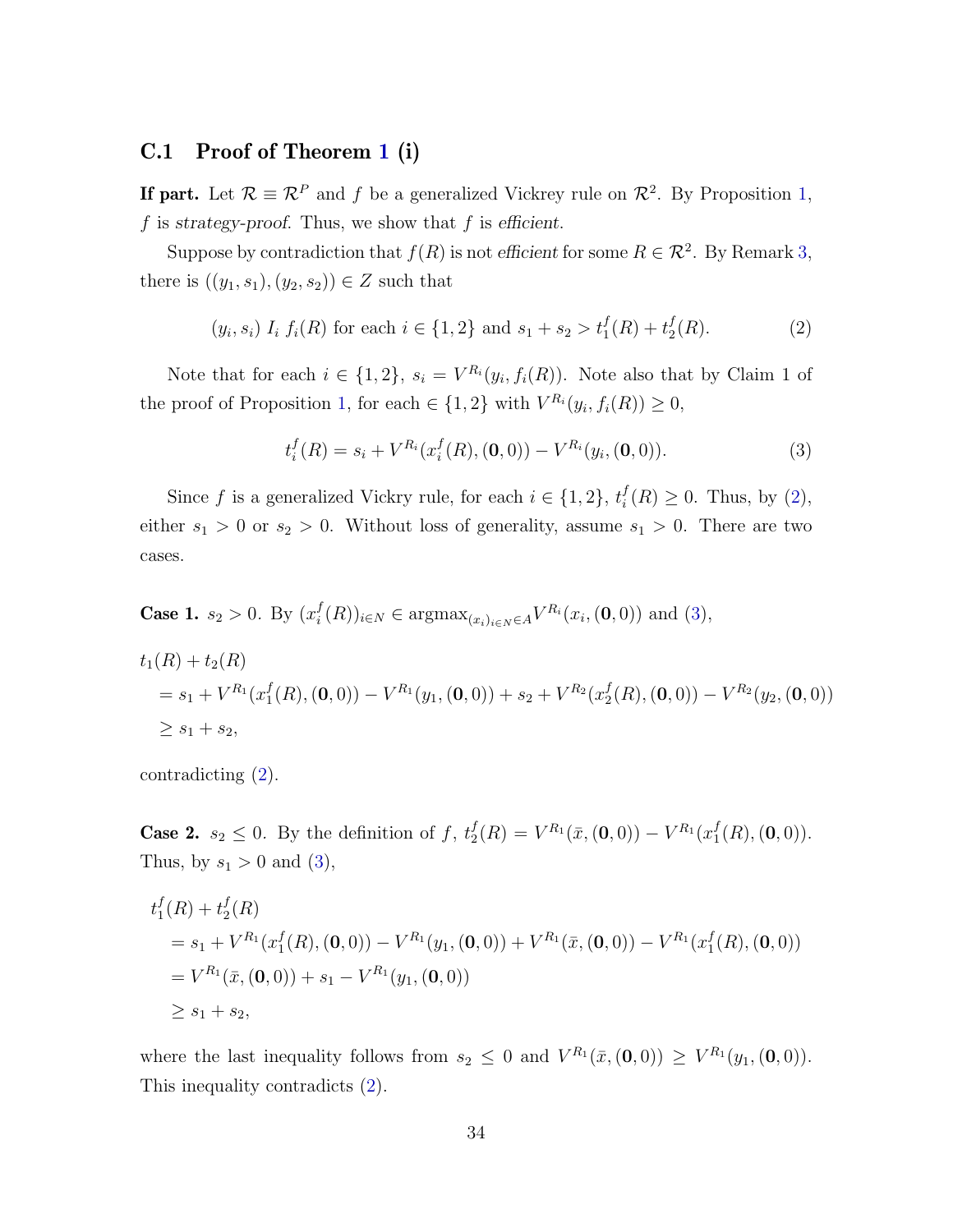

Figure 8: An illustration of Case 1 in the proof of Step [2](#page-35-0)

**Only if part.** Let  $\mathcal{R} = \mathcal{R}^P$  and let f be a rule on  $\mathcal{R}^2$  that satisfies efficiency and strategy-proofness. We now show that  $f$  is a generalized Vickrey rule. We do the proof in five steps.

<span id="page-35-2"></span>**Step 1.** Let 
$$
i \in N
$$
 and  $R_j \in \mathbb{R}^Q$ . For each  $x \in X$ ,  $t_i^f(R_j; x) = v_j(\bar{x}) - v_j(\bar{x} - x)$ .<sup>22</sup>

*Proof.* Without loss of generality, assume  $i = 1$ . By Fact [4](#page-31-2) and  $R_2 \in \mathcal{R}^Q$ , there is  $h_1: \mathcal{R}^Q \to \mathbb{R}$  such that for each  $x \in X$ ,  $t_1^f$  $j_1^f(R_2; x) = h_1(R_2) - \sigma_1(R_2; x)$ . Note that for each  $x \in X$ ,  $\sigma_1(R_2; x) = v_2(\bar{x} - x)$ . Further, since  $R_2$  is bounded and by Lemma [8,](#page-30-1)  $\mathbf{0} \in X_1^f$  $j_1^f(R_2)$ . Thus by Lemma [11](#page-31-1) (i),  $h_1(R_2) - v_2(\bar{x}) = t_1^f$  $I_1^J(R_2; 0) = 0$ , which implies  $h_1(R_2) = v_2(\bar{x})$ . Hence, we obtain the desired result.

<span id="page-35-0"></span>**Step 2.** Let  $i \in \{1,2\}$  and  $R \in \mathcal{R}^2$  be such that  $R_j \in \mathcal{R}^Q$ . Then,  $(x_i^f)$  $_i^f(R), x_j^f$  $j\atop j(R)) \in$  $\operatorname{argmax}_{(x_1,x_2)\in A} V^{R_i}(x_i,(\mathbf{0},0)) + v_j(x_j).$ 

*Proof.* Without loss of generality, assume  $i = 1$  $i = 1$ . By Step 1 and  $R_2 \in \mathcal{R}^Q$ ,  $(0, 0) \in$  $o_1^f$  $_1^f(R_2)$  $_1^f(R_2)$  $_1^f(R_2)$ . Thus, by the strategy-proofness of f,  $f_1(R)$   $R_i$  (0,0). Further, by Step 1 and  $R_2 \in \mathcal{R}^Q$ ,  $t_1^f$  $j_1^f(R) = v_2(\bar{x}) - v_2(x_2^f)$  $L_2^f(R)$   $\geq$  0. Thus,  $f_1(R) \in X(R_1)$ .

Let  $(y_1, y_2) \in A$ . We show  $V^{R_1}(x_1^f)$  $_1^f(R), (0, 0)) + v_2(x_2^f)$  $y_2^f(R)$   $\geq V^{R_1}(y_1, (0, 0)) - v_2(y_2).$ There are two cases

<span id="page-35-1"></span><sup>&</sup>lt;sup>22</sup>It is guaranteed by Lemma [8](#page-30-1) that  $X_i^f(R_j) = X$ .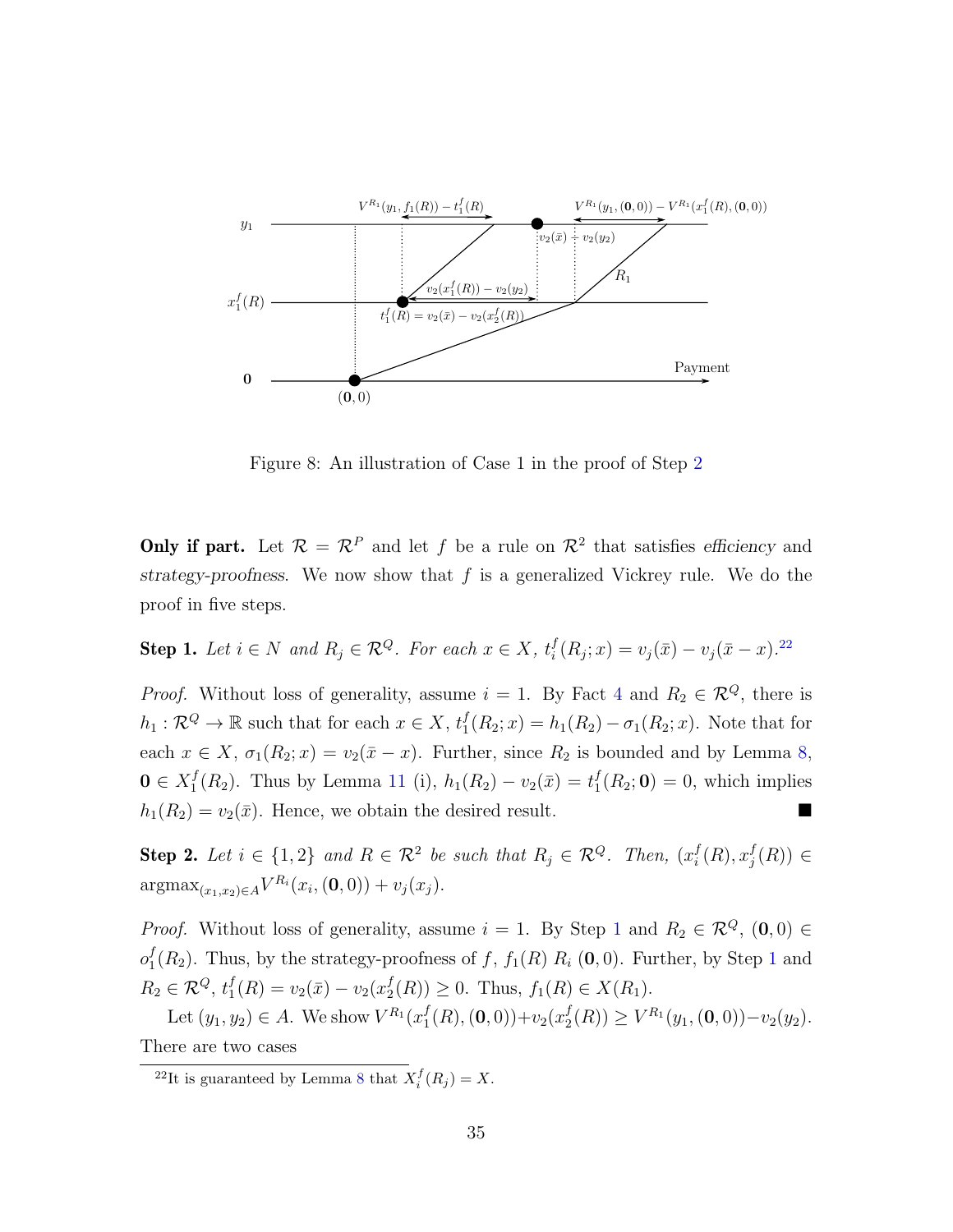**Case [1](#page-35-1).**  $V^{R_1}(y_1, f_1(R)) \geq 0$ . (Figure [8.](#page-35-0)) By Step 1 and the strategy-proofness of  $f, f_1(R) R_i (y_1, v_2(\bar{x}) - v_2(y_2))$ , which implies  $V^{R_1}(y_1, f_1(R)) \le v_2(\bar{x}) - v_2(y_2)$ . By this inequality and  $t_1^f$  $j_1^f(R) = v_2(\bar{x}) - v_2(x_2^f)$  $i_2^{\{\tau\}}(R)),$ 

$$
V^{R_1}(y_1, f_1(R)) - t_1^f(R) \le v_2(x_2^f(R)) - v_2(y_2). \tag{4}
$$

By  $f_1(R) \in X(R_1)$ ,  $V^{R_1}(y_1, f_1(R)) \ge 0$ , and  $R_1 \in \mathcal{R}^P$ ,

$$
V^{R_1}(y_1, (\mathbf{0},0)) - V^{R_1}(x_1^f(R), (\mathbf{0},0)) = V^{R_1}(y_1, f_1(R)) - t_1^f(R).
$$

Thus,

$$
V^{R_1}(y_1, (\mathbf{0},0)) - V^{R_1}(x_1^f(R), (\mathbf{0},0)) \le v_2(x_2^f(R)) - v_2(y_2),
$$

which implies  $V^{R_1}(x_1^f)$  $j_1^f(R), (0,0)) + v_2(x_2^f)$  $Z_2^f(R)$   $\geq V^{R_1}(y_1, (\mathbf{0}, 0)) - v_2(y_2).$ 

**Case 2.**  $V^{R_1}(y_1, f_1(R)) < 0$ . (Figure [9.](#page-37-0)) By the object monotonicity of  $R_1$ ,  $(y_1, 0) \in$  $X(R_1)$ . By  $V^{R_1}(y_1, f_1(R)) < 0$ ,  $f_1(R)$   $P_1(y_1, 0)$ . This implies  $V^{R_1}(x_1^f)$  $_{1}^{f}(R),(y_{1},0))$  >  $t_1^f$  $I_1^f(R) \geq 0$ . Thus, by  $R_1 \in \mathcal{R}^P$ ,

$$
V^{R_1}(x_1^f(R), (\mathbf{0}, 0)) - V^{R_1}(y_1, (\mathbf{0}, 0)) = V^{R_1}(x_1^f(R), (y_1, 0)) > t_1^f(R).
$$
  
By  $t_1^f(R) = v_2(\bar{x}) - v_2(x_2^f(R))$  and  $v_2(\bar{x}) - v_2(y_2) \ge 0$ ,  

$$
v_2(x_2^f(R)) - v_2(y_2) = -(v_2(\bar{x}) - v_2(x_2^f(R))) + v_2(\bar{x}) - v_2(y_2) \le t_1^f(R)
$$

Thus,

$$
V^{R_1}(y_1, (\mathbf{0},0)) - V^{R_1}(x_1^f(R), (\mathbf{0},0)) < v_2(x_2^f(R)) - v_2(y_2),
$$

which implies  $V^{R_1}(x_1^f)$  $j_1^f(R), (0,0)) + v_2(x_2^f)$  $Z_2^f(R) > V^{R_1}(y_1, (\mathbf{0}, 0)) + v_2(y_2).$ 

<span id="page-36-0"></span>**Remark 9.** By Step [2,](#page-35-2) for each  $i \in N$ , each  $R_j \in \mathcal{R}$ , and each  $x \in X$ , there is  $R_i \in \mathcal{R}^Q$ such that  $x_i^f$  $i^f_i(R_i, R_j) = x$ . Hence, for each  $i \in N$  and each  $R_j \in \mathcal{R}$ ,  $X_i^f$  $i_{i}^{J}(R_{j}) = X.$ 

<span id="page-36-1"></span>Step 3. Let  $i \in \{1,2\}$  and  $R \in \mathcal{R}^2$ . Then,

$$
t_i^f(R) = V^{R_j}(\bar{x}, (\mathbf{0}, 0)) - V^{R_j}(x_j^f(R), (\mathbf{0}, 0)) + t_i^f(R_j; \mathbf{0}).
$$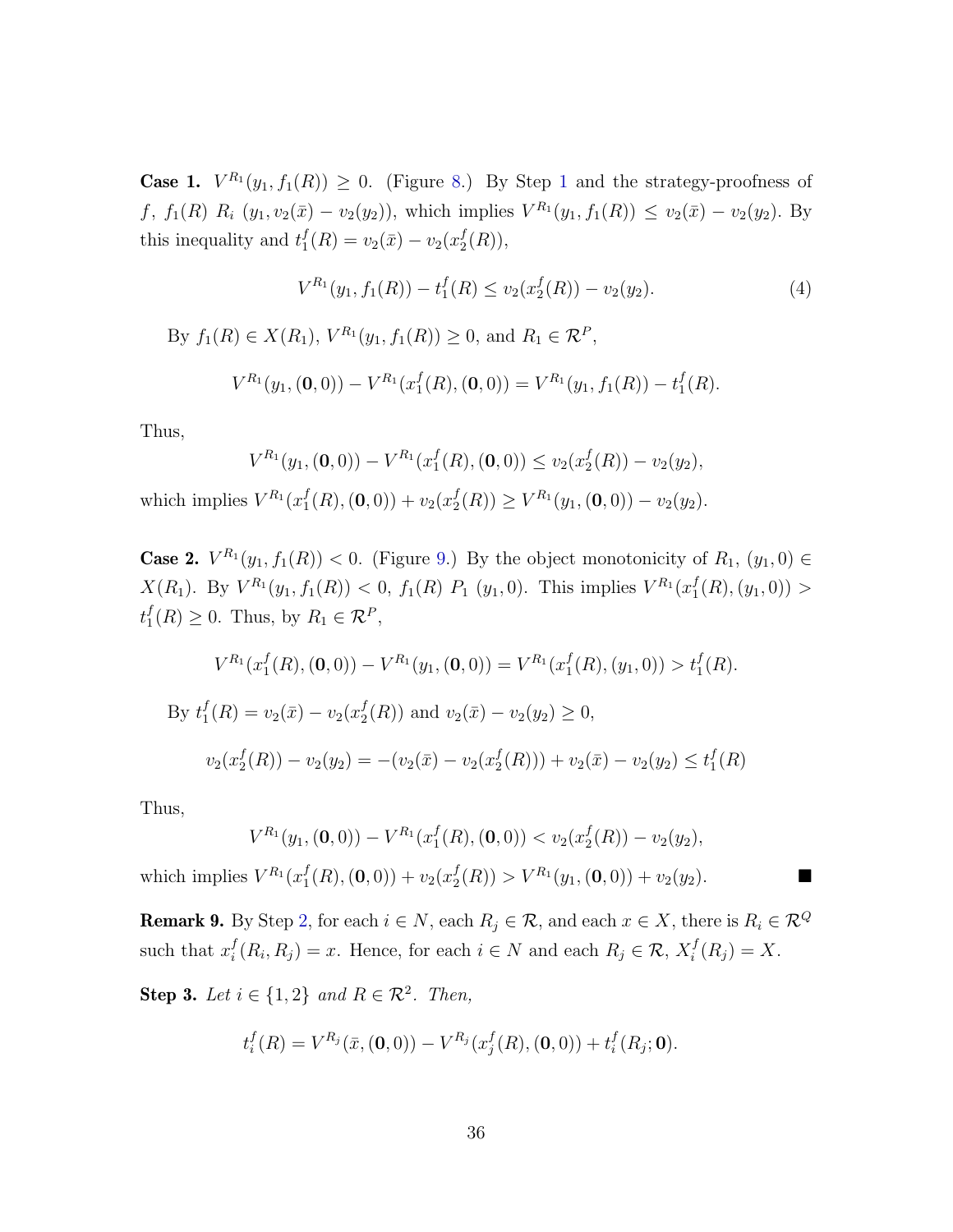

<span id="page-37-0"></span>Figure 9: An illustration of Case 2 in the proof of Step [2](#page-35-2)

*Proof.* Without loss of generality, assume  $i = 1$  and  $x_1^f$  $I_1(R) \neq 0$ . Further, by Remark [9,](#page-36-0) we can assume  $R_1 \in \mathcal{R}^Q$  without loss of generality. Suppose by contradiction that  $t_1^f$  $J_1^f(R) \neq V^{R_2}(\bar{x},(0,0)) - V^{R_2}(x_2^f)$  $_2^f(R), (0, 0)) + t_1^f$  $I_1^J(R_2; 0)$ . Let

$$
\delta_{\min} \equiv \min \{ t_1^f(R) - t_1^f(R_2; \mathbf{0}), V^{R_2}(\bar{x}, (\mathbf{0}, 0)) - V^{R_2}(x_2^f(R), (\mathbf{0}, 0)) \}, \text{and}
$$
  

$$
\delta_{\max} \equiv \max \{ t_1^f(R) - t_1^f(R_2; \mathbf{0}), V^{R_2}(\bar{x}, (\mathbf{0}, 0)) - V^{R_2}(x_2^f(R), (\mathbf{0}, 0)) \}.
$$

Clearly,  $\delta_{\min} < \delta_{\max}$ . By  $x_1^f$  $f_1(R) \neq \mathbf{0}$  and  $X_1^f$  $f_1^f(R_2) = X, t_1^f$  $t_1^f(R) > t_1^f(R_2; 0).^{23}$  $t_1^f(R) > t_1^f(R_2; 0).^{23}$  $t_1^f(R) > t_1^f(R_2; 0).^{23}$  By object monotonicity,  $V^{R_2}(\bar{x}, (\mathbf{0}, 0)) - V^{R_2}(x_2^f)$  $\mathcal{L}_2^f(R), (0, 0) \geq 0$ . Thus,  $\delta_{\min} \geq 0$ . Let  $d \in \mathbb{R}_{++}$ be such that

$$
\delta_{\min} < d < \delta_{\max}.
$$

Let  $(\epsilon_x)_{x \in X} \in \mathbb{R}_+^{|X|}$  be an object monotonic vector that is sufficiently close to 0.<sup>[24](#page-37-2)</sup> Note that since  $(\epsilon_x)_{x\in X}$  is object monotonic, for each  $x \in X \setminus \{0\}$ ,  $\epsilon_x > 0$ . Let

<span id="page-37-1"></span><sup>&</sup>lt;sup>23</sup>By  $X_1^f(R_2) = X$ , there is  $R'_1 \in \mathcal{R}$  such that  $x_1^f(R'_1, R_2) = 0$ . If  $t_1^f(R) \le t_1^f(R_2; 0)$ , then by the object monotonicity of  $R'_1$ ,  $f_1(R)$   $P'_1$   $(0, t_1^f(R_2; 0)) = f_1(R'_1, R_2)$ , contradicting strategy-proofness. Thus,  $t_1^f(R) > t_1^f(R_2; 0)$ .

<span id="page-37-2"></span><sup>&</sup>lt;sup>24</sup>For example, take  $(\epsilon_x)_{x\in X}$  that satisfies  $\epsilon_0 = 0$  and  $\epsilon_{\bar{x}} < \min\{\delta_{\max} - d, \min_{(x,y)\in X} v_1(x) - d\}$  $v_1(y), \min_{(x,y)\in\mathcal{X}} V^{R_2}(x,(0,0)) - V^{R_2}(y,(0,0))\}.$  Then the proof of Step [3](#page-36-1) works with this  $(\epsilon_x)_{x\in\mathcal{X}}$ .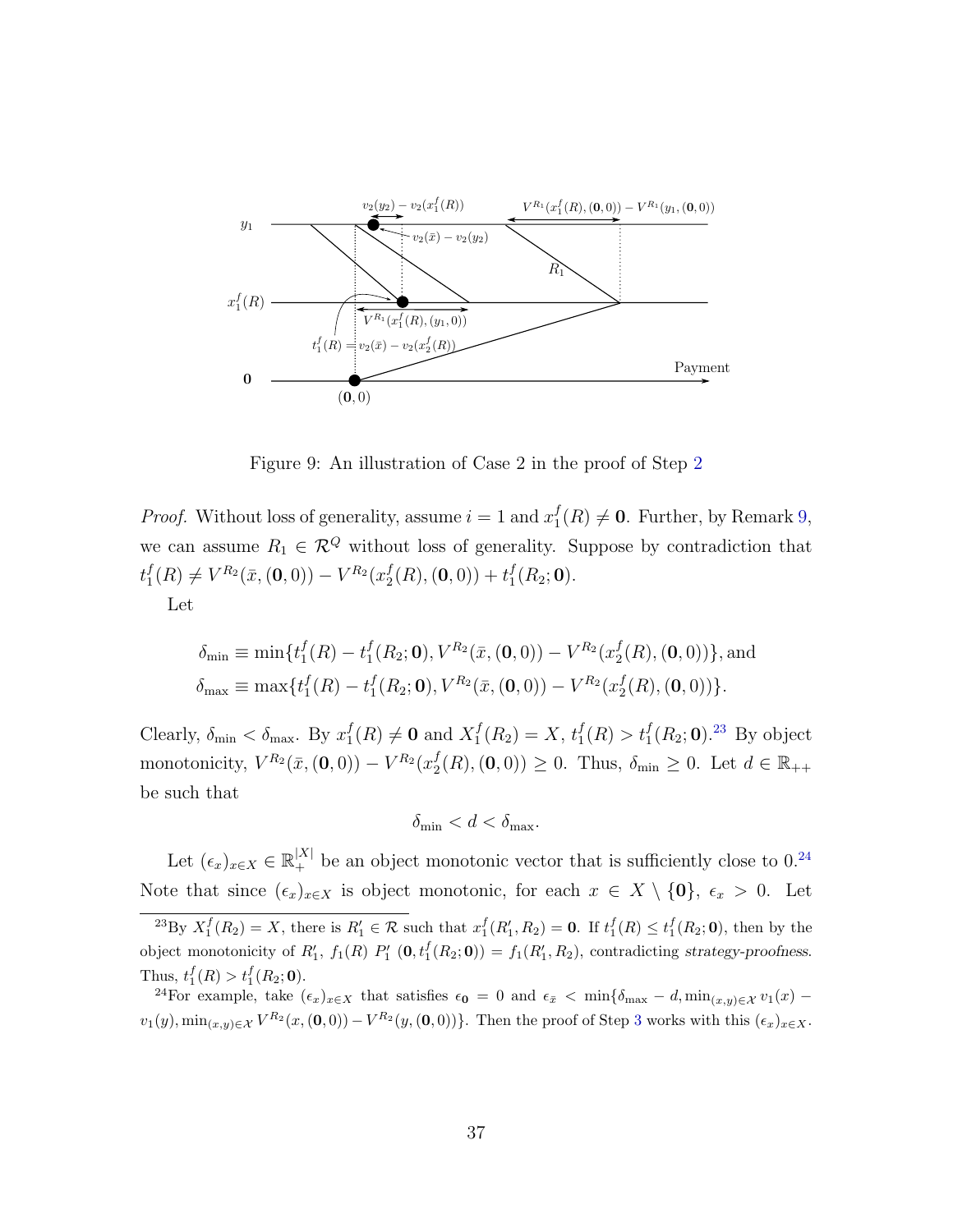

<span id="page-38-0"></span>Figure 10: An illustration of  $R'_1$ .

 $R'_1 \in \mathcal{R}^Q$  be such that for each  $x \in X \setminus \{0\},\$ 

$$
v_1'(x) = \begin{cases} d + \epsilon_x & \text{if } x \ge x_1^f(R), \\ \epsilon_x & \text{otherwise.} \end{cases}
$$

Since  $(\epsilon_x)_{x\in X}$  is object monotonic,  $R'_1$  is object monotonic. Figures [10](#page-38-0) is an illustration of  $R'_1$ . Denote  $R' \equiv (R'_1, R_2)$ .

Claim 1.  $x_1^f$  $_{1}^{f}(R') = 0.$ 

*Proof.* Suppose by contradiction that  $x_1^f$  $_1^f(R') \neq \mathbf{0}$ . We have three cases.

Case 1.  $x_1^f$  $j_1^f(R') = x_1^f$  $f_1(R)$ . By strategy-proofness,  $f_1(R') = f_1(R)$ . Since  $d < \delta_{\text{max}}$ and  $\epsilon_{x_1^f(R)}$  is sufficiently close to 0,  $v_1'(x_1^f)$  $t_1^f(R_2; 0)$ , then  $v_1'(x_1^f(R)) - t_1^f(R) < -t_1^f(R_2; 0)$ . This  $f_1^f(R) = d + \epsilon_{x_1^f(R)} < \delta_{\text{max}}$ . If  $\delta_{\text{max}} = t_1^f$  $_1^f(R)$  –  $_1^f(R_2; 0)$ , then  $v'_1(x_1^f)$  $f_1^f(R)) - t_1^f$  $f_1^f(R) < -t_1^f$  $_1^f(R_2; 0)$ ). This implies  $z_1^f$  $_1^f(R_2; 0)$   $P'_1$   $f_1(R) =$  $f_1(R')$ , contradicting strategy-proofness. If  $\delta_{\text{max}} = V^{R_2}(\bar{x}, \mathbf{(0, 0)}) - V^{R_2}(x_2^f)$  $_2^{\prime}(R), (0, 0)),$ then  $v'_1(\mathbf{0}) + V^{R_2}(\bar{x}, \mathbf{(0, 0)}) > v'_1(x_1^f)$  $_{1}^{f}(R)$ )+ $V^{R_{2}}(x_{2}^{f})$  $c_2^f(R), (\mathbf{0}, 0)) = v'_1(x_1^f)$  $_{1}^{f}(R')$  +  $V^{R_{2}}(x_{2}^{f})$  $_{2}^{f}(R'),(0,0)),$ contradicting Step [2.](#page-35-2)

Case 2.  $x_1^f$  $f_1(R') > x_1^f(R)$ . Since  $\epsilon_{x_1^f(R')}$  and  $\epsilon_{x_1^f(R)}$  are sufficiently close to 0,  $v_1'(x_1^f)$  $j_1^f(R') - v_1'(x_1^f)$  $f_1^f(R) = \epsilon_{x_1^f(R')} - \epsilon_{x_1^f(R)} < v_1(x_1^f)$  $j_1^f(R') - v_1(x_1^f)$  $_1^f(R)$ ).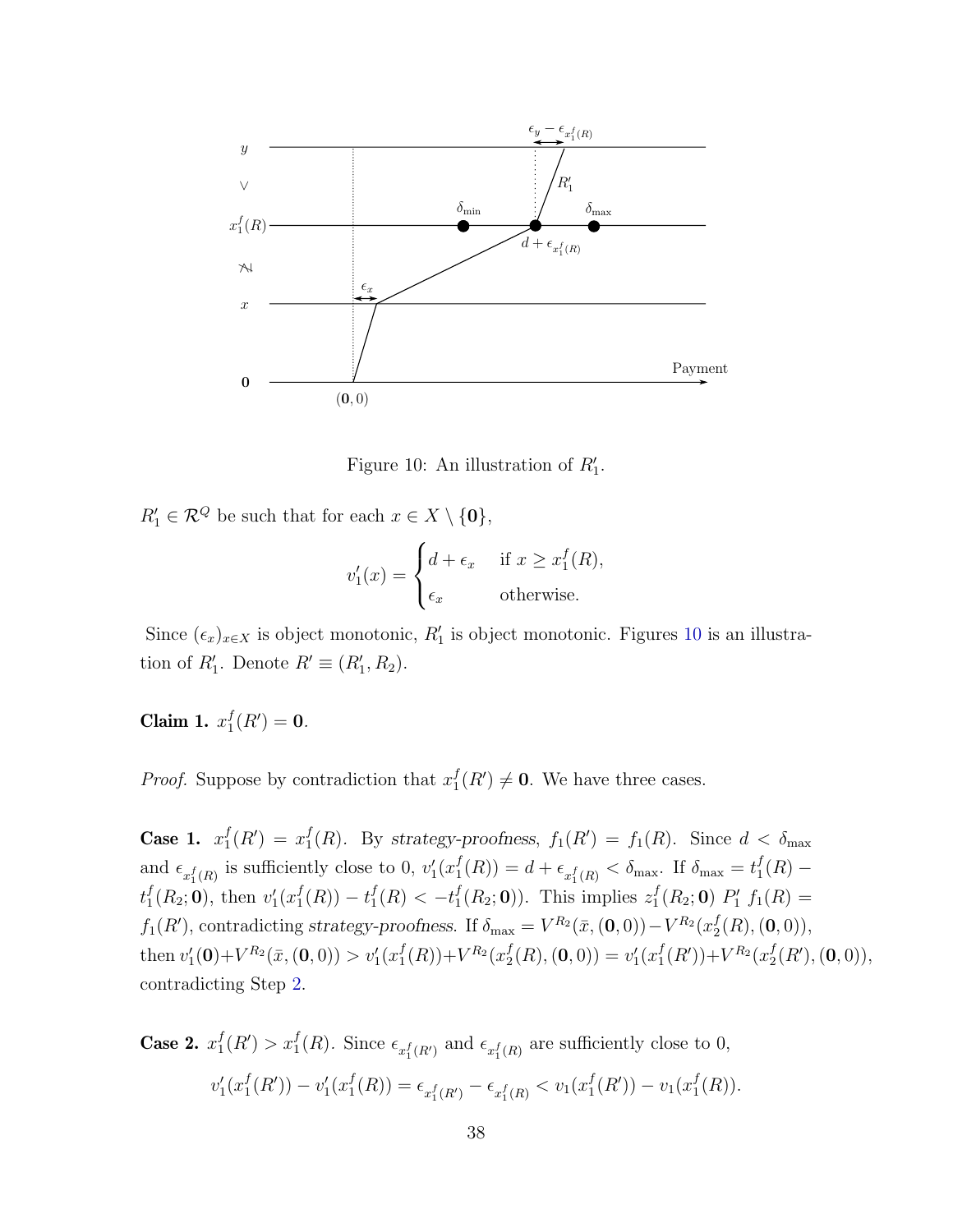This contradicts Fact [3.](#page-31-0)

Case 3.  $x_1^f$  $f_1(R) \not\leq x_1^f$  $_1^f(R')$ . By  $x_1^f$  $_1^f(R') \neq 0, x_2^f$  $\mathcal{L}_2^f(R') \neq \bar{x}$ . Thus, since  $\epsilon_{x_1^f(R')}$  is sufficiently small and  $x_1^f$  $_{1}^{f}(R')\neq 0,$ 

$$
v_1'(x_1^f(R')) = \epsilon_{x_1^f(R')} < V^{R_2}(\bar{x}, (\mathbf{0}, 0)) - V^{R_2}(x_2^f(R'), (\mathbf{0}, 0)).
$$

This implies  $v'_1(0) + V^{R_2}(\bar{x},(0,0)) > v'_1(x_1^f)$  $J_1^f(R')$  +  $V^{R_2}(x_2^f)$  $_{2}^{f}(R'),(\mathbf{0},0)),$  contradicting Step [2.](#page-35-2)

We drive a contradiction for each of the following two cases.

Case 1. 
$$
\delta_{\min} = t_1^f(R) - t_1^f(R_2; \mathbf{0})
$$
. By  $d > \delta_{\min}$ ,  $\epsilon_{x_1^f(R)} > 0$ , and Claim 1,  
 $v'_1(x_1^f(R)) - t_1^f(R) = d + \epsilon_{x_1^f(R)} - t_1^f(R) > \delta_{\min} - t_1^f(R) = -t_1^f(R_2; \mathbf{0}) = v'_1(x_1^f(R')) - t_1^f(R')$ .

This inequality implies  $f_1(R)$   $P'_1$   $f_1(R')$ , which contradicts strategy-proofness.

**Case 2.**  $\delta_{\min} = V^{R_2}(\bar{x},(0,0)) - V^{R_2}(x_2^f)$  $a_2^f(R), (0,0)$ . By Claim 1,  $x_2^f$  $_2^f(R') = \bar{x}.$ Since  $v_1'(x_1^f)$  $\hspace{-2cm}f_{1}^{f}(R)) \ > \ d \ > \ \delta_{\rm min} \ = \ V^{R_{2}}(\bar{x},(0,0)) \ - \ V^{R_{2}}(x_{2}^{f})$  $\binom{f}{2}(R), (0, 0)), v'_1(x_1^f)$  $_{1}^{J}(R)) +$  $V^{R_{2}}(x_2^f$  $v'_1(R), (0,0)) > v'_1(x_1^f)$  $_{1}^{f}(R')$  +  $V^{R_{2}}(x_{2}^{f})$  $_{2}^{f}(R'),(\mathbf{0},0)$ . This contradicts Step [2.](#page-35-2)  $\blacksquare$ 

<span id="page-39-0"></span>Step 4. Let  $i \in \{1,2\}$  and  $R \in \mathcal{R}^2$ . Then,

$$
t_i^f(R) = V^{R_j}(\bar{x}, (\mathbf{0}, 0)) - V^{R_j}(x_j^f(R), (\mathbf{0}, 0)).
$$

*Proof.* Without loss of generality, assume  $i = 1$ . By Step [3,](#page-36-1) we only need to show  $t_1^f$  $_1^f(R_2; 0) = 0$ . Suppose by contradiction that  $t_1^f$  $_{1}^{f}(R_{2};0)\neq 0.$ 

**Claim 1.** There is a bounded  $R'_1 \in \mathcal{R}$  such that  $t_2^f$  $_{2}^{f}(R_{1}';0)\neq 0.$ 

*Proof.* Let  $\epsilon \in \mathbb{R}_{++}$  be such that  $\epsilon < |t_1^f|$  $\mathcal{L}_1^f(R_2; 0)$ . Let  $R'_2 \in \mathcal{R}^Q$  be such that for each  $x \in X \setminus \{0\},\$ 

$$
v_2'(x) = V^{R_2}(x, (0,0)) + \epsilon.
$$

Let  $\mathbf{t}, \mathbf{s} \in \mathbb{R}^{|X|}$  be such that for each  $x \in X$ ,  $t_x = t_1^f$  $_1^f(R_2; x)$  and  $s_x = t_1^f$  $_{1}^{f}(R'_{2}; x)$ . By Remark [9,](#page-36-0) they are well-defined, and by Lemma [9,](#page-31-1) are object monotonic.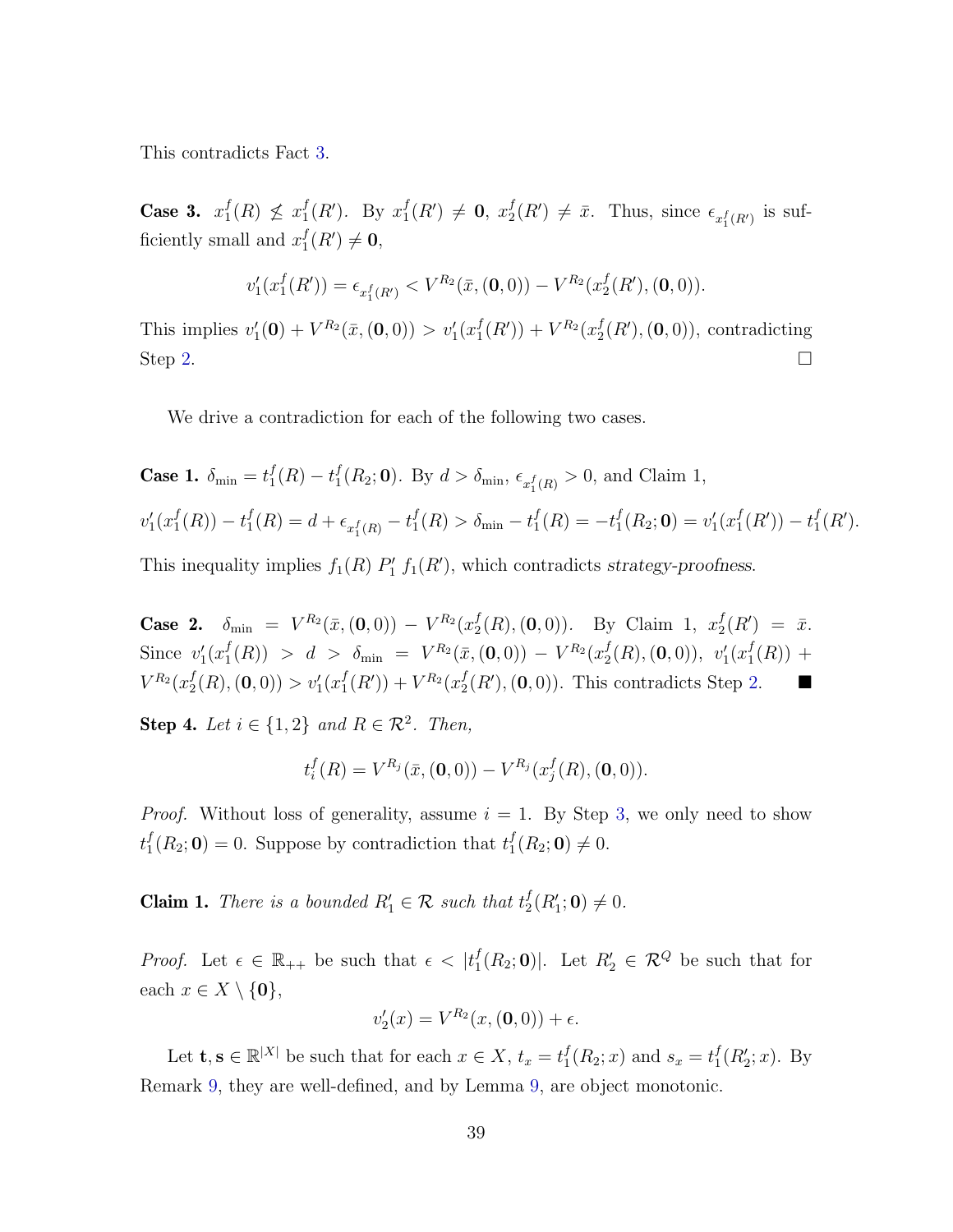By Step [1](#page-35-1) and  $R'_2 \in \mathcal{R}^Q$ ,  $s_0 = 0$  and  $s_{\bar{x}} = v'_2(\bar{x})$ . If  $t_0 < 0$ , then  $t_0 < s_0$ , and thus, **t** and **s** satisfy the condition of Lemma [4](#page-29-0) for **0**. On the other hand, if  $t_0 > 0$ , then by Step [3,](#page-36-1)  $\epsilon < t_0$ , and  $s_{\bar{x}} = v_2'(\bar{x})$ ,

$$
t_{\bar{x}} = V^{R_2}(\bar{x}, (0,0)) + t_0 > V^{R_2}(\bar{x}, (0,0)) + \epsilon = v_2'(\bar{x}) = s_{\bar{x}}.
$$

Hence, in this case, **t** and **s** satisfy the condition of Lemma [3](#page-29-1) for  $\bar{x}$ .

Therefore, by Lemmas [3](#page-29-1) and [4,](#page-29-0) there is a bounded  $R'_1 \in \mathcal{R}^P$  such that  $R'_1 \in$  $\mathcal{R}_{\text{t,0}}^{MT} \cap \mathcal{R}_{\text{s},\bar{x}}^{MT}$ . By Lemma [10,](#page-31-2)  $x_1^f$  $f_1(R'_1, R_2) = 0$  and  $x_1^f$  $I_1^f(R_1', R_2') = \bar{x}$ . Therefore,

$$
x_2^f(R'_1, R_2) = \bar{x}
$$
 and  $x_2^f(R'_1, R'_2) = 0$ .

Now, we show  $t_2^f$  $\mathcal{L}_2^f(R'_1; 0) \neq 0$ . Suppose by contradiction that  $\mathcal{L}_2^f$  $_{2}^{f}(R_{1}';0) = 0.$  By  $x_2^f$  $Z_2^f(R'_1, R'_2) = 0$ ,  $f_2(R'_1, R'_2) = (0, 0)$ . However, by the definition of  $R'_2$ ,  $V^{R_2}(\bar{x}, (0, 0)) <$  $v_2'(\bar{x})$ . By  $f_2(R'_1, R'_2) = (0, 0)$  and  $x_2^f$  $Z_2^f(R'_1, R_2) = \bar{x}$ , this inequality contradicts Fact [3.](#page-31-0) Hence,  $t_2^f$  $_2^f(R_1^{\prime}% )=\frac{1}{2}eV_{\perp}(\Gamma)$  $; \mathbf{0}) \neq 0.$ 

Since  $R'_1$  is bounded by Claim 1, there are  $\overline{s}, \underline{s} \in \mathbb{R}_{++}$  such that for each  $(x, y) \in \mathcal{X}$ and each  $t \in \mathbb{R}$ ,

$$
\underline{s} < V^{R_1'}(x,(y,t)) - t < \overline{s}.
$$

Let  $\mathbf{t} \in \mathbb{R}^{|X|}$  be such that for each  $x \in X$ ,  $t_x = t_2^f$  $_{2}^{f}(R_{1}', x)$ . By Remark [9,](#page-36-0) **t** is welldefined, and by Lemma [9,](#page-31-1) is object monotonic. There are two cases.

**Case 1.**  $t_0 < 0$ . Let  $R_1'' \in \mathcal{R}^Q$  be such that for each  $x \in X \setminus \{0\}$ ,  $v_1''(x) > \overline{s}$ . Let  $\mathbf{s} \in \mathbb{R}^{|X|}$  be such that for each  $x \in X$ ,  $s_x = t_2^f$  $_{2}^{f}(R_{1}^{\prime\prime};x)$ . By Remark [9,](#page-36-0) s is well-defined, and by Lemma [9,](#page-31-1) is object monotonic.

By Step [1](#page-35-1) and  $R_1'' \in \mathcal{R}^Q$ ,  $s_0 = 0 > t_0$ . Thus, **t** and **s** satisfy the condition of Lemma [4](#page-29-0) for 0. Therefore, by Lemma [4,](#page-29-0) there is  $R_2'' \in \mathcal{R}^P$  such that  $R_2'' \in \mathcal{R}_{\text{t},0}^{MT} \cap \mathcal{R}_{\text{s},\bar{x}}^{MT}$ . By Lemma [10,](#page-31-2)  $x_2^f$  $_{2}^{f}(R_{1}', R_{2}'') = 0$  and  $x_{2}^{f}$  $Z_2^f(R_1'', R_2'') = \bar{x}$ . Therefore,

$$
x_1^f(R_1', R_2'') = \bar{x}
$$
 and  $x_1^f(R_1'', R_2'') = 0$ .

However,  $V^{R'_1}(\bar{x}, f_1(R''_1, R''_2)) - t_1^f$  $_1^f(R_1'', R_2'') < \overline{s} < v_1''(\overline{x})$ . This contradicts Fact [3.](#page-31-0)

**Case 2.**  $t_0 > 0$ . Let  $R_1'' \in \mathcal{R}^Q$  be such that for each  $x \in X \setminus \{0\}$ ,  $v_1''(x) < \underline{s}$ .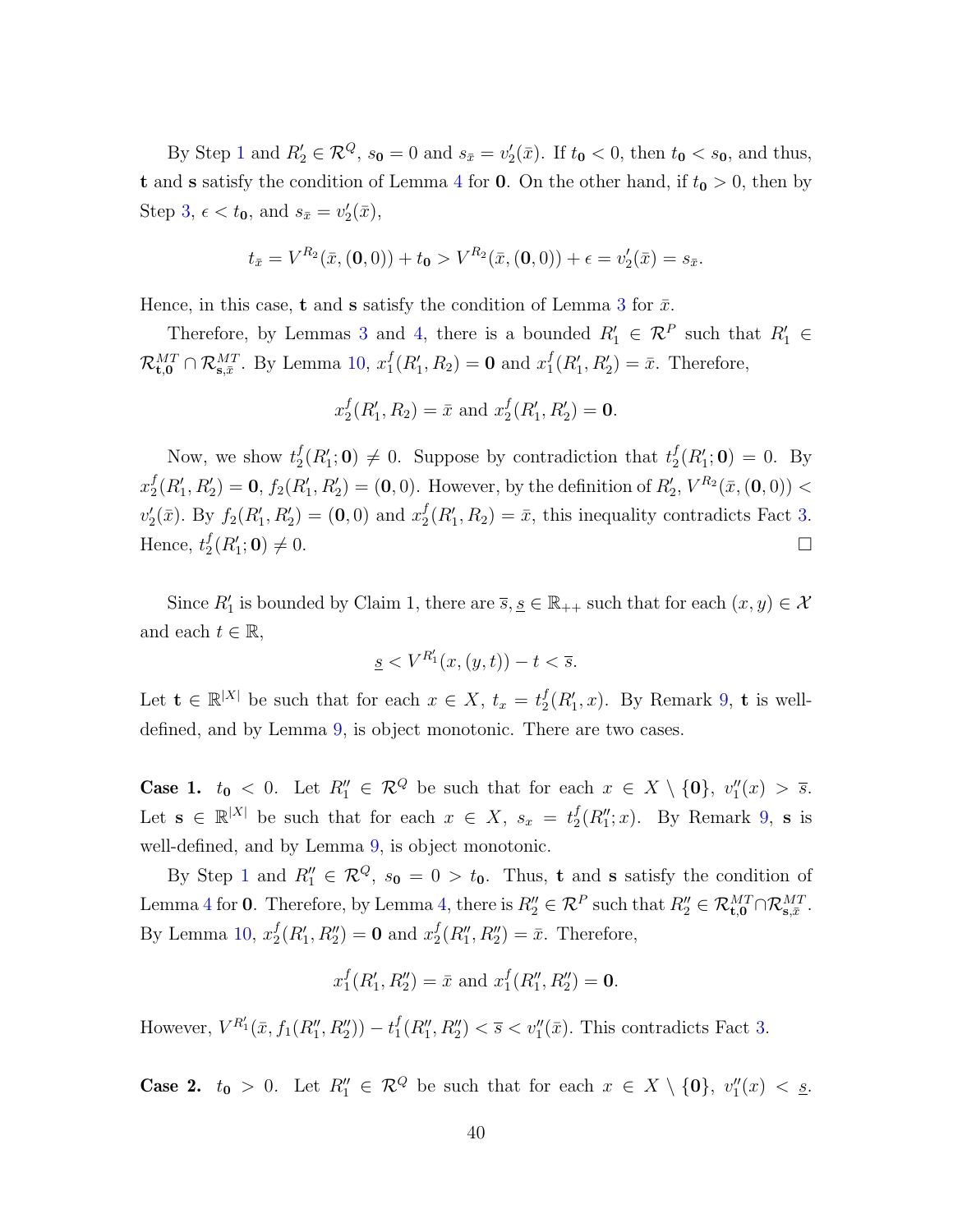Let  $\mathbf{s} \in \mathbb{R}^{|X|}$  be such that for each  $x \in X$ ,  $s_x = t_2^f$  $_{2}^{f}(R_{1}^{\prime\prime};x)$ . By Remark [9,](#page-36-0) s is well-defined, and by Lemma [9,](#page-31-1) is object monotonic.

By Step [1](#page-35-1) and  $R_1'' \in \mathcal{R}^Q$ ,  $s_0 = 0 < t_0$ . Thus, the pair t, s satisfy the condition of Lemma [3](#page-29-1) for 0. Therefore, by Lemma [3,](#page-29-1) there is  $R_2'' \in \mathcal{R}^P$  such that  $R_2'' \in \mathcal{R}_{\mathbf{t},\bar{x}}^{MT} \cap \mathcal{R}_{\mathbf{s},0}^{MT}$ . By Lemma [10,](#page-31-2)  $x_2^f$  $_2^f(R'_1, R''_2) = \bar{x}$  and  $x_2^f$  $_{2}^{f}(R_{1}''', R_{2}''') = 0$ . Therefore,

$$
x_1^f(R_1', R_2'') = \mathbf{0}
$$
 and  $x_1^f(R_1'', R_2'') = \bar{x}$ .

However,  $V^{R'_1}(\bar{x}, f_1(R'_1, R''_2)) - t_1^f$  $f_1(R'_1, R''_2) > \underline{s} > v''_1(\bar{x})$ . This contradicts Fact [3.](#page-31-0)

<span id="page-41-2"></span>Step 5. Completing the proof.

By using Step [4](#page-39-0) and following the proof of Step [2,](#page-35-2) we can show that for each  $R \in \mathcal{R}^2$ ,

$$
V^{R_1}(x_1^f(R), (0,0)) + V^{R_2}(x_2^f(R), (0,0)) = \max_{(x_1,x_2) \in A} V^{R_1}(x_1, (0,0)) + V^{R_2}(x_2, (0,0)).
$$

Hence, by Step [4,](#page-39-0) we obtain the desired result.

### C.2 Proof of Theorem [1](#page-17-0) (ii)

This is immediate from Theorem [1](#page-17-0) (i) and Proposition [2.](#page-22-0)

## D Proof of Theorem [2](#page-19-0)

As we mentioned in the beginning of Appendix, we give only the proof for the partially quasi-linear domain. Let  $\mathcal{R} \equiv \mathcal{R}^P$ . Suppose by contradiction that there is a rule f on  $\mathcal{R}^n$  that satisfies efficiency and strategy-proofness.

We first define three vectors we use in the proof. Let  $(\epsilon_x)_{x \in X}, (\epsilon_x')_{x \in X}, (\epsilon_x'')_{x \in X} \in$  $\mathbb{R}^{|X|}_+$  be object monotonic vectors that are sufficiently close to 0, and satisfy the following: For each  $x \in X$  and each  $(y, y') \in \mathcal{X}^{25}$  $(y, y') \in \mathcal{X}^{25}$  $(y, y') \in \mathcal{X}^{25}$ ,

<span id="page-41-1"></span>
$$
\epsilon'_x < \epsilon_y - \epsilon_{y'} \text{ and } \epsilon''_x < \epsilon'_y - \epsilon'_{y'}.\tag{5}
$$

We do the proof in seven steps.

<span id="page-41-0"></span><sup>&</sup>lt;sup>25</sup>For example, let  $\epsilon_0 = \epsilon'_0 = \epsilon''_0 = 0$ , and for each  $x \in X \setminus \{0\}$ , let  $\epsilon_x = \frac{m(x)}{m(x)}$  $\frac{m(x)}{m(\bar{x})}$ ,  $\epsilon'_x = \frac{m(x)}{(m(\bar{x}))^2}$ , and  $\epsilon''_x = \frac{m(x)}{n(m(\bar{x}))^3}$ . The proof works with these  $\epsilon, \epsilon'$ , and  $\epsilon''$ .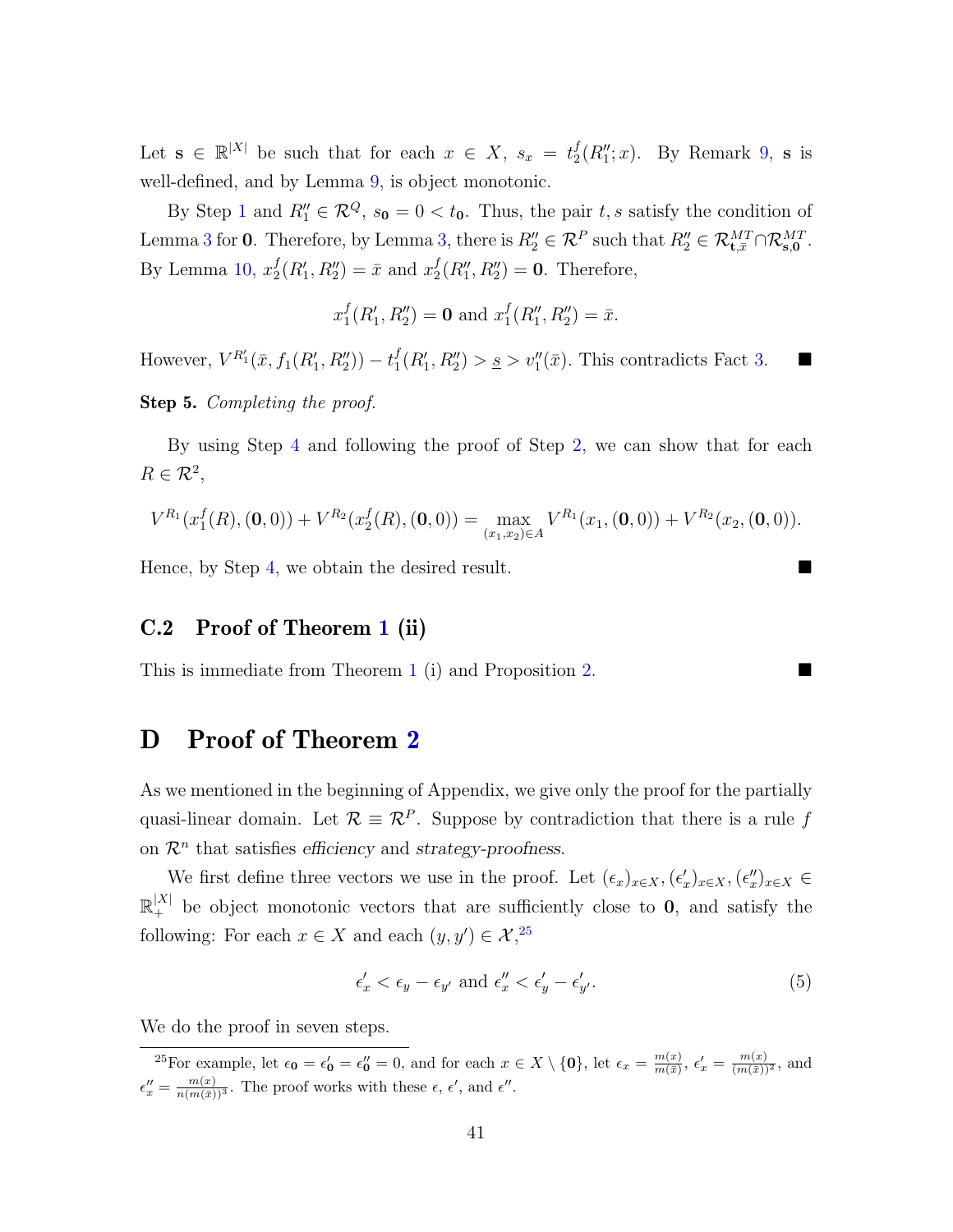

<span id="page-42-2"></span>Figure 11: An illustration of  $R_i$  for  $i \in \{1, 2\}$ .

#### Step 1. Constructing a preference profile.

Let  $x_1^* \in X \setminus \{0, \bar{x}\}\$  and  $x_2^* \equiv \bar{x} - x_1^*$ . For each  $i \in \{1, 2\}$ , we define a preference relation  $R_i$  as follows. For each  $t \in \mathbb{R}$  and each  $x \in X \setminus \{0\}$ , let

$$
V^{R_i}(x, (\mathbf{0}, t)) = \begin{cases} 58\alpha + 42 + t & \text{if } x = \bar{x}, \\ 58\alpha + 22 + \epsilon_x + t & \text{if } x_i^* < x \neq \bar{x}, \\ 58\alpha + 22 + t & \text{if } x = x_i^*, \\ \epsilon_x + t & \text{otherwise}, \end{cases}
$$

where  $\alpha$  is defined as  $\alpha \equiv \text{med}\{0, t+2, 1\}$ .<sup>[26](#page-42-0)</sup> Note that  $\alpha \in [0, 1]$ .<sup>[27](#page-42-1)</sup>

Figure [11](#page-42-2) is an illustration of  $R_i$  for  $i \in \{1,2\}$ . Note that for each  $t \in \mathbb{R}$ with  $-2 < t < -1$ ,  $V^{R_i}(\cdot, (0, t))$  is a convex combination of  $V^{R_i}(\cdot, (0, -2))$  and  $V^{R_i}(\cdot,(0,-1))$ . By the constructions of  $R_1$  and  $R_2$ ,  $R_1$  and  $R_2$  are bounded and object monotonic. Further, as we show in the following claim,  $R_1$  and  $R_2$  are partially quasi-linear.

<span id="page-42-1"></span><span id="page-42-0"></span><sup>&</sup>lt;sup>26</sup>We denote by med{0,  $t + 2$ , 1} the median of three numbers, 0,  $t + 2$ , and 1.

<sup>&</sup>lt;sup>27</sup>If  $t \le -2$ , then  $\alpha = 0$ , if  $t \ge -1$ , then  $\alpha = 1$ , and if  $-2 < t < -1$ , then  $\alpha = t + 2 \in [0, 1]$ .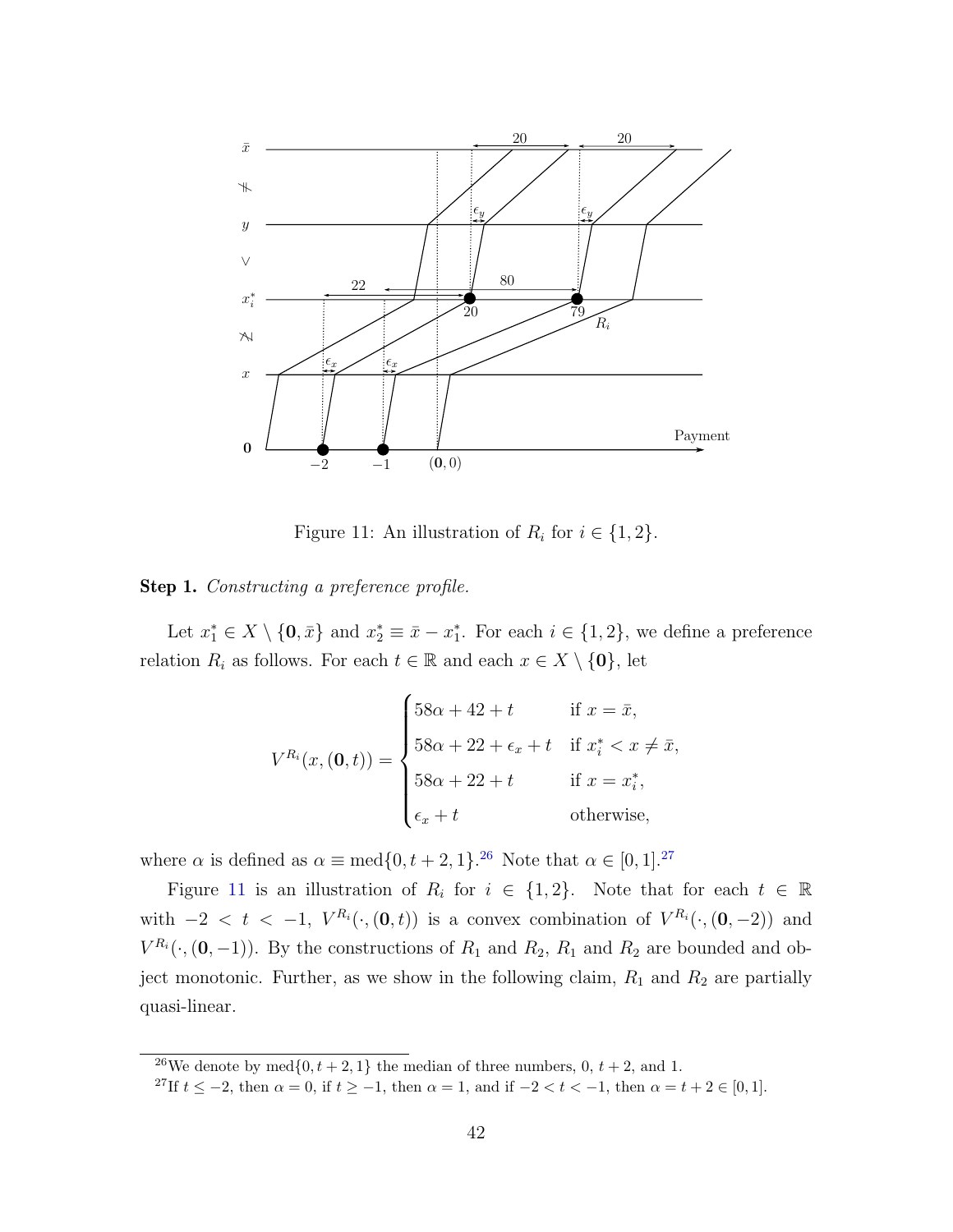Claim 1.  $R_1, R_2 \in \mathcal{R}^P$ .

*Proof.* We prove only that  $R_1 \in \mathcal{R}^P$ , because we can show  $R_2 \in \mathcal{R}^P$  in the same manner. Let  $(x,t) \in X(R_1)$ . By Remark [4,](#page-15-0) it is enough to show  $V^{R_1}(\bar{x}, (x,t)) - t =$  $V^{R_1}(\bar{x},(\mathbf{0},0)) - V^{R_1}(x,(\bar{x},0)).$ 

Without loss of generality, assume  $x \neq 0$ . If  $x \geq x_1^*$ , then it is clear from the definition of  $R_1$  that  $V^{R_1}(\bar{x}, (x, t)) - t = V^{R_1}(\bar{x}, (0, 0)) - V^{R_1}(x, (\bar{x}, 0)).$ 

Suppose  $x \not\geq x_1^*$ . Let  $s \equiv V^{R_1}(\mathbf{0}, (x, t))$ . If  $s < -1$ , then

$$
t = V^{R_1}(x, (0, s)) < V^{R_1}(x, (0, -1)) = \epsilon_x - 1 < 0,
$$

where the last inequality follows since  $\epsilon_x$  is sufficiently close to 0. Thus, by  $(x, t) \in$  $X(R_1), s \ge -1$ . This implies  $V^{R_1}(\bar{x}, (\mathbf{0}, s)) = 100 + s$ . Therefore,

$$
V^{R_1}(\bar{x}, (x, t)) - t = V^{R_1}(\bar{x}, (0, s)) - V^{R_1}(x, (0, s)) = 100 - \epsilon_x = V^{R_1}(\bar{x}, (0, 0)) - V^{R_1}(x, (\bar{x}, 0)).
$$
  
Hence,  $R_1 \in \mathbb{R}^P$ .

Let  $R_3 \in \mathcal{R}^Q$  be such that for each  $x \in X \setminus \{0\},\$ 

$$
v_3(x) = \begin{cases} \epsilon'_x & \text{if } x \neq \bar{x}, \\ 60 & \text{if } x = \bar{x}. \end{cases}
$$

For each  $i \in N \setminus \{1, 2, 3\}$ , let  $R_i \in \mathcal{R}^Q$  be such that for each  $x \in X \setminus \{\mathbf{0}\},\$ 

$$
v_i(x) = \epsilon''_x.
$$

Denote  $R \equiv (R_1, \ldots, R_n)$ .

We conclude this step by stating several properties of  $R$ . We do not prove some of them because they are trivial. The first property gives an upper bound for the sum of the valuations that the agents other than agents 1 and 2 can achieve under the assumption that no agent receives  $\bar{x}$ . This fact will be used in later steps to decide the payments of agents 1 and 2 at some preference profiles.

<span id="page-43-0"></span>**Property 1.** Let  $(x_i)_{i\in N} \in (X\setminus {\{\bar{x}\}})^n$  be such that  $\sum_{i\in N} x_i \leq \bar{x}$ . Then,  $\sum_{i\in N\setminus{\{1,2\}}} v_i(x_i) <$ 1.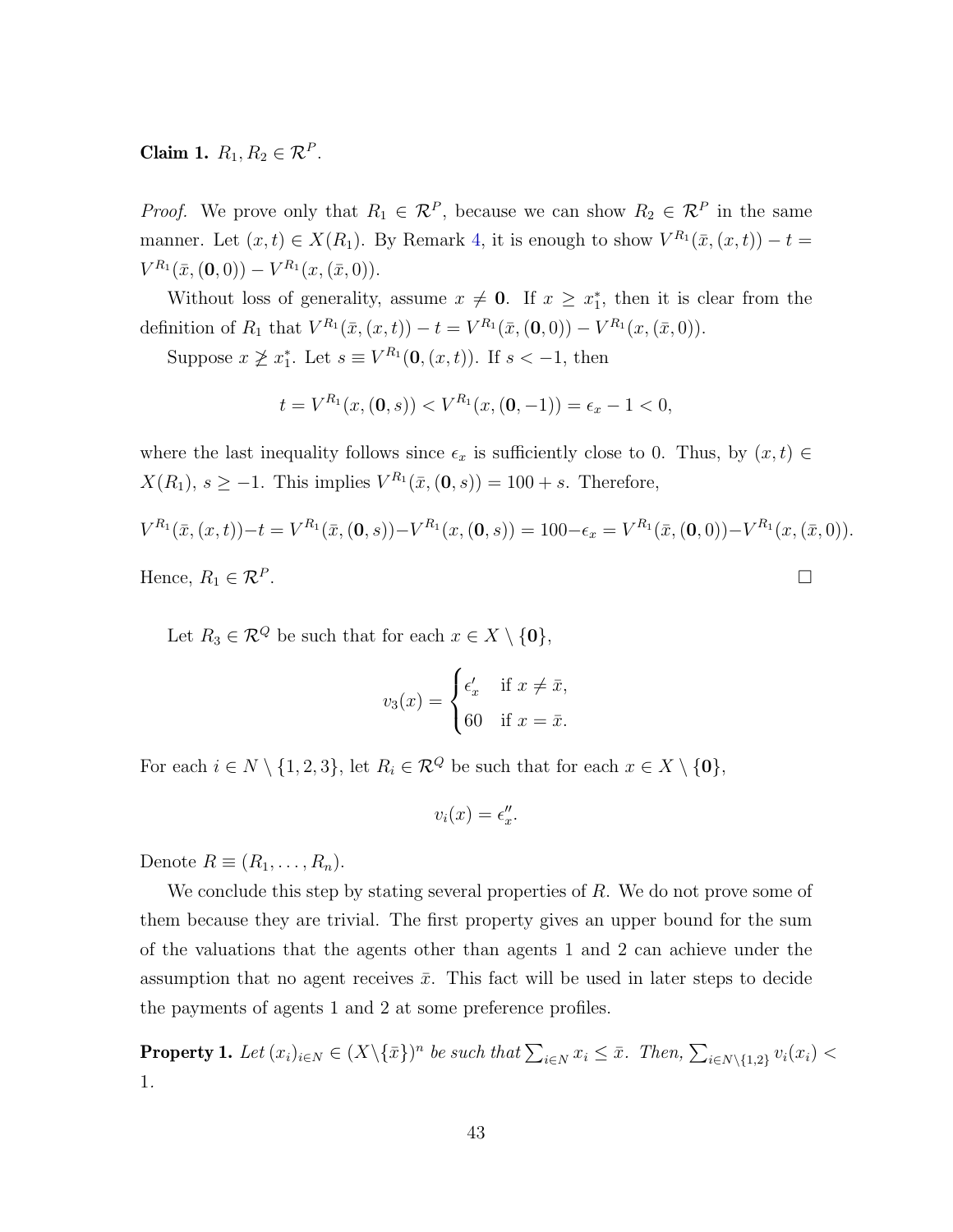*Proof.* By  $x_3 \neq \bar{x}$ ,  $v_3(x_3) = \epsilon'_{x_3}$ . For each  $i \in N \setminus \{1, 2, 3\}$ ,  $v_i(x_i) = \epsilon''_{x_i}$ . Since  $(\epsilon'_x)_{x \in X}$ and  $(\epsilon''_x)_{x \in X}$  are sufficiently close to  $0$ ,  $\sum_{i \in N \setminus \{1,2\}} v_i(x_i) < 1$ .

By [\(5\)](#page-41-1), for each  $i \in N \setminus \{1, 2, 3\}$ ,  $R_i$  is negligible with respect to  $R_3$ .

<span id="page-44-0"></span>**Property 2.** For each  $i \in N \setminus \{1, 2, 3\}$ ,  $R_i \in \mathcal{R}^Q(R_3)$ .

By Property [2](#page-44-0) and Lemma [7,](#page-30-0) we obtain the following.

<span id="page-44-2"></span>**Property 3.** For each pair  $R'_1, R'_2 \in \mathcal{R}$  and each  $i \in N \setminus \{1, 2, 3\}$ ,  $x_i^f$  $i^f(R'_1, R'_2, R_{-1,2}) =$ 0.

The following property is immediate from the definitions of  $(\epsilon_x')_{x \in X}$  and  $R_3$ .

<span id="page-44-3"></span>**Property 4.** Let  $v \in [0, 50]$  and  $R'_i \in \mathcal{R}^Q$  be such that for each  $x \in X \setminus \{0, \bar{x}\},\$  $v_i'(x) = v + \epsilon_x$ , and  $v_i'(\bar{x}) > 60$ . Then  $R_3 \in \mathcal{R}^Q(R_i')$ .

The last property states the packages that agent 3 can obtain.

<span id="page-44-1"></span>**Property 5.** Let  $i \in \{1,2\}$  and  $R'_i \in \mathcal{R}$ . Then,  $x_3^f$  ${}_{3}^{f}(R_{i}',R_{-i})=0$  or  $\bar{x}.$ 

*Proof.* Without loss of generality, assume  $i = 1$  and denote  $R' \equiv (R'_1, R_{-1})$ . Suppose by contradiction that  $x_3^f$  $S_3^f(R') \in X \setminus \{\mathbf{0}, \bar{x}\}.$  Let  $x \equiv x_2^f$  $^{f}_{2}(R')+x_{3}^{f}$  $_3^f(R')$ . By  $x_3^f$  $j( R')\neq 0,$  $x > x_2^f(R')$ . Thus,  $V^{R_2}(x, f_2(R')) - t_2^f$  $\epsilon_2^f(R') \geq \epsilon_x - \epsilon_{x_2^f(R')}$ .

Therefore,

$$
V^{R_2}(x, f_2(R')) + V^{R_3}(\mathbf{0}, f_3(R')) \ge \epsilon_x - \epsilon_{x_2^f(R')} + t_2^f(R') + t_3^f(R') - v_3(x_3^f(R'))
$$
  
=  $\epsilon_x - \epsilon_{x_2^f(R')} + t_2^f(R') + t_3^f(R') - \epsilon'_{x_3^f(R')}$   
>  $t_2^f(R') + t_3^f(R'),$ 

where the equality follows from the definition of  $R_3$  and the last inequality follows from  $(5)$ . This inequality contradicts Lemma [6.](#page-30-1)

**Step 2.** Either  $x_3^f$  $j_3^f(R) = \bar{x}, \text{ or } x_1^f$  $_1^f(R) = x_1^*$  and  $x_2^f$  $_{2}^{f}(R)=x_{2}^{*}.$ 

*Proof.* Suppose by contradiction that  $x_3^f$  $j_3^f(R) \neq \bar{x}$ , and  $x_1^f$  $f_1(R) \neq x_1^*$  or  $x_2^f$  $_{2}^{f}(R) \neq x_{2}^{*}$ . By Property [5,](#page-44-1)  $x_3^f$  $S_i^f(R) = 0$ . By Property [3,](#page-44-2) for each  $i \in N \setminus \{1, 2, 3\}, x_i^f$  $i<sub>i</sub>(R) = 0$ . Thus,  $x_1^f$  $_1^f(R) = \bar{x} - x_2^f$  $_2^f(R)$ . This implies  $x_1^f$  $f_1(R) \neq x_1^*$  and  $x_2^f$  $_{2}^{f}(R) \neq x_{2}^{*}.$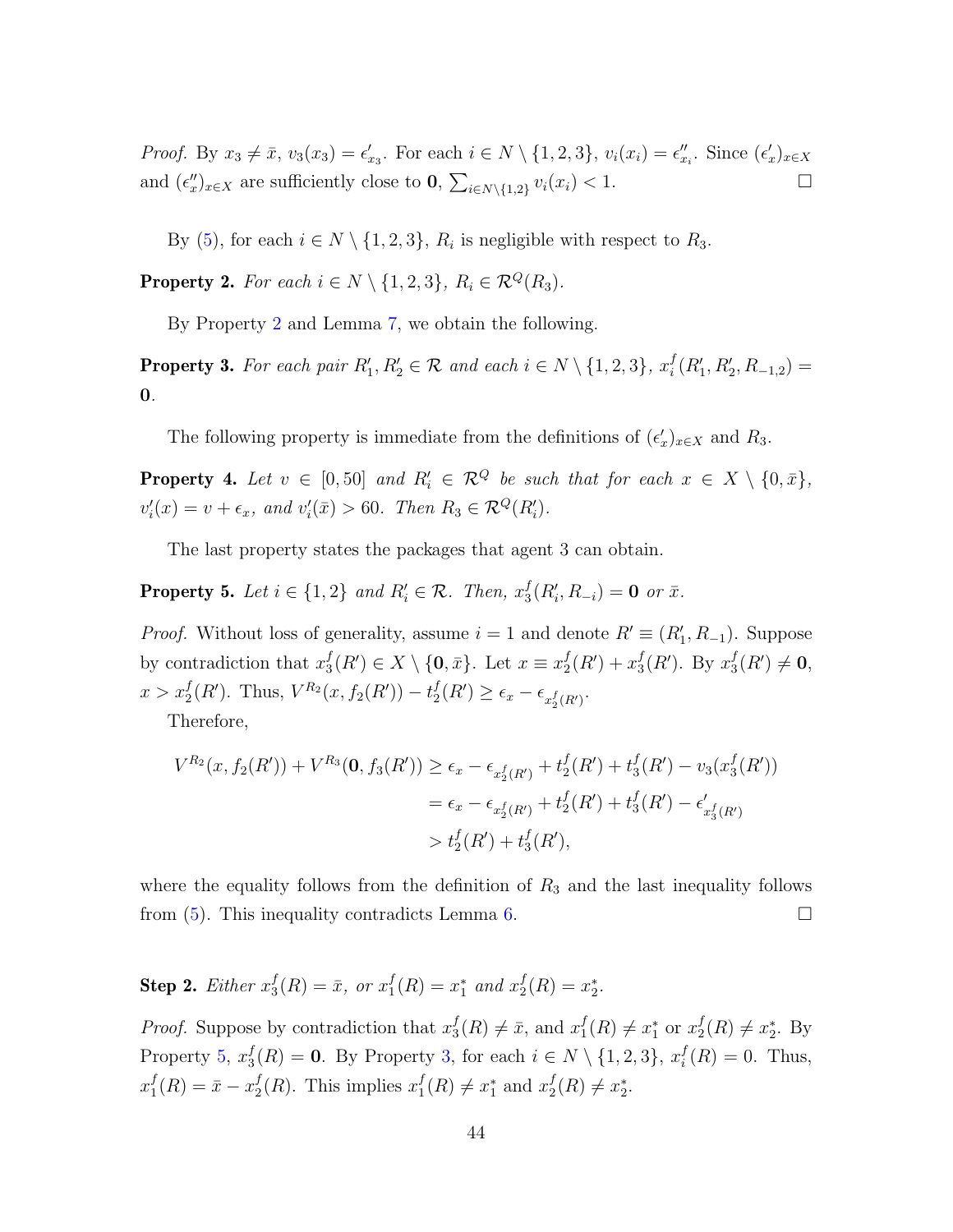Denote  $s_1 \equiv V^{R_1}(\mathbf{0}, f_1(R))$  and  $s_2 \equiv V^{R_2}(\mathbf{0}, f_2(R))$ . There are three cases.

Case 1.  $x_1^f$  $j_1^f(R) = \bar{x}$  or  $x_2^f$  $_2^f(R) = \bar{x}$ . Without loss of generality, we assume  $x_1^f$  $_{1}^{J}(R)=\bar{x}.$ By the definition of  $R_1$ ,  $V^{R_1}(x_1^*, f_1(R)) = t_1^f$  $_1^f(R) - 20.$  By  $x_2^f$  $2^I(R) = 0$  and the definition of  $R_2$ ,  $V^{R_2}(x_2^*, f_2(R)) \ge t_2^f$  $\mathcal{L}_2^f(R) + 22$ . Thus,  $V^{R_1}(x_1^*, f_1(R)) + V^{R_2}(x_2^*, f_2(R)) >$  $t_1^f$  $^{f}_{1}(R) + t^{f}_{2}$  $L_2^J(R)$ , contradicting Lemma [6.](#page-30-1)

Case 2.  $x_1^f$  $f_1(R) \not> x_1^*$  and  $x_2^f$  $x_2^f(R) \ngtr x_2^*$ . For each  $i \in \{1, 2\}$ ,  $V^{R_i}(x_i^*, f_i(R)) - t_i^f$  $\mathcal{L}_i^f(R) = V^{R_i}(x_i^*, (\mathbf{0}, s_i)) - V^{R_i}(x_i^f)$  $\mathcal{L}_i^f(R), (\mathbf{0}, s_i)) \geq 22 + s_i - (\epsilon_{x_i^f(R)} + s_i) > 0,$ 

where the last inequality follows since  $\epsilon_{x_i^f(R)}$  is sufficiently close to 0. Thus,  $V^{R_1}(x_1^*, f_1(R))$ +  $V^{R_2}(x_2^*, f_2(R)) > t_1^f(R) + t_2^f$  $L_2^J(R)$ , which contradicts Lemma [6.](#page-30-1)

Case 3.  $x_1^f$  $f_1(R) > x_1^*$  or  $x_2^f$  $2^f_2(R) > x_2^*$ . Without loss of generality, assume  $x_1^f$  $_1^f(R) > x_1^*$ . By Case 1, We can also assume  $x_1^f$  $j<sub>1</sub>(R) \neq \bar{x}$  without loss of generality. By the definition of  $R_1$ ,

$$
V^{R_1}(x_1^*, f_1(R)) - t_1^f(R) = V^{R_1}(x_1^*, (0, s_1)) - V^{R_1}(x_1^f(R), (0, s_1)) = -\epsilon_{x_1^f(R)}.
$$

By  $x_1^f$  $f_1(R) > x_1^*, x_2^f$  $Z_2^f(R) \nsucc z_2^*$ . Thus, as we have shown in Case 2,  $V^{R_2}(x_2^*, f_2(R))$  –  $t_2^f$  $\mathcal{L}_2^f(R) \geq 22 - \epsilon_{x_2^f(R)}$ . Since  $\epsilon_{x_1^f(R)}$  and  $\epsilon_{x_2^f(R)}$  are sufficiently close to 0,  $V^{R_1}(x_1^*, f_1(R))$  +  $V^{R_2}(x_2^*, f_2(R)) > t_1^f(R) + t_2^f$  $_2^f(R)$ , which contradicts Lemma [6.](#page-30-1)

Step 3.  $x_1^f$  $j_1^f(R) = x_1^*$  and  $x_2^f$  $_{2}^{f}(R)=x_{2}^{*}.$ 

*Proof.* Suppose by contradiction that  $x_1^f$  $f_1(R) \neq x_1^*$  or  $x_2^f$  $y_2^f(R) \neq x_2^*$ . By Step [2,](#page-35-2)  $x_3^f$  $_3^f(R') = \bar{x}$ , and thus,  $x_1^f$  $j_1^f(R) = x_2^f$  $L_2^J(R) = 0$ . First we show the following claim.

Claim 1.  $t_i^f$  $i<sup>t</sup>(R) < -1$  for some  $i \in \{1, 2\}.$ 

*Proof.* (Figure [12.](#page-46-0)) Suppose by contradiction that  $t_1^f$  $t_1^f(R) \geq -1$  and  $t_2^f$  $_{2}^{f}(R) \geq -1.$  By the definitions of  $R_1$  and  $R_2$ ,  $V^{R_1}(x_1^*, f_1(R)) - t_1^f$  $f_1^f(R) = V^{R_2}(x_2^*, f_2(R)) - t_2^f$  $_{2}^{J}(R) = 80.$ By the definition of  $R_3$ ,  $V^{R_3}(\mathbf{0}, f_3(R)) = t_3^f$  $J_3^f(R) - v_3(\bar{x}) = t_3^f$  $J_3(R) - 60$ . Thus,

$$
V^{R_1}(x_1^*, f_1(R)) + V^{R_2}(x_2^*, f_2(R)) + V^{R_3}(\mathbf{0}, f_3(R)) > t_1^f(R) + t_2^f(R) + t_3^f(R),
$$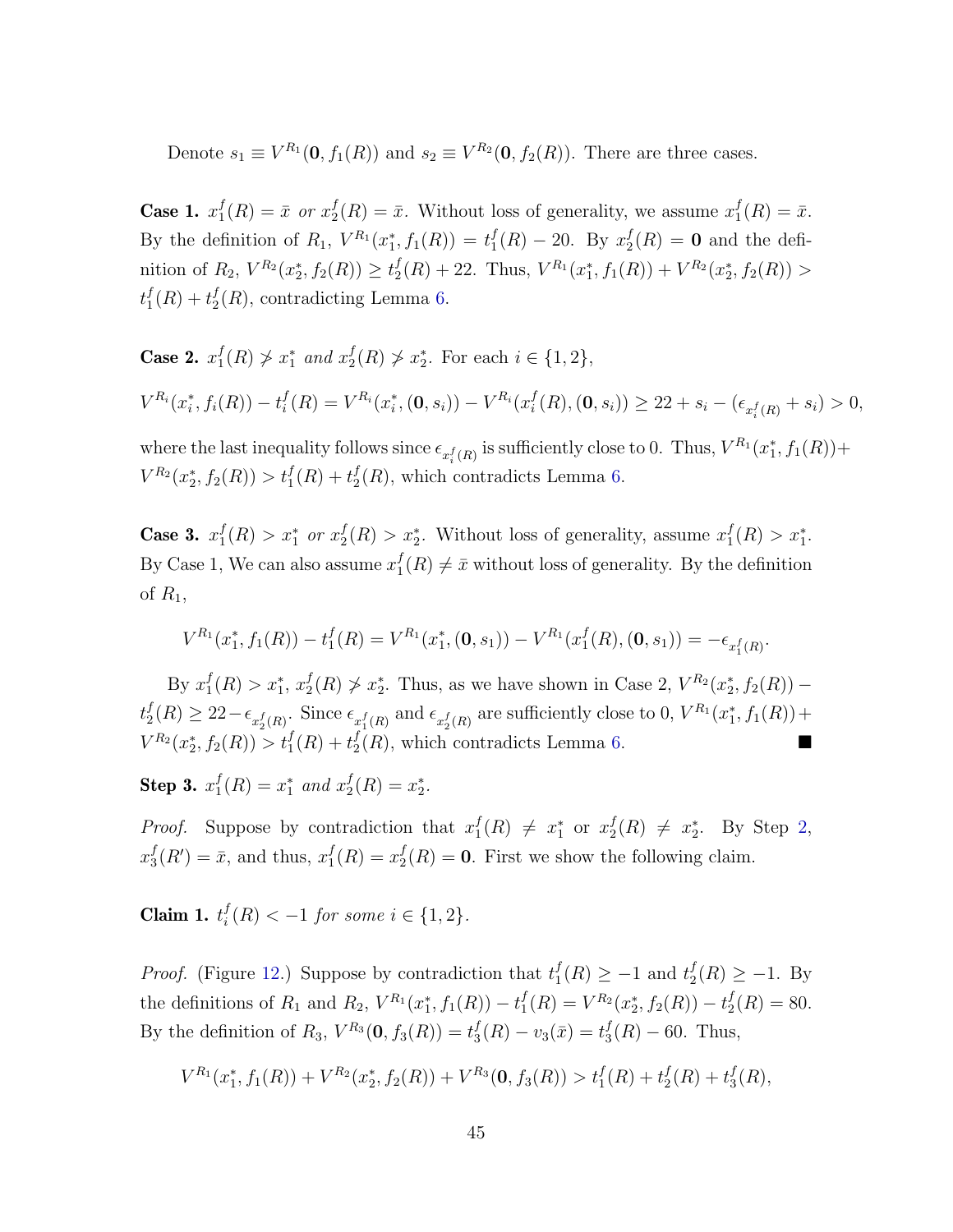

<span id="page-46-0"></span>Figure 12: An illustration of  $R_1$ ,  $R_2$ , and  $R_3$ .

which contradicts Lemma [6.](#page-30-1)  $\Box$ 

Without loss of generality, we assume  $t_1^f$  $I_1^f(R) < -1$ . Let  $R_2^f \in \mathcal{R}^Q$  be such that for each  $x \in X \setminus \{0\},\$ 

$$
v_2'(x) = \begin{cases} \epsilon_x & \text{if } x \neq \bar{x}, \\ 100 & \text{if } x = \bar{x}. \end{cases}
$$

Let  $\mathbf{t}, \mathbf{s} \in \mathbb{R}^{|X|}$  be such that for each  $x \in X$ ,  $t_x = t_1^f$  $f_1(R_{-1}; x)$  and  $s_x = t_1^f$  $_{1}^{f}(R_{2},R_{-1,2};x).$ By the boundedness of  $R'_2, R_2, R_3, \ldots, R_n$  and Lemma [8,](#page-30-2) **t** and **s** are well-defined and by Lemma [9,](#page-31-1) are object monotonic.

By Property [4,](#page-44-3)  $R_3 \in \mathcal{R}^Q(R'_2)$  $R_3 \in \mathcal{R}^Q(R'_2)$  $R_3 \in \mathcal{R}^Q(R'_2)$ . Further, by Property 2 and Lemma [1,](#page-28-0) for each  $i \in N \setminus \{1,2,3\}, R_i \in \mathcal{R}^Q(R_3) \subseteq \mathcal{R}^Q(R'_2)$  $i \in N \setminus \{1,2,3\}, R_i \in \mathcal{R}^Q(R_3) \subseteq \mathcal{R}^Q(R'_2)$  $i \in N \setminus \{1,2,3\}, R_i \in \mathcal{R}^Q(R_3) \subseteq \mathcal{R}^Q(R'_2)$ . Thus, by Lemma [11](#page-31-3) and Property 1,  $-1 < s_0 \leq 0$ . By  $t_0 = t_1^f$  $I_1(R)$  and Claim 1,

$$
t_{0} < s_{0} \leq 0.
$$

Thus, t and s satisfy the condition of Lemma [4](#page-29-0) for 0. Therefore, by Lemma [4,](#page-29-0) there is  $R'_1 \in \mathcal{R}^P$  such that  $R'_1 \in \mathcal{R}_{\mathbf{t},\mathbf{0}}^{TM} \cap \mathcal{R}_{\mathbf{s},x_1^*}^{TM}$ . By Lemma [10,](#page-31-2)

$$
x_1^f(R'_1, R_{-1}) = \mathbf{0}
$$
 and  $x_1^f(R'_1, R'_2, R_{-1,2}) = x_1^*$ .

For each  $i \in N \setminus \{1, 2\}$ , since  $R_i \in \mathcal{R}^Q(R'_2)$ , Lemma [7](#page-30-0) implies  $x_i^f$  $i^f(R'_1, R'_2, R_{-1,2}) = 0.$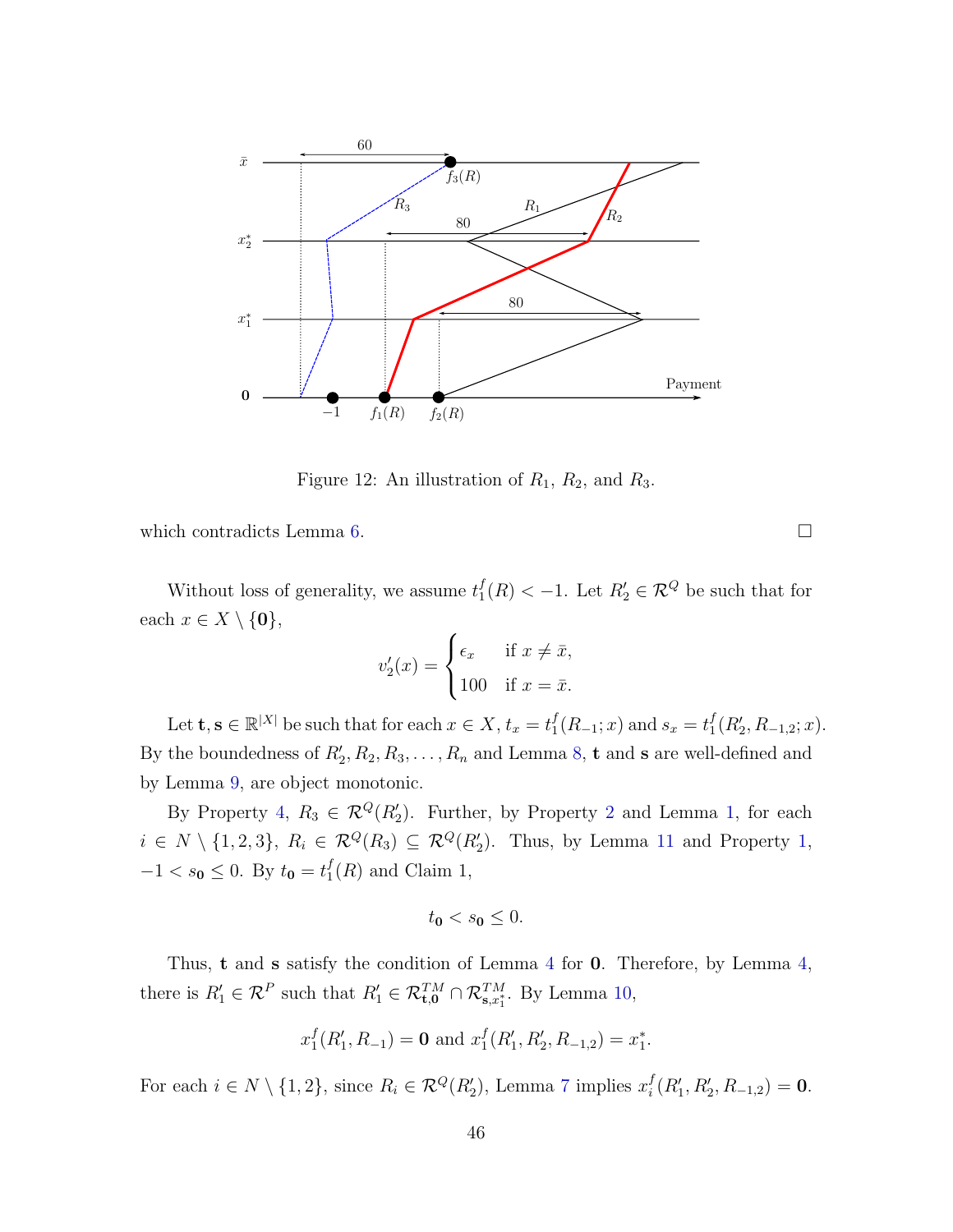

<span id="page-47-0"></span>Figure 13: An illustration of  $R_2$  and  $R'_2$  in Case 1.

Thus,

$$
x_2^f(R'_1, R'_2, R_{-1,2}) = x_2^*.
$$

By Property [3](#page-44-2) and  $x_1^f$  $_1^f(R'_1,R_{-1}) = 0, x_2^f$  $_2^f(R'_1,R_{-1}) = \bar{x} - x_3^f$  $_3^f(R'_1, R_{-1})$ . Note that by Property [5](#page-44-1)  $x_3^f$  $S_3^f(R'_1, R_{-1}) = \mathbf{0}$  or  $\bar{x}$ . Therefore,

$$
x_2^f(R'_1, R_{-1}) = \mathbf{0} \text{ or } \bar{x}.
$$

Case 1.  $x_2^f$  $\mathcal{L}_2^f(R_1', R_{-1}) = \mathbf{0}$ . (Figure [13.](#page-47-0)) Since  $\epsilon_{x_2^*}$  is sufficiently close to 0,

$$
V^{R_2}(x_2^*, f_2(R'_1, R_{-1})) > t_2^f(R'_1, R_{-1}) + \epsilon_{x_2^*} = t_2^f(R'_1, R_{-1}) + v_2'(x_2^*) = V^{R'_2}(x_2^*, f_2(R'_1, R_{-1})),
$$

which contradicts Fact [3.](#page-31-0)

Case 2.  $x_2^f$  $_{2}^{f}(R_{1}',R_{-1}) = \bar{x}$ . (Figure [14.](#page-48-0)) By  $x_{2}^{f}$  $x_2^f(R'_1, R'_2, R_{-1,2}) = x_2^*$  and the definitions of  $R_2$  and  $R'_2$ ,

$$
V^{R_2}(\bar{x}, f_2(R'_1, R'_2, R_{-1,2})) = t_2^f(R'_1, R'_2, R_{-1,2}) + 20
$$
  

$$
< t_2^f(R'_1, R'_2, R_{-1,2}) + v_2'(\bar{x}) - v_2'(x_2^*)
$$
  

$$
= V^{R'_2}(\bar{x}, f_2(R'_1, R'_2, R_{-1,2})),
$$

which contradicts Fact [3.](#page-31-0)

Step 4.  $t_i^f$  $i<sup>t</sup>(R) > 20$  for some  $i \in \{1,2\}.$ 

*Proof.* Suppose by contradiction that  $t_1^f$  $f_1(R) \leq 20$  and  $t_2^f$  $\frac{f}{2}(R) \leq 20$ . By Step [3,](#page-36-1)  $x_1^f$  $f_1(R) = x_1^*$  and  $x_2^f$  $_2^f(R) = x_2^*$ . Note that for each  $i \in \{1,2\}$  and each  $t \in \mathbb{R}$  with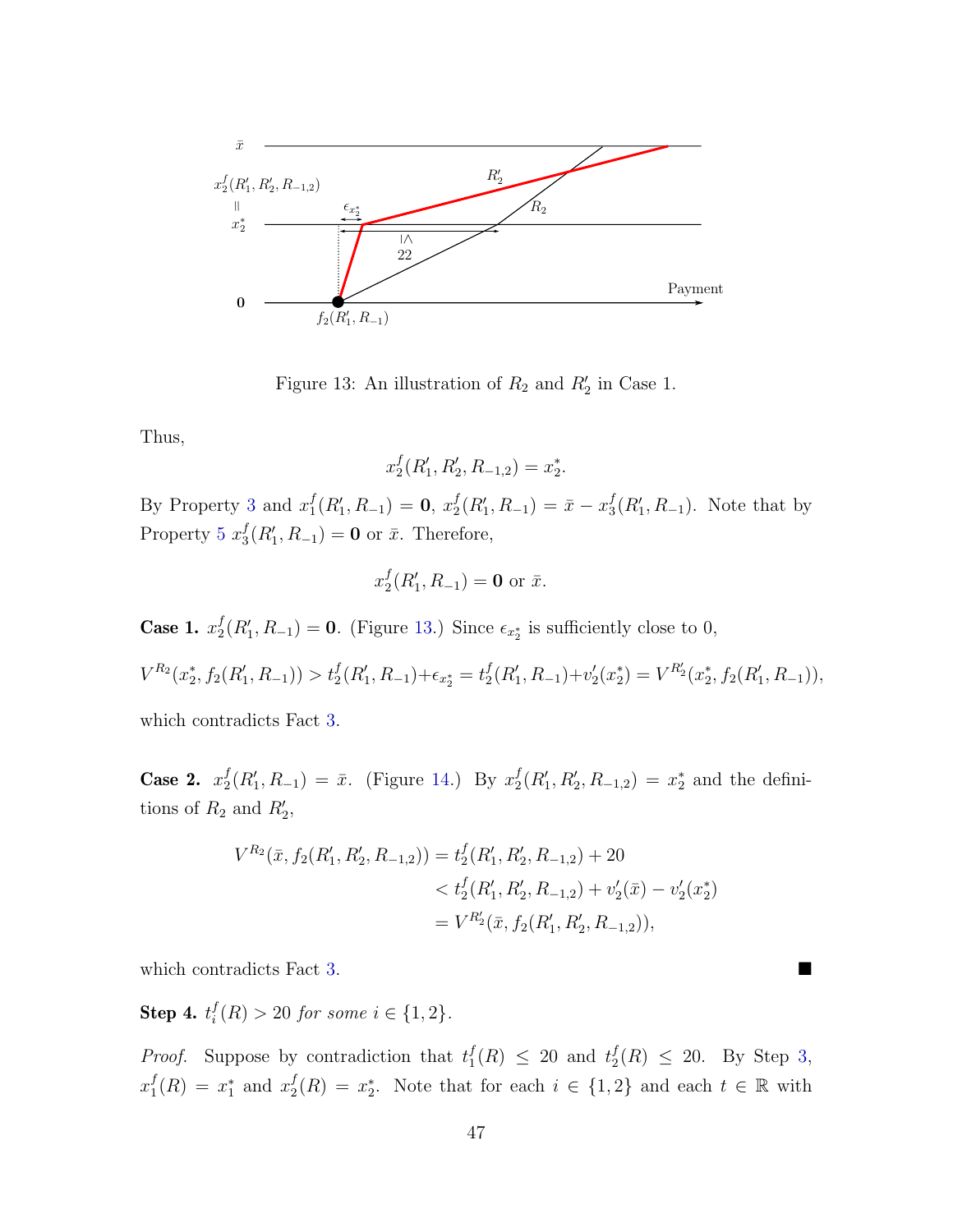

<span id="page-48-0"></span>Figure 14: An illustration of  $R_2$  and  $R'_2$  in Case 2.

 $t > -2$ ,  $V^{R_i}(x_i^*, (0, t)) > 20$ . (See Figure [11.](#page-42-2)) This implies that  $V^{R_1}(0, f_1(R)) \leq -2$ and  $V^{R_2}(\mathbf{0}, f_2(R)) \leq -2$ . Thus, by the definitions of  $R_1$  and  $R_2$ ,

$$
t_1^f(R) - V^{R_1}(\mathbf{0}, f_1(R)) = t_2^f(R) - V^{R_2}(\mathbf{0}, f_2(R)) = 22.
$$

Therefore,

$$
V^{R_1}(\mathbf{0}, f_1(R)) + V^{R_2}(\mathbf{0}, f_2(R)) + V^{R_3}(\bar{x}, f_3(R)) = t_1^f(R) - 22 + t_2^f(R) - 22 + t_3^f(R) + 60
$$
  
>  $t_1^f(R) + t_2^f(R) + t_3^f(R),$ 

which contradicts Lemma [6.](#page-30-1)

Without loss of generality, we assume  $t_1^f$  $f_1(R) > 20$ . Let  $(\delta_x)_{x \in X} \in \mathbb{R}^{|X|}_+$  be an object monotonic and additive vector that is sufficiently close to  $0$  and satisfies the following: For each  $x \in X \setminus \{0\}$ ,  $\delta_x < \epsilon'_x$ .<sup>[28](#page-48-1)[29](#page-48-2)</sup> Let  $R'_1 \in \mathcal{R}^Q$  be such that for each  $x \in X \setminus \{0\}$ ,

$$
v'_1(x) = \begin{cases} 20 + \delta_x & \text{if } x_1^* \le x \le \bar{x}, \\ 40 + \delta_{x_1^*} & \text{if } x = \bar{x}, \\ \delta_x & \text{otherwise.} \end{cases}
$$

Figure [15](#page-49-0) is an illustration of  $R'_1$ . As is shown in the figure, since  $\delta_{x_1^*}$  is sufficiently close to 0 and  $t_1^f$  $f_1(R) > 20$ , we have  $v'_1(x_1^*) < t_1^f(R)$ .

<span id="page-48-2"></span><span id="page-48-1"></span><sup>&</sup>lt;sup>28</sup>A vector  $\mathbf{t} \in \mathbb{R}^{|X|}$  is *additive* if for each pair  $x, y \in X$ ,  $t_{x+y} = t_x + t_y$ .

<sup>&</sup>lt;sup>29</sup>For example, take any  $\delta' \in \mathbb{R}_{++}$  such that  $\delta' < \min\{1, t_1^f(R) - 20\}$ , and let  $(\delta_x)_{x \in X} \in \mathbb{R}_{++}^{|X|}$  be such that  $\delta_0 = 0$  and for each  $x \in X \setminus \{0\}$ ,  $\delta_x = \frac{\delta' m(x)}{(m(\bar{x}))^3}$ . Then our proof works with this  $(\delta_x)_{x \in X}$ , and  $(\epsilon_x)_{x \in X}$ ,  $(\epsilon'_x)_{x \in X}$ , and  $(\epsilon''_x)_{x \in X}$  defined in footnote [25.](#page-41-0)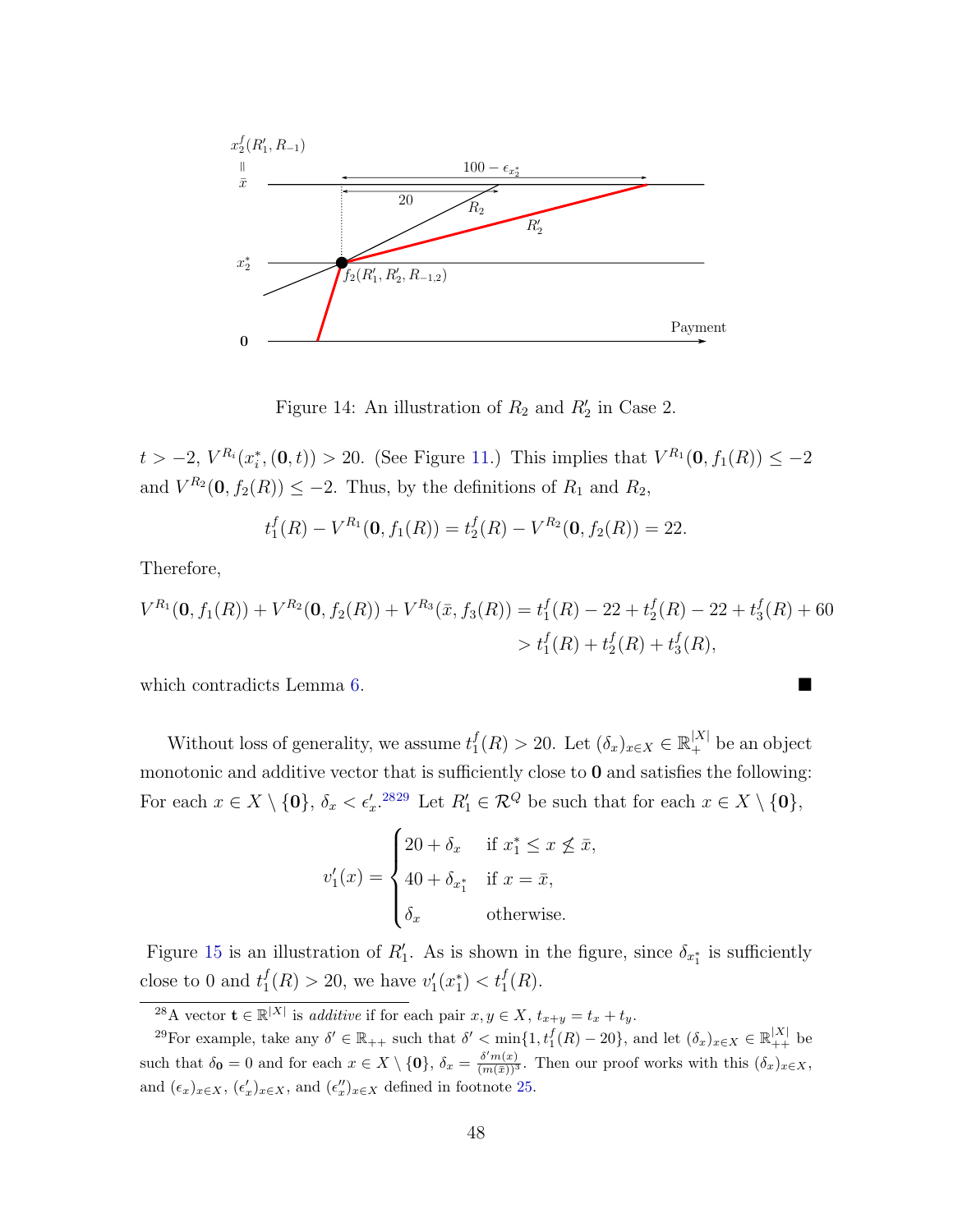

<span id="page-49-0"></span>Figure 15: An illustration of  $R'_1$ .

Step 5. Either 
$$
x_3^f(R'_1, R_{-1}) = \bar{x}
$$
, or  $x_1^f(R'_1, R_{-1}) = x_1^*$  and  $x_2^f(R'_1, R_{-1}) = x_2^*$ .

*Proof.* Suppose by contradiction that  $x_3^f$  ${}_{3}^{f}(R_1', R_{-1}) \neq \bar{x}$ , and  $x_1^f$  $j_1^f(R'_1,R_{-1}) \neq x_1^*$ or  $x_2^f$  $_2^f(R'_1, R_{-1}) \neq x_2^*$ . By Property [5,](#page-44-1)  $x_3^f$  $S_3^f(R'_1, R_{-1}) = 0$ . Thus, by Property [3,](#page-44-2)  $x_1^f$  $_1^f(R'_1, R_{-1}) = \bar{x} - x_2^f$  $_2^f(R'_1, R_{-1})$ . This implies  $x_1^f$  $f_1(R'_1, R_{-1}) \neq x_1^*$  and  $x_2^f$  $_2^f(R'_1, R_{-1}) \neq x_2^*$ . For simplicity, denote  $R' \equiv (R'_1, R_{-1})$ . There are three cases.

Case 1.  $x_1^f$  $j_1^f(R') = 0$ . (Figure [16.](#page-50-0)) By  $x_1^f$  $I_1^f(R') = 0$  and the definition of  $R'_1$ ,

$$
V^{R'_1}(x_1^*, f_1(R')) = t_1^f(R') + v_1'(x_1^*) > t_1^f(R') + 20.
$$

By  $x_1^f$  $_1^f(R') = \bar{x} - x_2^f$  $_{2}^{f}(R'), x_{2}^{f}$  $Z_2^f(R') = \bar{x}$ . Thus, by the definition of  $R_2$ ,  $V^{R_2}(x_2^*, f_2(R')) =$  $t_2^f$  $Z_2^f(R') - 20$ . Thus,  $V^{R'_1}(x_1^*, f_1(R')) + V^{R_2}(x_2^*, f_2(R')) > t_1^f(R') + t_2^f$  $_{2}^{f}(R')$ . This contradicts Lemma [6.](#page-30-1)

**Case 2.**  $x_1^* < x_1^f(R')$ . (Figure [17.](#page-50-1)) By the definition of  $R'_1$ ,

$$
V^{R'_1}(x_1^*, f_1(R')) = t_1^f(R') + v_1'(x_1^*) - v_1'(x_1^f(R'))
$$
  
=  $t_1^f(R') + 20 + \delta_{x_1^*} - 20 - \delta_{x_1^f(R')}$   
=  $t_1^f(R') - \delta_{x_1^f(R') - x_1^*}$ ,

where the last equality follows since  $(\delta_x)_{x \in X}$  is additive. By  $x_3^f$  $_3^f(R'_1,R_{-1})=0, x_1^f$  $_1^f(R')-$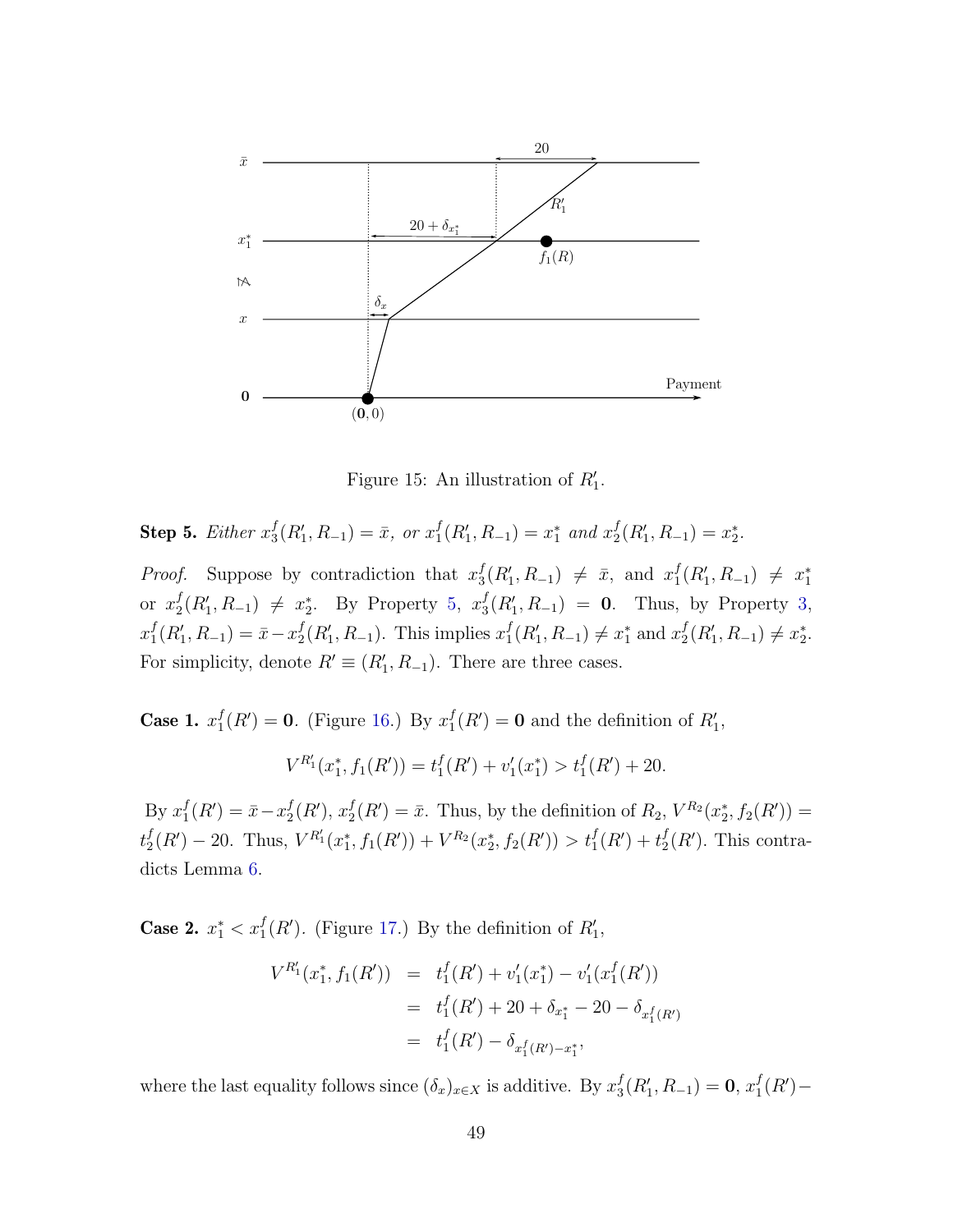

<span id="page-50-0"></span>Figure 16: An illustration of  $R'_1$  and  $R_2$  in Case 1.



<span id="page-50-1"></span>Figure 17: An illustration of  $R'_1$  and  $R_3$  in Case 2.

 $x_1^* > 0$ , and the definition of  $R_3$ ,

$$
V^{R_3}(x_1^f(R') - x_1^*, f_3(R')) = t_3^f(R') + v_3(x_1^f(R') - x_1^*) = t_3^f(R') + \epsilon'_{x_1^f(R') - x_1^*}.
$$

By  $\delta_{x_1^f(R')-x_1^*} < \epsilon'_{x_1^f(R')-x_1^*}$ ,  $V^{R'_1}(x_1^*, f_1(R')) + V^{R_3}(x_1^f)$  $f_1(R') - x_1^*, f_3(R') > t_1^f(R') + t_3^f$  $^f_3(R')$ . This contradicts Lemma [6.](#page-30-1)

Case 3.  $x_1^* \nleq x_1^f$  $f_1(R') \neq 0$ . (Figure [18.](#page-51-0)) By the definition of  $R'_1$ ,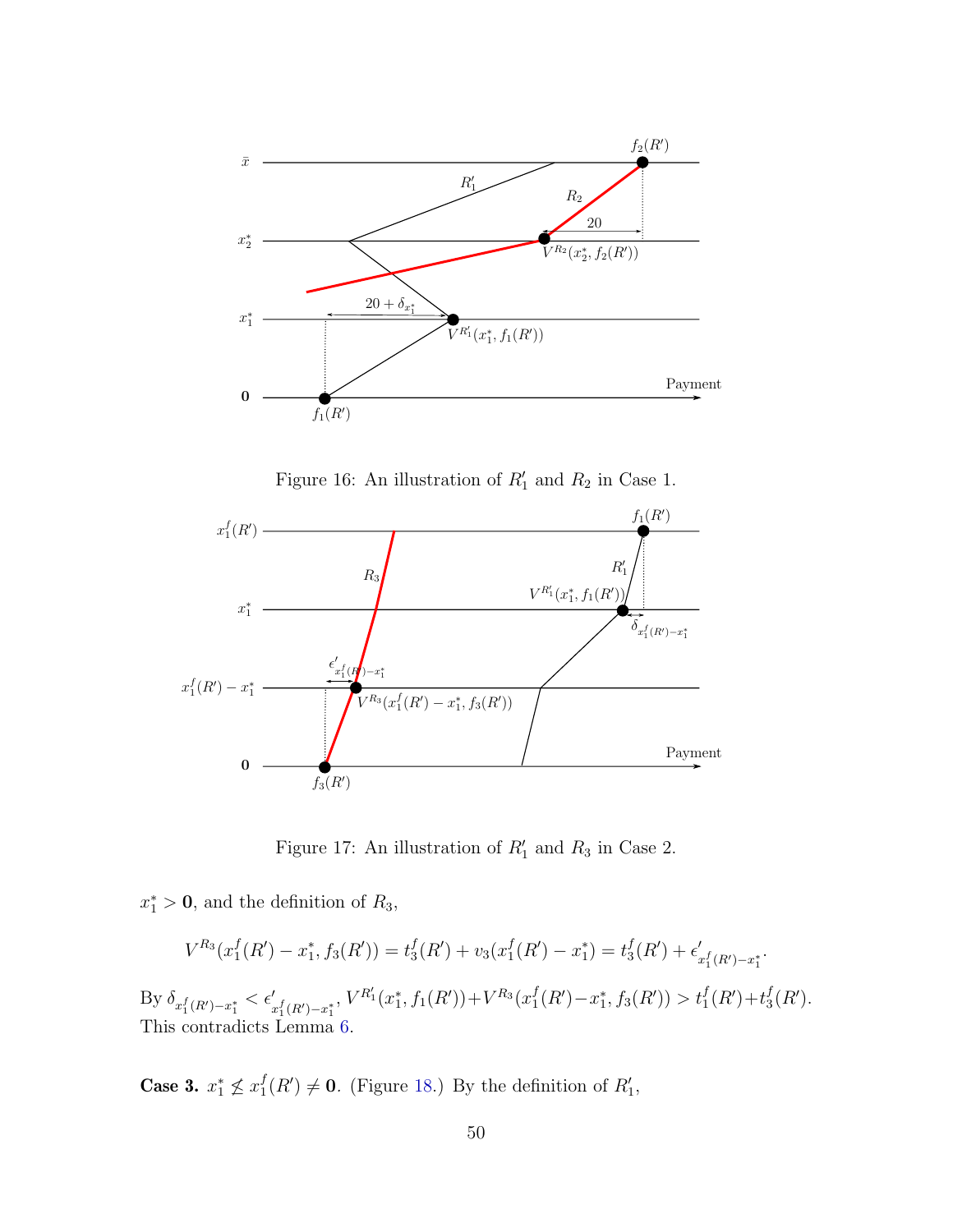

<span id="page-51-0"></span>Figure 18: An illustration of  $R'_1$  and  $R_3$  in Case 3.

$$
V^{R_1'}(\mathbf{0}, f_1(R')) = t_1^f(R') - v_1'(x_1^f(R')) = t_1^f(R') - \delta_{x_1^f(R')}.
$$

By the definition of  $R_3$ ,

$$
V^{R_3}(x_1^f(R'), f_3(R')) = t_3^f(R') + v_3(x_1^f(R')) = t_3^f(R') + \epsilon'_{x_1^f(R')}.
$$

By  $\delta_{x_1^f(R')} < \epsilon'_{x_1^f(R')}$ ,  $V^{R'_1}(\mathbf{0}, f_1(R')) + V^{R_3}(x_1^f)$  $t_1^f(R'), f_3(R') > t_1^f(R') + t_3^f$  $_{3}^{f}(R^{\prime}).$  This contradicts Lemma [6.](#page-30-1)

<span id="page-51-1"></span>Step 6.  $x_1^f$  $_1^f(R'_1, R_{-1}) = x_1^*$  and  $x_2^f$  $_2^f(R'_1, R_{-1}) = x_2^*.$ 

*Proof.* Suppose by contradiction that  $x_1^f$  $f_1(R'_1, R_{-1}) \neq x_1^*$  or  $x_2^f$  $_2^f(R'_1, R_{-1}) \neq x_2^*$ . By Step [5,](#page-41-2)  $x_3^f$  $_3^f(R'_1, R_{-1}) = \bar{x}$ , and hence,  $x_1^f$  $_1^f(R'_1, R_{-1}) = x_2^f$  $_{2}^{f}(R_{1}',R_{-1})=0.$ 

Claim 1.  $t_2^f$  $_{2}^{f}(R_{1}',R_{-1})<-1.$ 

*Proof.* Suppose by contradiction that  $t_2^f$  $_2^f(R'_1, R_{-1}) \geq -1$ . Then, by  $x_2^f$  $_2^f(R'_1,R_{-1})=0$ and the definition of  $R_2$ ,  $V^{R_2}(x_2^*, f_2(R'_1, R_{-1})) - t_2^f$  $_{2}^{f}(R_{1}',R_{-1})=80.$  (See Figure [11.](#page-42-2)) By  $x_3^f$  $S_3^f(R'_1, R_{-1}) = \bar{x}$  and the definition of  $R_3$ ,  $V^{R_3}(\mathbf{0}, f_3(R'_1, R_{-1})) = t_3^f$  $_3^f(R'_1,R_{-1})-v_3(\bar{x})=$  $t_3^f$  $S_3^f(R'_1, R_{-1}) - 60$ . Thus,  $V^{R_2}(x_2^*, f_2(R'_1, R_{-1})) + V^{R_3}(\mathbf{0}, f_3(R'_1, R_{-1})) > t_2^f(R'_1, R_{-1}) +$  $t_3^f$  $_3^f(R'_1, R_{-1})$ . This contradicts Lemma [6.](#page-30-1)

Let  $R_1'' \in \mathcal{R}^Q$  be such that for each  $x \in X \setminus \{0\},\$ 

$$
v_1''(x) = \begin{cases} \epsilon_x & \text{if } x \neq \bar{x}, \\ 100 & \text{if } x = \bar{x}. \end{cases}
$$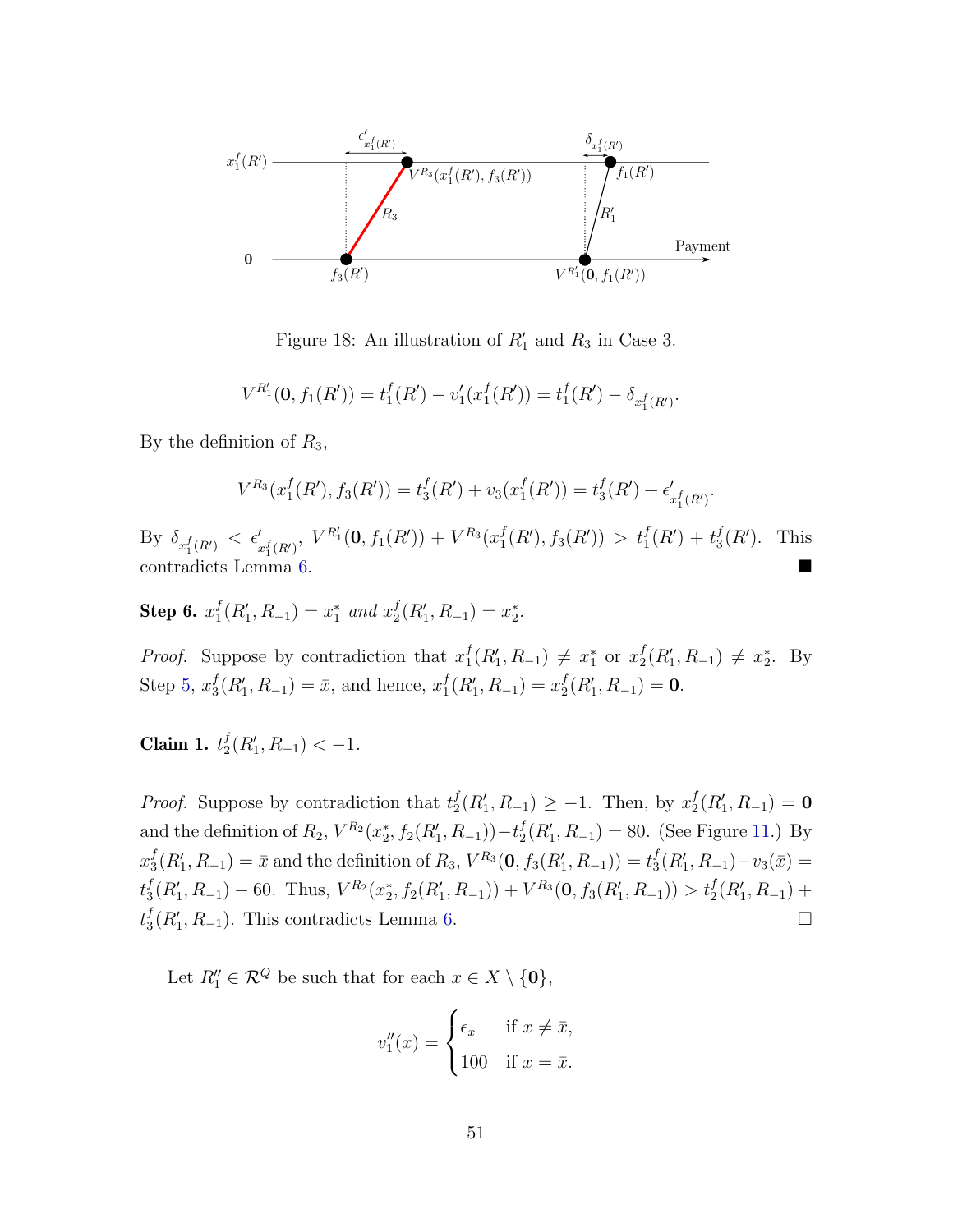Let  $\mathbf{t}, \mathbf{s} \in \mathbb{R}^{|X|}$  be such that for each  $x \in X$ ,  $t_x = t_2^f$  $_{2}^{f}(R_{1}', R_{-1,2}; x)$  and  $s_{x}$  =  $t_2^f$  $_{2}^{f}(R_{1}''',R_{-1,2};x)$ . By the boundedness of  $R_{1}',R_{1}'',R_{3},\ldots,R_{n}$  and Lemma [8,](#page-30-2) t and s are well-defined, and by Lemma [9,](#page-31-1) are object monotonic.

By Property [4,](#page-44-3)  $R_3 \in \mathcal{R}^Q(R_1'')$ . Further, by Property [2](#page-44-0) and Lemma [1,](#page-28-0) for each  $i \in N \setminus \{1,2,3\}, R_i \in \mathcal{R}^Q(R_3) \subseteq \mathcal{R}^Q(R_1'')$  $i \in N \setminus \{1,2,3\}, R_i \in \mathcal{R}^Q(R_3) \subseteq \mathcal{R}^Q(R_1'')$  $i \in N \setminus \{1,2,3\}, R_i \in \mathcal{R}^Q(R_3) \subseteq \mathcal{R}^Q(R_1'')$ . Thus, by Lemma [11](#page-31-3) and Property 1,  $-1 < s_0 \leq 0$ . Since  $t_0 = t_2^f$  $2^f(R'_1, R_{-1}) \leq -1$  by Claim 1,

$$
t_0 < s_0 \leq 0.
$$

Thus, t and s satisfy the condition of Lemma [4](#page-29-0) for 0. Therefore, by Lemma [4,](#page-29-0) there is  $R'_2 \in \mathcal{R}^P$  such that  $R'_2 \in \mathcal{R}_{\mathbf{t},\mathbf{0}}^{MT} \cap \mathcal{R}_{\mathbf{s},x_2^*}^{MT}$ . For simplicity, denote  $R' \equiv (R'_1, R'_2, R_{-1,2})$ and  $R'' = (R_1'', R_2', R_{-1,2})$ . By Lemma [10,](#page-31-2)

$$
x_2^f(R') = 0
$$
 and  $x_2^f(R'') = x_2^*$ .

For each  $i \in N \setminus \{1, 2\}$ , since  $R_i \in \mathcal{R}^Q(R''_1)$ , Lemma [7](#page-30-0) implies  $x_i^f$  $i<sub>i</sub><sup>f</sup>(R'') = 0$ . Thus,

$$
x_1^f(R'') = x_1^*.
$$

There are three cases.

Case 1.  $x_1^f$  $f_1(R') \in X \setminus \{0, \bar{x}\}.$  By  $x_1^f$  $f_1(R') \notin \{\mathbf{0}, \bar{x}\}\$ and the definitions of  $R'_1$ ,

$$
V^{R_1'}(\bar{x}, f_1(R')) = t_1^f(R') + v_1'(\bar{x}) - v_1'(x_1^f(R')) \ge t_1^f(R') + 20 + \delta_{x_1^*} - \delta_{x_1^f(R')}.
$$

By Property [3](#page-44-2) and  $x_2^f$  $_2^f(R') = 0, x_1^f$  $f_1(R') = \bar{x} - x_3^f$  ${}_{3}^{f}(R')$ . By  $x_1^f$  ${}_{1}^{f}(R') \notin \{0, \bar{x}\},\$  $x_3^f$  $_3^f(R') \notin \{0,\bar{x}\}.$  Thus by the definition of  $R_3$ ,

$$
V^{R_3}(\mathbf{0}, f_3(R')) = t_3^f(R') - v_3(x_3^f(R')) = t_3^f(R') - \epsilon_{x_3}'.
$$

Since  $(\delta_x)_{x\in X}$  and  $(\epsilon'_x)_{x\in X}$  are sufficiently close to **0**,  $V^{R'_1}(\bar{x}, f_1(R')) + V^{R_3}(\mathbf{0}, f_3(R')) >$  $t_1^f$  ${}_{1}^{f}(R')+t_{3}^{f}$  $_3^f(R')$ . This contradicts Lemma [6.](#page-30-1)

Case 2.  $x_1^f$  $_1^f(R') = 0$ . By the definition of  $R'_1$ ,

$$
V^{R_1'}(x_1^*, f_1(R')) = t_1^f(R') + v_1'(x_1^*) = t_1^f(R') + 20 + \delta_{x_1^*}
$$

By the definition of  $R_1''$ ,

$$
V^{R_1''}(x_1^*, f_1(R')) = t_1^f(R') + v_1''(x_1^*) = t_1^f(R') + \epsilon_{x_1^*}.
$$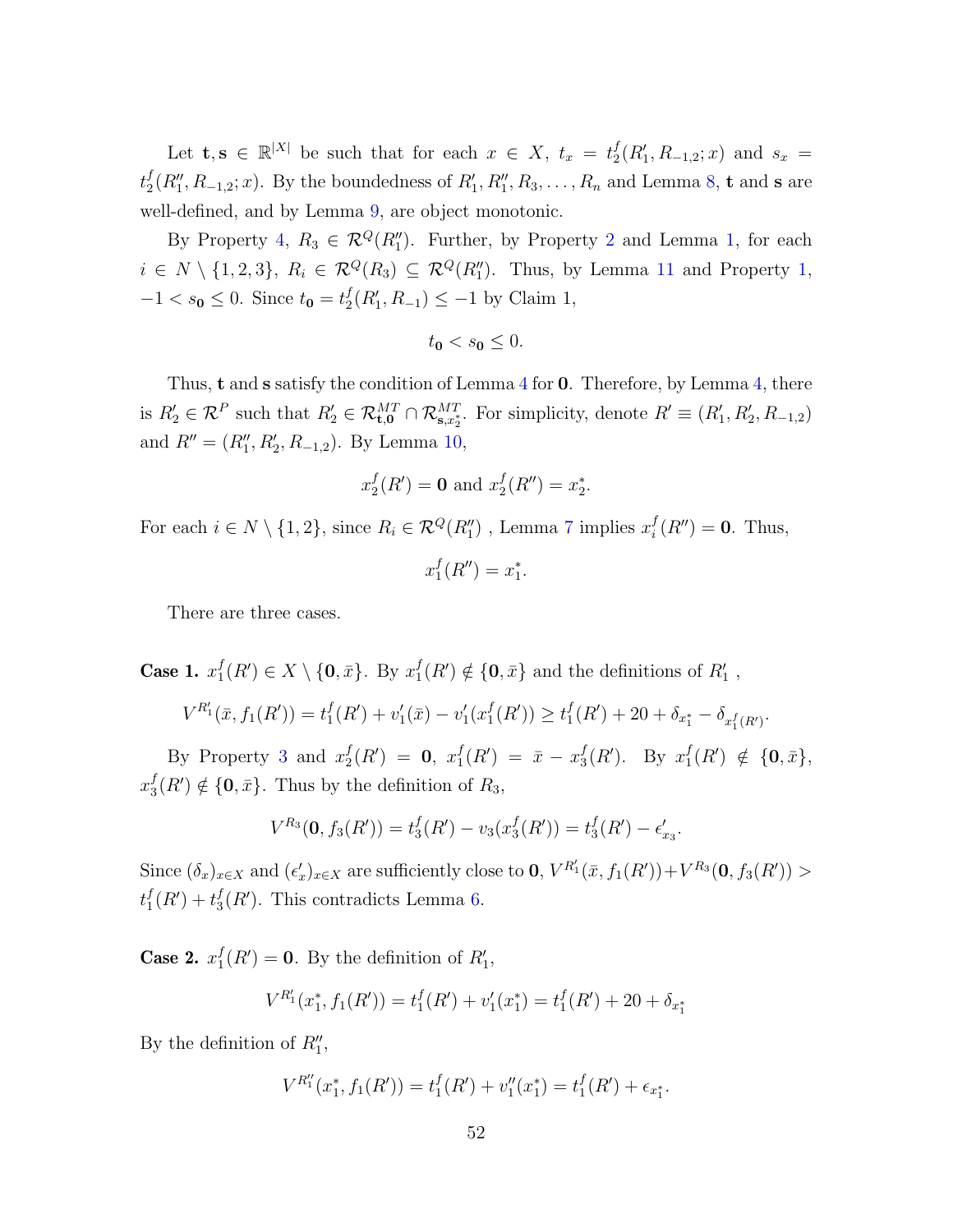Since  $\epsilon_{x_1^*}$  is sufficiently close to 0,  $V^{R'_1}(x_1^*, f_1(R')) > V^{R''_1}(x_1^*, f_1(R'))$ . By  $x_1^f$  $_1^f(R'')=x_1^*,$ this inequality contradicts Fact [3.](#page-31-0)

Case 3.  $x_1^f$  $j_1^f(R') = \bar{x}$ . By  $x_1^f$  $t_1^f(R'') = x_1^*$  and the definition of  $R'_1$ ,

$$
V^{R'_1}(\bar{x}, f_1(R'')) = t_1^f(R'') + v_1'(\bar{x}) - v_1'(x_1^*) = t_1^f(R'') + 20.
$$

By  $x_1^f$  $f_1(R'') = x_1^*$  and the definition of  $R''_1$ ,

$$
V^{R''_1}(\bar{x}, f_1(R'')) = t_1^f(R'') + v_1''(\bar{x}) - v_1''(x_1^*) > t_1^f(R'') + 20.
$$

Thus,  $V^{R'_1}(\bar{x}, f_1(R'')) < V^{R''_1}(\bar{x}, f_1(R''))$ , contradicting Fact [3.](#page-31-0)

#### Step 7. Completing the proof.

By Step [6,](#page-51-1)  $x_1^f$  $f_1(R'_1, R_{-1}) = x_1^*$  and  $x_2^f$  $_2^f(R'_1,R_{-1}) = x_2^*$ . By Step [3,](#page-36-1)  $x_1^f$  $_1^f(R) = x_1^*$ . Thus, by strategy-proofness,  $f_1(R'_1, R_{-1}) = f_1(R)$ . Let  $R'_2 \in \mathcal{R}^Q$  be such that for each  $x \in X \setminus \{0\},\$ 

$$
v_2'(x) = \begin{cases} 50 + \epsilon_x & \text{if } x \neq \bar{x}, \\ 65 & \text{if } x = \bar{x}. \end{cases}
$$

Let  $\mathbf{t}, \mathbf{s} \in \mathbb{R}^{|X|}$  be such that for each  $x \in X$ ,  $t_x = t_1^f$  $f_1(R_{-1}; x)$  and  $s_x = t_1^f$  $_{1}^{f}(R_{2},R_{-1,2};x).$ By the boundedness of  $R'_2, R_2, \ldots, R_n$  and Lemma [8,](#page-30-2) **t** and **s** are well-defined, and by Lemma [9,](#page-31-1) are object monotonic.

By Property [4,](#page-44-3)  $R_3 \in \mathcal{R}^Q(R'_2)$  $R_3 \in \mathcal{R}^Q(R'_2)$  $R_3 \in \mathcal{R}^Q(R'_2)$ . Further, by Property 2 and Lemma [1,](#page-28-0) for each  $i \in N \setminus \{1,2,3\}, R_i \in \mathcal{R}^Q(R_3) \subseteq \mathcal{R}^Q(R'_2)$ . Thus, by Lemma [11,](#page-31-3)  $s_0 \leq 0$ . By strategyproofness,  $f_1(R'_1, R_{-1})$   $R'_1$   $z_1^f$  $f_1^f(R_{-1};\mathbf{0}) = (\mathbf{0}, t_{\mathbf{0}}).$  Thus, by  $f_1(R'_1, R_{-1}) = f_1(R) =$  $(x_1^*, t_1^f(R)),$ 

$$
t_{\mathbf{0}} \ge V^{R'_1}(\mathbf{0}, f_1(R'_1, R_{-1})) = t_1^f(R) - v_1'(x_1^*) = t_1^f(R) - (20 + \delta_{x_1^*}) > 0,
$$

where the inequality follows since  $t_1^f$  $\mathcal{J}_1(R) > 20$  by Step [4](#page-39-0) and  $\delta_{x_1^*}$  is sufficiently close to 0. If  $s_0 < 0$ , then **t** and **s** satisfy the condition of Lemma [4](#page-29-0) for **0**. If  $s_0 = 0$ , then t and s satisfy the condition of Lemma [3](#page-29-1) for 0. Thus, by Lemmas [3](#page-29-1) and [4,](#page-29-0) there is  $R_1'' \in \mathcal{R}^P$  such that  $R_1'' \in \mathcal{R}^{MT}_{\mathbf{t},x_1^*} \cap \mathcal{R}^{MT}_{\mathbf{s},\mathbf{0}}$ . By Lemma [10,](#page-31-2)  $x_1^f$  $j_1^f(R_1'', R_{-1}) = x_1^*$  and  $x_1^f$  $_{1}^{f}(R_{1}''',R_{2}',R_{-1,2})=0.$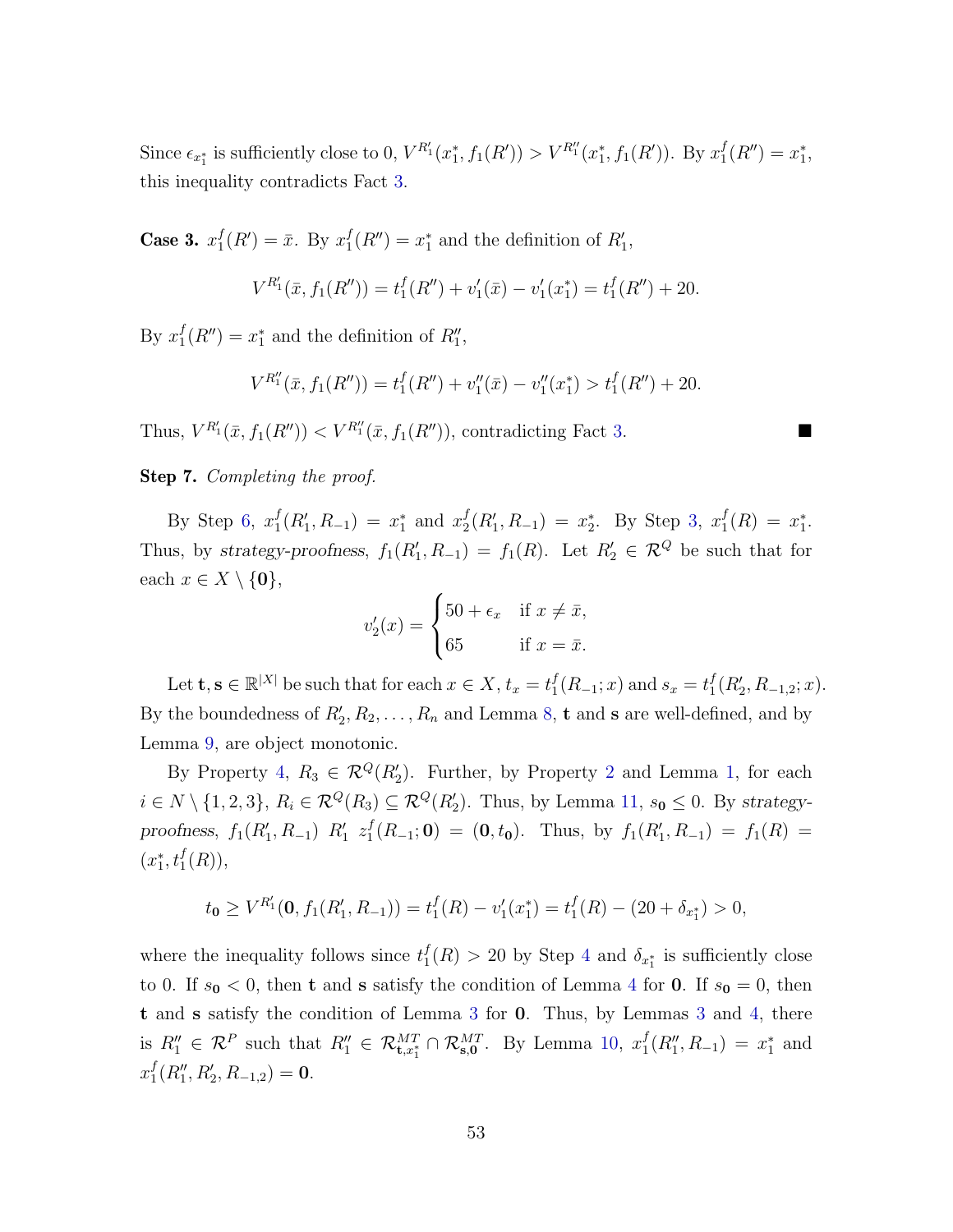For each  $i \in N \setminus \{1, 2\}$ , by  $R_i \in \mathcal{R}^Q(R'_2)$  and Lemma [7,](#page-30-0)  $x_i^f$  $i^f(R''_1, R'_2, R_{-1,2}) = 0.$ Thus,

$$
x_2^f(R_1'', R_2', R_{-1,2})) = \bar{x}.
$$

Further, by Properties [3](#page-44-2) and [5,](#page-44-1)

$$
x_2^f(R_1'', R_{-1}) = x_2^*.
$$

By the definition of  $R_2$ ,  $V^{R_2}(\bar{x}, f_2(R_1'', R_{-1})) = t_2^f$  $_{2}^{f}(R_{1}^{"}, R_{-1}) + 20$ . By the definition of  $R'_2$ ,

$$
V^{R'_2}(\bar{x}, f_2(R''_1, R_{-1})) = t_2^f(R''_1, R_{-1}) + v_2'(\bar{x}) - v_2'(x_2^*) < t_2^f(R''_1, R_{-1}) + 20.
$$

Thus,  $V^{R_2}(\bar{x}, f_2(R''_1, R_{-1})) > V^{R'_2}(\bar{x}, f_2(R''_1, R_{-1}))$ . This contradicts Fact [3.](#page-31-0)

# E Proof of Proposition [2](#page-22-0)

As we mentioned in the beginning of Appendix, we give only the proof for the partially quasi-linear domain. Thus,  $\mathcal{R}$  satisfies  $\mathcal{R}^Q \subseteq \mathcal{R} \not\subseteq \mathcal{R}^P$ . Suppose by contradiction that there is an efficient and strategy-proof rule f on  $\mathcal{R}^n$  such that it is a (generalized) Vickrey rule on  $(\mathcal{R}^Q)^n$ . We do the proof in four steps.

Step 1. Constructing a preference profile.

By  $\mathcal{R} \not\subseteq \mathcal{R}^P$ , there is  $R_1 \in \mathcal{R}$  such that  $R_1 \notin \mathcal{R}^P$ . By Remark [4,](#page-15-0) there is  $(x^*, t) \in X(R_1)$  such that

$$
V^{R_1}(\bar{x}, (x^*, t)) - t \neq V^{R_1}(\bar{x}, (0, 0)) - V^{R_1}(x^*, (0, 0)).
$$

By the continuity of  $R_1$ , we can assume  $0 < t < V^{R_1}(x^*, (0,0))$  without loss of generality. Also by the continuity of  $R_1$ , there is  $s \in \mathbb{R}$  such that  $0 \lt s \lt t$  $V^{R_1}(x^*, (0,0))$  and  $V^{R_1}(\bar{x}, (x^*, t)) - t \neq V^{R_1}(\bar{x}, (x^*, s)) - s$ . Without loss of generality, assume

<span id="page-54-0"></span>
$$
V^{R_1}(\bar{x}, (x^*, t)) - t > V^{R_1}(\bar{x}, (x^*, s)) - s.
$$
\n<sup>(6)</sup>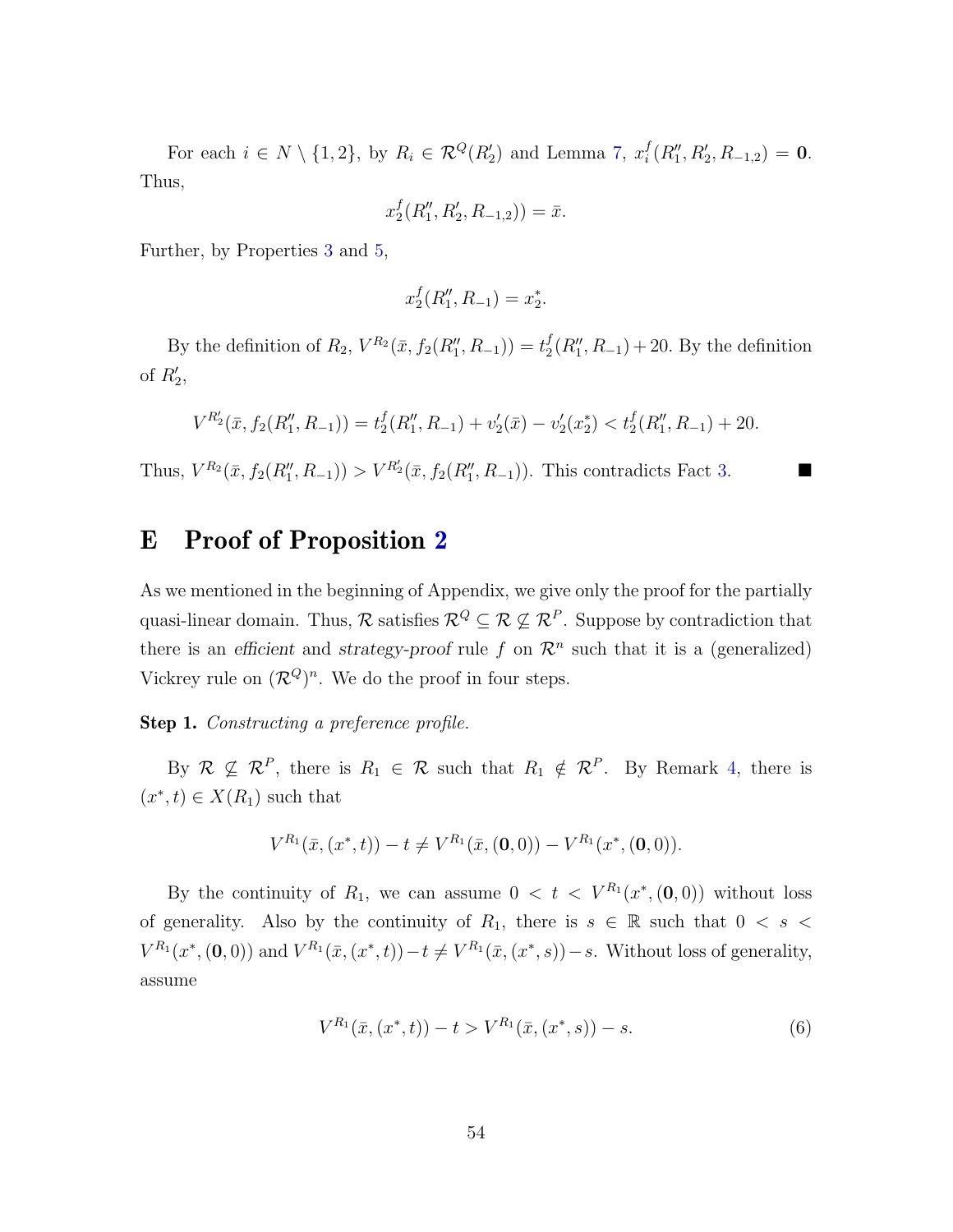

<span id="page-55-1"></span>Figure 19: An illustration of  $R_2$ .

Let  $(\epsilon_x)_{x \in X} \in \mathbb{R}_+^{|X|}$  be an object monotonic vector that is sufficiently close to **0** and satisfies  $\epsilon_0 = 0^{30}$  $\epsilon_0 = 0^{30}$  $\epsilon_0 = 0^{30}$ 

Let  $R_2 \in \mathcal{R}^Q$  be such that for each  $x \in X \setminus \{0\},\$ 

$$
v_2(x) = V^{R_1}(\bar{x}, (x^*, t)) - \max\{V^{R_1}(\bar{x} - x, (x^*, t)), 0\} - \epsilon_{\bar{x} - x}.
$$

Let  $R'_2 \in \mathcal{R}^Q$  be such that for each  $x \in X \setminus \{0\},\$ 

$$
v_2'(x) = \begin{cases} V^{R_1}(\bar{x}, (x^*, s)) - \max\{V^{R_1}(\bar{x} - x, (x^*, s)), 0\} + \epsilon_{\bar{x}} & \text{if } x \in \{\bar{x} - x^*, \bar{x}\},\\ V^{R_1}(\bar{x}, (x^*, s)) - \max\{V^{R_1}(\bar{x} - x, (x^*, s)), 0\} - \epsilon_{\bar{x} - x} & \text{otherwise.} \end{cases}
$$

Figures [19](#page-55-1) and [20](#page-56-0) illustrate  $R_2$  and  $R'_2$ , respectively. The following two claims show that  $R_2$  and  $R'_2$  are object monotonic.

**Claim 1.**  $R_2$  is object monotonic.

*Proof.* Let  $(x, y) \in \mathcal{X}$ . If  $y = 0$ , then since  $\epsilon_x$  is sufficiently close to 0 and  $R_1$  is object monotonic,  $v_2(x) > 0$ .

<span id="page-55-0"></span><sup>&</sup>lt;sup>30</sup>Formally, the proof works if we take  $(\epsilon_x)_{x \in X} \in \mathbb{R}^{|X|}_+$  that is object monotonic and satisfies the following:  $\epsilon_0 = 0$ , and for each  $(x, y) \in \mathcal{X}$ ,  $0 < \epsilon_x + \epsilon_y < \min\{\min_{(x', y') \in \mathcal{X}} V^{R_1}(x', (x^*, t)) V^{R_1}(y',(x^*,t)), \min_{(x',y')\in\mathcal{X}}V^{R_1}(x',(x^*,s))-V^{R_1}(y',(x^*,s)), V^{R_1}(\bar{x},(x^*,t))-t-(V^{R_1}(\bar{x},(x^*,s))-t)$ s)}.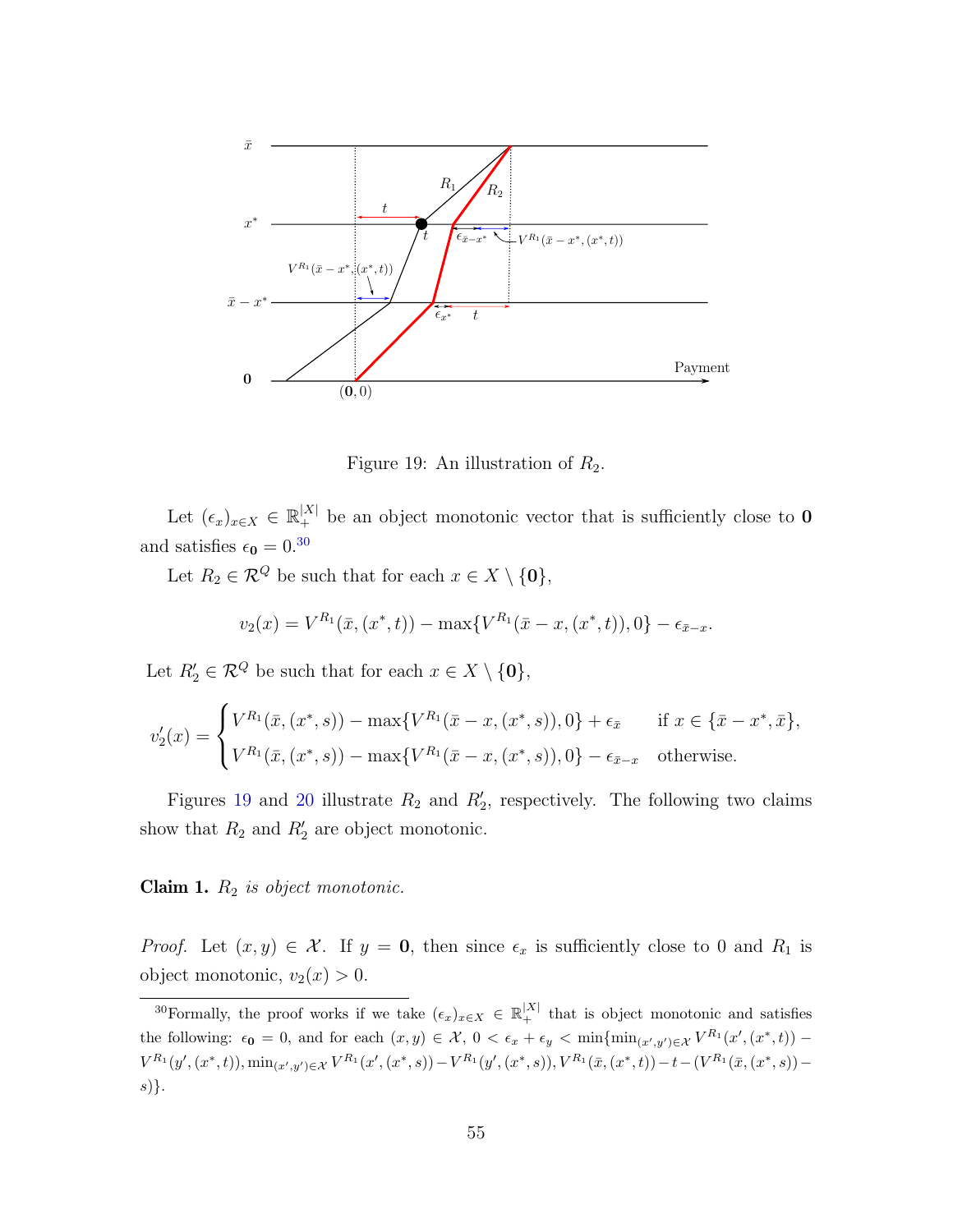

<span id="page-56-0"></span>Figure 20: An illustration of  $R'_2$ .

Suppose  $y \neq 0$ . By  $x < y$ ,  $\bar{x} - x < \bar{x} - y$ . Thus,  $V^{R_1}(\bar{x} - x, (x^*, t)) < V^{R_1}(\bar{x} - x, (x^*, t))$  $y, (x^*, t)$  and  $\epsilon_{\bar{x}-x} < \epsilon_{\bar{x}-y}$ . Therefore,

$$
v_2(x) = V^{R_1}(\bar{x}, (x^*, t)) - \max\{V^{R_1}(\bar{x} - x, (x^*, t)), 0\} - \epsilon_{\bar{x} - x}
$$
  
> 
$$
V^{R_1}(\bar{x}, (x^*, t)) - \max\{V^{R_1}(\bar{x} - y, (x^*, t)), 0\} - \epsilon_{\bar{x} - y}
$$
  
=  $v_2(y)$ .

## Claim 2.  $R'_2$  is object monotonic.

*Proof.* Let  $(x, y) \in \mathcal{X}$ . If  $y = 0$ , then since  $\epsilon_x$  is sufficiently close to 0 and  $R_1$  is object monotonic,  $v_2'(x) > 0$ .

Suppose  $y \neq 0$ . By  $x > y$ ,  $\bar{x} - x < \bar{x} - y$ . There are two cases.

**Case 1.** 
$$
V^{R_1}(\bar{x} - y, (x^*, s)) > 0
$$
. By  $\bar{x} - x < \bar{x} - y$ , and  $V^{R_1}(\bar{x} - y, (x^*, s)) > 0$ ,

$$
\max\{V^{R_1}(\bar{x}-x,(x^*,s)),0\} < V^{R_1}(\bar{x}-y,(x^*,s)) = \max\{V^{R_1}(\bar{x}-y,(x^*,s)),0\}.
$$

By this inequality and since  $(\epsilon_{x'})_{x'\in X}$  is sufficiently close to **0**, max $\{V^{R_1}(\bar{x}-x,(x^*,s)),0\}$ +  $\epsilon_{\bar{x}-x} < \max\{V^{R_1}(\bar{x}-y,(x^*,s)),0\} - \epsilon_{\bar{x}}.$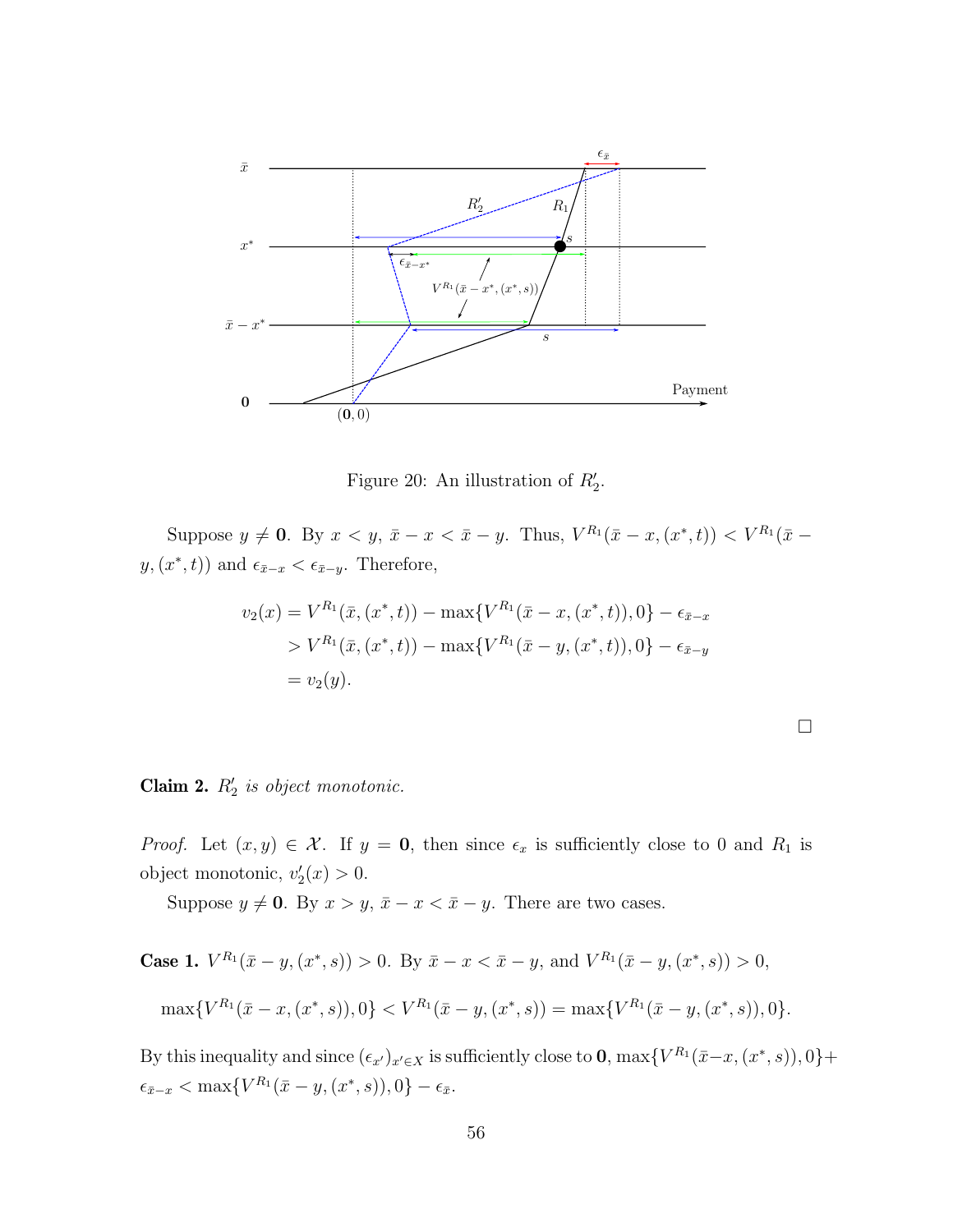Therefore,

$$
v_2'(x) \ge V^{R_1}(\bar{x}, (x^*, s)) - \max\{V^{R_1}(\bar{x} - x, (x^*, s)), 0\} - \epsilon_{\bar{x} - x}
$$
  
>  $V^{R_1}(\bar{x}, (x^*, s)) - \max\{V^{R_1}(\bar{x} - y, (x^*, s)), 0\} + \epsilon_{\bar{x}}$   
 $\ge v_2'(y).$ 

**Case 2.**  $V^{R_1}(\bar{x} - y, (x^*, s)) \leq 0$ . By  $x > y$ ,  $y \neq \bar{x}$ . By  $V^{R_1}(x^*, (x^*, s)) = s > 0$ ,  $y \neq \bar{x} - x^*$ . Thus,

$$
v_2'(y) = V^{R_1}(\bar{x}, (x^*, s)) - \max\{V^{R_1}(\bar{x} - y, (x^*, s)), 0\} - \epsilon_{\bar{x} - y} = V^{R_1}(\bar{x}, (x^*, s)) - \epsilon_{\bar{x} - y},
$$

where the last equality follows from  $V^{R_1}(\bar{x} - y, (x^*, s)) \leq 0$ .

By  $\bar{x} - x < \bar{x} - y$ ,  $V^{R_1}(\bar{x} - x, (x^*, s)) < V^{R_1}(\bar{x} - y, (x^*, s)) \leq 0$ . Thus,

 $v_2'(x) \ge V^{R_1}(\bar{x}, (x^*, s)) - \max\{V^{R_1}(\bar{x} - x, (x^*, s)), 0\} - \epsilon_{\bar{x}-x} = V^{R_1}(\bar{x}, (x^*, s)) - \epsilon_{\bar{x}-x}.$ Since  $(\epsilon_{x'})_{x' \in X}$  is object monotonic,  $v'_2(x) > v'_2$  $(y).$ 

By Claims 1 and 2,  $R_2, R'_2 \in \mathcal{R}^Q$ .

Finally we define preferences of the other agents. For each  $i \in N \setminus \{1,2\}$ , let  $R_i \in \mathcal{R}$  be such that  $R_i \in \mathcal{R}^Q(R_2)$  and  $R_i \in \mathcal{R}^Q(R'_2)$ .<sup>[31](#page-57-0)</sup> Denote  $R \equiv (R_1, R_2, \ldots, R_n)$ and  $R' \equiv (R_1, R'_2, \ldots, R_n)$ . Since f is efficient and  $R_2, R'_2, R_3, \ldots, R_n \in \mathcal{R}^Q$ , Lemma [8](#page-30-2) implies  $X_1^f$  $x_1^f(R_{-1}) = x_1^f$  $_{1}^{f}(R'_{-1})=X.$ 

Since f coincides with a Vickrey rule on  $(\mathcal{R}^Q)^n$  and  $R_2, R'_2, R_3, \ldots, R_n \in \mathcal{R}^Q$ , the option sets of agent 1 under f for  $R_{-1}$  and  $R'_{-1}$  coincide with the ones under a Vickrey rule, respectively. Further, by  $R_3, \ldots, R_n \in \mathcal{R}^Q(R_2) \cap \mathcal{R}^Q(R'_2)$  $R_3, \ldots, R_n \in \mathcal{R}^Q(R_2) \cap \mathcal{R}^Q(R'_2)$  $R_3, \ldots, R_n \in \mathcal{R}^Q(R_2) \cap \mathcal{R}^Q(R'_2)$ , Lemma 2 implies that for each  $x \in X$ ,  $\sigma_1(R_{-1}; x) = v_2(\bar{x} - x)$  and  $\sigma_1(R'_{-1}; x) = v'_2(\bar{x} - x)$ . Hence, for each  $x \in X$ ,

$$
t_1^f(R_{-1};x) = v_2(\bar{x}) - v_2(\bar{x} - x)
$$
 and  $t_1^f(R'_{-1};x) = v'_2(\bar{x}) - v'_2(\bar{x} - x)$ .

**Step 2.** For each  $x \in X \setminus {\bar{x}}$ ,  $z_1^f$  $_1^f(R_{-1}, \bar{x}) P_1 z_1^f$  $_{1}^{J}(R_{-1},x).$ 

*Proof.* (Figure [21.](#page-58-0)) First note that by  $t < V^{R_1}(x^*, (0,0))$ ,  $v_2(\bar{x}) = V^{R_1}(\bar{x}, (x^*, t))$  $V^{R_1}(\bar{x}, (\mathbf{0}, 0))$ . This implies  $z_1^f$  $I_1^J(R_{-1}, \bar{x}) = (\bar{x}, v_2(\bar{x})) P_1 (0, 0).$ 

<span id="page-57-0"></span><sup>&</sup>lt;sup>31</sup>We can pick such preferences from  $\mathcal{R}$  since  $\mathcal{R}^Q \subseteq \mathcal{R}$ .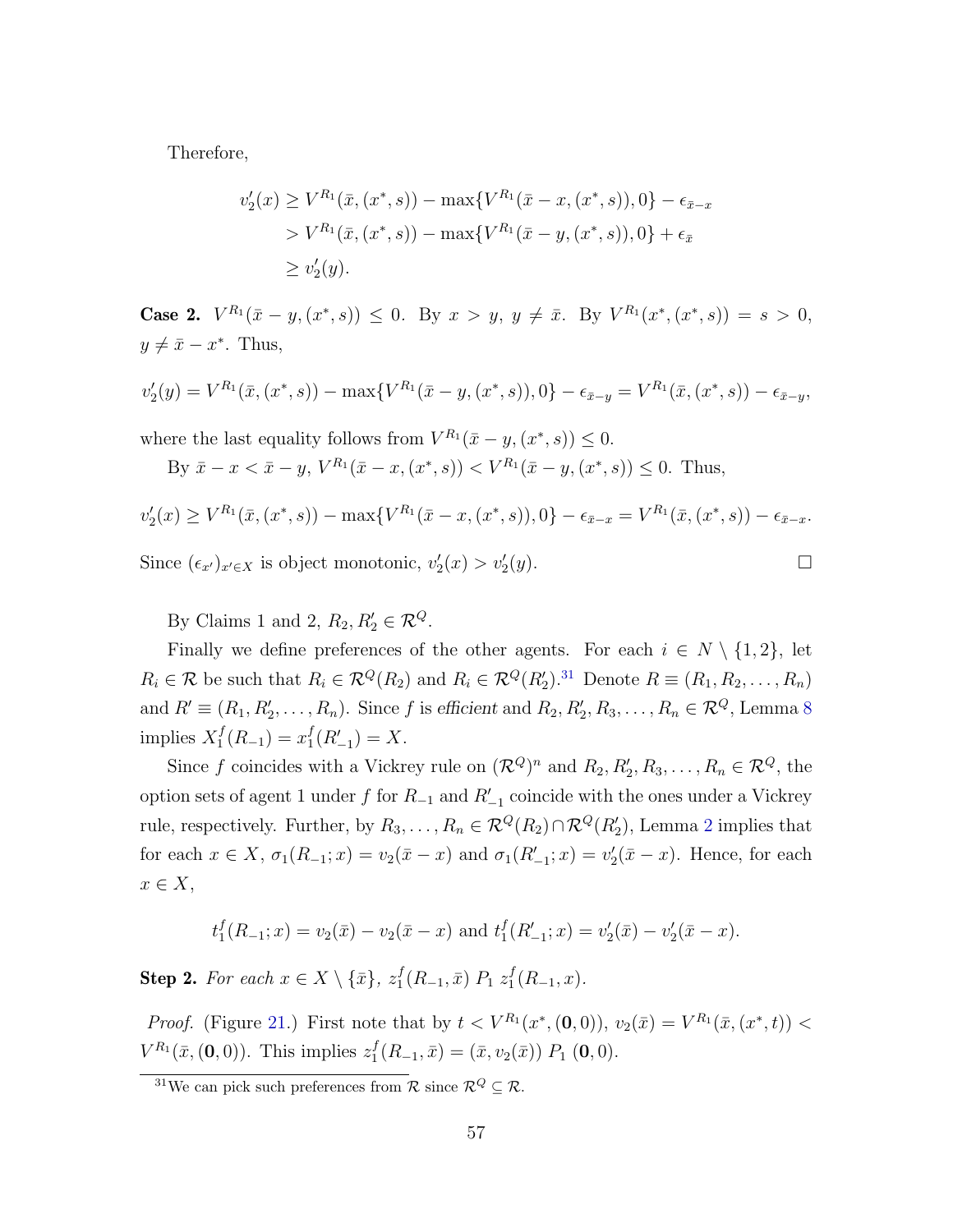

<span id="page-58-0"></span>Figure 21: An illustration of the option set of agent 1 for  $R_{-1}$ .

Next, let  $x \in X \setminus {\bar{x}, 0}$ . Then,

$$
v_2(\bar{x}) - v_2(\bar{x} - x)
$$
  
=  $V^{R_1}(\bar{x}, (x^*, t)) - (V^{R_1}(\bar{x}, (x^*, t)) - \max\{V^{R_1}(x, (x^*, t)), 0\} - \epsilon_x)$   
>  $\max\{V^{R_1}(x, (x^*, t)), 0\}$   
 $\geq V^{R_1}(x, (x^*, t)).$ 

This implies  $(x^*, t)$   $P_1$   $(x, v_2(\bar{x}) - v_2(x)) = z_1^f$  $j_1^f(R_{-1};x)$ . Therefore,  $z_1^f$  $i_1^J(R_{-1};\bar{x}) =$  $(\bar{x}, v_2(\bar{x})) = (\bar{x}, V^{R_1}(\bar{x}, (x^*, t))) I_1(x^*, t) P_1 z_1^t$  $_1^f(R_{-1};x)$ .

**Step 3.** For each  $x \in X \setminus \{x^*\}, z_1^f$  $_1^f(R_{-1},x^*)$   $P_1 z_1^f$  $_{1}^{J}(R_{-1},x).$ 

Proof. (Figure [22.](#page-59-0)) Note that

$$
t_1^f(R'_{-1}; x^*) = v_2'(\bar{x}) - v_2'(\bar{x} - x^*)
$$
  
=  $V^{R_1}(\bar{x}, (x^*, s)) + \epsilon_{\bar{x}} - (V^{R_1}(\bar{x}, (x^*, s)) - V^{R_1}(x^*, (x^*, s)) + \epsilon_{\bar{x}})$   
=  $s$ .

By  $s \, \langle V^{R_1}(x^*,(0,0)), z_1^f \rangle$  $f_1^f(R'_{-1}, x^*) = (x^*, s) P_1 (0, 0)$ . Also, since  $v_2'(\bar{x}) >$  $V^{R_1}(\bar x,(x^*,s)), z_1^f$  $I_1^f(R'_{-1},x^*) = (x^*,s) P_1(\bar{x},v'_2(\bar{x})) = z_1^f$  $_{1}^{f}(R_{-1}',\bar{x}).$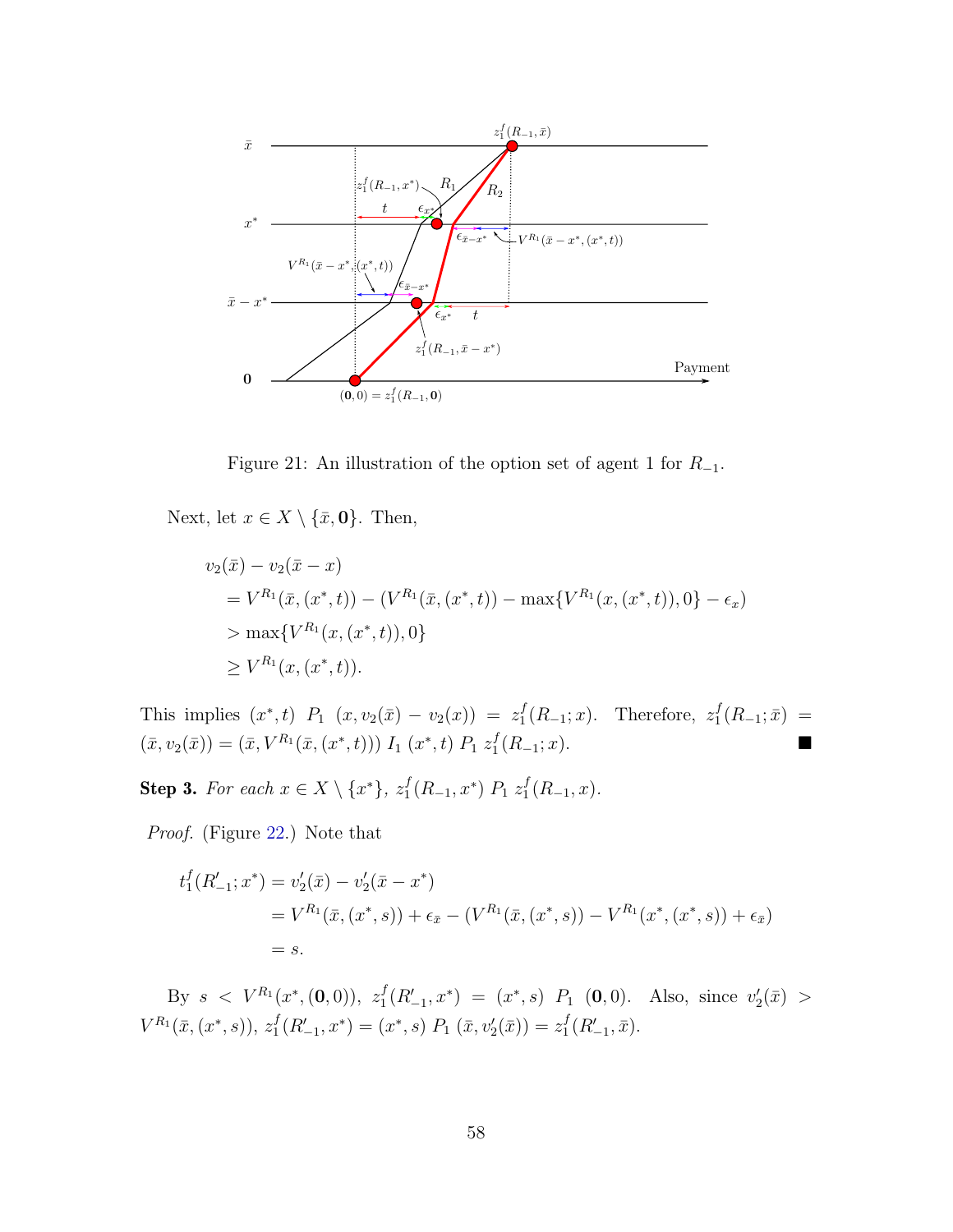

<span id="page-59-0"></span>Figure 22: An illustration of the option set of agent 1 for  $R'_{-1}$ .

Now let  $x \in X \setminus \{0, x^*, \bar{x}\}.$  Then,  $\bar{x} - x' \neq \bar{x} - x^*$ . Thus,

$$
v_2'(\bar{x}) - v_2'(\bar{x} - x) = V^{R_1}(\bar{x}, (x^*, s)) + \epsilon_{\bar{x}} - (V^{R_1}(\bar{x}, (x^*, s)) - \max\{V^{R_1}(x, (x^*, s)), 0\} - \epsilon_x)
$$
  
= 
$$
\max\{V^{R_1}(x, (x^*, s)), 0\} + \epsilon_{\bar{x}} + \epsilon_x
$$
  
> 
$$
V^{R_1}(x, (x^*, s)).
$$

This implies  $z_1^f$  ${}_{1}^{f}(R'_{-1};x^*) = (x^*,s) P_1 (x,v'_2(\bar{x}) - v'_2(\bar{x} - x)) = z_1^f$  $_{1}^{f}(R_{1}'; x)$ .

Step 4. Completing the proof.

By Steps 2 and 3 and strategy-proofness,  $x_1^f$  $j_1^f(R) = \bar{x}$  and  $x_1^f$  $j_1^f(R') = x^*$ . For each  $i \in N \setminus \{2,3\}$ , since  $R_i \in \mathcal{R}^Q(R_2) \cap \mathcal{R}^Q(R'_2)$ , Lemma [7](#page-30-0) implies  $x_i^f$  $i^f(R) = x_i^f$  $i^f(R') = 0.$ Therefore,  $x_2^f$  $\frac{f}{2}(R) = 0$  and  $x_2^f$  $Z_2^f(R') = \bar{x} - x^*$ . However, by [\(6\)](#page-54-0) and since  $(\epsilon_x)_{x \in X}$  is sufficiently close to 0,

$$
v_2(\bar{x} - x^*) = V^{R_1}(\bar{x}, (x^*, t)) - t - \epsilon_{\bar{x} - x^*} > V^{R_1}(\bar{x}, (x^*, s)) - s + \epsilon_{\bar{x}} = v_2'(\bar{x} - x^*).
$$

This contradicts Fact [3.](#page-31-0)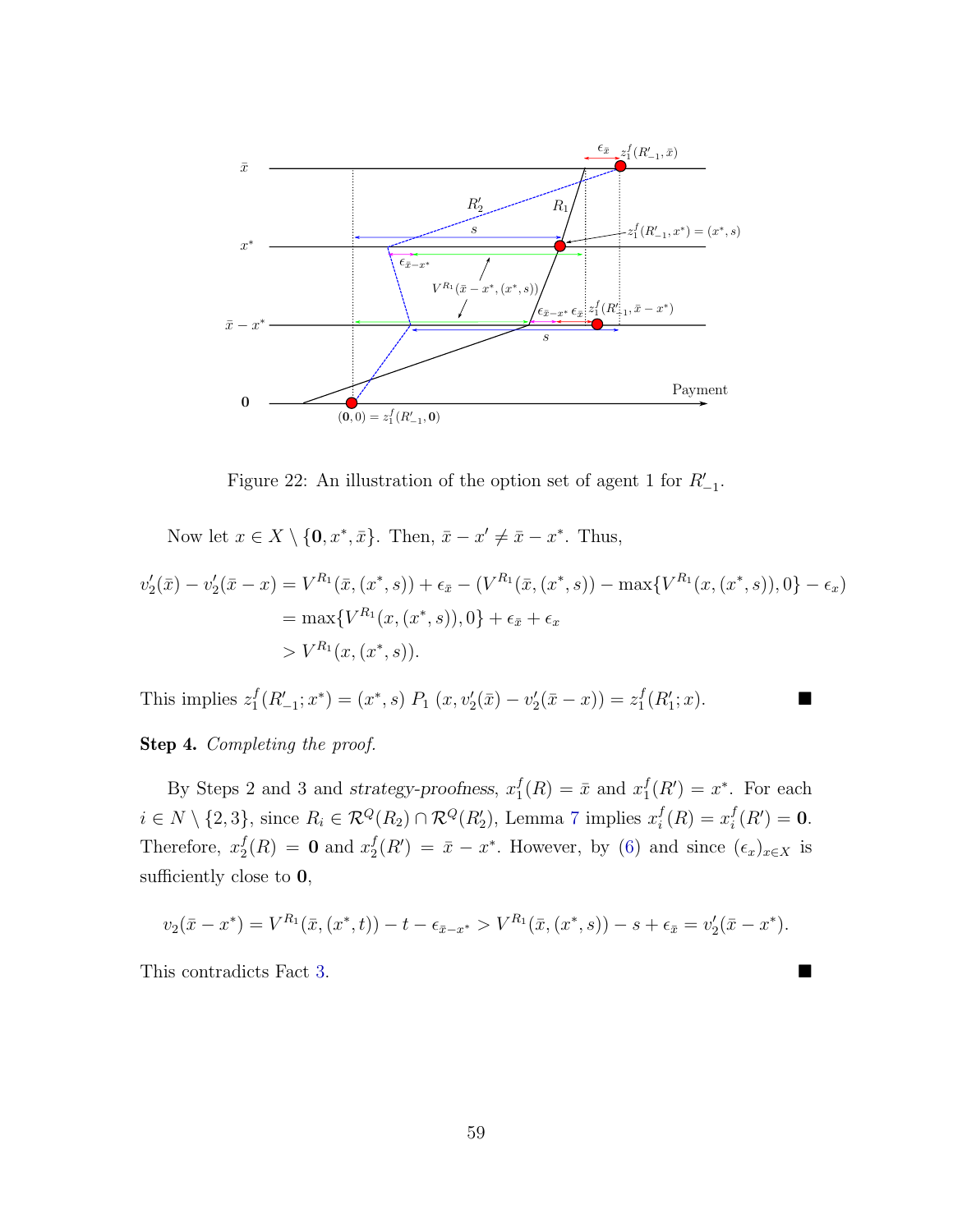# F Proofs of Lemmas

## F.1 Proof of Lemma [2](#page-28-1)

Let  $x \in X$  and  $(x_k)_{k \in N} \in A$  be such that  $x_i = x$  and  $\sigma_i(R_{-i}; x) = \sum_{k \in N \setminus \{i\}} v_k(x_k)$ . Suppose by contradiction that there is  $k \in N \setminus \{i, j\}$  such that  $x_k > 0$ .

Let  $(y_\ell)_{\ell \in N} \in A$  be such that  $y_i = x_i, y_j = x_j + x_k, y_k = 0$ , and for each  $\ell \in N \setminus \{i, j, k\}, y_{\ell} = x_{\ell}$ . By  $\sigma_i(R_{-i}; x) = \sum_{k \in N \setminus \{i\}} v_k(x_k)$ ,  $\sum_{\ell \in N \setminus \{i\}} v_{\ell}(y_{\ell}) \le$  $\sum_{k \in N \setminus \{i\}} v_k(x_k).$ 

However, by  $R_k \in \mathcal{R}^Q(R_j)$  and  $x_k > 0$ ,  $v_j(x_j) + v_k(x_k) < v_j(x_j + x_k)$ . Thus,

$$
\sum_{\ell \in N \setminus \{i\}} v_{\ell}(y_{\ell}) = v_j(x_j + x_k) + \sum_{\ell \in N \setminus \{i,j,k\}} v_{\ell}(x_{\ell}) > \sum_{k \in N \setminus \{i\}} v_k(x_k).
$$

This is a contradiction.

### F.2 Proof of Lemma [3](#page-29-1)

Let

$$
X_{+} \equiv \{ y \in X : t_{y} > 0 \}.
$$

Let  $\mathbf{t}^* \in \mathbb{R}^{|X|}$  be such that for each  $y \in X$ ,

$$
t_y^* = \begin{cases} \min\{t_y, s_y\} & \text{if } y \in X_+, \\ 0 & \text{otherwise.} \end{cases}
$$

Figure [23](#page-61-0) illustrates  $t, s$ , and  $t^*$ . Since  $t$  and  $s$  are object monotonic, for each  $(y, y') \in \mathcal{X}$  with  $y, y' \in X_+, t_y^* > t_{y'}^*$ . Further, for each  $(y, y') \in \mathcal{X}, t_y^* \geq t_{y'}^*$ . Let  $\bar{\epsilon}, \underline{\epsilon} \in \mathbb{R}_{++}$  be sufficiently close to 0 and satisfy  $\bar{\epsilon} > \underline{\epsilon}$ .<sup>[33](#page-60-1)</sup>

Fix  $y \in X \setminus \{x\}$ . We prove that there is  $R_i \in \mathcal{R}^P$  such that  $R_i \in \mathcal{R}_{\mathbf{t},x}^{MT} \cap \mathcal{R}_{\mathbf{s},y}^{MT}$ . We do the proof in three steps.

**Step 1.** Constructing a preference relation.

<span id="page-60-1"></span><span id="page-60-0"></span><sup>&</sup>lt;sup>32</sup>Note that by  $s_0 > 0$  and the object monotonicity of s, for each  $y \in X \setminus \{0\}$ ,  $s_y > 0$ .

<sup>&</sup>lt;sup>33</sup>For example, the proof works if  $\bar{\epsilon}$  >  $\epsilon$  > 0 and  $2(\bar{\epsilon} + \epsilon)$  < min{ $s_x$   $t_x, \min_{x' \in X_+} t^*_{x'}, \min_{(x',y') \in \mathcal{X}} s_{x'} - s_{y'}, \min_{(x',y') \in \mathcal{X}, x' \in X_+} t^*_{x'} - t^*_{y'} \}.$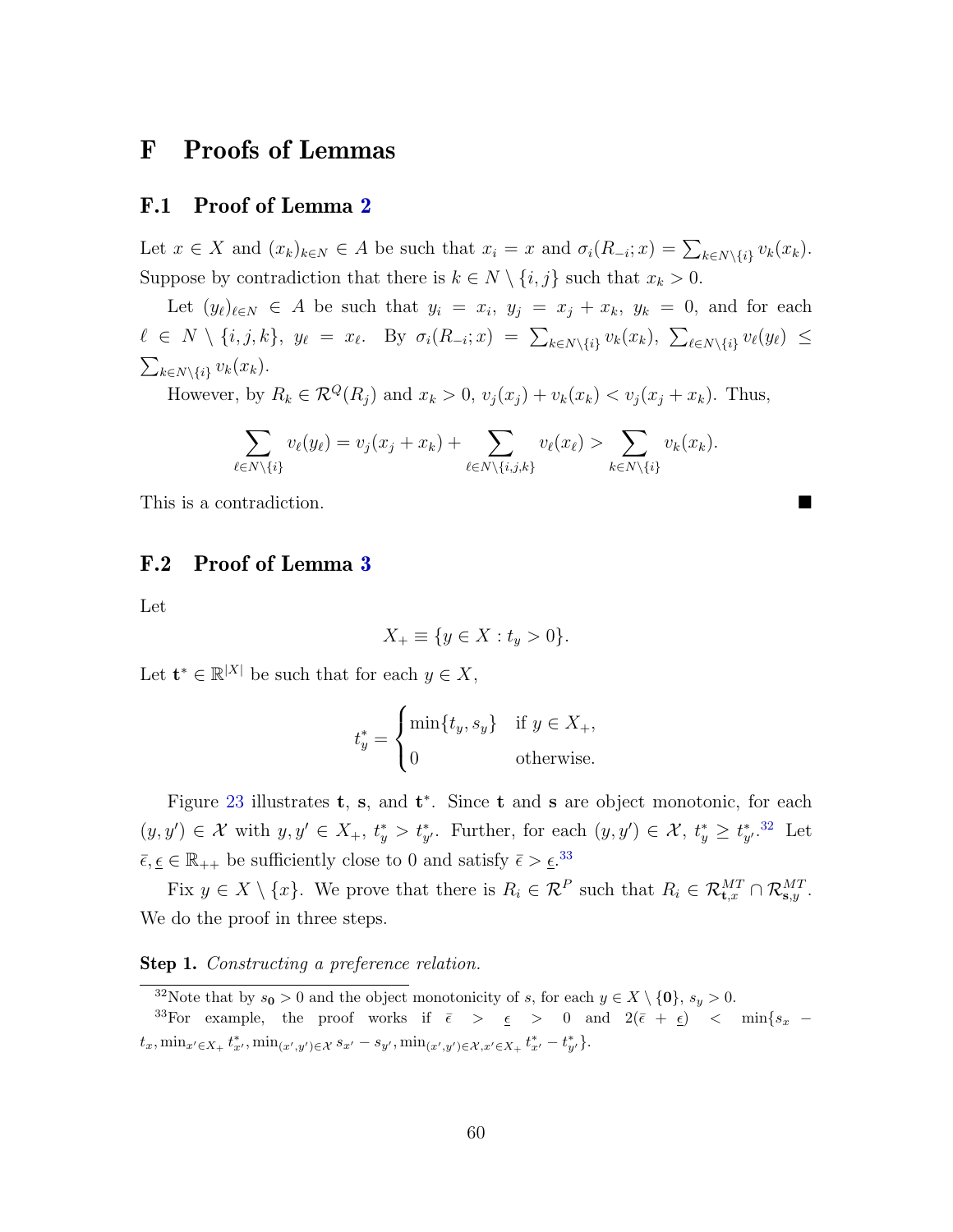

<span id="page-61-0"></span>Figure 23: An illustration of **t**, **s**, **t**<sup>\*</sup>, and  $R_i$ .

We define a preference relation  $R_i$  as follows: For each  $x' \in X \setminus \{0\}$ , let<sup>[34](#page-61-1)</sup>

$$
V^{R_i}(x', (\mathbf{0}, t_0^*)) = \begin{cases} t_x^* + \overline{\epsilon} & \text{if } x' = x, \\ t_{x'}^* - \underline{\epsilon} & \text{if } x' \in X_+ \setminus \{x\}, \\ \frac{m(x')}{m(\overline{x})} \underline{\epsilon} & \text{otherwise.} \end{cases}
$$

Let

$$
\delta \equiv \begin{cases} \max_{x' \in X \setminus X_+} \frac{m(x')}{m(\bar{x})} \epsilon & \text{if } X \setminus X_+ \neq \emptyset, \\ 0 & \text{otherwise.} \end{cases}
$$

Note that by  $\bar{\epsilon} > \underline{\epsilon}, \bar{\epsilon} > \delta$ .

For each  $t' \in [t_0^* - \delta, t_0^*]$  and each  $x' \in X$ , let

$$
V^{R_i}(x', (0, t')) = V^{R_i}(x', (0, t_0^*)) - (t_0^* - t').
$$

<span id="page-61-1"></span>Let  $v \equiv V^{R_i}(x, (0, t_0^*))$ . Note that if  $x \neq 0$ , then  $v = t_x^* + \overline{\epsilon}$ , and if  $x = 0$ , then

<sup>&</sup>lt;sup>34</sup>Note that if  $x = 0$ , the first condition of the definition of  $V^{R_i}(x', (0, t_0^*))$  is redundant since  $x' \in X \setminus \{\mathbf{0}\}.$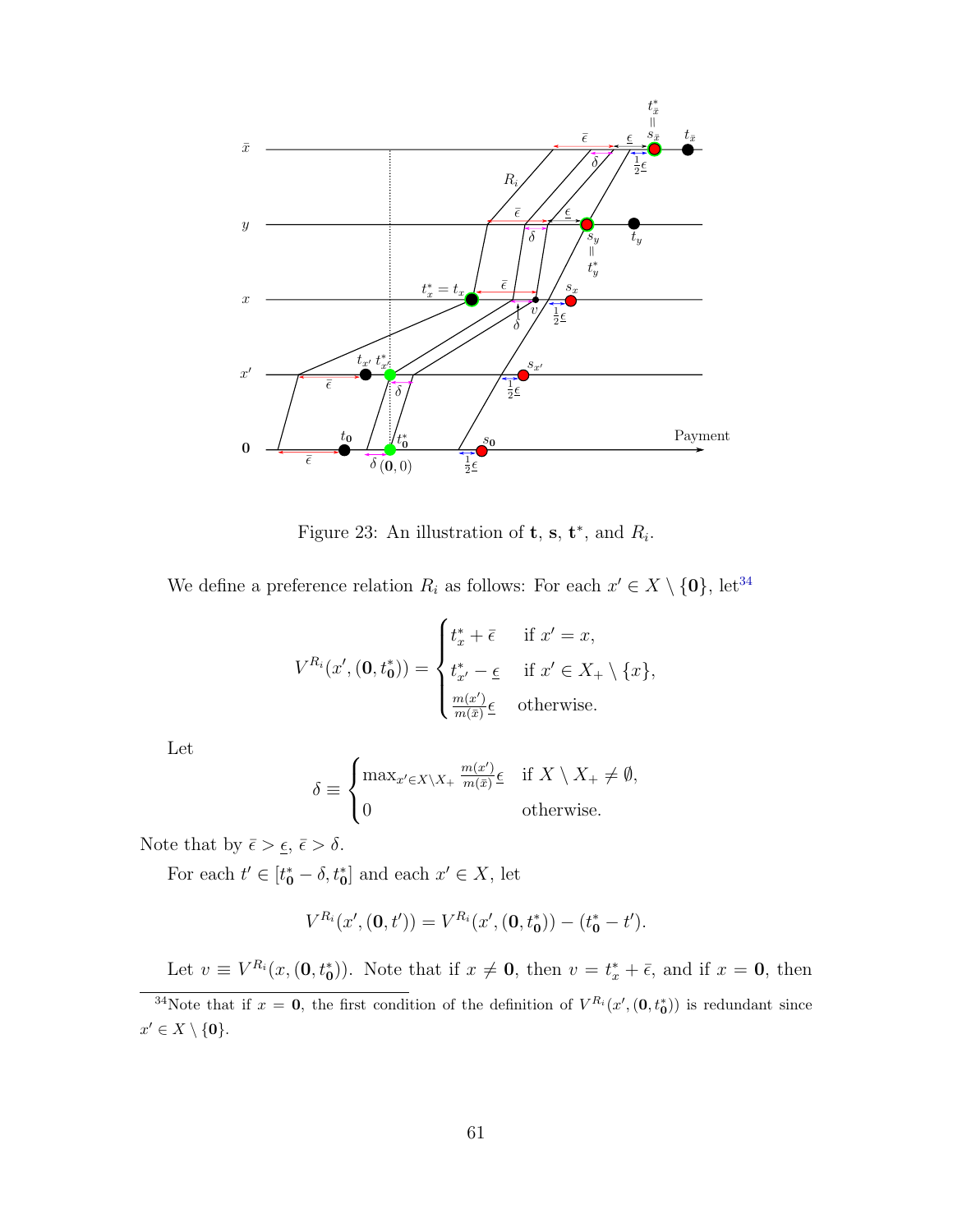$v = t_0^*$ . Note also that by  $\bar{\epsilon} > \delta$ ,  $v - \bar{\epsilon} < V^{R_i}(x, (\mathbf{0}, t_0^* - \delta))$ .<sup>[35](#page-62-0)</sup> For each  $x' \in X$ , let<sup>[36](#page-62-1)</sup>

$$
V^{R_i}(x',(x,v-\bar{\epsilon})) = \begin{cases} V^{R_i}(x',(0,t_0^*)) - \bar{\epsilon} & \text{if } x' \in X_+ \cup \{x\}, \\ \min\{t_{x'}, V^{R_i}(x',(0,t_0^*-\delta))\} - \bar{\epsilon} & \text{otherwise.} \end{cases}
$$

For each  $t' \in [V^{R_i}(\mathbf{0}, (x, v - \bar{\epsilon})), t^*_{\mathbf{0}} - \delta]$  and each  $x' \in X$ , let

$$
V^{R_i}(x', (\mathbf{0}, t')) = \alpha \cdot V^{R_i}(x', (x, v - \bar{\epsilon})) + (1 - \alpha)V^{R_i}(x', (\mathbf{0}, t_0^* - \delta)),
$$

where  $\alpha \in [0,1]$  is such that  $t' = \alpha \cdot V^{R_i}(\mathbf{0}, (x, v - \bar{\epsilon})) - (1 - \alpha)(t^*_{\mathbf{0}} - \delta).$ 

For each  $x' \in X \setminus \{y\}$ , let

$$
V^{R_i}(x', (y, s_y)) = s_{x'} - \frac{1}{2} \underline{\epsilon}.
$$

Note that since  $\bar{\epsilon}$  and  $\underline{\epsilon}$  are sufficiently close to 0, for each  $x' \in X$ ,  $V^{R_i}(x', (y, s_y)) >$  $V^{R_i}(x', (\mathbf{0},t^*_{\mathbf{0}})).^{37}$  $V^{R_i}(x', (\mathbf{0},t^*_{\mathbf{0}})).^{37}$  $V^{R_i}(x', (\mathbf{0},t^*_{\mathbf{0}})).^{37}$ 

For each  $t \in [t_0^*, V^{R_i}(\mathbf{0}, (y, s_y))]$  and each  $x' \in X$ , let

$$
V^{R_i}(x',(\mathbf{0},t)) = \alpha \cdot V^{R_i}(x',(\mathbf{0},t^*_{\mathbf{0}})) + (1-\alpha)V^{R_i}(x',(y,s_y)),
$$

where  $\alpha \in [0,1]$  is such that  $t = \alpha \cdot t_0^* + (1 - \alpha)V^{R_i}(\mathbf{0}, (y, s_y)).$ 

Finally, for each  $t' \in \mathbb{R} \setminus [V^{R_i}(\mathbf{0}, (x, v - \bar{\epsilon})), V^{R_i}(\mathbf{0}, (y, s_y))]$  and each  $x' \in X$ , let

$$
V^{R_i}(x', (\mathbf{0}, t')) = \begin{cases} V^{R_i}(x', (x, v - \bar{\epsilon})) - (V^{R_i}(\mathbf{0}, (x, v - \bar{\epsilon})) - t) & \text{if } t' < V^{R_i}(\mathbf{0}, (x, v - \bar{\epsilon})), \\ V^{R_i}(x', (y, s_y)) + t' - V^{R_i}(\mathbf{0}, (y, s_y)) & \text{if } t' > V^{R_i}(\mathbf{0}, (y, s_y)). \end{cases}
$$

Figure [23](#page-61-0) illustrates  $R_i$ .

Note that by the construction of  $R_i$ ,  $R_i$  is bounded. It is also clear that  $R_i \in$  $\mathcal{R}_{\mathbf{s},y}^{MT}$ . Further, we also have  $R_i \in \mathcal{R}_{\mathbf{t},x}^{MT}$ . To see this, let  $x' \in X \setminus \{x\}$ . First, suppose  $x = 0$ . By  $t_0 \geq 0$  and the object monotonicity of  $t, t_{x'} > 0$  and thus

<span id="page-62-1"></span><span id="page-62-0"></span><sup>35</sup> Formally,  $V^{R_i}(x, (0, t_0^* - \delta)) = V^{R_i}(x, (0, t_0^*)) - \delta = v - \delta > v - \bar{\epsilon}.$ 

<sup>36</sup>If  $x = 0$ , then by  $t_x \ge 0$  and the object monotonicity of **t**,  $X_+ \supseteq X \setminus \{0\}$ . Thus, in this case, for each  $x' \in X \setminus \{\mathbf{0}\}, V^{R_i}(x', (x, v - \bar{\epsilon})) = V^{R_i}(x', (\mathbf{0}, t^*_{\mathbf{0}})) - \bar{\epsilon}.$ 

<span id="page-62-2"></span><sup>37</sup>To see this, let  $x' \in X$ . If  $x' = x$ , then by  $t_x < s_x$  and since  $\bar{\epsilon}$  and  $\underline{\epsilon}$  are sufficiently close to 0,  $V^{R_i}(x,(y,s_y)) = s_x - \frac{1}{2}\epsilon > t_x^* + \bar{\epsilon} = V^{R_i}(x,(0,t_0^*)).$  Suppose  $x' \in X_+ \setminus \{x\}$ . Then, by  $s_{x'} \ge t_{x'}^*, V^{R_i}(x', (y, s_y)) = s_{x'} - \frac{1}{2} \epsilon > t_{x'}^* - \epsilon = V^{R_i}(x', (0, t_0^*)).$  Suppose  $x' \in X \setminus X_+ \cup \{x\}.$ By  $s_0 > 0$  and the object monotonicity of s,  $s_{x'} > 0$ . Thus, since  $\epsilon$  is sufficiently close to 0,  $V^{R_i}(x', (y, s_y)) \geq s_{x'} - \frac{1}{2} \epsilon > \frac{m(x')}{m(\bar{x})}$  $\frac{m(x')}{m(\bar{x})}\cdot \underline{\epsilon} = V^{R_i}(x', (\mathbf{0},t^*_{\mathbf{0}})).$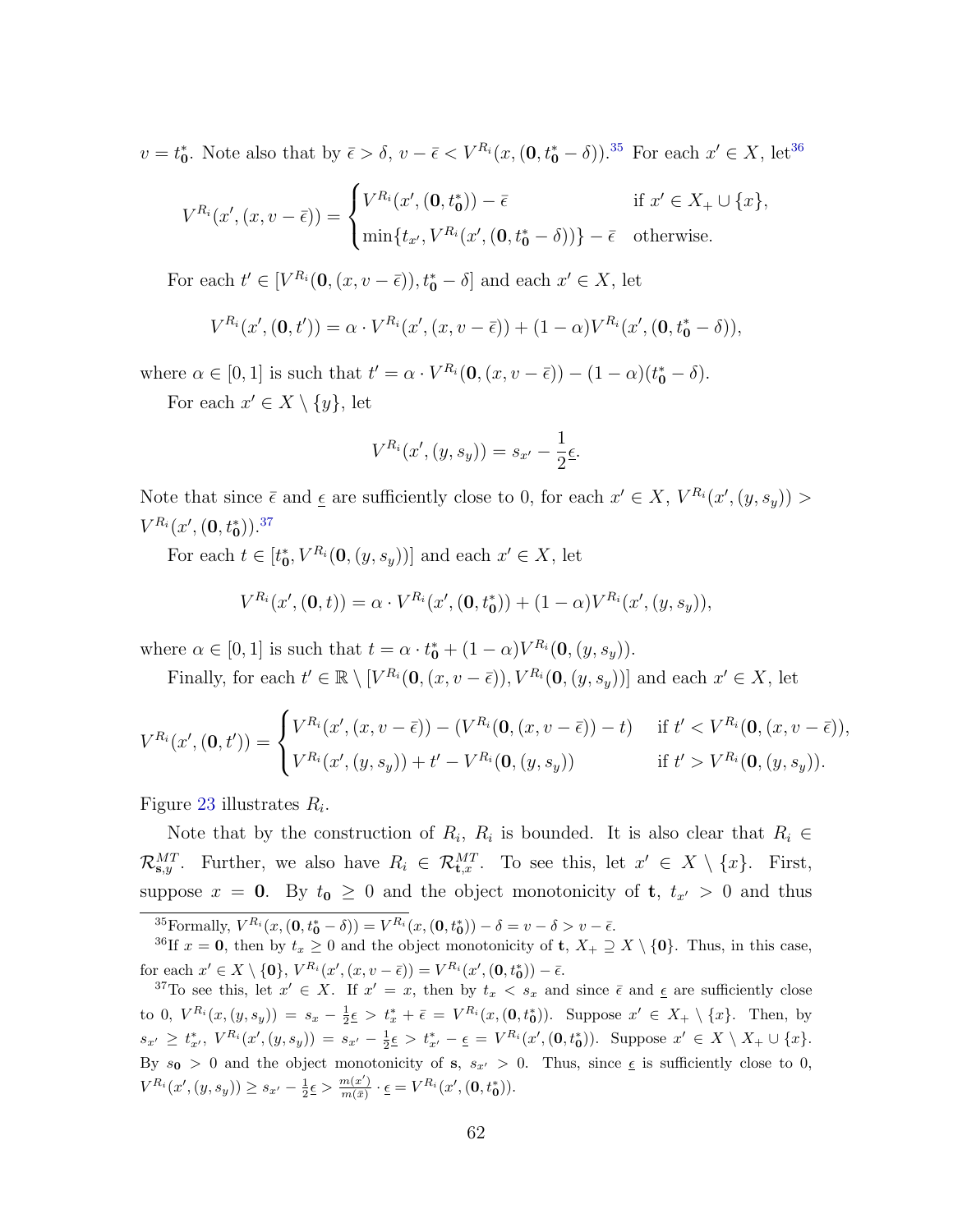$x' \in X_+ \setminus \{x\}.$  Therefore,  $V^{R_i}(x', (x, t_x)) = V^{R_i}(x', (0, t_0^*)) = t_{x'}^* - \underline{\epsilon} < t_{x'},$  which implies  $(0, t_0)$   $P_i(x', t_{x'})$ . Next, suppose  $x \neq 0$ . Then, by  $t_x < s_x$ ,  $t_x = t_x^* = v - \bar{\epsilon}$ . If  $x' \in X_+$ , then  $V^{R_i}(x', (x, t_x)) = V^{R_i}(x', (0, t_0^*)) - \bar{\epsilon} = t_{x'}^* - \underline{\epsilon} - \bar{\epsilon} < t_{x'}$ . If  $x' \notin X_+$ , then  $V^{R_i}(x', (x, t_x)) = \min\{t_{x'}, V^{R_i}(x', (0, t_0^* - \delta))\} - \bar{\epsilon} < t_{x'}$ . Thus,  $(0, t_0)$   $P_i(x', t_{x'})$ . Hence,  $R_i \in \mathcal{R}_{\mathbf{t},x}^{MT}$ .

#### **Step 2.**  $R_i$  is object monotonic.

*Proof.* To show that  $R_i$  is object monotonic, we need to prove that for each  $t' \in \mathbb{R}$ , the vector  $(V^{R_i}(x', (0, t'))_{x' \in X}$  is object monotonic. By the definition of  $R_i$ , for each  $t' \in$ R, the vector  $(V^{R_i}(x', (0, t'))_{x' \in X}$  is either (i) obtained by shifting one of the following vectors  $(V^{R_i}(x', (x, v - \bar{\epsilon})))_{x' \in X}, (V^{R_i}(x', (0, t_0^* - \delta)))_{x' \in X}, (V^{R_i}(x', (0, t_0^*)))_{x' \in X},$  and  $(V^{R_i}(x', (y, s_y)))_{x' \in X}$ , or (ii) a convex combination of two of these four vectors. Thus, we only need to show that these four vectors are object monotonic. Let  $(x', y') \in \mathcal{X}$ .

We first show that  $(V^{R_i}(x'', (0, t_0^*)))_{x'' \in X}$  is object monotonic. Suppose  $y' \in X_+ \cup$  $\{x\}$ . By  $t_x \geq 0$ ,  $x' > y'$ , and the object monotonicity of **t**, we have  $x' \in X_+$ . Thus,  $V^{R_i}(x',(\mathbf{0},t^*_{\mathbf{0}})) \geq t^*_{x'} - \epsilon$  and  $V^{R_i}(y',(\mathbf{0},t^*_{\mathbf{0}})) \leq t^*_{y'} + \bar{\epsilon}$ . By  $x' \in X_+$  and  $s_x > t_x \geq 0$ ,  $t_{x'}^* = \min\{t_{x'}, s_{x'}\} > \min\{t_{y'}, s_{y'}\} = t_{y'}^*$ . Thus, since  $\bar{\epsilon}$  and  $\underline{\epsilon}$  are sufficiently close to  $(0, V^{R_i}(x', (0, t_0^*)) > V^{R_i}(y', (0, t_0^*))$ . Next, suppose  $y' \in X \setminus (X_+ \cup \{x\})$ . Then, by  $m(x') > m(y')$  and since  $\bar{\epsilon}$  is sufficiently close to 0,  $V^{R_i}(x', (\mathbf{0}, t_0^*)) \geq \frac{m(x')}{m(\bar{x})}$  $\frac{m(x')}{m(\bar{x})}\underline{\epsilon} > \frac{m(y')}{m(\bar{x})}$  $\frac{m(y)}{m(\bar{x})}\underline{\epsilon} =$  $V^{R_i}(y', (0, t_0^*))$ . Hence,  $(V^{R_i}(x'', (0, t_0^*)))_{x'' \in X}$  is object monotonic.

Since  $V^{R_i}(x'', (\mathbf{0}, t^*_{\mathbf{0}}) = V^{R_i}(x'', (\mathbf{0}, t^*_{\mathbf{0}})) - \delta$  for each  $x'' \in X$  and  $(V^{R_i}(x'', (\mathbf{0}, t^*_{\mathbf{0}})))_{x'' \in X}$ is object monotonic,  $(V^{R_i}(x'', (0, t_0^* - \delta)))_{x'' \in X}$  is also object monotonic.

Next, we show that  $(V^{R_i}(x'',(x,v-\overline{\epsilon})))_{x''\in X}$  is object monotonic. Suppose  $y' \in$  $X_+ \cup \{x\}$ . By  $x' > y'$ ,  $x' \in X_+$ . Since  $(V^{R_i}(x'', (\mathbf{0}, t^*_{\mathbf{0}})))_{x'' \in X}$  is object monotonic as we have shown,  $V^{R_i}(x', (x, v - \bar{\epsilon})) = V^{R_i}(x', (0, t_0^*))) - \bar{\epsilon} > V^{R_i}(y', (0, t_0^*))) \bar{\epsilon} = V^{R_i}(y', (x, v - \bar{\epsilon}))$ . Next, suppose  $y' \notin X_+ \cup \{x\}$ . Then,  $V^{R_i}(x', (x, v - \bar{\epsilon})) \ge$  $\min\{t_{x'}, V^{R_i}(x', (\mathbf{0}, t_0^* - \delta))\} - \bar{\epsilon} \ \text{ and } \ V^{R_i}(y', (x, v - \bar{\epsilon})) = \ \min\{t_{x'}, V^{R_i}(y', (\mathbf{0}, t_0^* - \delta))\}$ δ))} −  $\epsilon_{\bar{x}}$ . Since  $t_{x'} > t_{y'}$  and  $(V^{R_i}(x'', (0, t_0^* - \delta)))_{x'' \in X}$  is object monotonic as we have shown,  $V^{R_i}(x', (x, v - \bar{\epsilon})) > V^{R_i}(y', (x, v - \bar{\epsilon}))$ . Hence,  $(V^{R'_i}(x'', (x, v - \bar{\epsilon})))_{x'' \in X}$ is object monotonic.

Finally, since s is object monotonic and  $\epsilon$  is sufficiently close to 0, it is immediate that  $(V^{R_i}(x'', (y, s_y)))_{x'' \in X}$  is object monotonic. Hence,  $R_i$  is object monotonic. Step 3.  $R_i \in \mathcal{R}^P$ .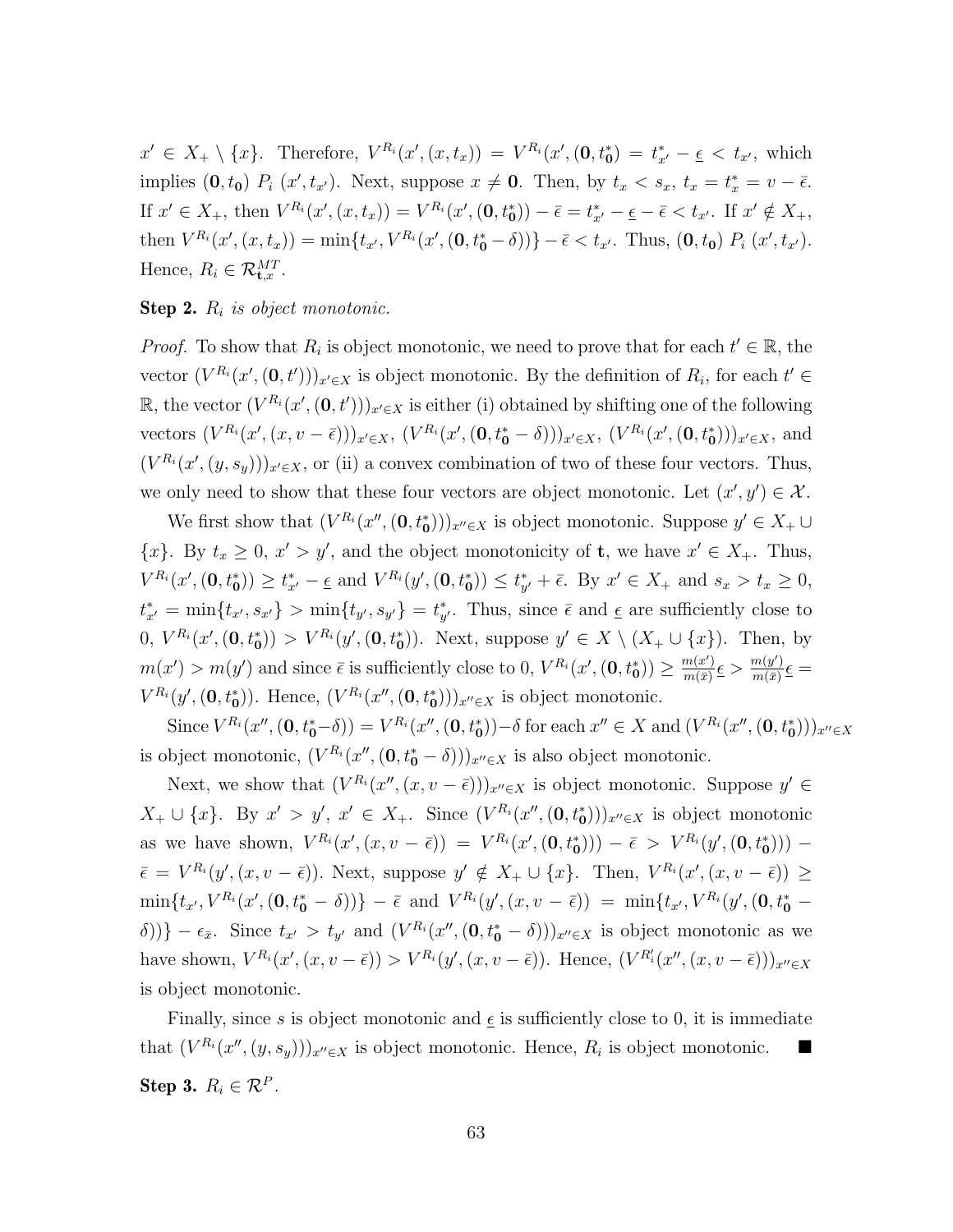*Proof.* Let  $(x', t') \in X(R_i)$ . By Remark [4,](#page-15-0) it is enough to show  $V^{R_i}(\bar{x}, (x', t')) - t' =$  $V^{R_i}(\bar{x}, (\mathbf{0}, 0)) - V^{R_i}(x', (\mathbf{0}, 0)).$ 

Let  $s' \equiv V^{R_i}(\mathbf{0}, (x', t'))$ . By  $(x', t') \in X(R_i)$  and the definition of  $t^*, s' \leq 0 \leq t_0^*$ . There are two cases.

**Case 1.**  $X_+ = X$ . By the construction of  $R_i$ , for each  $x'' \in X$  and each  $s'' \in \mathbb{R}$ with  $s'' \leq t_0^*$ ,

$$
V^{R_i}(x'', (\mathbf{0}, s'')) = V^{R_i}(x'', (\mathbf{0}, t_0^*)) - (t_0^* - s'').
$$

Thus,

$$
V^{R_i}(\bar{x}, (x', t')) - t' = V^{R_i}(\bar{x}, (0, t_0^*)) - (t_0^* - s') - (V^{R_i}(x', (0, t_0^*)) - (t_0^* - s'))
$$
  
=  $V^{R_i}(\bar{x}, (0, t_0^*)) - V^{R_i}(x', (0, t_0^*))$   
=  $V^{R_i}(\bar{x}, (0, 0)) - V^{R_i}(x', (0, 0)),$ 

where the last equality follows since  $0 < t_0^*$ .

**Case 2.**  $X \setminus X_+ \neq \emptyset$ . By the object monotonicity of **t** and  $X \setminus X_+ \neq \emptyset$ , we have  $0 \notin X_+$ . Hence,  $t_0^* = 0$ .

Suppose  $-\delta \leq s' \leq 0$ . Then,

$$
V^{R_i}(\bar{x}, (x', t')) - t' = V^{R_i}(\bar{x}, (0, t_0^*)) - (t_0^* - s') - (V^{R_i}(x', (0, t_0^*)) - (t_0^* - s'))
$$
  
=  $V^{R_i}(\bar{x}, (0, 0)) - V^{R_i}(x', (0, 0)).$ 

Suppose  $s' \leq V^{R_i}(\mathbf{0}, (x, v - \bar{\epsilon}))$ . Note that if  $x' \notin X_+ \cup \{x\}$ , then  $t_{x'} \leq 0$  and thus,  $t' = V^{R_i}(x', (0, s')) \leq V^{R_i}(x', (x, v - \bar{\epsilon})) = \min\{t_{x'}, V^{R_i}(x', (0, t_0^* - \delta))\} - \bar{\epsilon} < 0.$  Thus, by  $(x', t') \in X(R_i)$ ,  $x' \in X_+ \cup \{x\}$ .

Therefore,

$$
V^{R_i}(\bar{x}, (x', t')) - t'
$$
  
=  $V^{R_i}(\bar{x}, (x, v - \bar{\epsilon})) - (V^{R_i}(\mathbf{0}, (x, v - \bar{\epsilon})) - s') - (V^{R_i}(x', (x, v - \bar{\epsilon})) - (V^{R_i}(\mathbf{0}, (x, v - \bar{\epsilon})) - s'))$   
=  $V^{R_i}(\bar{x}, (x, v - \bar{\epsilon})) - V^{R_i}(x', (x, v - \bar{\epsilon}))$   
=  $V^{R_i}(\bar{x}, (\mathbf{0}, t_0^*)) - \bar{\epsilon} - (V^{R_i}(x', (\mathbf{0}, t_0^*)) - \bar{\epsilon})$   
=  $V^{R_i}(\bar{x}, (\mathbf{0}, 0)) - V^{R_i}(x', (\mathbf{0}, 0)).$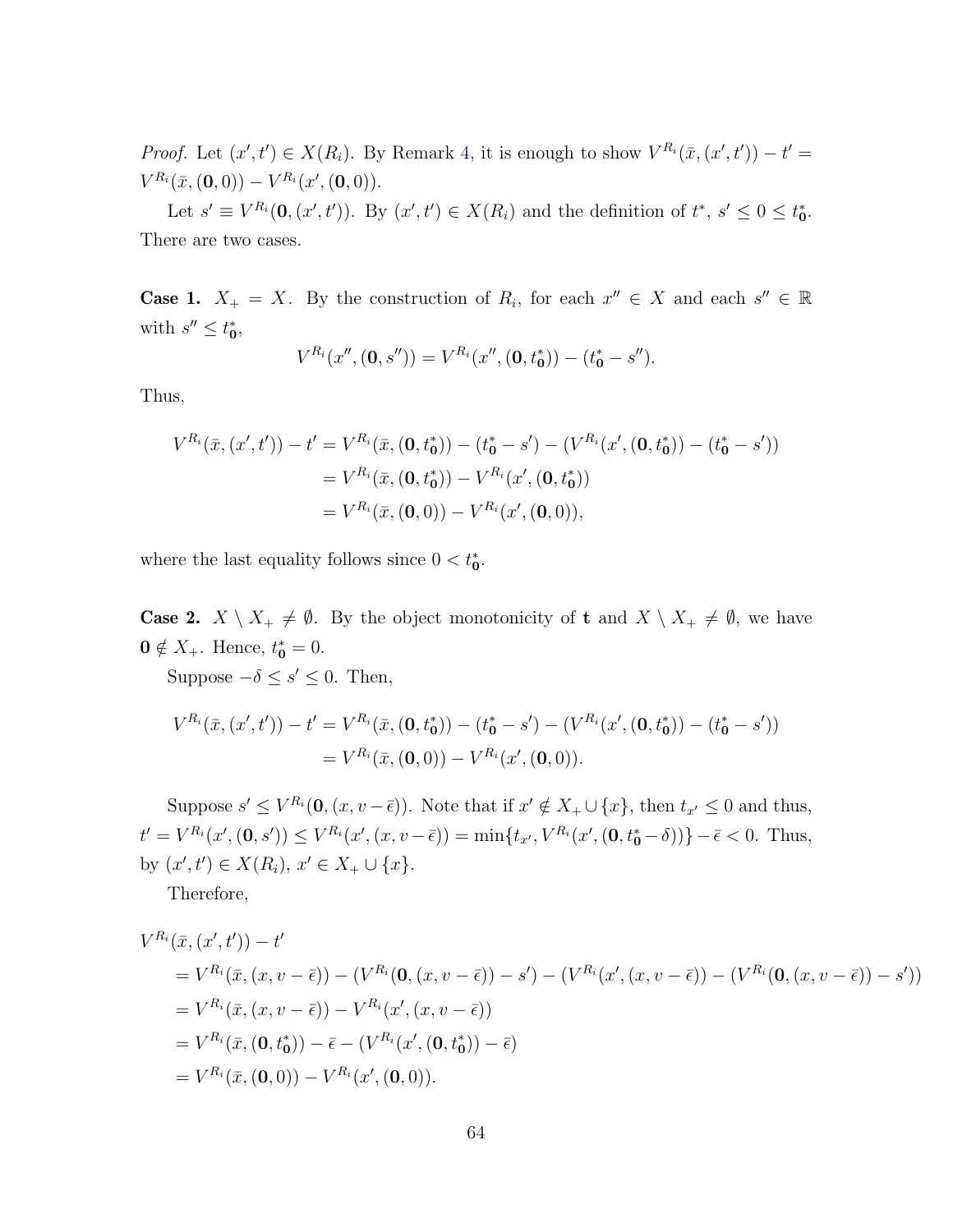Finally suppose  $V^{R_i}(\mathbf{0}, (x, v - \bar{\epsilon})) < s' < -\delta$ . Let  $\alpha \in [0, 1]$  be such that  $s' =$  $\alpha \cdot V^{R_i}(\mathbf{0}, (x, v - \bar{\epsilon})) - (1 - \alpha)\delta$ . Then,

$$
V^{R_i}(\bar{x}, (x'_i, t')) - t'
$$
  
=\alpha \cdot V^{R\_i}(\bar{x}, (x, v - \bar{\epsilon})) + (1 - \alpha)V^{R\_i}(\bar{x}, (0, -\delta)) - (\alpha \cdot V^{R\_i}(x', (x, v - \bar{\epsilon})) + (1 - \alpha)V^{R\_i}(x', (0, -\delta)))  
=V^{R\_i}(\bar{x}, (0, 0)) - V^{R\_i}(x', (0, 0)).

ш

## F.3 Proof of Lemma [4](#page-29-0)

Let  $\mathbf{t}^* \in \mathbb{R}^{|X|}$  be such that for each  $y \in X$ ,

$$
t_y^* = \min\{t_y, s_y, 0\}.
$$

Figure [24](#page-66-0) illustrates **t**, **s**, and **t**<sup>\*</sup>. It is easy to see that **t**<sup>\*</sup> is *weakly object monotonic*, i.e., for each  $(y, y') \in \mathcal{X}$ ,  $t_y^* \geq t_{y'}^*$ . Note also that by  $t_x < s_x$  and  $t_x < 0$ ,  $t_x^* = t_x$ . Let  $(\epsilon_y)_{y\in X} \in \mathbb{R}^{|X|}_{++}$  be an object monotonic vector that is sufficiently close to  $0.^{38}$  $0.^{38}$  $0.^{38}$  Fix  $y \in X \setminus \{x\}$ . We prove that there is  $R_i \in \mathcal{R}^P$  such that  $R_i \in \mathcal{R}_{\mathbf{t},x}^{MT} \cap \mathcal{R}_{\mathbf{s},y}^{MT}$ . We do the proof in three steps.

#### Step 1. Constructing a preference relation.

We define a preference relation  $R_i$  as follows. For each  $x' \in X \setminus \{x\}$ , let

$$
V^{R_i}(x', (x, t_x)) = t_x^* - \epsilon_{\bar{x} - x'}.
$$

Let  $\delta \in \mathbb{R}_{++}$  be sufficiently close to  $0.^{39}$  $0.^{39}$  $0.^{39}$  For each  $x' \in X \setminus \{y\}$ , let

$$
V^{R_i}(x',(y,s_y)) = s_{x'} - \delta.
$$

Note that since  $\delta$  is sufficiently close to 0, for each  $x' \in X$ ,  $V^{R_i}(x', (x, t_x))$  <  $V^{R_i}(x', (y, s_y)).$ 

<span id="page-65-0"></span><sup>38</sup>Formally, the proof works if  $(\epsilon_y)_{y\in X}$  is object monotonic and satisfies  $0 < \epsilon_0$  and  $\epsilon_{\bar{x}} <$  $\min\{-t_x, \min_{(x',y')\in\mathcal{X}} t_{x'} - t_{y'}\}.$ 

<span id="page-65-1"></span><sup>&</sup>lt;sup>39</sup>Formally, the proof works if  $\delta$  satisfies  $0 < \delta < \epsilon_0$ ,  $\delta < \min\{s_{x'} - t_{x'} : s_{x'} > t_{x'}, x' \in X\}$ , and  $\delta < \min_{(x',y') \in \mathcal{X}} s_{x'} - s_{y'}$ .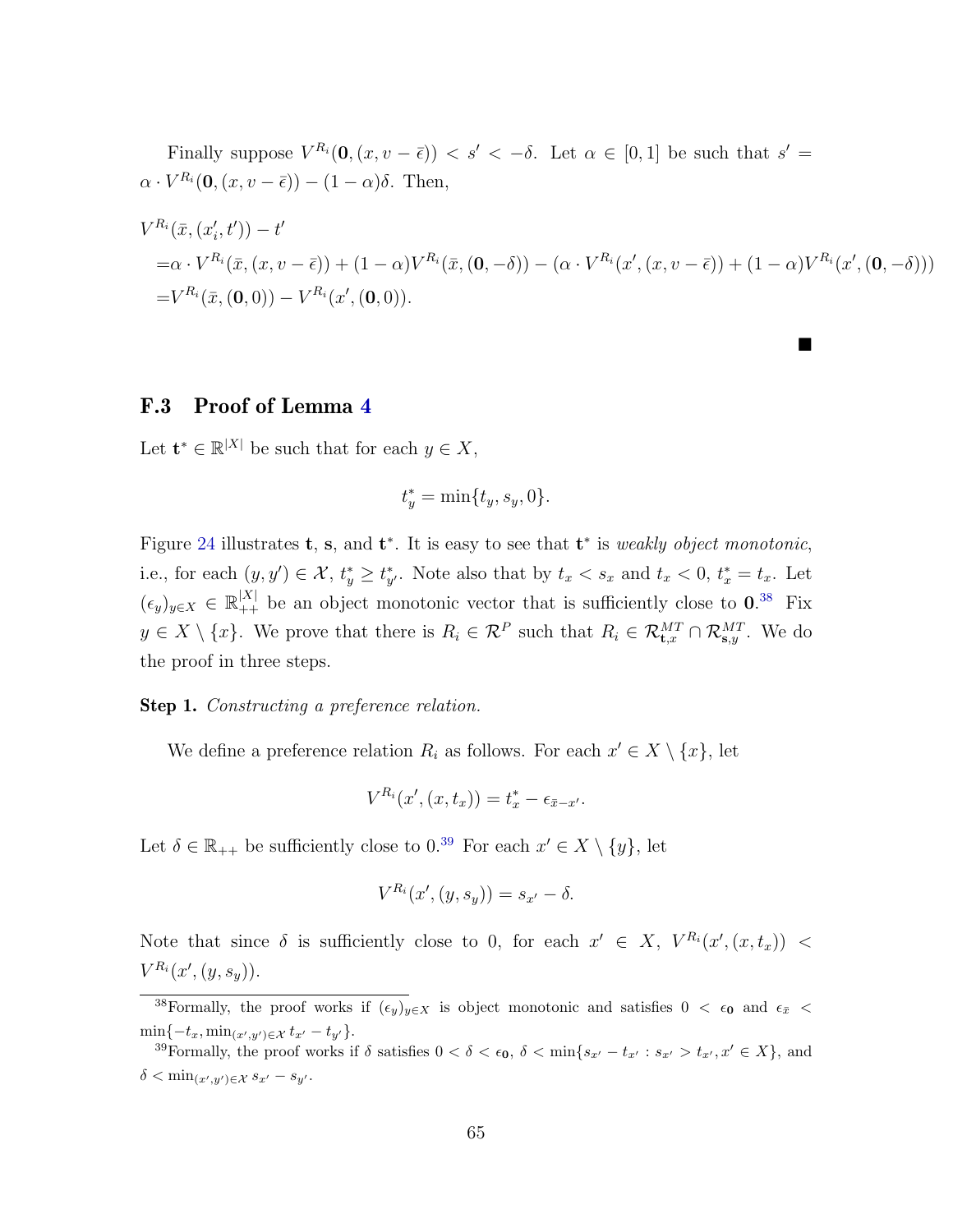

<span id="page-66-0"></span>Figure 24: An illustration of **t**, **s**, **t**<sup>\*</sup>, and  $R_i$ .

Let  $d: X \to \mathbb{R}$  be such that for each  $x' \in X$ ,

$$
d(x') = V^{R_i}(\bar{x}, (y, s_y)) - \max\{V^{R_i}(x', (y, s_y)), 0\}.
$$

Note that for each  $(x', y') \in \mathcal{X}$ ,  $d(x') \leq d(y')$ .

For each  $t' \in [V^{R_i}(\bar{x}, (x, t_x)), V^{R_i}(\bar{x}, (y, s_y))]$  and each  $x' \in X$ , let

$$
V^{R_i}(x', (\bar{x}, t')) = \begin{cases} t' - d(x') & \text{if } t' > d(x'), \\ \alpha \cdot \min\{V^{R_i}(x', (y, s_y)), 0\} + (1 - \alpha)V^{R_i}(x', (x, t_x)) & \text{if } t' \le d(x'), \end{cases}
$$

where  $\alpha \in [0,1]$  is such that  $t' = \alpha \cdot d(x') + (1-\alpha)V^{R_i}(\bar{x}, (x, t_x)).$ 

Finally, for each  $t' \in \mathbb{R} \setminus [V^{R_i}(\mathbf{0}, (x, t_x)), V^{R_i}(\mathbf{0}, (y, s_y))]$  and each  $x' \in X$ , let

$$
V^{R_i}(x', (\mathbf{0}, t')) = \begin{cases} V^{R_i}(x', (x, t_x)) - (V^{R_i}(\mathbf{0}, (x, t_x)) - t') & \text{if } t' < V^{R_i}(\mathbf{0}, (x, t_x)), \\ V^{R_i}(x', (y, s_y)) + (t' - V^{R_i}(\mathbf{0}, (y, s_y))) & \text{if } t' > V^{R_i}(\mathbf{0}, (y, s_y)). \end{cases}
$$

Figure [24](#page-66-0) illustrates  $R_i$ . Note that by the construction of  $R_i$ ,  $R_i$  is bounded. Further, it is clear that  $R_i \in \mathcal{R}_{\mathbf{t},x}^{MT} \cap \mathcal{R}_{\mathbf{s},y}^{MT}$ .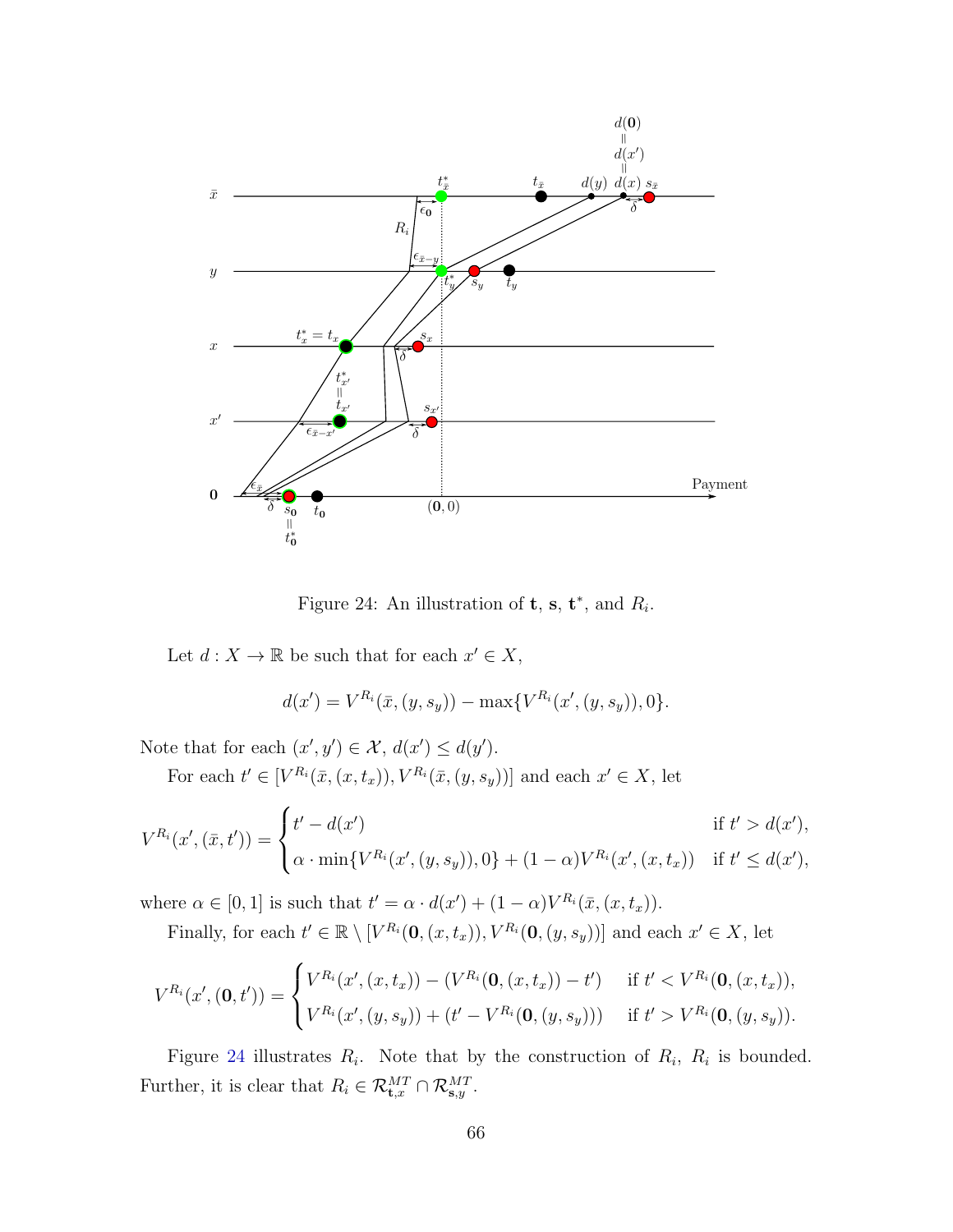#### **Step 2.**  $R_i$  is object monotonic.

*Proof.* To show that  $R_i$  is object monotonic, we need to prove the object monotonicity of  $(V^{R_i}(x', (x, t_x)))_{x' \in X}$ ,  $(V^{R_i}(x', (y, s_y)))_{x' \in X}$ , and  $(V^{R_i}(x', (\bar{x}, t')))_{x' \in X}$  for each  $t' \in$  $[V^{R_i}(\bar{x}, (x, t_x)), V^{R_i}(\bar{x}, (y, s_y))]$ . First observe that since  $\mathbf{t}^*$  is weakly object monotonic and  $(\epsilon_{x'})_{x'\in X}$  is object monotonic,  $(V^{R_i}(x', (x, t_x)))_{x'\in X}$  is object monotonic. Note also that since s is object monotonic and  $\delta$  is sufficiently close to 0,  $(V^{R_i}(x', (y, s_y)))_{x' \in X}$ is object monotonic.

Let  $t' \in [V^{R_i}(\bar{x}, (x, t_x)), V^{R_i}(\bar{x}, (y, s_y))]$ . Now we show that  $(V^{R_i}(x', (\bar{x}, t')))_{x' \in X}$ is object monotonic. Let  $(x', y') \in \mathcal{X}$ . Observe that if  $V^{R_i}(y', (y, s_y)) > 0$ , then by the object monotonicity of  $(V^{R_i}(x'', (y, s_y)))_{x'' \in X}$ , we have  $d(x') = V^{R_i}(\bar{x}, (y, s_y))$  –  $V^{R_i}(x', (y, s_y))$  and  $d(y') = V^{R_i}(\bar{x}, (y, s_y)) - V^{R_i}(y', (y, s_y))$ , and hence,  $d(x') < d(y')$ . There are three cases.

**Case 1.**  $t' > d(y')$ . By  $t' \leq V^{R_i}(\bar{x}, (y, s_y))$ ,  $d(y') < V^{R_i}(\bar{x}, (y, s_y))$ . This inequality and the definition of d imply  $V^{R_i}(y', (y, s_y)) > 0$ . Thus,  $d(x') < d(y') < t'$ . Therefore,

$$
V^{R_i}(x', (\bar{x}, t')) = t' - d(x') > t' - d(y') = V^{R_i}(y', (\bar{x}, t')).
$$

**Case 2.**  $d(x') < t' \leq d(y')$ .<sup>[40](#page-67-0)</sup> By  $d(x') < t'$ ,  $V^{R_i}(x', (\bar{x}, t')) = t' - d(x') > 0$ . On the other hand, by  $t' \leq d(y')$  and  $V^{R_i}(y', (x, t_x)) < 0$ ,  $V^{R_i}(y', (\bar{x}, t')) < 0$ . Thus,  $V^{R_i}(x',(\bar{x},t')) > V^{R_i}(y',(\bar{x},t')).$ 

**Case 3.**  $t' \leq d(x')$  and  $t' \leq d(y')$ . By the definition of  $R_i$ ,

$$
V^{R_i}(x', (\bar{x}, t')) = \alpha \cdot \min\{V^{R_i}(x', (y, s_y)), 0\} + (1 - \alpha)V^{R_i}(x', (x, t_x)), \text{ and}
$$
  

$$
V^{R_i}(y', (\bar{x}, t')) = \beta \cdot \min\{V^{R_i}(y', (y, s_y)), 0\} + (1 - \beta)V^{R_i}(y', (x, t_x)),
$$

where  $\alpha \in [0,1]$  and  $\beta \in [0,1]$  are such that  $t' = \alpha \cdot d(x') + (1-\alpha)V^{R_i}(\bar{x}, (x, t_x))$  and  $t' = \beta \cdot d(y') + (1 - \beta)V^{R_i}(\bar{x}, (x, t_x))$ , respectively. Note that by  $d(x') \leq d(y')$ ,  $\alpha \geq \beta$ . Suppose  $V^{R_i}(x', (y, s_y)) > 0$ . Then,  $V^{R_i}(x', (\bar{x}, t')) = (1 - \alpha)V^{R_i}(x', (x, t_x))$ . By

 $x' > y'$  and the definition of  $(V^{R_i}(x'',(x,t_x)))_{x'' \in X}, 0 > V^{R_i}(x',(x,t_x)) > V^{R_i}(y',(x,t_x)).$ 

<span id="page-67-0"></span><sup>&</sup>lt;sup>40</sup>By  $d(x') \leq d(y')$ , it cannot be the case that  $d(y') < t' \leq d(x')$ .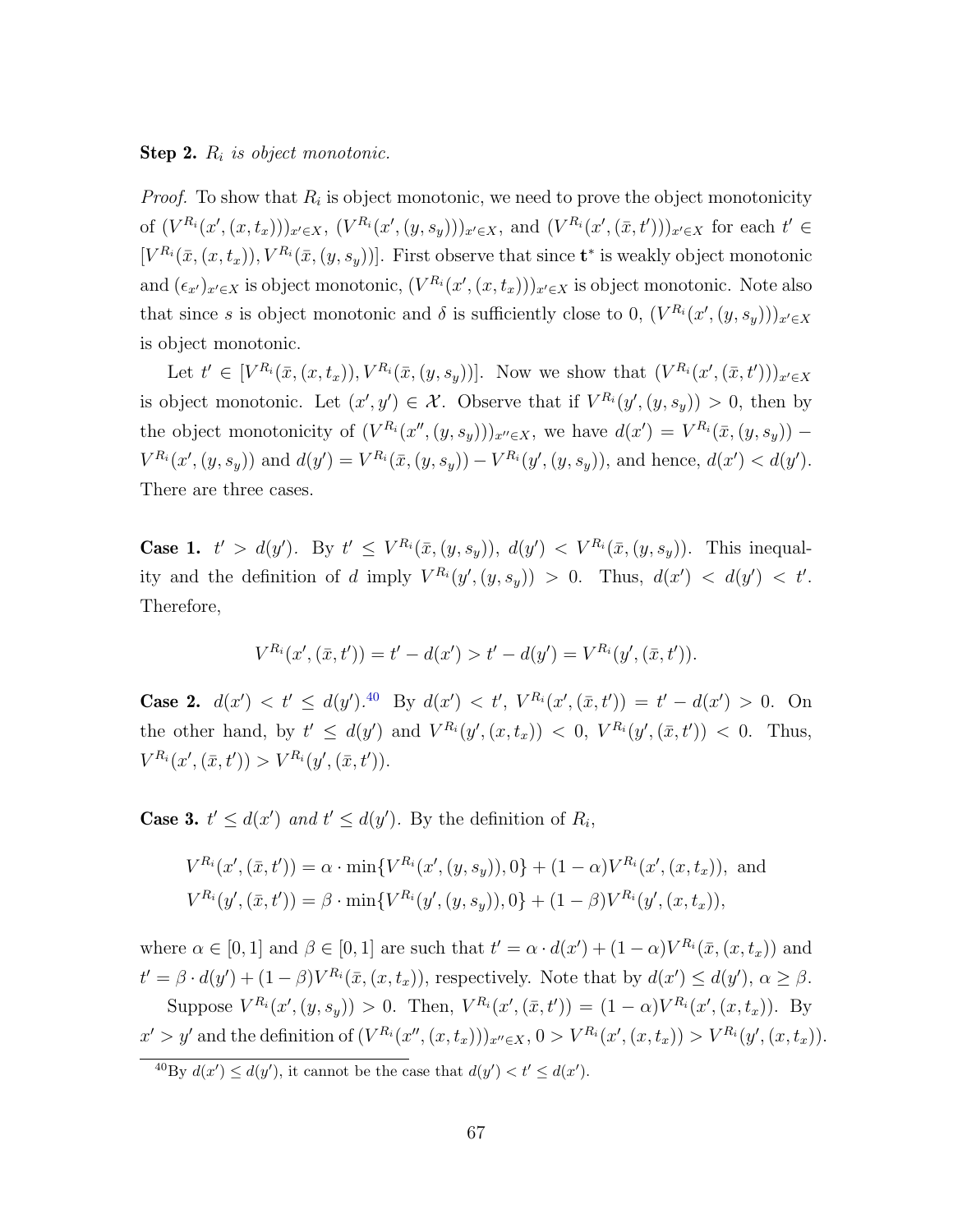Thus, by  $(1 - \alpha) \leq (1 - \beta)$ ,

$$
V^{R_i}(x',(\bar{x},t')) = (1-\alpha)V^{R_i}(x',(x,t_x)) > (1-\beta)V^{R_i}(y',(x,t_x)) \geq V^{R_i}(y',(\bar{x},t')).
$$

Suppose  $V^{R_i}(x', (y, s_y)) \leq 0$ . By the object monotonicity of  $(V^{R_i}(x'', (y, s_y)))_{x'' \in X}$ ,  $V^{R_i}(y',(y,s_y)) < V^{R_i}(x',(y,s_y)) \leq 0$ . Also, by the object monotonicity of  $(V^{R_i}(x'',(x,t_x)))_{x'' \in X}$ ,  $V^{R_i}(x', (x, t_x)) > V^{R_i}(y', (x, t_x)).$  Thus,

$$
V^{R_i}(x', (\bar{x}, t')) = \alpha \cdot V^{R_i}(x', (y, s_y)) + (1 - \alpha)V^{R_i}(x', (x, t_x))
$$
  
>  $\alpha \cdot V^{R_i}(y', (y, s_y)) + (1 - \alpha)V^{R_i}(y', (x, t_x))$   
 $\geq \beta \cdot V^{R_i}(y', (y, s_y)) + (1 - \beta)V^{R_i}(y', (x, t_x))$   
 $= V^{R_i}(y', (\bar{x}, t')),$ 

where the second inequality follows from  $\alpha \geq \beta$  and  $V^{R_i}(y', (y, s_y)) > V^{R_i}(y', (x, t_x)).$ 

## Step 3.  $R_i \in \mathcal{R}^P$ .

■

*Proof.* First we show that for each  $x' \in X$ ,  $V^{R_i}(\bar{x}, (\mathbf{0}, 0)) - V^{R_i}(x', (\mathbf{0}, 0)) = V^{R_i}(\bar{x}, (y, s_y)) - V^{R_i}(\bar{x}, (s, s_y))$  $V^{R_i}(x', (y, s_y))$ . If  $V^{R_i}(\mathbf{0}, (y, s_y)) \leq 0$ , it is clear that this equality holds. Suppose  $V^{R_i}(\mathbf{0}, (y, s_y)) > 0$ . Then,  $V^{R_i}(\mathbf{0}, (\bar{x}, d(\mathbf{0}))) = 0$ , and this implies  $V^{R_i}(\bar{x}, (\mathbf{0}, 0)) =$  $d(\mathbf{0}).$  By  $V^{R_i}(\mathbf{0}, (y, s_y)) > 0$ , for each  $x' \in X \setminus \{\mathbf{0}\}, V^{R_i}(x', (y, s_y)) > 0$  and thus  $d(x') < d(0)$ . Thus, for each  $x' \in X$ ,

$$
V^{R_i}(\bar{x}, (\mathbf{0}, 0)) - V^{R_i}(x', (\mathbf{0}, 0)) = d(\mathbf{0}) - V^{R_i}(x', (\bar{x}, d(\mathbf{0})))
$$
  
= d(\mathbf{0}) - (d(x') - d(\mathbf{0}))  
= V^{R\_i}(\bar{x}, (y, s\_y)) - V^{R\_i}(x', (y, s\_y)).

Let  $(x', t') \in X(R_i)$ . By Remark [4,](#page-15-0) it is enough to show  $V^{R_i}(\bar{x}, (x', t')) - t' =$  $V^{R_i}(\bar{x}, (\mathbf{0}, 0)) - V^{R_i}(x', (\mathbf{0}, 0)).$ 

If  $V^{R_i}(\mathbf{0},(x',t')) \geq V^{R_i}(\mathbf{0},(y,s_y))$ , then by the definition of  $R_i$ ,  $V^{R_i}(\bar{x},(x',t'))$  –  $t' = V^{R_i}(\bar{x}, (y, s_y)) - V^{R_i}(x', (y, s_y)) = V^{R_i}(\bar{x}, (0, 0)) - V^{R_i}(x', (0, 0)).$ 

Suppose  $V^{R_i}(\mathbf{0}, (x', t')) < V^{R_i}(\mathbf{0}, (y, s_y))$ . Let  $s' \equiv V^{R_i}(\bar{x}, (x', t'))$ . There are three cases.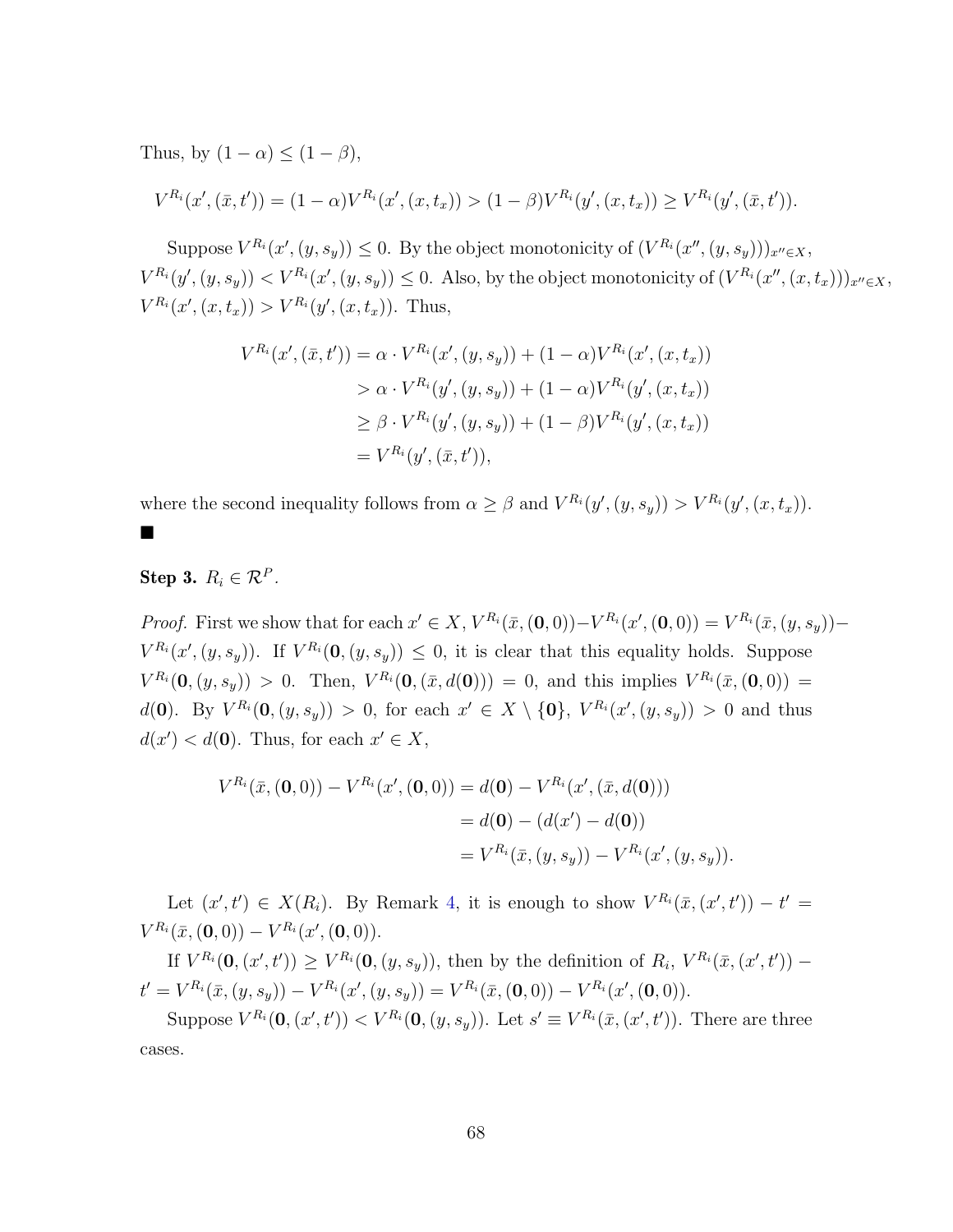**Case 1.**  $s' < d(x')$ . By the definition of  $R_i$ ,  $t' = V^{R_i}(x', (\bar{x}, s')) < 0$ . This contradicts the fact that  $(x', t') \in X(R_i)$ .

**Case 2.**  $s' = d(x')$ . By the definition of  $R_i$ ,  $t' = V^{R_i}(x', (\bar{x}, s')) = \min\{V^{R_i}(x', (y, s_y)), 0\} \le$ 0. By  $t' \ge 0$ ,  $t' = 0$  and  $V^{R_i}(x', (y, s_y)) \ge 0$ . Thus,

$$
V^{R_i}(\bar{x}, (x', t')) - t' = d(x') = V^{R_i}(\bar{x}, (y, s_y)) - V^{R_i}(x', (y, s_y)) = V^{R_i}(\bar{x}, (0, 0)) - V^{R_i}(x', (0, 0)).
$$

**Case 3.**  $s' > d(x')$ . By  $V^{R_i}(\mathbf{0}, (x', t')) < V^{R_i}(\mathbf{0}, (y, s_y))$ ,  $s' < V^{R_i}(\bar{x}, (y, s_y))$ . Thus, by  $s' > d(x')$ ,  $d(x') < V^{R_i}(\bar{x}, (y, s_y))$ , which implies  $V^{R_i}(x', (y, s_y)) > 0$ . Therefore,

$$
V^{R_i}(\bar{x}, (x', t')) - t' = s' - (s' - d(x'))
$$
  
=  $V^{R_i}(\bar{x}, (y, s_y)) - V^{R_i}(x', (y, s_y))$   
=  $V^{R_i}(\bar{x}, (0, 0)) - V^{R_i}(x', (0, 0)).$ 

 $\blacksquare$ 

## F.4 Proof of Lemma [5](#page-29-2)

We do the proof in three steps.

Step 1. Constructing a preference relation.

We define a preference relation  $R_i$  as follows. Let  $t^* \in \mathbb{R}$  be such that  $t^*$  <  $\min\{t_0, s_0\}$ . Let  $(\epsilon_x)_{x\in X} \in \mathbb{R}^{|X|}_+$  be an object monotonic vector such that  $\epsilon_0 = 0$  and for each  $x \in X \setminus \{0\}$ ,  $\epsilon_x > 0$  but sufficiently close to  $0<sup>41</sup>$  $0<sup>41</sup>$  $0<sup>41</sup>$  In particular, we take  $(\epsilon_x)_{x\in X}$  so that it satisfies  $s_0 + \epsilon_{\bar{x}} < 0$ . For each  $x \in X \setminus {\bar{x}}$ , let

$$
V^{R_i}(x, (\bar{x}, t_{\bar{x}})) = t^* + \epsilon_x.
$$

For each  $x \in X \setminus \{0\}$ , let

$$
V^{R_i}(x, (\mathbf{0}, s_0)) = \begin{cases} s_0 + \epsilon_x & \text{if } x \neq \bar{x}, \\ \max\{t_{\bar{x}}, s_0\} + \epsilon_{\bar{x}} & \text{if } x = \bar{x}. \end{cases}
$$

<span id="page-69-0"></span><sup>41</sup>Formally, the proof works if  $(\epsilon_x)_{x \in X} \in \mathbb{R}^{|X|}_+$  is an object monotonic vector that satisfies  $\epsilon_0 = 0$ and  $\epsilon_{\bar{x}} < \min\{t_0 - t^*, \min_{x \in X \setminus \{0\}} s_x - s_0, s_{\bar{x}} - t_{\bar{x}}, -s_0\}.$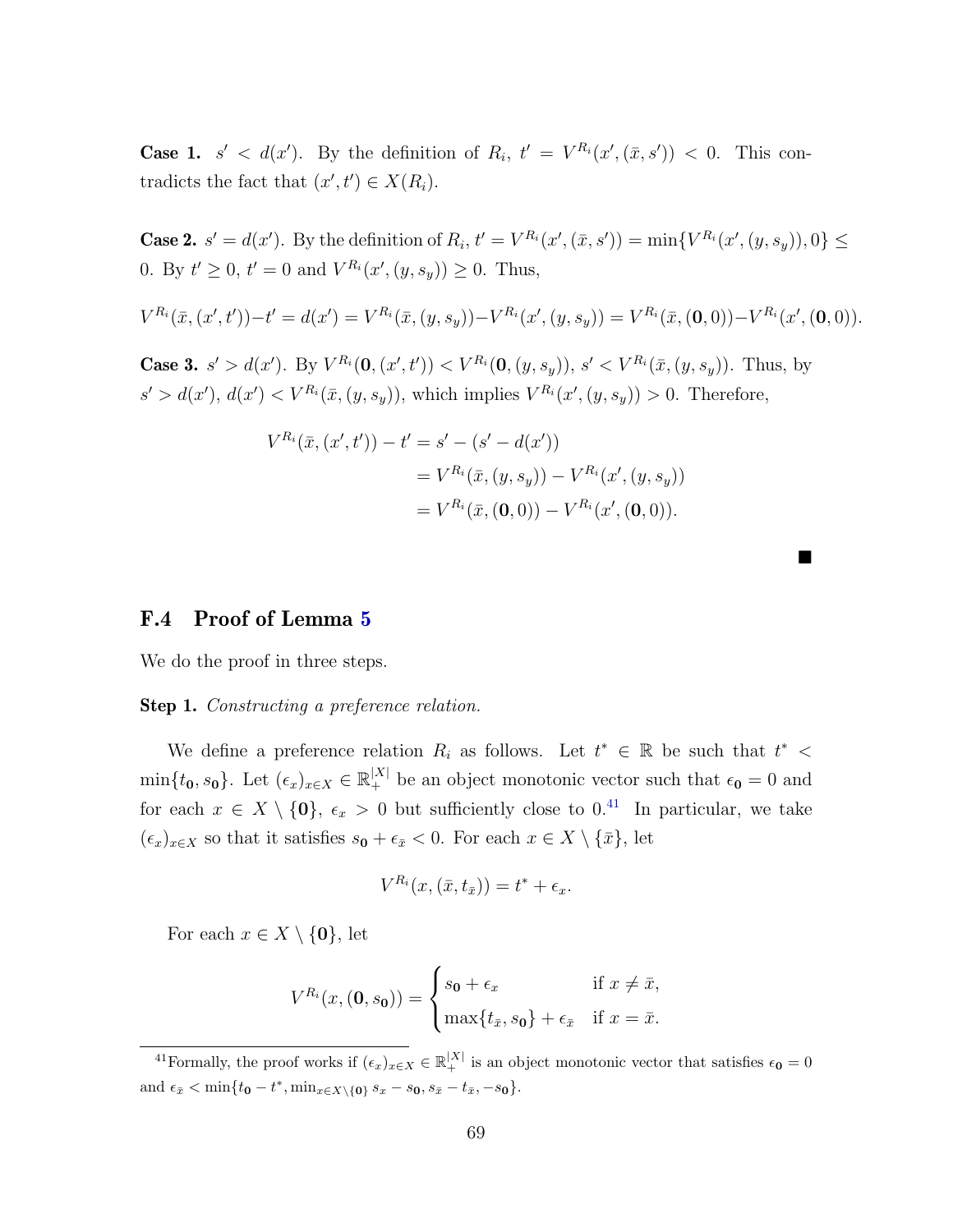

<span id="page-70-0"></span>Figure 25: An illustration of  $R_i$ .

For each  $t' \in \mathbb{R}$  with  $t^* < t' < s_0$ , and each  $x \in X$ , let

$$
V^{R_i}(x, (\mathbf{0}, t')) = \alpha \cdot V^{R_i}(x, (\mathbf{0}, t^*)) + (1 - \alpha)V^{R_i}(x, (\mathbf{0}, s_0)),
$$

where  $\alpha \in [0,1]$  is such that  $t' = \alpha \cdot t^* + (1 - \alpha)s_0$ .

Finally, for each  $t' \in \mathbb{R} \setminus [t^*, s_0]$  and each  $x \in X$ , let

$$
V^{R_i}(x, (\mathbf{0}, t')) = \begin{cases} V^{R_i}(x, (\mathbf{0}, t^*)) - (t^* - t') & \text{if } t' < t^*, \\ V^{R_i}(x, (\mathbf{0}, s_0)) + (t' - s_0) & \text{if } t' > s_0. \end{cases}
$$

Figure [25](#page-70-0) illustrates  $R_i$ . Note that by the construction of  $R_i$ ,  $R_i$  is bounded. For each  $x \in X \setminus {\bar{x}}$ , since  $t^* < t_0$  and  $\epsilon_x$  is sufficiently close to 0,  $V^{R_i}(x, (\bar{x}, t_{\bar{x}}))$  =  $t^* + \epsilon_x < t_x$ . Thus,  $R_i \in \mathcal{R}_{\mathbf{t},\bar{x}}^{MT}$ . Since  $t_{\bar{x}} < s_{\bar{x}}$  and  $\epsilon_{\bar{x}}$  is sufficiently close to 0,  $V^{R_i}(\bar{x},(\mathbf{0},s_{\mathbf{0}})) = \max\{t_{\bar{x}},s_{\mathbf{0}}\} + \epsilon_{\bar{x}} < s_{\bar{x}}$ . Further, for each  $x \in X \setminus \{\mathbf{0},\bar{x}\}$ , since  $\epsilon_x$  is sufficiently close to 0,  $V^{R_i}(x, (\mathbf{0}, s_0)) = s_0 + \epsilon_x < s_x$ . Thus,  $R_i \in \mathcal{R}_{\mathbf{s},0}^{MT}$ .

### **Step 2.**  $R_i$  is object monotonic.

*Proof.* To show  $R_i$  is object monotonic, we only need to prove the object monotonicity of  $(V^{R_i}(x, (\bar{x}, t_x)))_{x \in X}$  and  $(V^{R_i}(x, (0, s_0)))_{x \in X}$ . Let  $(x, y) \in \mathcal{X}$ .

First we show that  $(V^{R_i}(x', (\bar{x}, t_x)))_{x' \in X}$  is object monotonic. If  $x = \bar{x}$ , then since  $t^* < t_{\bar{x}}$  and  $\epsilon_y$  is sufficiently close to 0,  $V^{R_i}(\bar{x}, (\bar{x}, t_{\bar{x}})) = t_{\bar{x}} > t^* + \epsilon_y = V^{R_i}(y, (\bar{x}, t_{\bar{x}})).$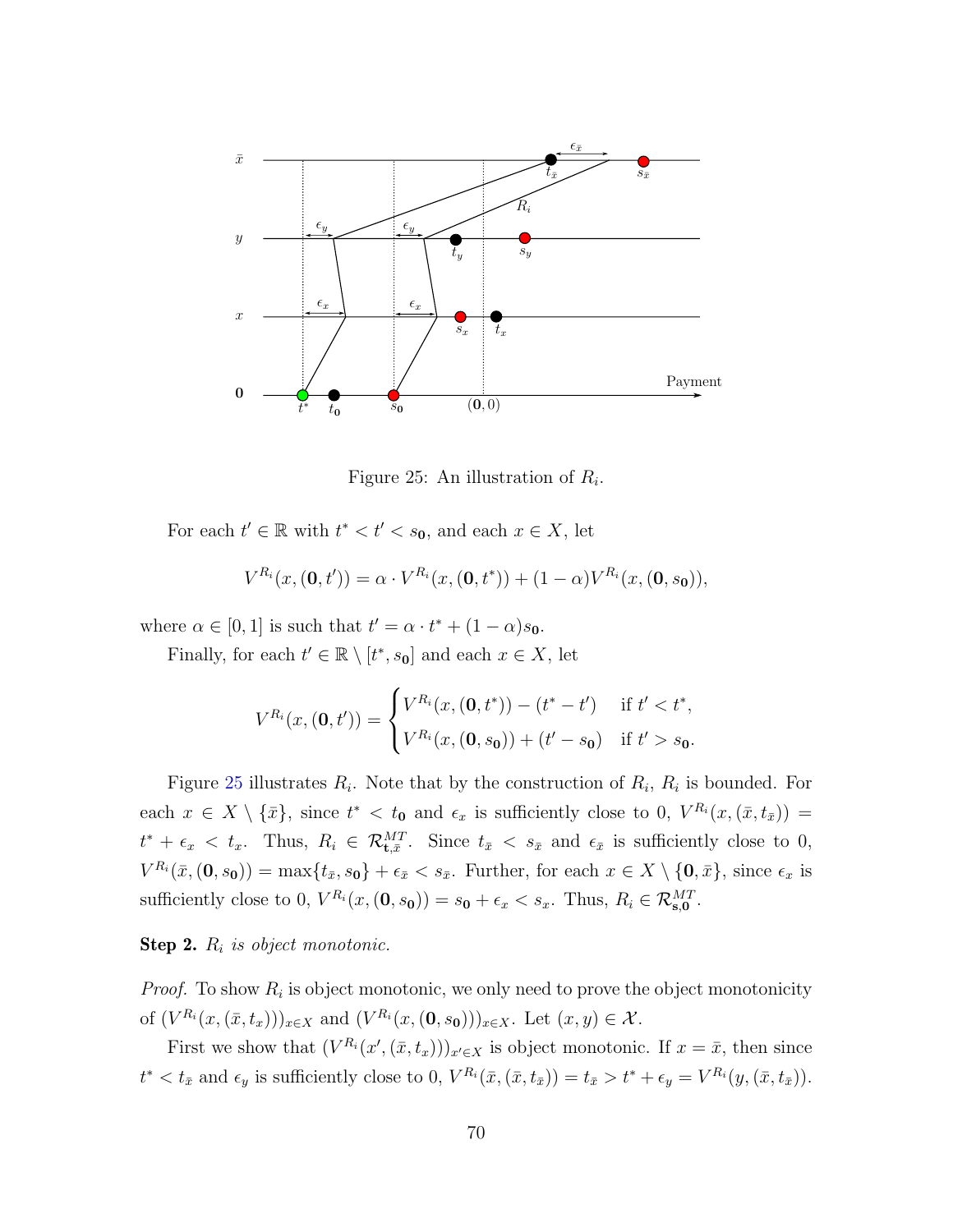Suppose  $x \neq \bar{x}$ . Then, since  $(\epsilon_{x'})_{x' \in X}$  is object monotonic,  $V^{R_i}(x,(\bar{x},t_{\bar{x}})) = t^* + \epsilon_x >$  $t^* + \epsilon_y = V^{R_i}(y,(\bar{x},t_{\bar{x}}))$ . Hence,  $(V^{R_i}(x',(\bar{x},t_x)))_{x' \in X}$  is object monotonic.

Next, we show that  $(V^{R_i}(x', (0, s_0)))_{x' \in X}$  is object monotonic. Note that  $V^{R_i}(x, (0, s_0)) \ge$  $s_0 + \epsilon_x$ , and since  $y \neq \bar{x}$ ,  $V^{R_i}(y, (0, s_0)) = s_0 + \epsilon_y$ . Thus, since  $(\epsilon_{x'})_{x' \in X}$  is object monotonic,  $V^{R_i}(x,(0,s_0)) > V^{R_i}(y,(0,s_0))$ . Therefore,  $(V^{R_i}(x',(0,s_0)))_{x'\in X}$  is object monotonic, and hence,  $R_i$  is object monotonic.

## Step 3.  $R_i \in \mathcal{R}^P$ .

Note that by  $s_0 < 0$ , for each  $x \in X$ ,  $V^{R_i}(\bar{x}, (\mathbf{0}, 0)) - V^{R_i}(x, (\mathbf{0}, 0)) = V^{R_i}(\bar{x}, (\mathbf{0}, s_0)) - V^{R_i}(\bar{x}, \mathbf{0})$  $V^{R_i}(x, (\mathbf{0}, s_{\mathbf{0}}))$ . Let  $(x, t') \in X(R_i)$ . By Remark [4,](#page-15-0) it is enough to show  $V^{R_i}(\bar{x}, (x, t'))$  $t' = V^{R_i}(\bar{x},(0,0)) - V^{R_i}(x,(0,0))$ . Without loss of generality, assume  $x \neq \bar{x}$ . Let  $s' \equiv V^{R_i}(\mathbf{0}, (x, t')).$ 

By  $(x, t') \in X(R_i)$ ,  $t' \geq 0$ . Since  $s_0 < 0$  and  $\epsilon_x$  is sufficiently close to 0,  $V^{R_i}(x, (0, s_0)) = s_0 + \epsilon_x < 0 \leq t'$ . Thus,  $s' > s_0$ . Therefore, by the definition of  $R_i$ ,

$$
V^{R_i}(\bar{x}, (x, t')) - t' = V^{R_i}(\bar{x}, (0, s')) - V^{R_i}(x, (0, s'))
$$
  
=  $V^{R_i}(\bar{x}, (0, s_0)) + (s' - s_0) - (V^{R_i}(x, (0, s_0)) + (s' - s_0))$   
=  $V^{R_i}(\bar{x}, (0, s_0)) - V^{R_i}(x, (0, s_0))$   
=  $V^{R_i}(\bar{x}, (0, s_0)) - V^{R_i}(x, (0, s_0)).$ 

Hence,  $R_i \in \mathcal{R}^P$ . .<br>1980 - Paul Barbara, politikar eta espainiar eta espainiar eta espainiar eta espainiar eta espainiar eta espai

#### F.5 Proof of Lemma [6](#page-30-1)

Suppose by contradiction that  $\sum_{i \in N'} V^{R_i}(x_i, f_i(R)) > \sum_{i \in N'} t_i^f$  $i(R)$ . Let  $((y_i, s_i))_{i \in N}$ Z be such that for each  $i \in N$ 

$$
(y_i, s_i) = \begin{cases} (x_i, V^{R_i}(x_i, f_i(R))) & \text{if } i \in N', \\ f_i(R) & \text{otherwise.} \end{cases}
$$

It is clear that for each  $i \in N$ ,  $(y_i, s_i)$   $I_i$   $f_i(R)$ . Moreover,

$$
\sum_{i \in N} s_i = \sum_{i \in N'} V^{R_i}(x_i, f_i(R)) + \sum_{i \in N \setminus N'} t_i^f(R) > \sum_{i \in N} t_i^f(R).
$$

By Remark [3,](#page-13-0) this contradicts efficiency.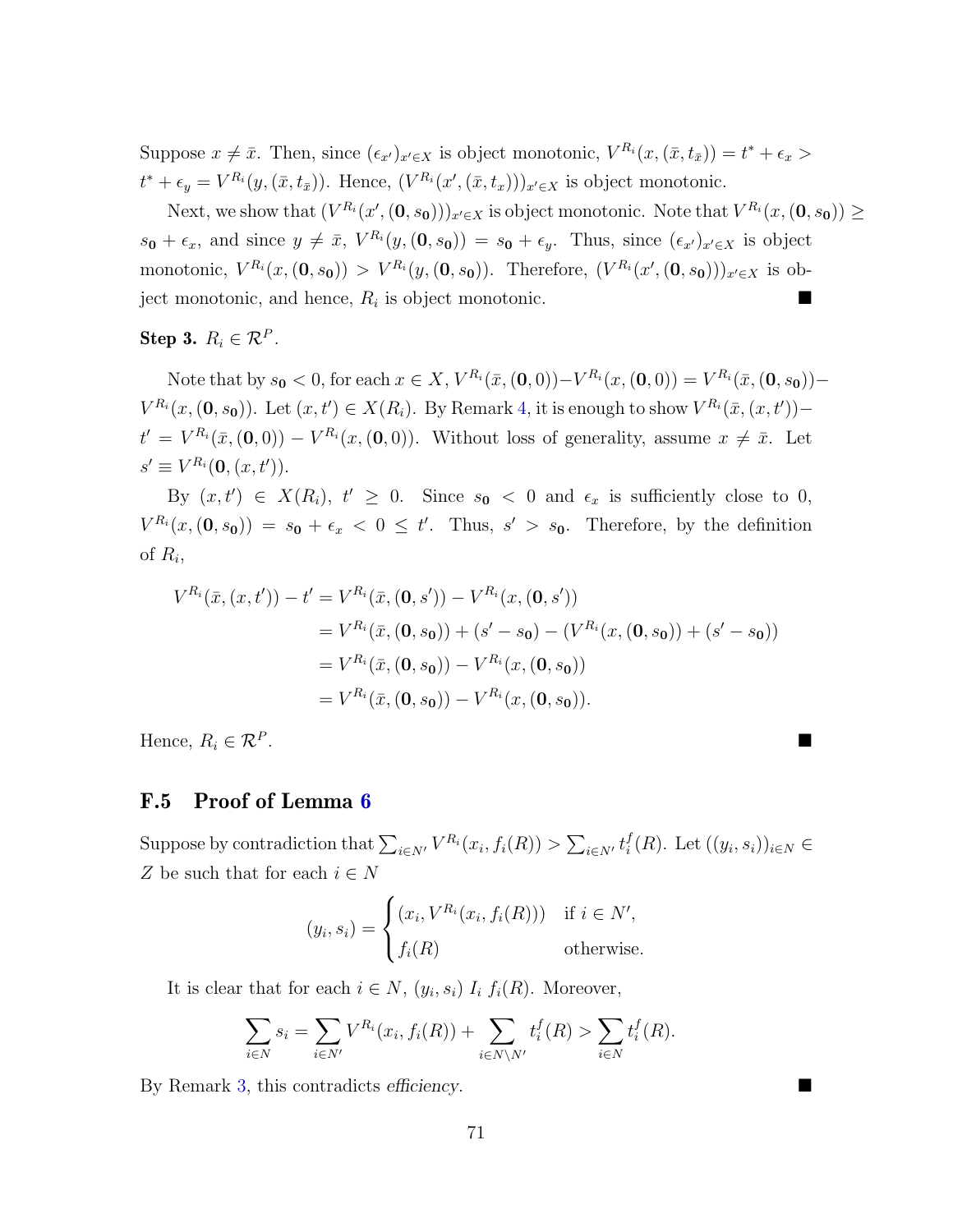## F.6 Proof of Lemma [7](#page-30-0)

Suppose by contradiction that  $x_i^f$  $i_l^J(R) \neq \mathbf{0}$  and there is  $j \in N \setminus \{i\}$  such that  $R_i \in$  $\mathcal{R}^Q(R_j)$ . Denote  $x \equiv x_i^f$  $i^f(R) + x_j^f$  $_j^f(R)$ . By  $x_i^f$  $i^f_i(R) \neq \mathbf{0}, x > x^f_j(R)$ . By  $R_i \in \mathcal{R}^Q(R_j)$ ,

$$
v_i(x_i^f(R)) < V^{R_j}(x, f_j(R)) - t_j^f(R).
$$

Since  $V^{R_i}(\mathbf{0}, f_i(R)) = t_i^f$  $i^f(R) - v_i(x_i^f)$  $_i^{\prime}(R)),$ 

$$
V^{R_i}(\mathbf{0}, f_i(R)) + V^{R_j}(x, f_j(R)) = t_i^f(R) - v_i(x_i^f(R)) + V^{R_j}(x, f_j(R))
$$
  
>  $t_i^f(R) + t_j^f(R).$ 

This contradicts Lemma [6.](#page-30-1)

## F.7 Proof of Lemma [8](#page-30-2)

Since  $R_j$  is bounded for each  $j \in N \setminus \{i\}$ , there is a pair  $\overline{s}, \underline{s} \in \mathbb{R}_{++}$  such that for each  $j \in N \setminus \{i\}$ , each  $(x, y) \in \mathcal{X}$ , and each  $t \in \mathbb{R}$ ,

$$
\underline{s} < V^{R_j}(x,(y,t)) - t < \bar{s}.
$$

Let  $(\epsilon_x)_{x \in X} \in \mathbb{R}_+^{|X|}$  be an object monotonic vector such that  $\epsilon_{\bar{x}} < \underline{s}$ . Let  $x \in X$ . We show that there is  $R_i \in \mathcal{R}^Q$  such that  $x_i(R_i, R_{-i}) = x$ .

Let  $R_i \in \mathcal{R}^Q$  be such that for each  $y \in X \setminus \{\mathbf{0}\},\$ 

$$
v_i(y) = \begin{cases} n \cdot \bar{s} + \epsilon_y & \text{if } y \ge x, \\ \epsilon_y & \text{otherwise.} \end{cases}
$$

Since  $(\epsilon_x)_{x\in X}$  is object monotonic,  $R_i$  is object monotonic. For simplicity, denote  $R \equiv (R_i, R_{-i})$ . Suppose by contradiction that  $x_i^f$  $i(R) \neq x$ . There are two cases.

Case 1.  $x_i^f$  $i^f_i(R) > x$ . Take any  $j \in N \setminus \{i\}$ . Denote  $y \equiv x_j^f$  $j^f(R) + (x_i^f$  $i_{i}^{J}(R) - x).$ Then,  $y + x = x_i^f$  $i^f(R) + x_j^f$  $j(R)$ , and by  $x_i^f$  $i<sup>f</sup>(R) > x, y > x<sup>f</sup>(R)$ . By the definition of  $(\epsilon_{y'})_{y'\in X},$ 

$$
V^{R_i}(x, f_i(R)) + V^{R_j}(y, f_j(R)) = t_i^f(R) + v_i(x) - v_i(x_i^f(R)) + V^{R_j}(y, f_j(R)) - t_j^f(R) + t_j^f(R)
$$
  
>  $t_i^f(R) + \epsilon_x - \epsilon_{x_i^f(R)} + \underline{s} + t_j^f(R)$   
>  $t_i^f(R) + t_j^f(R)$ ,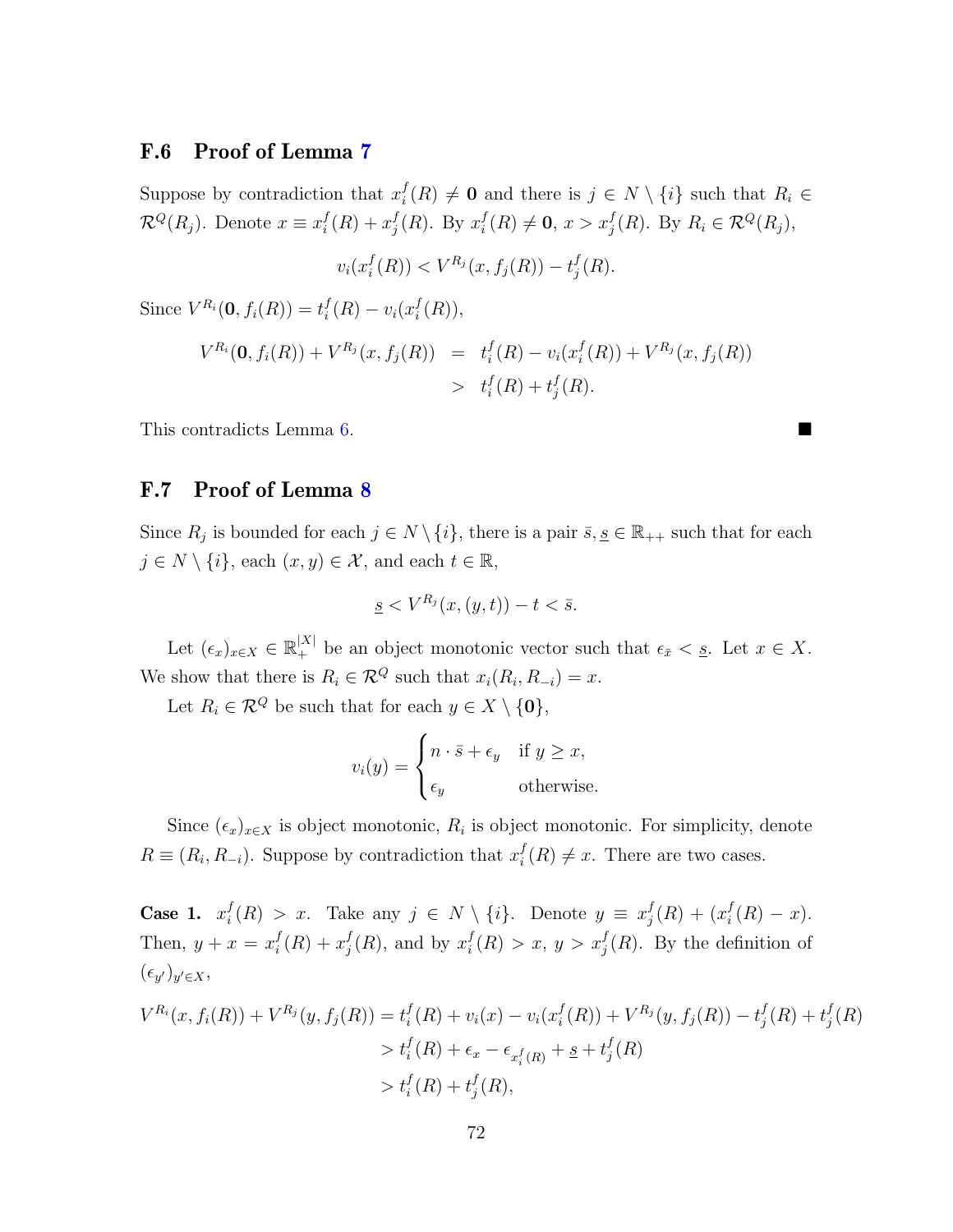which contradicts Lemma [6.](#page-30-1)

Case 2.  $x_i^f$  $i^f(R) \not\geq x$ . By  $x_i^f$  $i^f_i(R) \neq \bar{x}, v_i(\bar{x}) - v_i(x_i^f)$  $\epsilon_i^f(R)) = n \cdot \bar{s} + \epsilon_{\bar{x}} - \epsilon_{x_i^f(R)} > n \cdot \bar{s}.$ Thus,

$$
V^{R_i}(\bar{x}, f_i(R)) + \sum_{j \in N \setminus \{i\}} V^{R_j}(\mathbf{0}, f_j(R))
$$
  
=  $t_i^f(R) + v_i(\bar{x}) - v_i(x_i^f(R)) + \sum_{j \in N \setminus \{i\}} (V^{R_j}(\mathbf{0}, f_j(R)) - t_j^f(R) + t_j^f(R))$   
>  $n \cdot \bar{s} - (n - 1) \cdot \bar{s} + \sum_{j \in N} t_j^f(R)$   
>  $\sum_{j \in N} t_j^f(R)$ ,

which contradicts Lemma [6.](#page-30-1)

#### F.8 Proof of Lemma [9](#page-31-0)

Let  $(x, y) \in \mathcal{X}$ . By  $X_i^f$  $i<sup>f</sup>(R_{-i}) = X$ , there are  $R_i, R'_i \in \mathcal{R}$  such that  $x_i^f$  $i(R_i, R_{-i}) = x$ and  $x_i^f$  $i_l^f(R'_i, R_{-i}) = y$ . By strategy-proofness,  $f_i(R'_i, R_{-i}) R'_i f_i(R_i, R_{-i})$ . This implies  $V^{R'_i}(x, f_i(R'_i, R_{-i})) \le t_i(R_i, R_{-i}).$  By this and the object monotonicity of  $R'_i$ ,

$$
t_i^f(R_{-i};y) = t_i^f(R'_i,R_{-i}) < V^{R'_i}(x,f_i(R'_i,R_{-i})) \le t_j^f(R'_i,R_{-i}) = t_j^f(R_{-i};x).
$$

Thus,  $(t_i^f)$  $\int_{i}^{f}(R_{-i};x')_{x'\in X}$  is object monotonic.

#### F.9 Proof of Lemma [11](#page-31-1)

We prove only (ii), because we can prove (i) by setting  $s = 0$  and following the proof of (ii).

Without loss of generality, assume  $i = 1$  and  $j = 2$ . By  $R_3, \ldots, R_n \in \mathcal{R}^Q$  and Lemma [8,](#page-30-2) for each  $R'_2 \in \mathcal{R}^Q$ ,  $X_1^f$  $I_1^f(R_2', R_{-1,2}) = X$ . By Lemma [2,](#page-28-0) for each  $R_2' \in \mathcal{R}^Q$ with  $R_3, ..., R_n \in \mathcal{R}^Q(R'_2)$  and each  $x \in X$ ,  $\sigma_1(R'_2, R_{-1,2}; x) = v'_2(\bar{x} - x)$ . Thus, by  $R_3, \ldots, R_n \in \mathcal{R}^Q$  and Fact [4,](#page-31-2) there is  $h_1 : (\mathcal{R}^Q)^{n-1} \to \mathbb{R}$  such that for each  $R'_2 \in \mathcal{R}^Q$ with  $R_3, \ldots, R_n \in \mathcal{R}^Q(R'_2)$ , and each  $x \in X$ ,  $t'_1$  $I_1^f(R'_2, R_{-1,2}; x) = h_1(R'_2, R_{-1,2}) - v'_2(\bar{x}$ x). This implies that for each  $R'_2 \in \mathcal{R}^Q$  with  $R_3, \ldots, R_n \in \mathcal{R}^Q(R'_2)$ , and each pair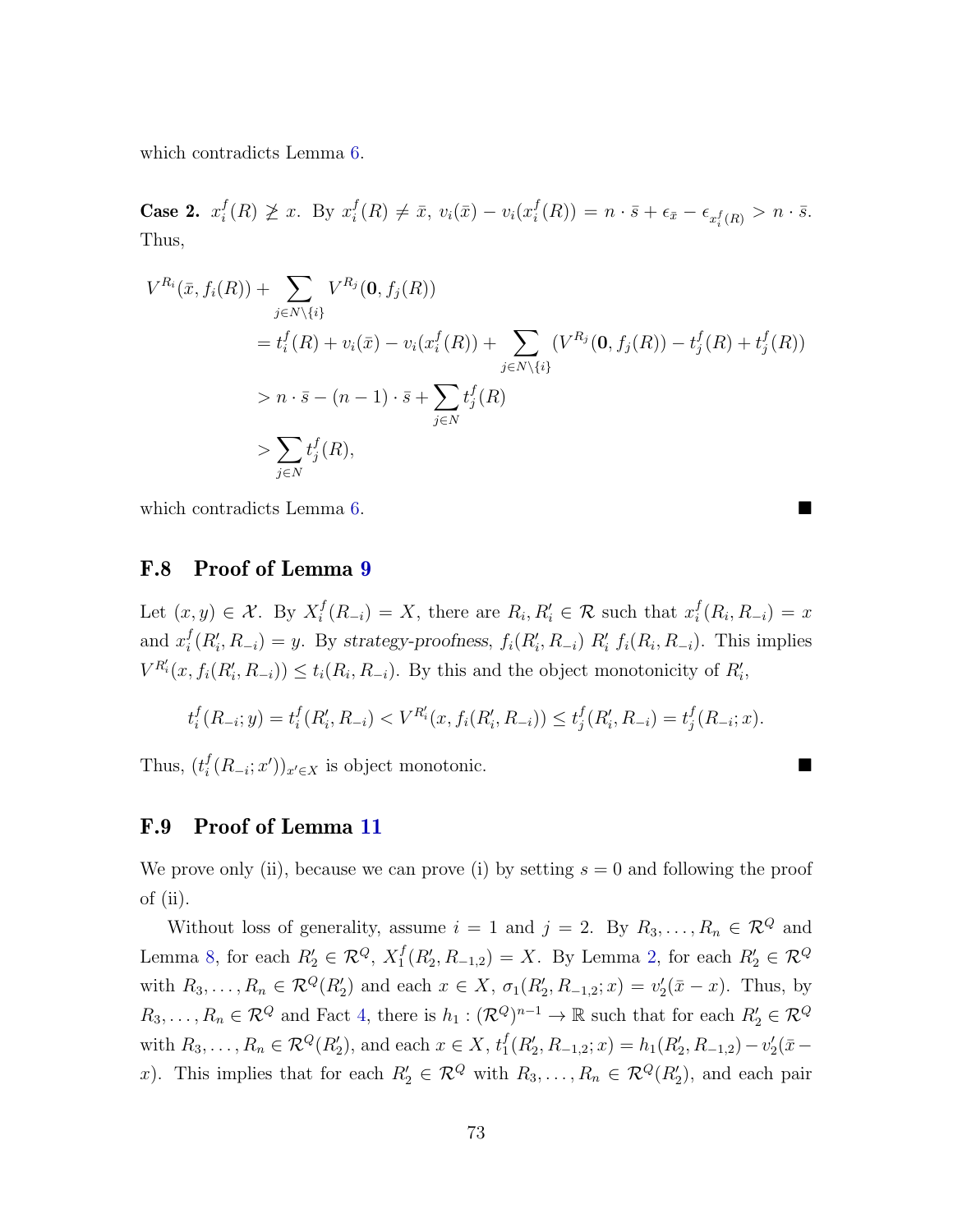$x, y \in X$ 

<span id="page-74-0"></span>
$$
t_1^f(R_2', R_{-1,2}; x) = h_1(R_2', R_{-1,2}) - v_2'(\bar{x} - x) + v_2'(\bar{x} - y) - v_2'(\bar{x} - y)
$$
  
=  $t_1^f(R_2', R_{-1,2}; y) + v_2'(\bar{x} - y) - v_2'(\bar{x} - x).$  (7)

Take any  $a \in M$  and let  $e^a = (e_1^a, \ldots, e_m^a) \in X$  be such that for each  $\ell \in M$ ,  $e_{\ell}^{a} = 1$  if  $\ell = a$  and  $e_{\ell}^{a} = 0$  otherwise. Let  $x \equiv \bar{x} - e^{a}$ . Let

$$
\mathcal{R}^* = \{ R'_2 \in \mathcal{R}^Q : \text{for each } (y, y') \in \mathcal{X}, v'_2(y) - v'_2(y') > v_2(y) - v_2(y') \}.
$$

Note that since  $R_3, \ldots, R_n \in \mathcal{R}^Q(R_2)$ , for each  $R'_2 \in \mathcal{R}^*, R_3, \ldots, R_n \in \mathcal{R}^Q(R'_2)$ .

Let  $\mathbf{t} \in \mathbb{R}^{|X|}$  be such that for each  $y \in X$ ,  $t_y = t_1^f$  $_{1}^{f}(R_{-1}; y)$ . By  $X_{1}^{f}$  $I_1^J(R_{-1}) = X$  and Lemma [9,](#page-31-0) t is object monotonic.

# Step 1.  $t_0 \geq -s^*$ .

*Proof.* Suppose by contradiction that  $t_0 < -s^*$ . We first show that we can assume  $t_{e^a} < 0$  without loss of generality. To show this, we prove that there is  $R_2^* \in \mathcal{R}^*$  such that  $t_1^f$  $f_1^f(R_2^*, R_{-1,2}; 0) < -s^*$  and  $t_1^f$  $_{1}^{f}(R_{2}^{*}, R_{-1,2}; e^{a}) < 0.$ 

Let  $R_2^* \in \mathcal{R}^Q$  be such that  $v_2^*(\bar{x}) > v_2(\bar{x})$  and  $v_2^*(\bar{x}) - v_2^*(x) < -t_0$ . Let  $s \in \mathbb{R}^{|X|}$ be such that for each  $y \in X$ ,  $s_y = t_1^f$  $_{1}^{f}(R_{2}^{*}, R_{-1,2}; y)$ . We first prove  $s_{0} \leq t_{0}$ .

Suppose by contradiction that  $s_0 > t_0$ . By  $t_0 < 0$ , **t** and **s** satisfy the condition of Lemma [4](#page-29-0) for 0. Thus, by Lemma [4,](#page-29-0) there is  $R'_1 \in \mathcal{R}^P$  such that  $R'_1 \in \mathcal{R}_{\text{t},0}^{MT} \cap \mathcal{R}_{\text{s},\bar{x}}^{MT}$ . By Lemma [10,](#page-31-3)  $x_1^f$  $_1^f(R'_1, R_{-1}) = 0$  and  $x_1^f$  $_1^f(R'_1, R_2^*, R_{-1,2}) = \bar{x}$ . Then,  $x_2^f$  $_{2}^{f}(R_{1}^{\prime},R_{2}^{\ast},R_{-1,2})=\mathbf{0}.$ Further, by  $R_3, \ldots, R_n \in \mathcal{R}^Q(R_2)$ , Lemma [7](#page-30-0) implies that for each  $j \in N \setminus \{1,2\}$ ,  $x_i^f$  $j(R'_1, R_{-1}) = 0$ . This implies  $x_2^f$  $y_2^f(R'_1, R_{-1}) = \bar{x}$ . However, by  $v_2^*(\bar{x}) > v_2(\bar{x})$ , this contradicts Fact [3.](#page-31-4) Hence,  $s_0 \leq t_0$ .

By  $t_0 < -s^*$  and  $s_0 < -s^*$ . Further, by  $s_0 \le t_0 < 0$ ,  $v_2^*(\bar{x}) - v_2^*(x) < -t_0$ , and [\(7\)](#page-74-0),

$$
s_{e^a} = s_0 + v_2^*(\bar{x}) - v_2^*(x) < s_0 - t_0 \le 0.
$$

Hence, we can assume  $t_{e^a} < 0$  without loss of generality.

Let  $R'_2, R''_2 \in \mathcal{R}^*$  be such that

$$
v''_2(x) < v'_2(x)
$$
 and  $v'_2(\bar{x}) < v''_2(\bar{x})$ .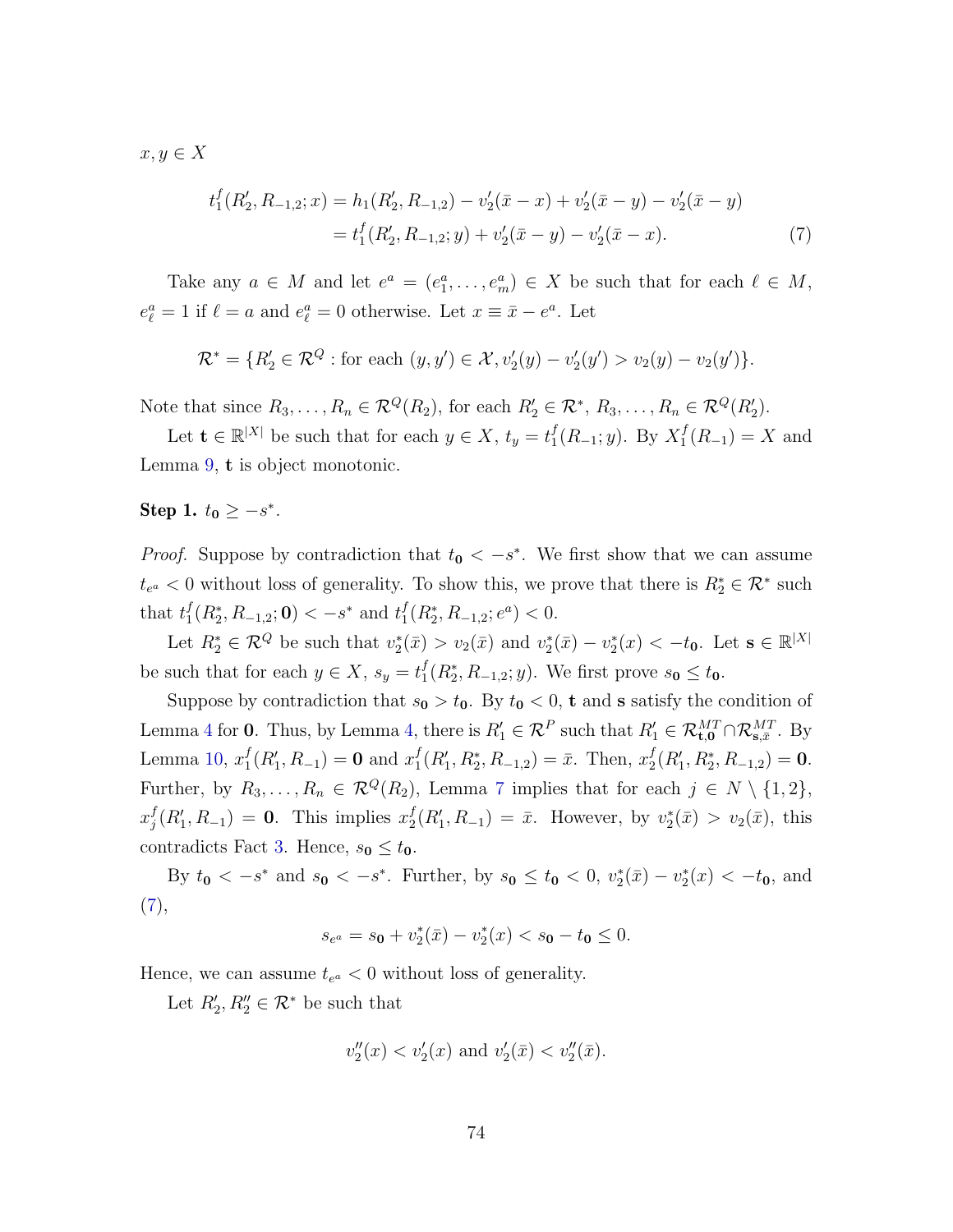

<span id="page-75-0"></span>Figure 26: An illustration of  $R_2$ ,  $R'_2$ , and  $R''_2$ .

Figure [26](#page-75-0) illustrates  $R_2$ ,  $R'_2$ , and  $R''_2$ . Let  $s', s'' \in \mathbb{R}^{|X|}$  be such that for each  $y \in X$ ,  $s'_y = t_1^f$  $f_1(R'_2, R_{-1,2}; y)$  and  $s''_y = t_1^f$  $_1^f(R_2'', R_{-1,2}; y)$ , respectively. By  $X_1^f$  ${}_{1}^{f}(R_{2},R_{-1,2}) =$  $X_1^f$  $I_1^f(R_2'', R_{-1,2}) = X$  and Lemma [9,](#page-31-0) s' and s'' are object monotonic.

Note that by  $R'_2, R''_2 \in \mathcal{R}^*, R_3, \ldots, R_n \in \mathcal{R}^Q(R_2) \cap \mathcal{R}^Q(R'_2) \cap \mathcal{R}^Q(R''_2)$ . Thus, for each  $R'_1 \in \mathcal{R}$  and each  $i \in N \setminus \{1,2\}, \; x_i^f$  $i^f(R'_1, R_{-1}) = x_i^f$  $i^f(R'_1,R'_2,R_{-1,2}) =$  $x_i^f$  $i^f(R'_1, R''_2, R_{-1,2}) = 0.$ 

Claim 1.  $s'_{e^a} = s''_{e^a}$ .

*Proof.* To complete the proof, it is enough to show  $s'_{e^a} = t_{e^a}$  and  $s''_{e^a} = t_{e^a}$ . We focus only on the proof of  $s'_{e^a} = t_{e^a}$  because the same argument holds for  $s''_{e^a} = t_{e^a}$ . Suppose by contradiction that  $s'_{e^a} \neq t_{e^a}$ . There are two cases.

**Case 1.**  $s'_{e^a} < t_{e^a}$ . By  $t_{e^a} < 0$ ,  $s'_{e^a} < 0$ . Thus, **t** and **s'** satisfy the condition of Lemma [4](#page-29-0) for  $e^a$ . Therefore, by Lemma [4,](#page-29-0) there is  $R'_1 \in \mathcal{R}^P$  such that  $R'_1 \in \mathcal{R}_{\mathbf{t},0}^{MT} \cap \mathcal{R}_{\mathbf{s}',e^a}^{MT}$ . By Lemma [10,](#page-31-3)  $x_1^f$  $f_1(R'_1, R_{-1}) = 0$  and  $x_1^f$  ${}_{1}^{f}(R'_{1}, R'_{2}, R_{-1,2}) = e^{a}$ . Thus,  $x_{2}^{f}$  $_2^f(R'_1, R_{-1}) = \bar{x}$  and  $x_2^f$  $Z_2^f(R'_1, R'_2, R_{-1,2}) = x$ . However, by  $R'_2 \in \mathcal{R}^*, v'_2(\bar{x}) - v'_2(x) > v_2(\bar{x}) - v_2(x)$ . This contradicts Fact [3.](#page-31-4)

**Case 2.**  $s'_{e^a} > t_{e^a}$ . By  $t_{e^a} < 0$ , **t** and **s'** satisfy the condition of Lemma [4](#page-29-0) for  $e^a$ . Thus, by Lemma [4,](#page-29-0) there is  $R'_1 \in \mathcal{R}^P$  such that  $R'_1 \in \mathcal{R}_{\mathbf{t},e^a}^{MT} \cap \mathcal{R}_{\mathbf{s}',\bar{x}}^{MT}$ . By Lemma [10,](#page-31-3)  $x_1^f$  $f_1(R'_1, R_{-1}) = e^a$  and  $x_1^f$  ${}_{1}^{f}(R'_{1}, R'_{2}, R_{-1,2}) = \bar{x}$ . Thus,  $x_{2}^{f}$  $_2^f(R'_1,R_{-1}) = x$ and  $x_2^f$  $Z_2^f(R'_1, R'_2, R_{-1,2}) = 0$ . However, by  $R'_2 \in \mathcal{R}^*, v'_2(x) > v_2(x)$ . This contradicts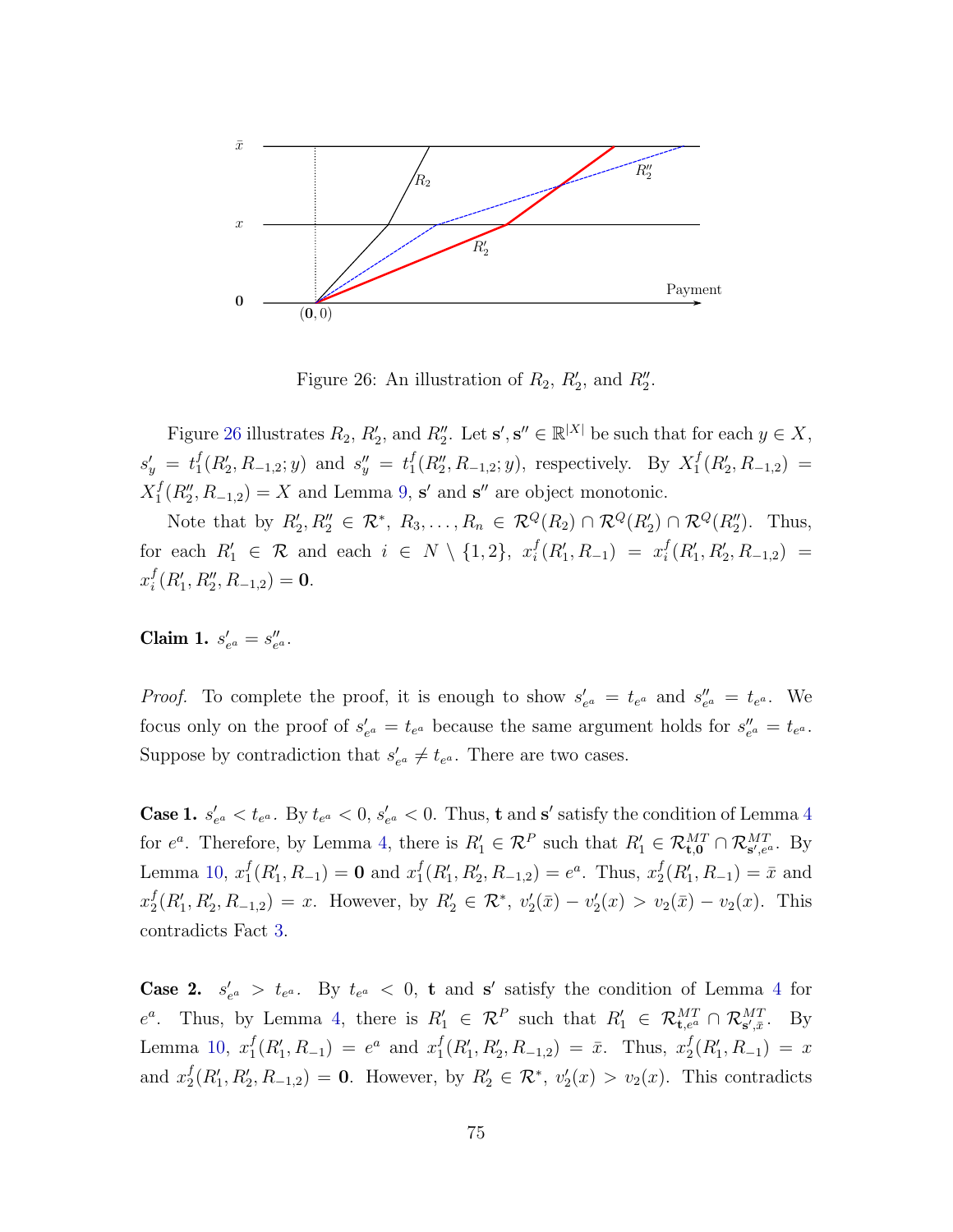

<span id="page-76-0"></span>Figure 27: An illustration of  $R_2$ ,  $R'_2$ , and  $R''_2$ .

Fact [3.](#page-31-4)

By Claim 1, [\(7\)](#page-74-0), and the definitions of  $R'_2$  and  $R''_2$ ,

$$
s''_{\bar{x}} = s''_{e^a} + v''_2(x) < s'_{e^a} + v'_2(x) = s'_{\bar{x}}.
$$

By  $s'_{e^a} = t_{e^a} < 0$  and the object monotonicity of  $s'$ ,  $s'_{0} < 0$ . Thus, s' and s'' satisfy the condition of Lemma [5.](#page-29-1) Therefore, by Lemma [5,](#page-29-1) there is  $R'_1 \in \mathcal{R}^P$  such that  $R_1' \in \mathcal{R}_{s',0}^{MT} \cap \mathcal{R}_{s'',\bar{s}}^{MT}$ . By Lemma [10,](#page-31-3)  $x_1^f$  $_1^f(R'_1, R'_2, R_{-1,2}) = 0$  and  $x_1^f$  ${}_{1}^{f}(R'_{1}, R''_{2}, R_{-1,2}) = \bar{x}.$ Thus,  $x_2^f$  $_2^f(R'_1, R'_2, R_{-1,2}) = \bar{x}$  and  $x_2^f$  $_2^f(R_1'', R_2', R_{-1,2}) = 0$ . However, by the definitions of  $R_2''$  and  $R_2'', v_2'(\bar{x}) < v_2''(\bar{x})$ , which contradicts Fact [3.](#page-31-4)

**Step 2.**  $t_0 \leq 0$ .

*Proof.* Suppose by contradiction that  $t_0 > 0$ . Let  $R'_2, R''_2 \in \mathcal{R}^*$  be such that

$$
v''_2(x) < v'_2(x)
$$
 and  $v'_2(\bar{x}) < v''_2(\bar{x}) < v''_2(x) + (v_2(\bar{x}) - v_2(x) + t_0).$ 

Note that we can define such preferences since  $t_0 > 0$ . Note also that  $v_2'(\bar{x})$  –  $v_2'(x) < v_2''(\bar{x}) - v_2''(x)$ . Figure [27](#page-76-0) is an illustration of  $R_2$ ,  $R_2'$ , and  $R_2''$ . Let  $\mathbf{s}', \mathbf{s}'' \in \mathbb{R}^{|X|}$ be such that for each  $y \in X$ ,  $s'_y = t_1^f$  $f_1(R'_2, R_{-1,2}; y)$  and  $s''_y = t_1^f$  $_{1}^{f}(R_{2}''', R_{-1,2}; y)$ . By  $X_1^f$  $I_1^f(R'_2, R_{-1,2}) = X_1^f$  $I_1^f(R_2'', R_{-1,2}) = X$  and Lemma [9,](#page-31-0) s' and s'' are object monotonic.

Notice that by  $R'_2, R''_2 \in \mathcal{R}^*, R_3, \ldots, R_n \in \mathcal{R}^Q(R_2) \cap \mathcal{R}^Q(R'_2) \cap \mathcal{R}^Q(R''_2)$ . Thus, for each  $R'_1 \in \mathcal{R}$  and each  $i \in N \setminus \{1,2\}, \; x_i^f$  $i^f(R'_1, R_{-1}) = x_i^f$  $i^f(R'_1,R'_2,R_{-1,2}) =$  $x_i^f$  $i^f(R'_1, R''_2, R_{-1,2}) = 0.$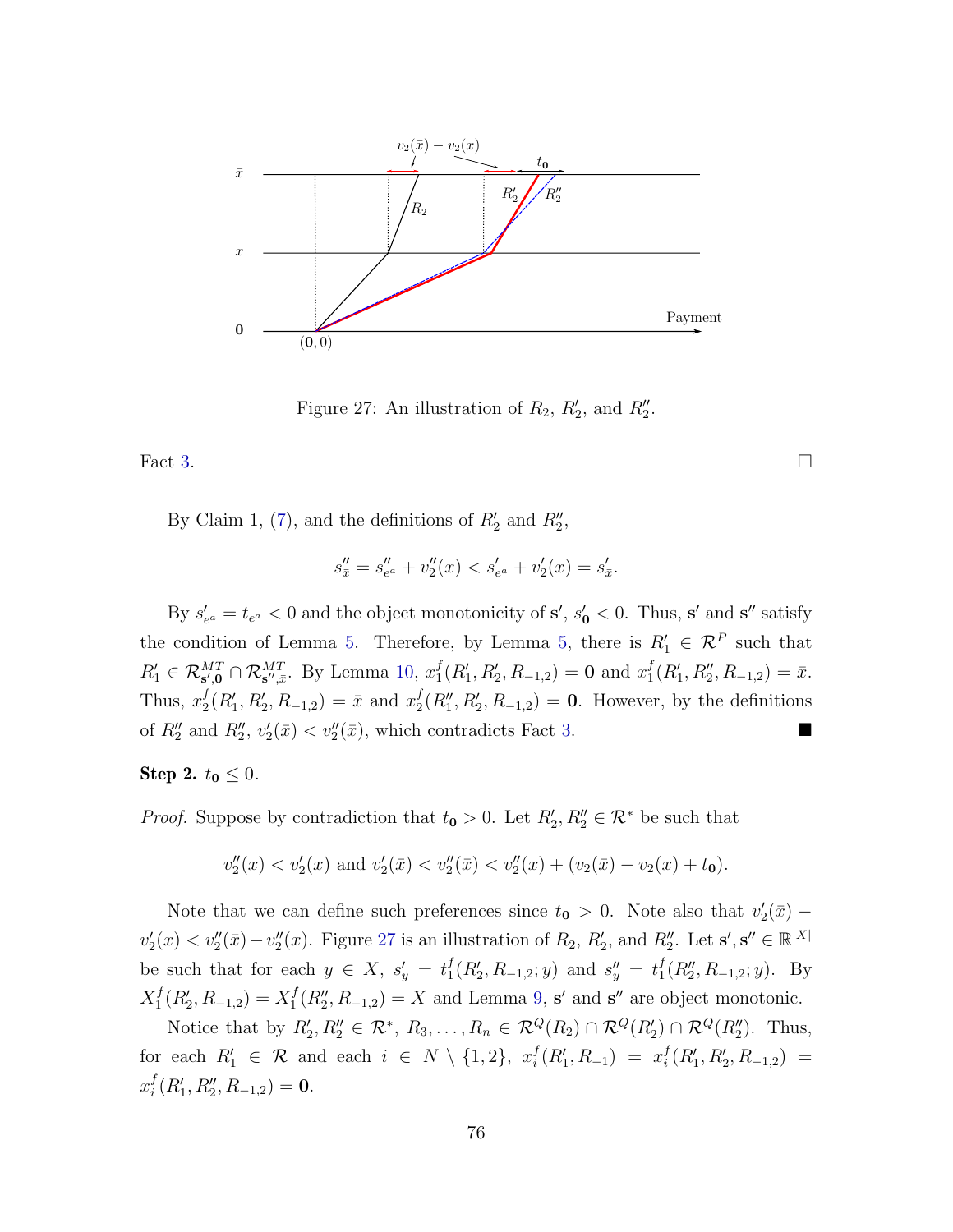Claim 1.  $s'_{e^a} = s''_{e^a} = t_{e^a}$ .

*Proof.* We only prove  $s'_{e^a} = t_{e^a}$  because the same argument holds for  $s''_{e^a} = t_{e^a}$ . Suppose by contradiction that  $s'_{e^a} \neq t_{e^a}$ . There are two cases.

**Case 1.**  $s'_{e^a} < t_{e^a}$ . If  $s'_{e^a} \geq 0$ , **t** and **s'** satisfy the condition of Lemma [3](#page-29-2) for  $e^a$ . Further, if  $s'_{e^a} < 0$ , then **t** and **s'** satisfy the condition of Lemma [4](#page-29-0) for  $e^a$ . Thus, by Lemmas [3](#page-29-2) and [4,](#page-29-0) there is  $R'_1 \in \mathcal{R}$  such that  $R'_1 \in \mathcal{R}_{\text{t},0}^{MT} \cap \mathcal{R}_{\text{s}',e^a}^{MT}$ . By Lemma [10,](#page-31-3)  $x_1^f$  $_1^f(R'_1,R_{-1})=0$ and  $x_1^f$  ${}_{1}^{f}(R'_{1}, R'_{2}, R_{-1,2}) = e^{a}$ . Thus,  $x_{2}^{f}$  $_2^f(R'_1, R_{-1}) = \bar{x}$  and  $x_2^f$  $_2^f(R'_1, R'_2, R_{-1,2}) = x$ . However, by  $R'_2 \in \mathcal{R}^*, v'_2(\bar{x}) - v'_2(x) > v_2(\bar{x}) - v_2(x)$ , which contradicts Fact [3.](#page-31-4)

**Case 2.**  $s'_{e^a} > t_{e^a}$ . By the definitions of  $R'_2$  and  $R''_2$ ,  $v'_2(\bar{x}) - v'_2(x) < v''_2(\bar{x}) - v''_2(x) <$  $v_2(\bar{x}) - v_2(x) + t_0$ . Thus, by [\(7\)](#page-74-0),

$$
s'_0 = s'_{e^a} - (v'_2(\bar{x}) - v'_2(x)) > t_{e^a} - (v_2(\bar{x}) - v_2(x) + t_0) = t_0 - t_0 = 0.
$$

By  $t_0 > 0$  and the object monotonicity of **t**,  $t_{e^a} > 0$ . Thus, **t** and **s'** satisfy the condition of Lemma [3](#page-29-2) for  $e^a$ . Therefore, by Lemma [3,](#page-29-2) there is  $R'_1 \in \mathcal{R}^P$  such that  $R_1' \in \mathcal{R}^{MT}_{\mathbf{t}, e^a} \cap \mathcal{R}_{\mathbf{s}', \bar{x}}^{MT}$ . By Lemma [10,](#page-31-3)  $x_1^f$  $_1^f(R'_1, R_{-1}) = e^a$  and  $x_1^f$  $_{1}^{f}(R_{1}', R_{2}', R_{-1,2}) = \bar{x}$ . Thus,  $x_2^f$  $_2^f(R'_1, R_{-1}) = x$  and  $x_2^f$  $Z_2^f(R'_1, R'_2, R_{-1,2}) = 0$ . However, by  $R'_2 \in \mathcal{R}^*, v'_2(x) > v_2(x)$ . This contradicts Fact [3.](#page-31-4)

By Claim 1, [\(7\)](#page-74-0), and  $v''_2(x) < v'_2(x)$ ,

$$
s''_{\bar{x}} = s''_{e^a} + v''_2(x) < s'_{e^a} + v'_2(x) = s'_{\bar{x}}.
$$

By Claim 1,  $t_0 > 0$ , and the object monotonicity of **t** and  $s''$ ,

$$
s''_{\bar{x}} > s''_{e^a} = t_{e^a} > t_0 > 0.
$$

Moreover, by Claim 1,  $(7)$ , and the definition of  $R'_2$ ,

$$
s'_{\mathbf{0}} = s'_{e^a} - (v'_2(\bar{x}) - v'_2(x)) > t_{e^a} - (v_2(\bar{x}) - v_2(x) - t_{\mathbf{0}}) = t_{\mathbf{0}} - t_{\mathbf{0}} = 0.
$$

Thus, s' and s'' satisfy the condition of Lemma [3](#page-29-2) for  $\bar{x}$ . Therefore, by Lemma [3,](#page-29-2) there is  $R'_1 \in \mathcal{R}^P$  such that  $R'_1 \in \mathcal{R}_{s',0}^{MT} \cap \mathcal{R}_{s'',\bar{s}}^{MT}$ . By Lemma [10,](#page-31-3)  $x_1^f$  $_{1}^{f}(R_{1}^{\prime},R_{2}^{\prime},R_{-1,2})=\mathbf{0}$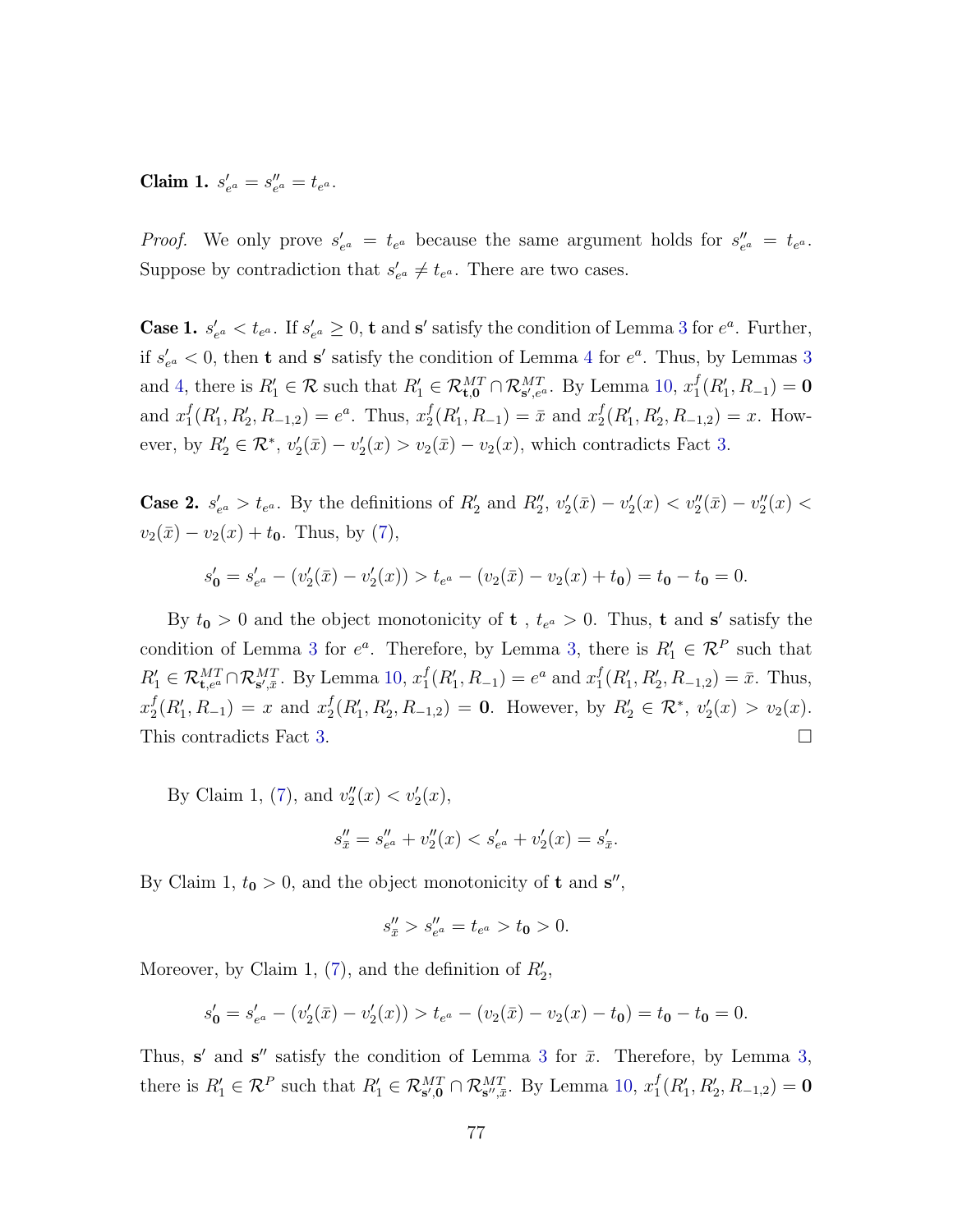and  $x_1^f$  ${}_{1}^{f}(R'_{1}, R''_{2}, R_{-1,2}) = \bar{x}$ . Thus,  $x_{2}^{f}$  $_2^f(R'_1, R'_2, R_{-1,2}) = \bar{x}$  and  $x_2^f$  $_{2}^{f}(R_{1}', R_{2}'', R_{-1,2}) = 0.$ However, by the definitions of  $R'_2$  and  $R''_2$ ,  $v'_2(\bar{x}) > v''_2(\bar{x})$ . This contradicts Fact [3.](#page-31-4)

# References

- Andersson, T., L. Ehlers, and L.-G. Svensson (2016): "Transferring ownership of public housing to existing tenants: A market design approach," Journal of Economic Theory, 165, 643–671.
- Andersson, T. and L.-G. Svensson (2014): "Non-manipulable house allocation with rent control," *Econometrica*, 82, 507–539.
- $-$  (2016): "Strategy-proof house allocation with price restrictions," *Journal of* Economic Theory, 163, 167–177.
- Ausubel, L. M. (2006): "An efficient dynamic auction for heterogeneous commodities," American Economic Review, 96, 602–629.
- BAISA, B. (2020): "Efficient multi-unit auctions for normal goods," Theoretical Economics, 15, 361–413.
- Baldwin, E., O. Edhan, R. Jagadeesan, P. Klemperer, and A. Teytelboym (2020): "The equilibrium existence duality: Equilibrium with indivisibilities & income effects," Discussion Paper No. 912, Department of Economics, Oxford University.
- BARANOV, O., C. APERJIS, L. M. AUSUBEL, AND T. MORRILL (2017): "Efficient procurement auctions with increasing returns," American Economic Journal: Microeconomics, 9, 1–27.
- Bikhchandani, S. and J. W. Mamer (1997): "Competitive equilibrium in an exchange economy with indivisibilities," Journal of Economic Theory, 74, 385–413.
- Bulow, J. and P. Klemperer (1996): "Auctions versus negotiations," American Economic Review, 86, 180–194.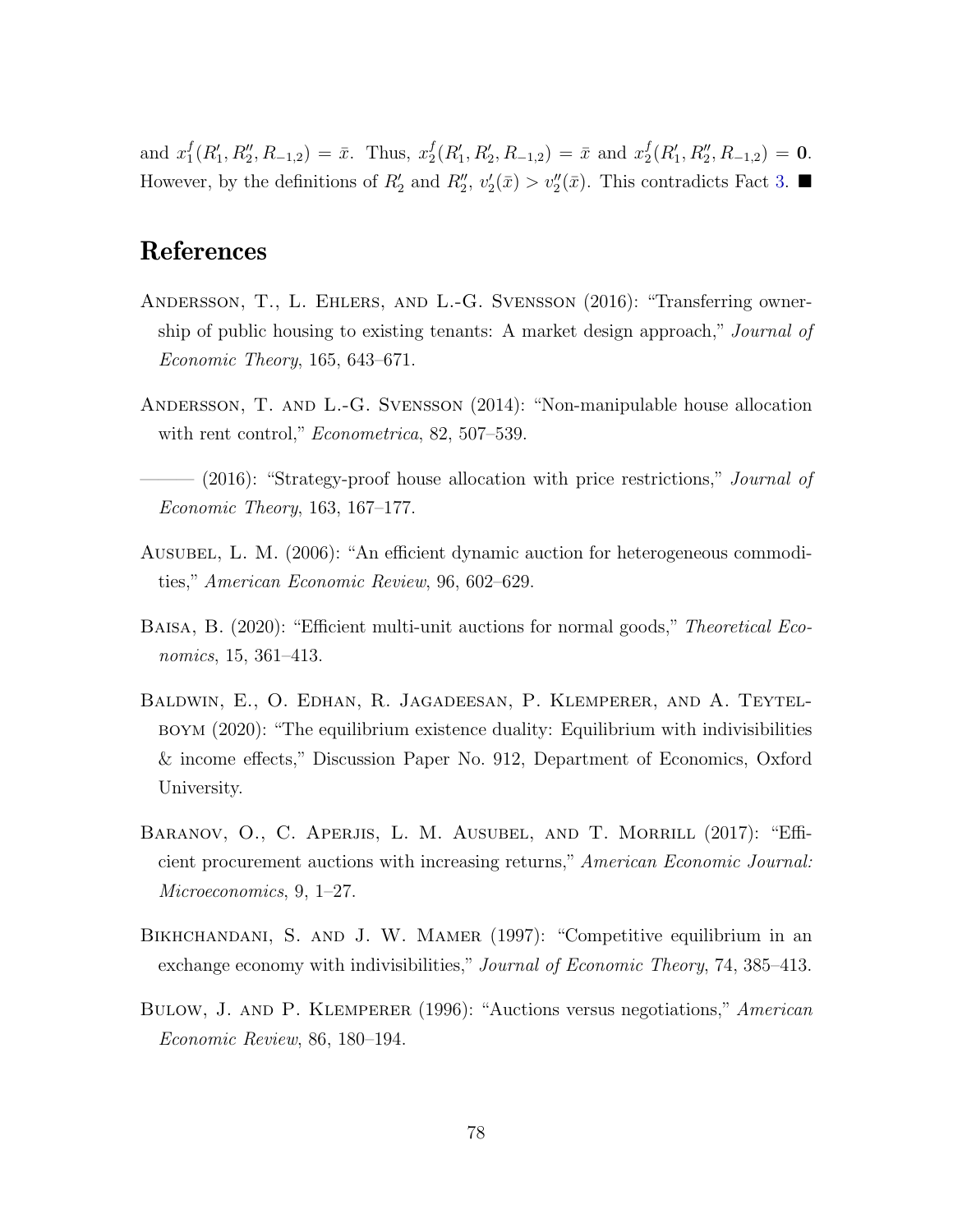- CHE, Y.-K. AND I. GALE (1998): "Standard auctions with financially constrained bidders," Review of Economic Studies, 65, 1–21.
- $(2000)$ : "The optimal mechanism for selling to a budget-constrained buyer," Journal of Economic Theory, 92, 198–233.
- Chen, J. and S. D. Kominers (2021): "Auctioneers sometimes prefer entry fees to extra bidders," International Journal of Industrial Organization, 79, 102737.
- Chew, S. H. and S. Serizawa (2007): "Characterizing the Vickrey combinatorial auction by induction," Economic Theory, 33, 393–406.
- DEMANGE, G. AND D. GALE (1985): "The strategy structure of two-sided matching markets," Econometrica, 53, 873–888.
- Dobzinski, S., R. Lavi, and N. Nisan (2012): "Multi-unit auctions with budget limits," Games and Economic Behavior, 74, 486–503.
- Fleiner, T., R. Jagadeesan, Z. Janko, and A. Teytelboym (2019): "Trading networks with frictions," Econometrica, 87, 1633–1661.
- GARRATT, R. AND M. PYCIA (2020): "Efficient bilateral trade," Working Paper, UCLA.
- HAYASHI, T. (2008): "A note on small income effects," Journal of Economic Theory, 139, 360–379.
- HOLMSTRÖM, B. (1979): "Groves' scheme on restricted domains," *Econometrica*, 47, 1137–1144.
- KANEKO, M. (1983): "Housing market with indivisibilities." *Journal of Urban Eco*nomics, 13, 22–50.
- Kazumura, T. (2022): "Supplement to 'When can we design efficient and strategyproof rules in package assignment problems?'," Mimeo.
- Kazumura, T., D. Mishra, and S. Serizawa (2020a): "Mechanism design without quasilinearity," Theoretical Economics, 15, 511–544.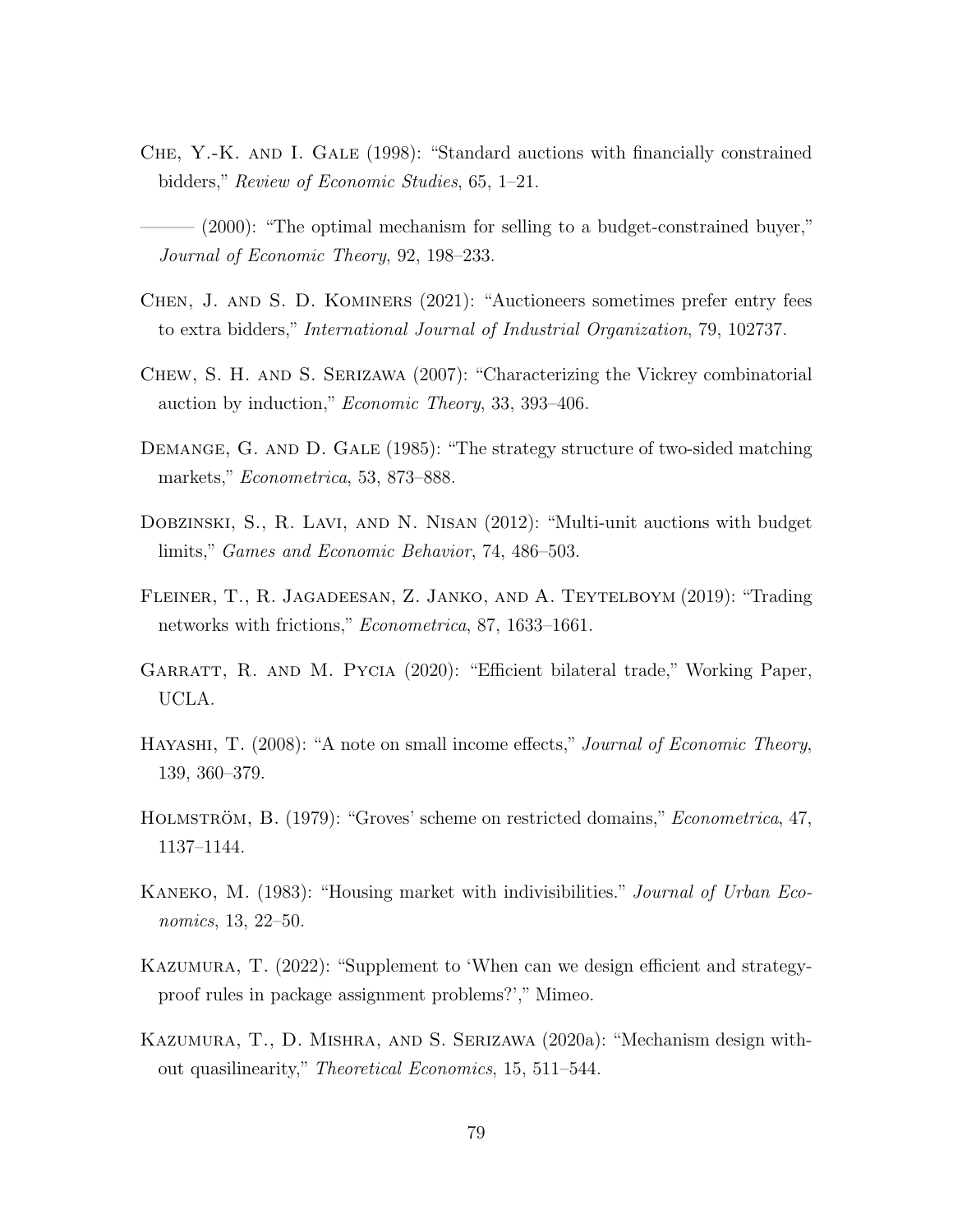(2020b): "Strategy-proof multi-object mechanism design: Ex-post revenue maximization with non-quasilinear preferences," Journal of Economic Theory, 188, 105035.

- Kazumura, T. and S. Serizawa (2016): "Efficiency and strategy-proofness in object assignment problems with multi-demand preferences," Social Choice and Welfare, 47, 633–663.
- Kelso, J. A. S. and V. P. Crawford (1982): "Job matching, coalition formation, and gross substitutes," Econometrica, 1483–1504.
- LAVI, R. AND M. MAY (2012): "A note on the incompatibility of strategy-proofness and Pareto-optimality in quasi-linear settings with public budgets," *Economics Let*ters, 115, 100–103.
- Lu, J. (2009): "Auction design with opportunity cost," *Economic Theory*, 38, 73–103.
- MA, H., R. MEIR, AND D. C. PARKES (2018): "Social choice with non quasi-linear utilities," ArXiv preprint arXiv:1804.02268.
- Malik, K. and D. Mishra (2021): "Pareto efficient combinatorial auctions: Dichotomous preferences without quasilinearity," Journal of Economic Theory, 191, 105128.
- MARSHALL, A. (1920): *Principles of economics*, Macmillan, London.
- Morimoto, S. (2014): "Strategy-proofness, efficiency, and the core in matching problems with transfers," Mimeo.
- MORIMOTO, S. AND S. SERIZAWA (2015): "Strategy-proofness and efficiency with non-quasi-linear preferences: A characterization of minimum price Walrasian rule," Theoretical Economics, 10, 445–487.
- PAI, M. M. AND R. VOHRA (2014): "Optimal auctions with financially constrained buyers," Journal of Economic Theory, 150, 383–425.
- PHAN, W., R. TIERNEY, AND Y. ZHOU (2021): "Crowding in school choice," Discussion Paper No. E-21-006, Graduate School of Economics, Kyoto University.